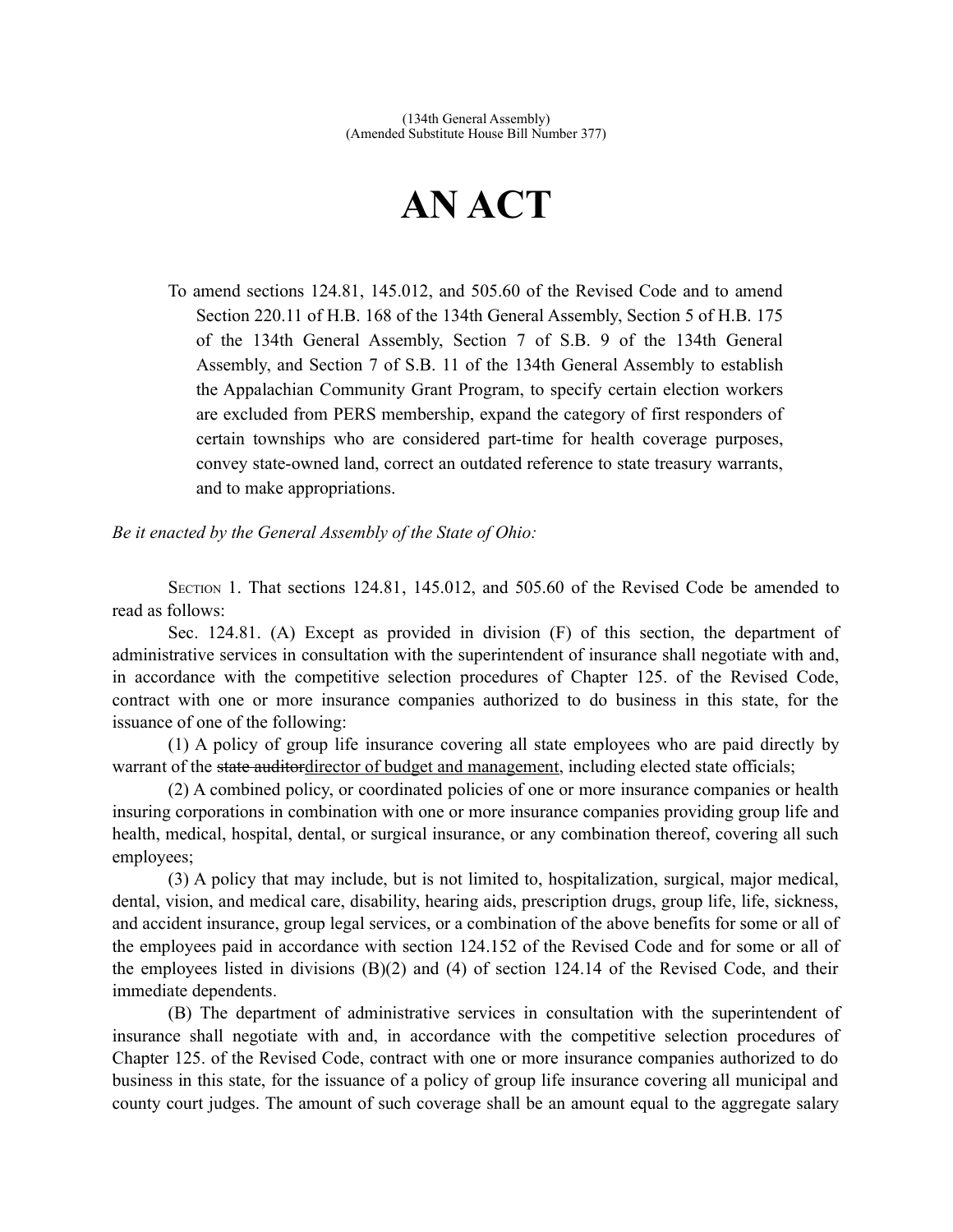set forth for each municipal court judge in sections 141.04 and 1901.11 of the Revised Code, and set forth for each county court judge in sections 141.04 and 1907.16 of the Revised Code.

(C) If a state employee uses all accumulated sick leave and then goes on an extended medical disability, the policyholder shall continue at no cost to the employee the coverage of the group life insurance for such employee for the period of such extended leave, but not beyond three years.

(D) If a state employee insured under a group life insurance policy as provided in division (A) of this section is laid off pursuant to section 124.32 of the Revised Code, such employee by request to the policyholder, made no later than the effective date of the layoff, may elect to continue the employee's group life insurance for the one-year period through which the employee may be considered to be on laid-off status by paying the policyholder through payroll deduction or otherwise twelve times the monthly premium computed at the existing average rate for the group life case for the amount of the employee's insurance thereunder at the time of the employee's layoff. The policyholder shall pay the premiums to the insurance company at the time of the next regular monthly premium payment for the actively insured employees and furnish the company appropriate data as to such laid-off employees. At the time an employee receives written notice of a layoff, the policyholder shall also give such employee written notice of the opportunity to continue group life insurance in accordance with this division. When such laid-off employee is reinstated for active work before the end of the one-year period, the employee shall be reclassified as insured again as an active employee under the group and appropriate refunds for the number of full months of unearned premium payment shall be made by the policyholder.

(E) This section does not affect the conversion rights of an insured employee when the employee's group insurance terminates under the policy.

(F) Notwithstanding division (A) of this section, the department may provide benefits equivalent to those that may be paid under a policy issued by an insurance company, or the department may, to comply with a collectively bargained contract, enter into an agreement with a jointly administered trust fund which receives contributions pursuant to a collective bargaining agreement entered into between this state, or any of its political subdivisions, and any collective bargaining representative of the employees of this state or any political subdivision for the purpose of providing for self-insurance of all risk in the provision of fringe benefits similar to those that may be paid pursuant to division (A) of this section, and the jointly administered trust fund may provide through the self-insurance method specific fringe benefits as authorized by the rules of the board of trustees of the jointly administered trust fund. Amounts from the fund may be used to pay direct and indirect costs that are attributable to consultants or a third-party administrator and that are necessary to administer this section. Benefits provided under this section include, but are not limited to, hospitalization, surgical care, major medical care, disability, dental care, vision care, medical care, hearing aids, prescription drugs, group life insurance, sickness and accident insurance, group legal services, or a combination of the above benefits, for the employees and their immediate dependents.

(G) Notwithstanding any other provision of the Revised Code, any public employer, including the state, and any of its political subdivisions, including, but not limited to, any county, county hospital, municipal corporation, township, park district, school district, state institution of higher education, public or special district, state agency, authority, commission, or board, or any other branch of public employment, and any collective bargaining representative of employees of the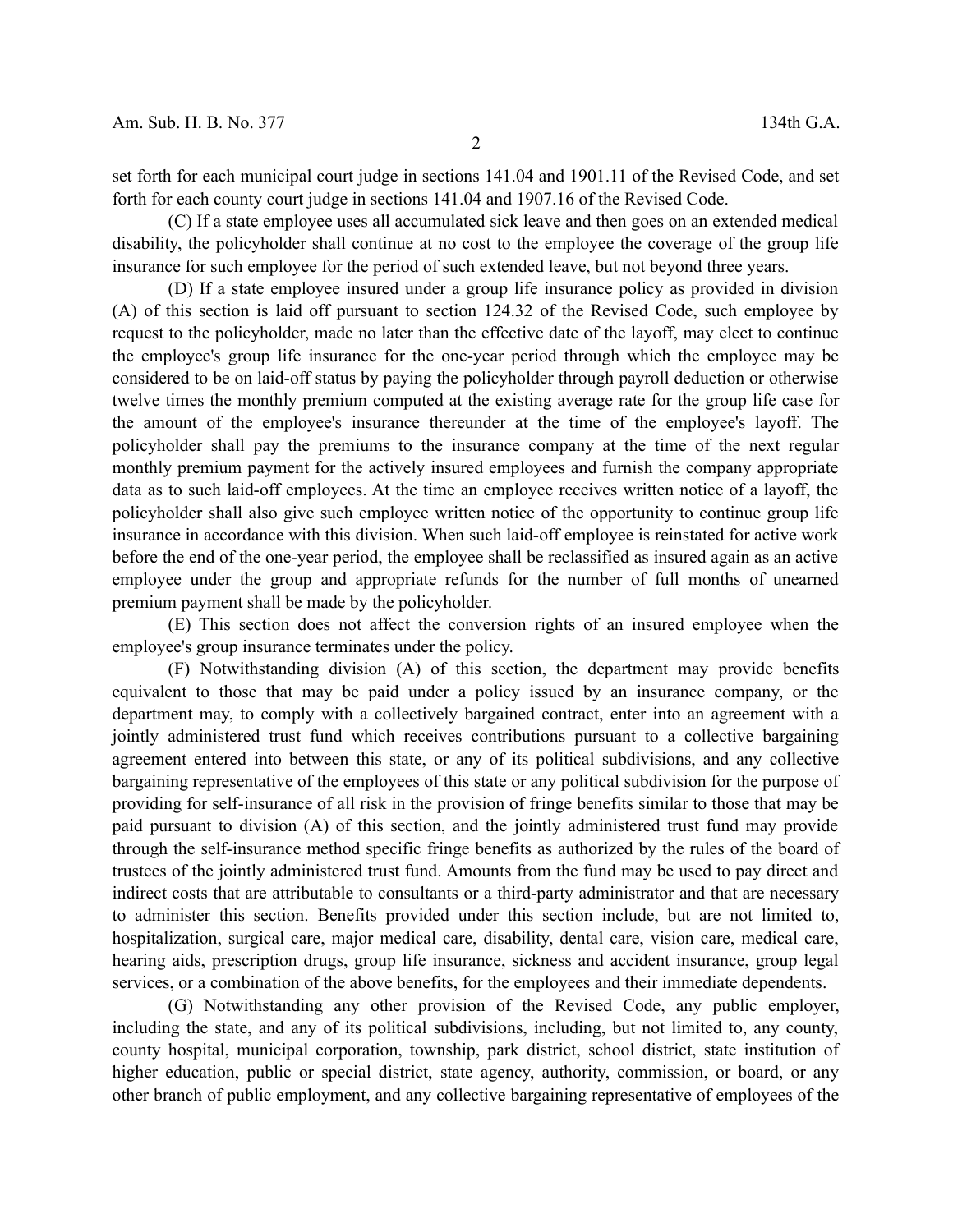state or any political subdivision may agree in a collective bargaining agreement that any mutually agreed fringe benefit including, but not limited to, hospitalization, surgical care, major medical care, disability, dental care, vision care, medical care, hearing aids, prescription drugs, group life insurance, sickness and accident insurance, group legal services, or a combination thereof, for employees and their dependents be provided through a mutually agreed upon contribution to a jointly administered trust fund. Amounts from the fund may be used to pay direct and indirect costs that are attributable to consultants or a third-party administrator and that are necessary to administer this section. The amount, type, and structure of fringe benefits provided under this division is subject to the determination of the board of trustees of the jointly administered trust fund. Notwithstanding any other provision of the Revised Code, competitive bidding does not apply to the purchase of fringe benefits for employees under this division through a jointly administered trust fund.

Sec. 145.012. (A) "Public employee," as defined in division (A) of section 145.01 of the Revised Code, does not include any person:

(1) Who is employed by a private, temporary-help service and performs services under the direction of a public employer or is employed on a contractual basis as an independent contractor under a personal service contract with a public employer;

(2) Who is an emergency employee serving on a temporary basis in case of fire, snow, earthquake, flood, or other similar emergency;

(3) Who is employed in a program established pursuant to the "Job Training Partnership Act," 96 Stat. 1322 (1982), 29 U.S.C.A. 1501;

(4) Who is an appointed member of either the motor vehicle salvage dealers board or the motor vehicle dealer's board whose rate and method of payment are determined pursuant to division (J) of section 124.15 of the Revised Code;

(5) Who is employed as an election worker and paid less than six hundred dollars per calendar year for that service, except for a calendar year in which more than one primary election and one general election are held, the person is paid six hundred dollars plus an amount not to exceed four hundred dollars for that service;

(6) Who is employed as a firefighter in a position requiring satisfactory completion of a firefighter training course approved under former section 3303.07 or section 4765.55 of the Revised Code or conducted under section 3737.33 of the Revised Code except for the following:

(a) Any firefighter who has elected under section 145.013 of the Revised Code to remain a contributing member of the public employees retirement system;

(b) Any firefighter who was eligible to transfer from the public employees retirement system to the Ohio police and fire pension fund under section 742.51 or 742.515 of the Revised Code and did not elect to transfer;

(c) Any firefighter who has elected under section 742.516 of the Revised Code to transfer from the Ohio police and fire pension fund to the public employees retirement system.

(7) Who is a member of the board of health of a city or general health district, which pursuant to sections 3709.051 and 3709.07 of the Revised Code includes a combined health district, and whose compensation for attendance at meetings of the board is set forth in division (B) of section 3709.02 or division (B) of section 3709.05 of the Revised Code, as appropriate;

(8) Who participates in an alternative retirement plan established under Chapter 3305. of the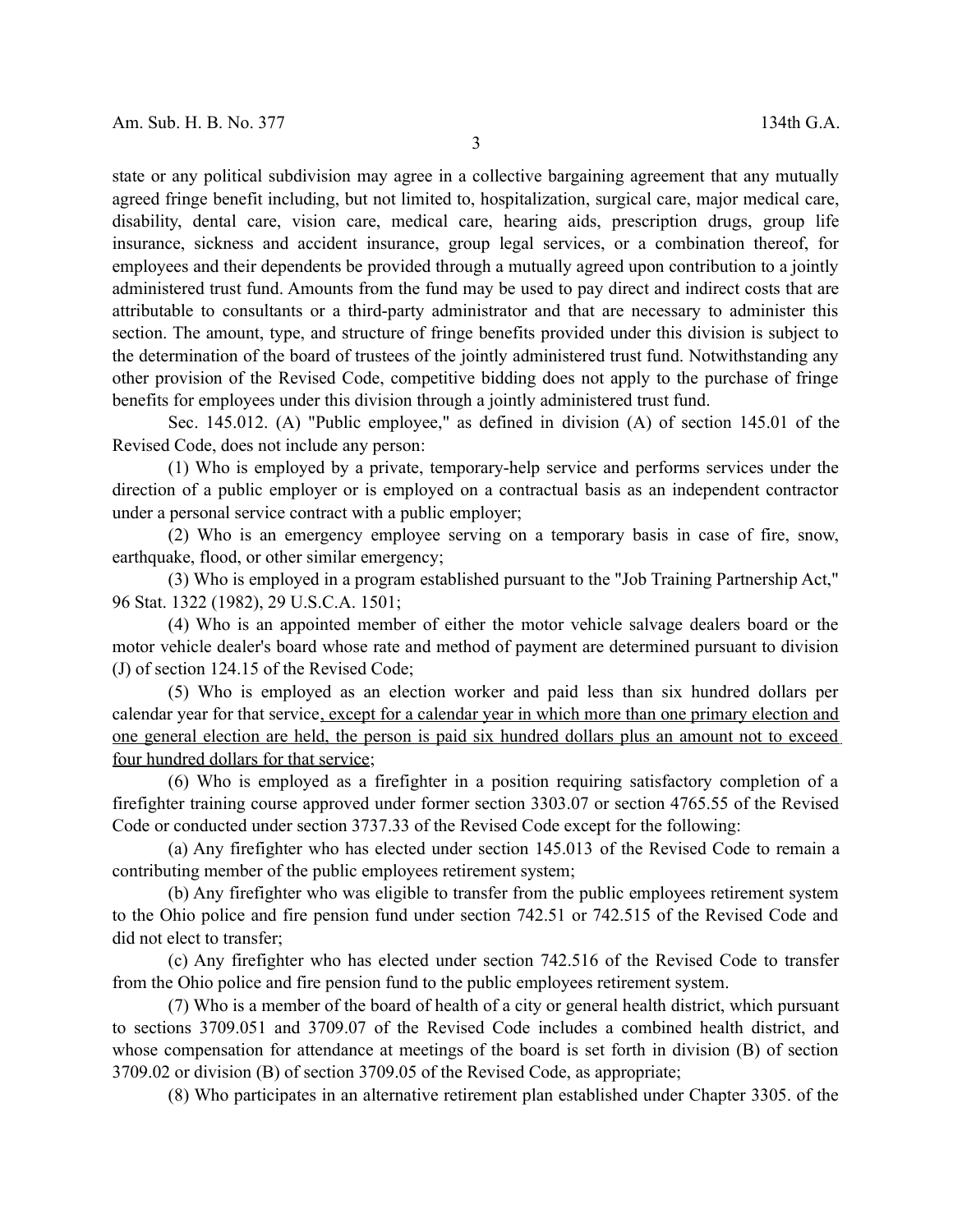Revised Code;

(9) Who is a member of the board of directors of a sanitary district established under Chapter 6115. of the Revised Code;

(10) Who is a member of the unemployment compensation advisory council;

(11) Who is an employee, officer, or governor-appointed member of the board of directors of the nonprofit corporation formed under section 187.01 of the Revised Code;

(12) Who is employed by the nonprofit entity established to provide advocacy services and a client assistance program for people with disabilities under Section 319.20 of Am. Sub. H.B. 153 of the 129th general assembly and whose employment begins on or after October 1, 2012.

(B) No inmate of a correctional institution operated by the department of rehabilitation and correction, no patient in a hospital for the mentally ill or criminally insane operated by the department of mental health and addiction services, no resident in an institution for persons with intellectual disabilities operated by the department of developmental disabilities, no resident admitted as a patient of a veterans' home operated under Chapter 5907. of the Revised Code, and no resident of a county home shall be considered as a public employee for the purpose of establishing membership or calculating service credit or benefits under this chapter. Nothing in this division shall be construed to affect any service credit attained by any person who was a public employee before becoming an inmate, patient, or resident at any institution listed in this division, or the payment of any benefit for which such a person or such a person's beneficiaries otherwise would be eligible.

Sec. 505.60. (A) As provided in this section and section 505.601 of the Revised Code, the board of township trustees of any township may procure and pay all or any part of the cost of insurance policies that may provide benefits for hospitalization, surgical care, major medical care, disability, dental care, eye care, medical care, hearing aids, prescription drugs, or sickness and accident insurance, or a combination of any of the foregoing types of insurance for township officers and employees. The board of township trustees of any township may negotiate and contract for the purchase of a policy of long-term care insurance for township officers and employees pursuant to section 124.841 of the Revised Code.

If the board procures any insurance policies under this section, the board shall provide uniform coverage under these policies for township officers and full-time township employees and their immediate dependents, and may provide coverage under these policies for part-time township employees and their immediate dependents, from the funds or budgets from which the officers or employees are compensated for services, such policies to be issued by an insurance company duly authorized to do business in this state.

(B) The board may also provide coverage for any or all of the benefits described in division (A) of this section by entering into a contract for group health care services with health insuring corporations holding certificates of authority under Chapter 1751. of the Revised Code for township officers and employees and their immediate dependents. If the board so contracts, it shall provide uniform coverage under any such contracts for township officers and full-time township employees and their immediate dependents, from the funds or budgets from which the officers or employees are compensated for services, and may provide coverage under such contracts for part-time township employees and their immediate dependents, from the funds or budgets from which the officers or employees are compensated for services, provided that each officer and employee so covered is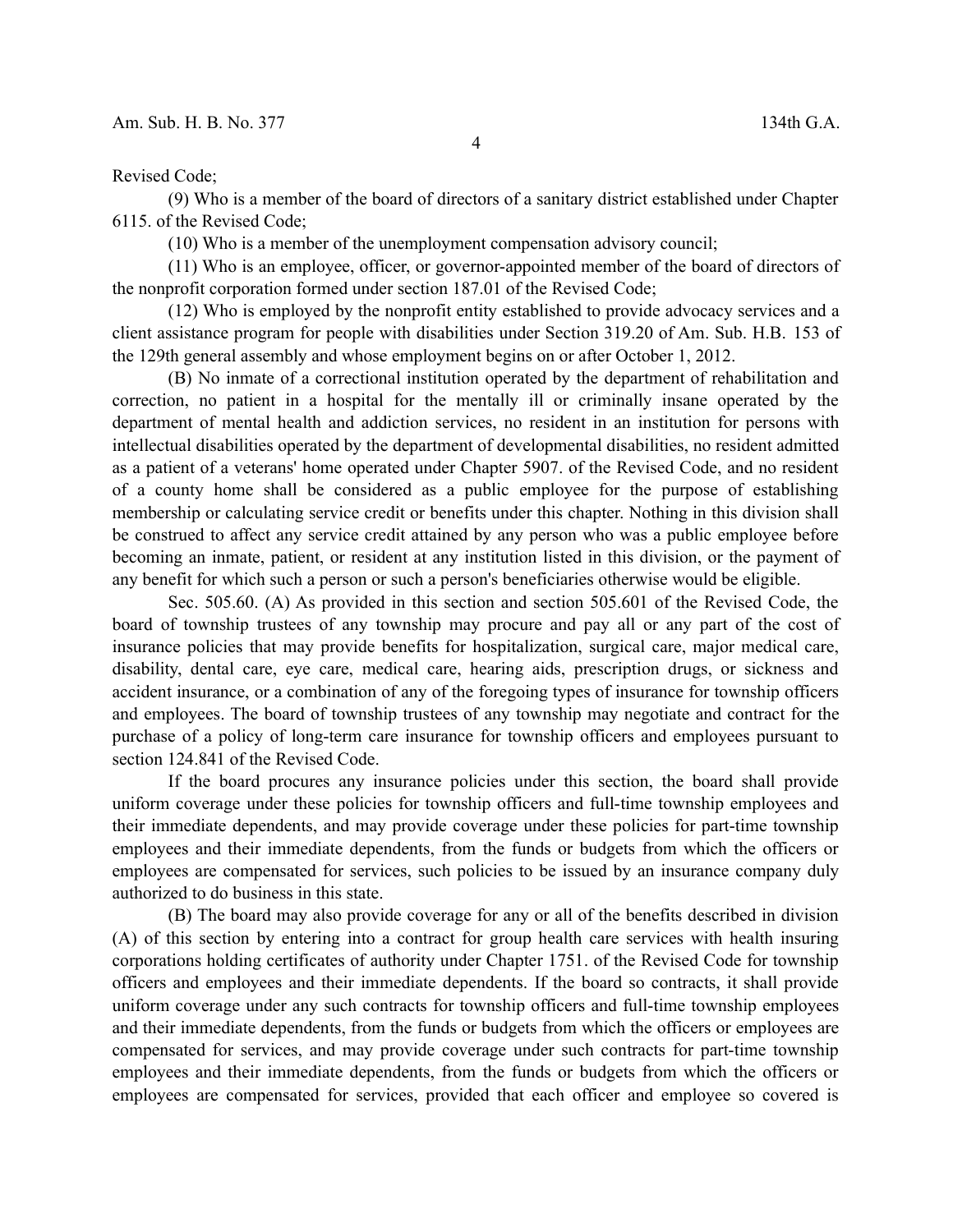#### permitted to:

(1) Choose between a plan offered by an insurance company and a plan offered by a health insuring corporation, and provided further that the officer or employee pays any amount by which the cost of the plan chosen exceeds the cost of the plan offered by the board under this section;

(2) Change the choice made under this division at a time each year as determined in advance by the board.

An addition of a class or change of definition of coverage to the plan offered under this division by the board may be made at any time that it is determined by the board to be in the best interest of the township. If the total cost to the township of the revised plan for any trustee's coverage does not exceed that cost under the plan in effect during the prior policy year, the revision of the plan does not cause an increase in that trustee's compensation.

(C) Any township officer or employee may refuse to accept any coverage authorized by this section without affecting the availability of such coverage to other township officers and employees.

(D) If any township officer or employee is denied coverage under a health care plan procured under this section or if any township officer or employee elects not to participate in the township's health care plan, the township may reimburse the officer or employee for each out-of-pocket premium attributable to the coverage provided for the officer or employee and their immediate dependents for insurance benefits described in division (A) of this section that the officer or employee otherwise obtains, but not to exceed an amount equal to the average premium paid by the township for its officers and employees under any health care plan it procures under this section.

(E) The board may provide the benefits authorized under this section, without competitive bidding, by contributing to a health and welfare trust fund administered through or in conjunction with a collective bargaining representative of the township employees.

The board may also provide the benefits described in this section through an individual selfinsurance program or a joint self-insurance program as provided in section 9.833 of the Revised Code.

(F) If a board of township trustees fails to pay one or more premiums for a policy, contract, or plan of insurance or health care services authorized under this section and the failure causes a lapse, cancellation, or other termination of coverage under the policy, contract, or plan, it may reimburse a township officer or employee for, or pay on behalf of the officer or employee, any expenses incurred that would have been covered under the policy, contract, or plan.

(G) As used in this section and section 505.601 of the Revised Code:

(1) "Part-time "Applicable large employer" has the same meaning as in section 1513 of the "Patient Protection and Affordable Care Act," 26 U.S.C. 4980H.

(2) "First responder" means a township employee whose primary job duties include those of any of the following occupations:

(a) A firefighter of a lawfully constituted fire department;

(b) A first responder, emergency medical technician-basic, emergency medical technicianintermediate, or emergency medical technician-paramedic of an ambulance service organization or emergency medical service organization as described in Chapter 4765. of the Revised Code.

 $(3)(a)$  Except as provided in division  $(G)(3)(b)$  of this section, "part-time township employee" means a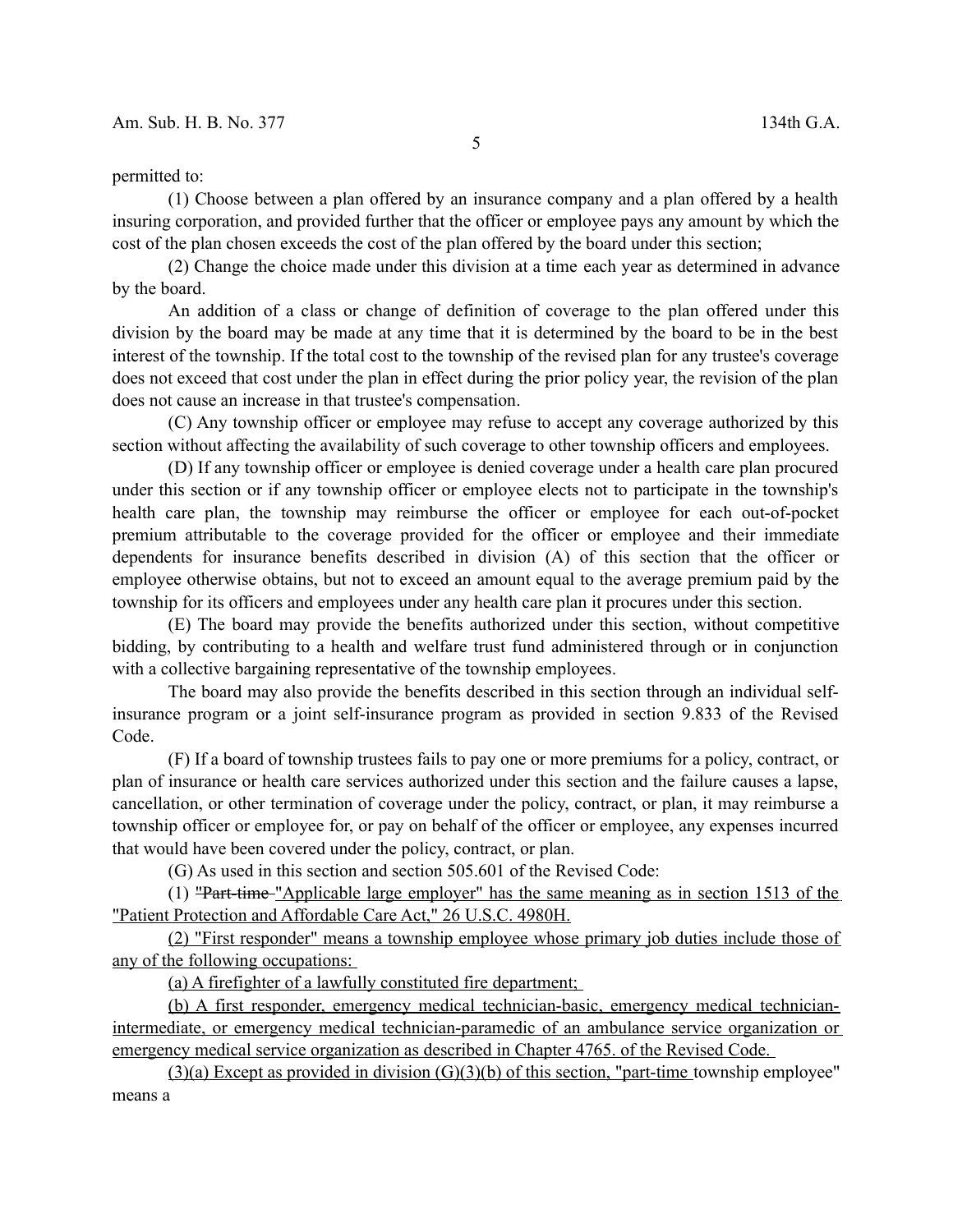township employee who is hired with the expectation that the employee will work not more than one thousand five hundred hours in any year;

(b) "Part-time township employee" with respect to a first responder who is employed by a township that does not qualify as an applicable large employer means a first responder who is hired with the expectation that the first responder will work not more than one thousand nine hundred seventy-six hours in any year.

 $(2)$  (4) "Premium" does not include any deductible or health care costs paid directly by a township officer or employee.

SECTION 2. That existing sections 124.81, 145.012, and 505.60 of the Revised Code are hereby repealed.

SECTION 3. (A) The Appalachian Community Grant Program is hereby established. The Program shall be administered by the Department of Development, in consultation with local development districts, with the goal of investing in sustainable, transformational projects in the Appalachian region of Ohio. The Program shall award grants, in amounts determined by the Department, to applicants that operate exclusively within the thirty-two-county Appalachian region of Ohio.

(B)(1) The Department shall award two categories of grants under the Program, as follows:

(a) Appalachian Planning Grants;

(b) Appalachian Development Grants.

(2) Appalachian Planning Grants are available to applicants to defray costs associated with research, planning, and writing a formal development proposal for a project or a group of projects that addresses any of the components outlined in division  $(D)(1)$  of this section. The Department may establish additional approved uses for Appalachian Planning Grant funds.

(3) Appalachian Development Grants are available to applicants to support implementation of projects. The Department shall establish procedures for determining whether an applicant first must develop a project plan using an Appalachian Planning Grant or whether the applicant may proceed to apply for an Appalachian Development Grant without having applied for and received an Appalachian Planning Grant.

(C) The Department shall develop an application process for applicants seeking a grant under the Program.

(1) Each application for an Appalachian Planning Grant shall include a formal proposal outlining the proposed project or projects. The Department may establish additional requirements to apply for Appalachian Planning Grants. Each application shall include an overview addressing how any of the following components will be incorporated in the project:

(a) An infrastructure component, such as main street or downtown redevelopment, improvements to multi-community connecting trails, significant outdoor community space, links to community arts, history, and culture, or access to telemedicine services;

(b) A workforce component, such as public-private partnerships designed to build and coordinate technical, educational, clinical, and workforce infrastructure; and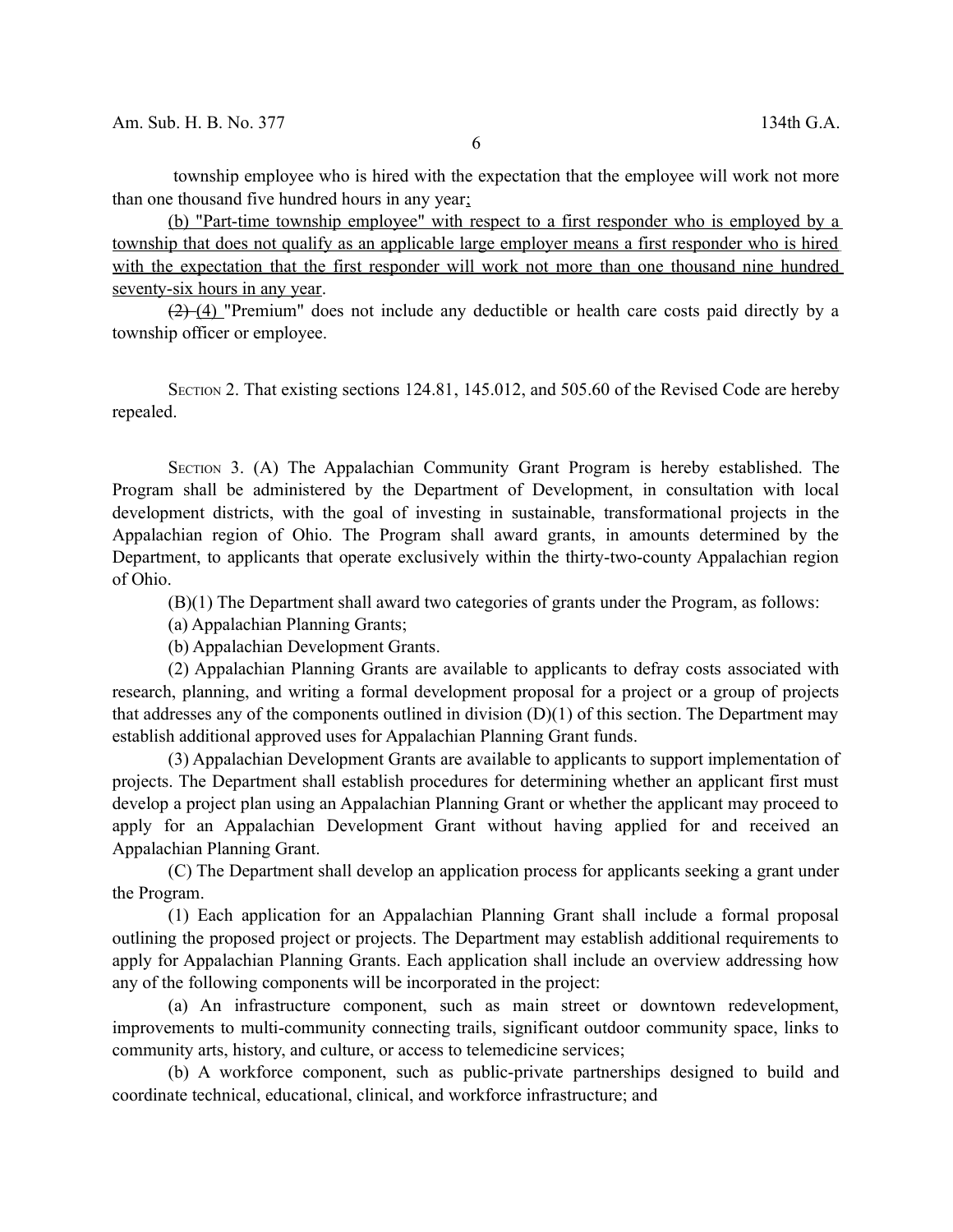(c) A healthcare component, such as investments in school or community-based services to address children's physical and behavioral health needs, or plans to address the ongoing challenges of substance use disorder in the region.

(2) Each application for an Appalachian Development Grant shall identify the project or projects for which funding is sought, how each project relates to at least one of the components outlined in division (C)(1) of this section, and any other provisions required by the Department.

(D) The Department shall establish eligibility requirements to be used by the Department to evaluate grant applications under the Program. These requirements shall include both of the following:

(1) Scoring criteria for both grants, to be developed by the Department and published prior to the respective application periods;

(2) A minimum threshold score for awarding of funds.

(E) When reviewing project applications, the Department shall give priority to projects that include the following characteristics:

(1) Has region-wide scale or impact;

(2) Is evidence-based;

(3) Includes a private-public partnership;

(4) Is economically sustainable;

(5) In the Department's assessment, will prove transformative to the region impacted by the project.

(F) The Department may consult with other state agencies in evaluating applications to ensure the proposed project is beneficial to the community under the parameters described in this section.

(G) No Appalachian Planning or Appalachian Development grants recipients shall be approved after December 31, 2024. Each applicant awarded a grant shall expend all grant funds by December 31, 2026. On December 31, 2026, the Appalachian Community Grant Program shall terminate.

SECTION 4. All items in this act are hereby appropriated as designated out of any moneys in the state treasury to the credit of the designated fund. For all operating appropriations made in this act, those in the first column are for fiscal year 2022 and those in the second column are for fiscal year 2023. The operating appropriations made in this act are in addition to any other operating appropriations made for the FY 2022-FY 2023 biennium.

SECTION<sub>5</sub>.

A

 $1 \t 2 \t 3 \t 4 \t 5$ 

DEV DEPARTMENT OF DEVELOPMENT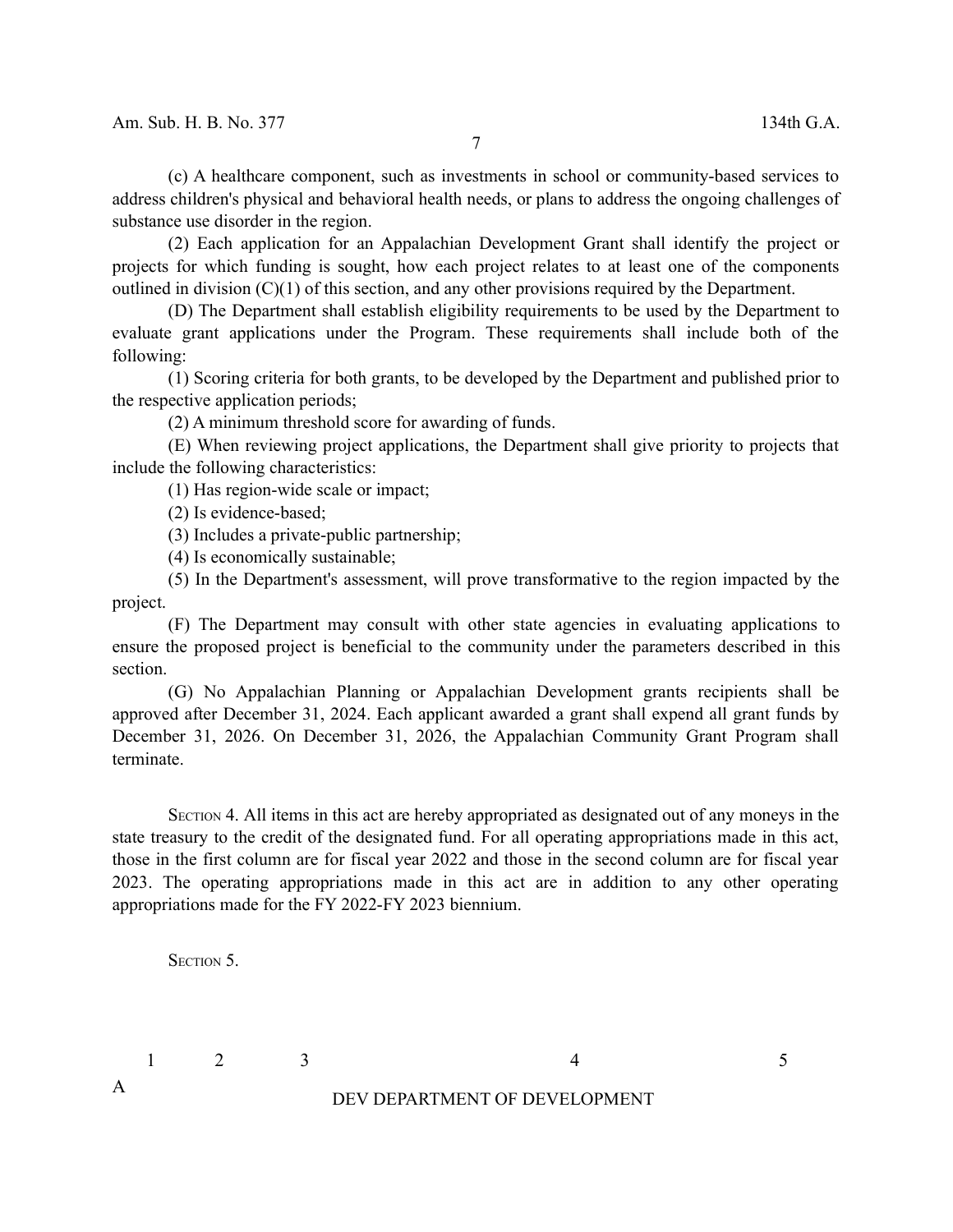| B | Dedicated Purpose Fund Group                         |        |                                            |               |     |  |  |  |
|---|------------------------------------------------------|--------|--------------------------------------------|---------------|-----|--|--|--|
|   | 5CV3                                                 | 1956B1 | <b>ARPA Appalachia Community</b><br>Grants | \$500,000,000 | \$0 |  |  |  |
| D | <b>TOTAL DPF Dedicated Purpose Fund Group</b>        |        |                                            | \$500,000,000 | \$0 |  |  |  |
| E | <b>TOTAL ALL BUDGET FUND GROUPS</b><br>\$500,000,000 |        |                                            |               |     |  |  |  |

# ARPA APPALACHIA COMMUNITY GRANTS

The foregoing appropriation item 1956B1, ARPA Appalachia Community Grants, shall be used by the Department of Development to award Appalachian Planning Grants and Appalachian Development Grants under the Appalachian Community Grant Program in accordance with Section 3 of this act.

Of the foregoing appropriation item 1956B1, ARPA Appalachia Community Grants, during the first year from the effective date of this section, \$15,000,000 or up to \$30,000,000 if it is determined by the Director of Development that such amount is needed, shall be used by the Department of Development to award Appalachian Planning Grants.

Of the foregoing appropriation item 1956B1, ARPA Appalachia Community Grants, during the first year from the effective date of this section, \$50,000,000 shall be used by the Department of Development to award Appalachian Development Grants to grant recipients that did not receive an Appalachian Planning Grant.

The remaining amount under the foregoing appropriation item 1956B1, ARPA Appalachia Community Grants, during the first year from the effective date of this section shall be used by the Department of Development to award Appalachian Development Grants to grant recipients that have also received an Appalachian Planning Grant under the Program.

One year after the effective date of this section, the Director of Development shall determine the amount remaining under the foregoing appropriation item 1956B1, ARPA Appalachia Community Grants, and award Appalachian Development Grants to eligible applicants regardless if the applicant has or has not received an Appalachian Planning Grant.

An amount equal to the unexpended, unencumbered portion of the foregoing appropriation item 1956B1, ARPA Appalachia Community Grants, at the end of fiscal year 2022 is hereby reappropriated for the same purpose in fiscal year 2023.

All grants awarded under the foregoing appropriation item 1956B1, ARPA Appalachia Community Grants, shall be approved by the Controlling Board. The Controlling Board requests submitted by the Department of Development shall itemize payments to all entities receiving grant funds. No more than three per cent of the total grant amount allotted for implementation, including fees for any entity that receives money through the grant, shall be used for administrative expenses.

Notwithstanding any provision of this act, all grant funds awarded under the Appalachian Community Grant Program shall comply with requirements of the federal "American Rescue Plan Act of 2021," Pub. L. No. 117-2.

8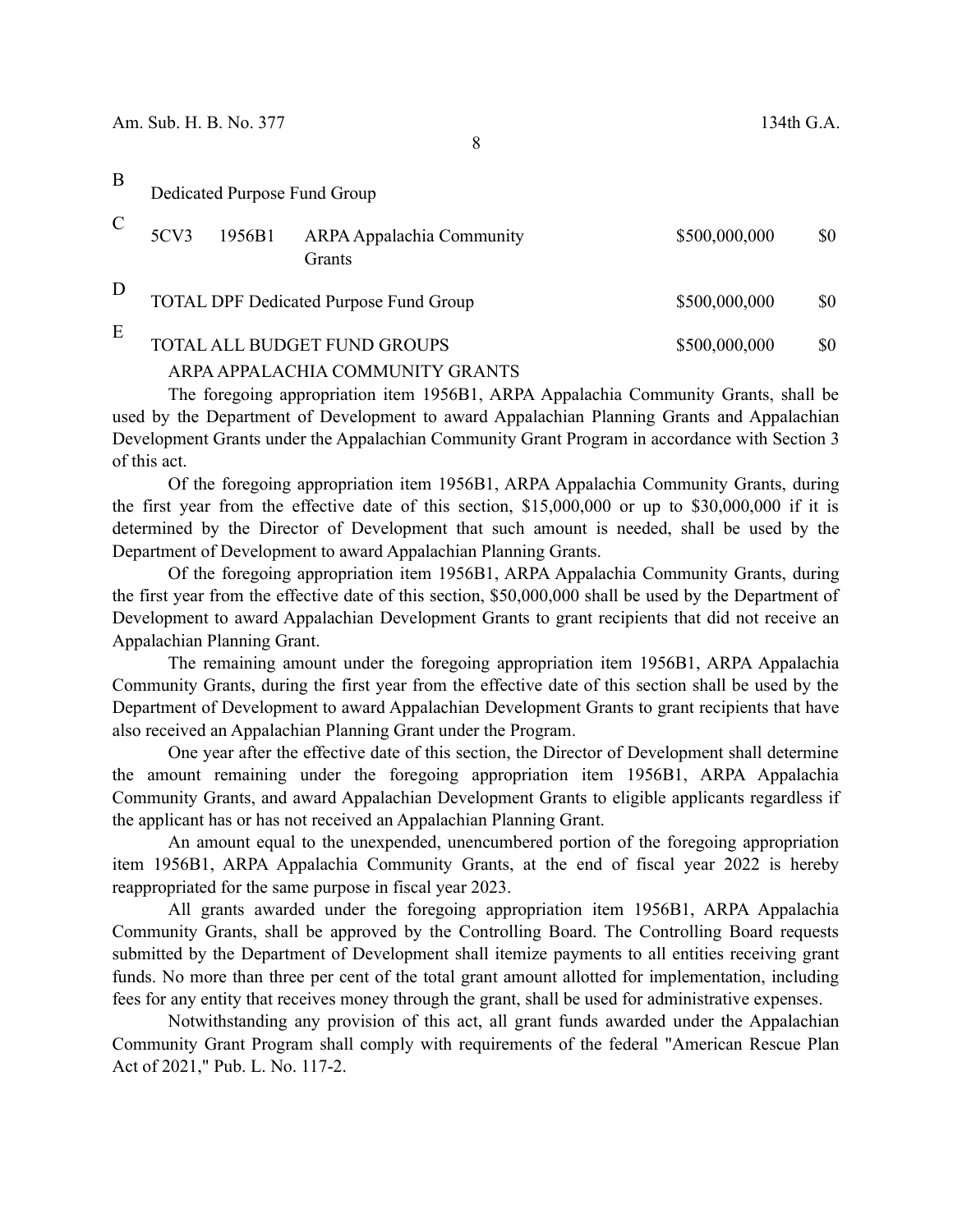9

## SECTION<sub>6</sub>.

|               |                                                                        |        | 3                                         |  |              |     |  |  |
|---------------|------------------------------------------------------------------------|--------|-------------------------------------------|--|--------------|-----|--|--|
| Α             |                                                                        |        | <b>SOS SECRETARY OF STATE</b>             |  |              |     |  |  |
| B             | Dedicated Purpose Fund Group                                           |        |                                           |  |              |     |  |  |
| $\mathcal{C}$ | 5FG0                                                                   | 050620 | <b>BOE Reimbursement and</b><br>Education |  | \$20,000,000 | \$0 |  |  |
| D             |                                                                        |        | <b>TOTAL Dedicated Purpose Fund Group</b> |  | \$20,000,000 | \$0 |  |  |
| E             | TOTAL ALL BUDGET FUND GROUPS<br><b>BOE REIMBURSEMENT AND EDUCATION</b> |        |                                           |  | \$20,000,000 | \$0 |  |  |

The foregoing appropriation item 050620, BOE Reimbursement and Education, shall be used to provide financial assistance to county boards of elections to conduct the second 2022 primary election. An amount equal to the unexpended, unencumbered portion of the foregoing appropriation item 050620, BOE Reimbursement and Education, at the end of fiscal year 2022 is hereby reappropriated to the Secretary of State for the same purpose in fiscal year 2023.

On the effective date of this section, or as soon as possible thereafter, the Director of Budget and Management shall transfer \$20,000,000 cash from the General Revenue Fund to the BOE Reimbursement and Education Fund (Fund 5FG0).

On December 31, 2022, or as soon as possible thereafter, the Director of Budget and Management shall transfer cash in an amount equal to the unexpended, unencumbered portion of the foregoing appropriation item 050620, BOE Reimbursement and Education, as of December 31, 2022, from the BOE Reimbursement and Education Fund (Fund 5FG0) to the General Revenue Fund.

SECTION 7. Within the limits set forth in this act, the Director of Budget and Management shall establish accounts indicating the source and amount of funds for each appropriation made in this act, and shall determine the form and manner in which appropriation accounts shall be maintained. Expenditures from operating appropriations contained in this act shall be accounted for as though made in H.B. 110 of the 134th General Assembly. The operating appropriations made in this act are subject to all provisions of H.B. 110 of the 134th General Assembly that are generally applicable to such appropriations.

SECTION 8. That Section 7 of S.B. 9 of the 134th General Assembly be amended to read as follows:

Sec. 7.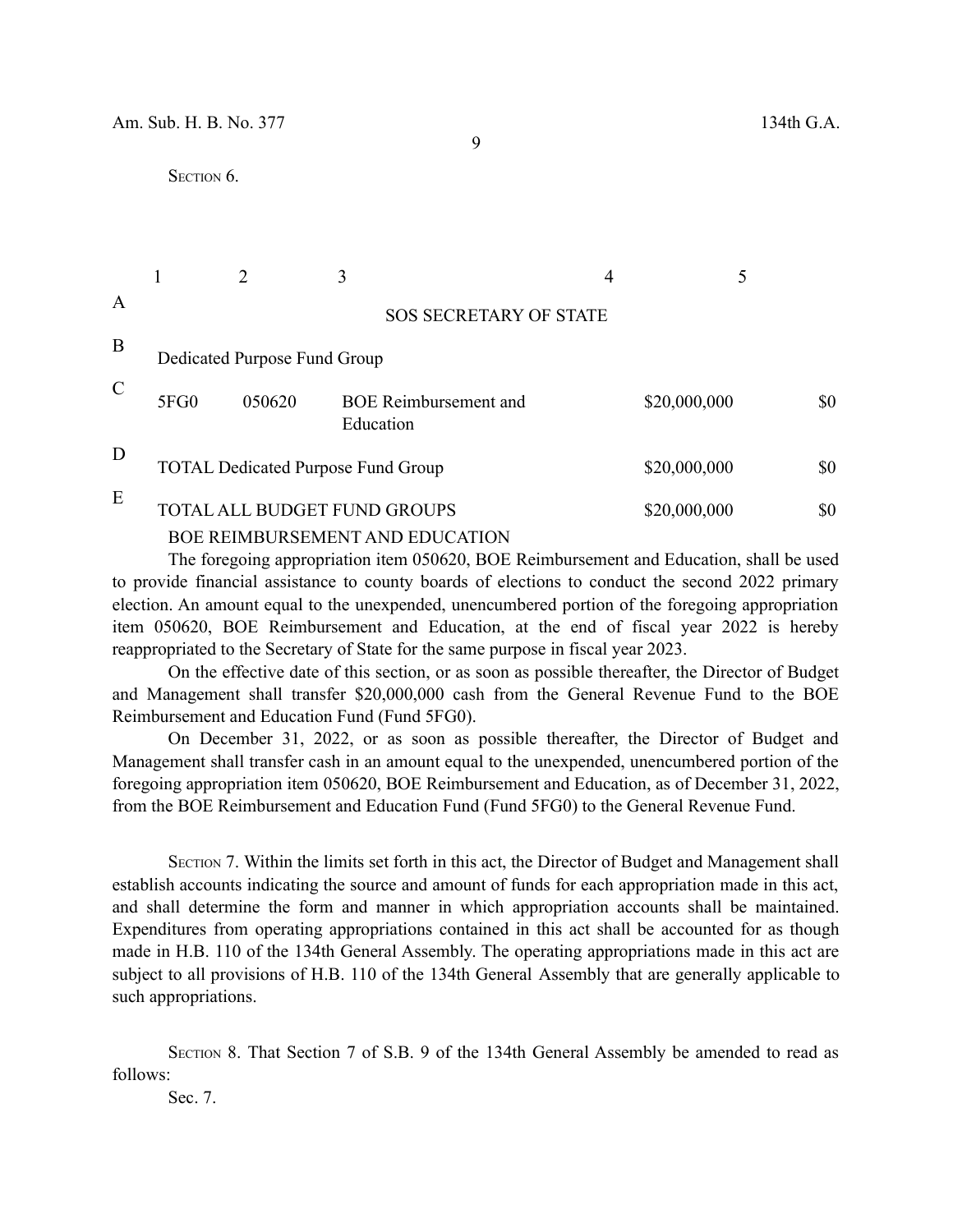10

|               |      |        | 3                                                                      | 4 |             |     |
|---------------|------|--------|------------------------------------------------------------------------|---|-------------|-----|
| A             |      |        | <b>SOS SECRETARY OF STATE</b>                                          |   |             |     |
| B             |      |        | Dedicated Purpose Fund Group                                           |   |             |     |
| $\mathcal{C}$ | 5FG0 | 050620 | <b>BOE Reimbursement and Education</b>                                 |   | \$9,000,000 | \$0 |
| D             |      |        | <b>TOTAL DPF Dedicated Purpose Fund Group</b>                          |   | \$9,000,000 | \$0 |
| E             |      |        | TOTAL ALL BUDGET FUND GROUPS<br><b>BOE REIMBURSEMENT AND EDUCATION</b> |   | \$9,000,000 | \$0 |

The foregoing appropriation item 050620, BOE Reimbursement and Education, shall be used to provide financial assistance to county boards of elections for the 2022 primary election. An amount equal to the unexpended, unencumbered portion of the foregoing appropriation item 050620, BOE Reimbursement and Education, at the end of fiscal year 2022 is hereby reappropriated to the Secretary of State for the same purpose in fiscal year 2023.

On the effective date of this section March 9, 2022, or as soon as possible thereafter, the Director of Budget and Management shall transfer \$9,000,000 cash from the General Revenue Fund to the BOE Reimbursement and Education Fund (Fund 5FG0).

On <del>October 1December 31,</del> 2022, or as soon as possible thereafter, the Director of Budget and Management shall transfer cash in an amount equal to the unexpended, unencumbered portion of the foregoing appropriation item 050620, BOE Reimbursement and Education, as of October 1, 2022December 31, 2022, from the BOE Reimbursement and Education Fund (Fund 5FG0) to the General Revenue Fund.

SECTION 9. That existing Section 7 of S.B. 9 of the 134th General Assembly is hereby repealed.

SECTION 10. That Section 7 of S.B. 11 of the 134th General Assembly be amended to read as follows:

Sec. 7.

A

 $1 \t 2 \t 3 \t 4 \t 5$ 

# SOS SECRETARY OF STATE

B

Dedicated Purpose Fund Group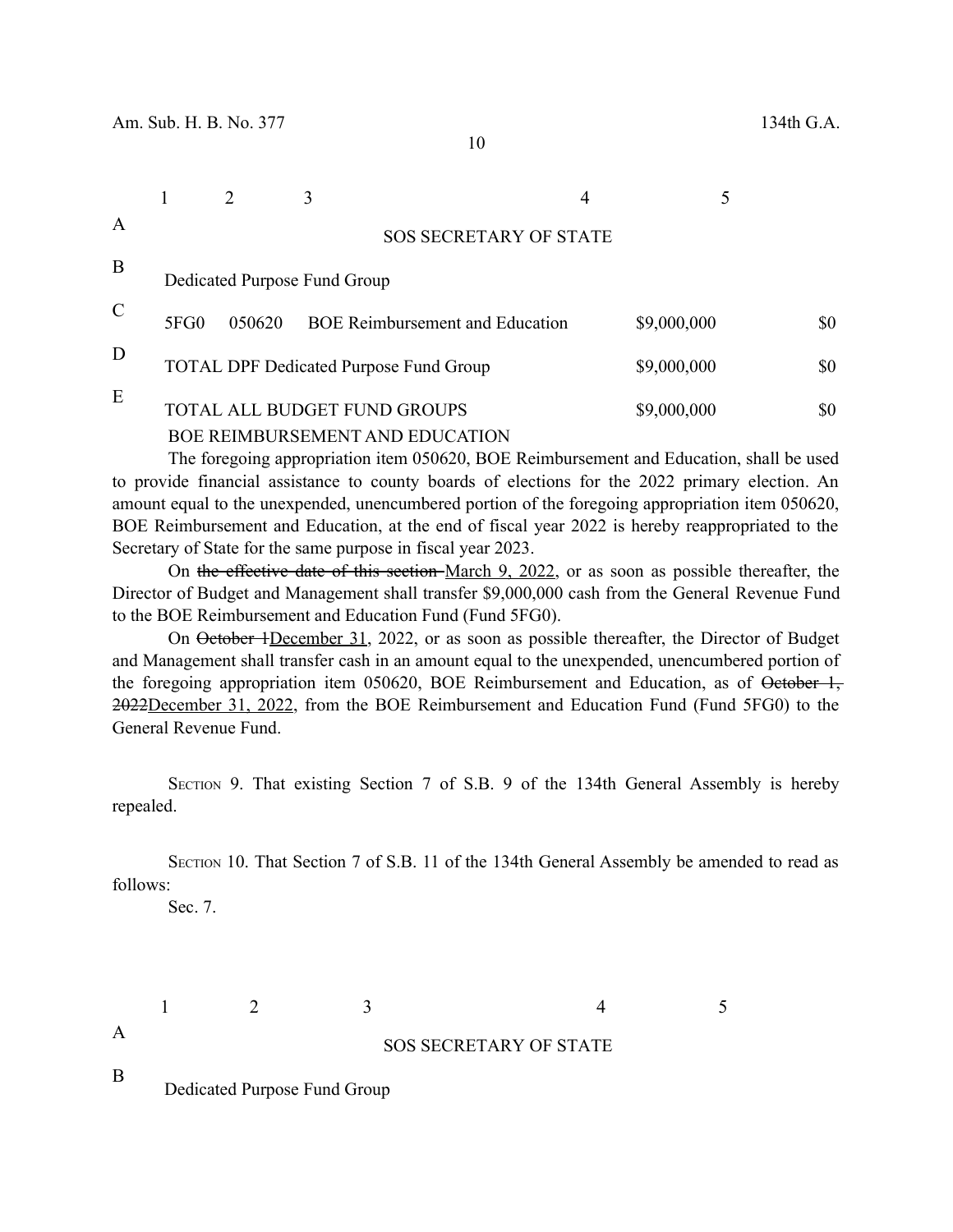|   | 5FG0 | 050620 | <b>BOE</b> Reimbursement and<br>Education     | \$200,000 | \$0 |
|---|------|--------|-----------------------------------------------|-----------|-----|
| D |      |        | <b>TOTAL DPF Dedicated Purpose Fund Group</b> | \$200,000 | \$0 |
| E |      |        | TOTAL ALL BUDGET FUND GROUPS                  | \$200,000 | \$0 |
|   |      |        | BOE REIMBURSEMENT AND EDUCATION               |           |     |

The foregoing appropriation item 050620, BOE Reimbursement and Education, shall be used by the Secretary of State to implement the requirements pertaining to uniform and overseas absent voter's ballots contained in Section 5 of this act. An amount equal to the unexpended, unencumbered portion of the foregoing appropriation item 050620, BOE Reimbursement and Education, at the end of fiscal year 2022 is hereby reappropriated to the Secretary of State for the same purpose in fiscal year 2023.

On the effective date of this section, or as soon as possible thereafter, the Director of Budget and Management shall transfer \$200,000 cash from the General Revenue Fund, to the BOE Reimbursement and Education Fund (Fund 5FG0).

On <del>October 1December 31, 2022</del>, or as soon as possible thereafter, the Director of Budget and Management shall transfer cash in an amount equal to the unexpended, unencumbered portion of the foregoing appropriation item 050620, BOE Reimbursement and Education, as of October-1December 31, 2022, from the BOE Reimbursement and Education Fund (Fund 5FG0) to the General Revenue Fund (GRF).

SECTION 11. That existing Section 7 of S.B. 11 of the 134th General Assembly is hereby repealed.

SECTION 12. That Section 220.11 of H.B. 168 of the 134th General Assembly be amended to read as follows:

Sec. 220.11.

| $\overline{A}$ |                              |        | OBM OFFICE OF BUDGET AND MANAGEMENT |               |     |  |
|----------------|------------------------------|--------|-------------------------------------|---------------|-----|--|
| B              | Dedicated Purpose Fund Group |        |                                     |               |     |  |
| $\mathcal{C}$  | 5CV4                         | 042526 | Coronavirus Local Fiscal            | \$422,000,000 | \$0 |  |
|                |                              |        | Recovery                            | \$844,000,000 |     |  |

11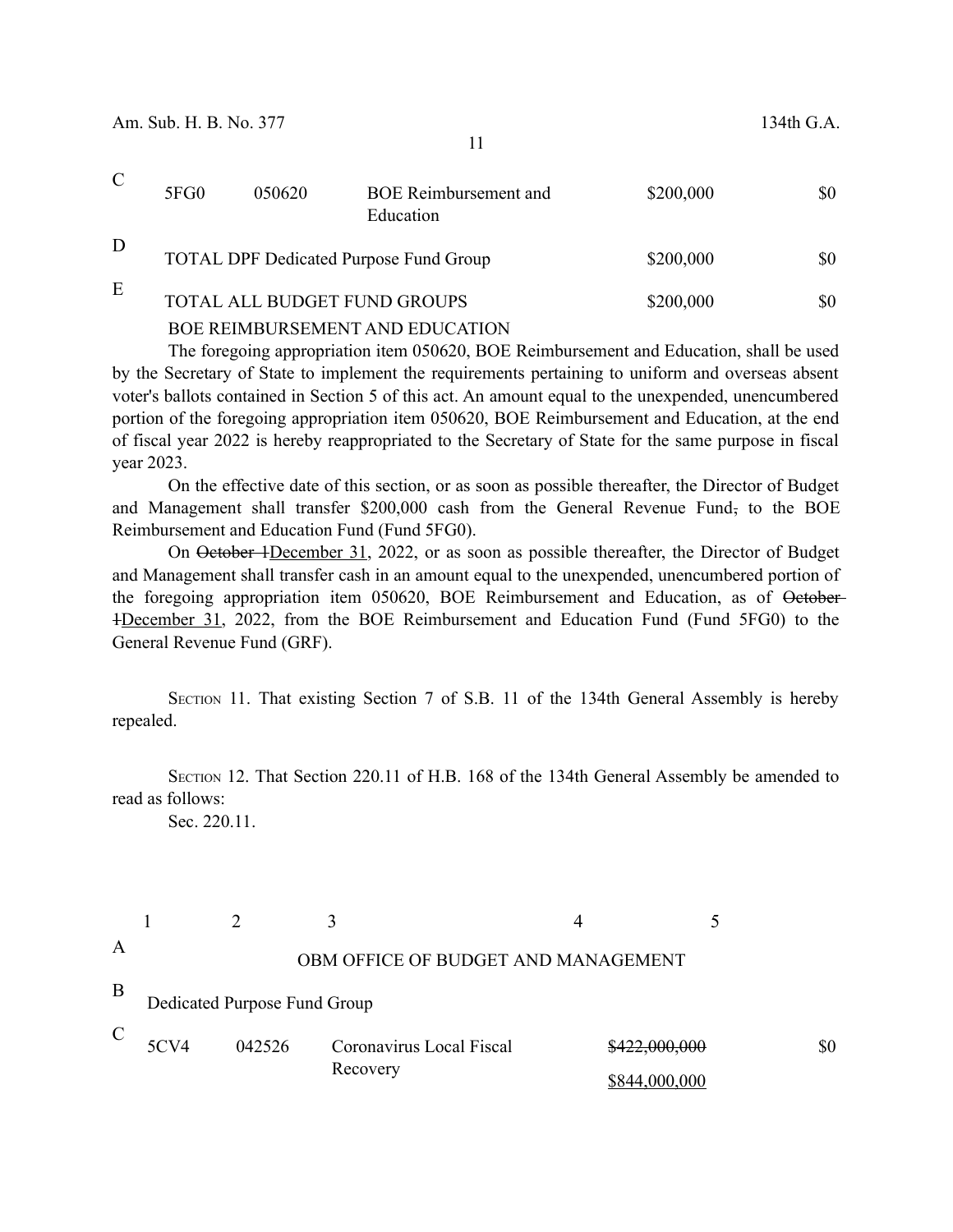| D | <b>TOTAL Dedicated Purpose Fund Group</b> | \$422,000,000 | \$0 |
|---|-------------------------------------------|---------------|-----|
|   |                                           | \$844,000,000 |     |
| E | TOTAL ALL BUDGET FUND GROUPS              | \$422,000,000 | \$0 |
|   |                                           | \$844,000,000 |     |

### CORONAVIRUS LOCAL FISCAL RECOVERY

The foregoing appropriation item 042526, Coronavirus Local Fiscal Recovery, shall be used by the Director of Budget and Management to disburse funding to nonentitlement units of local government in Ohio, including cities, villages, and townships, on a population basis in accordance with the provisions of the "American Rescue Plan Act of 2021," Pub. L. No. 117-2, and consistent with guidance issued under that act. An amount equal to the unexpended, unencumbered portion of the foregoing appropriation item 042526, Coronavirus Local Fiscal Recovery, at the end of fiscal year 2022 is hereby reappropriated to the Office of Budget and Management for the same purpose in fiscal year 2023.

SECTION 13. That existing Section 220.11 of H.B. 168 of the 134th General Assembly is hereby repealed.

SECTION 14. That Section 5 of H.B. 175 of the 134th General Assembly be amended to read as follows:

Sec. 5. All items in this act H.B. 175 of the 134th General Assembly are hereby appropriated as designated out of any moneys in the state treasury to the credit of the designated fund. For all operating appropriations made in this act H.B. 175 of the 134th General Assembly, those in the first column are for fiscal year 2022 and those in the second column are for fiscal year 2023. The operating appropriations made in this act H.B. 175 of the 134th General Assembly are in addition to any other operating appropriations made for the FY 2022-FY 2023 biennium.

| A             |                      |  | DNR DEPARTMENT OF NATURAL RESOURCES |                    |  |     |
|---------------|----------------------|--|-------------------------------------|--------------------|--|-----|
| B             | General Revenue Fund |  |                                     |                    |  |     |
| $\mathcal{C}$ |                      |  | GRF 725520 Special Projects         | \$500,000          |  | \$0 |
|               |                      |  |                                     | <u>\$1,250,000</u> |  |     |

12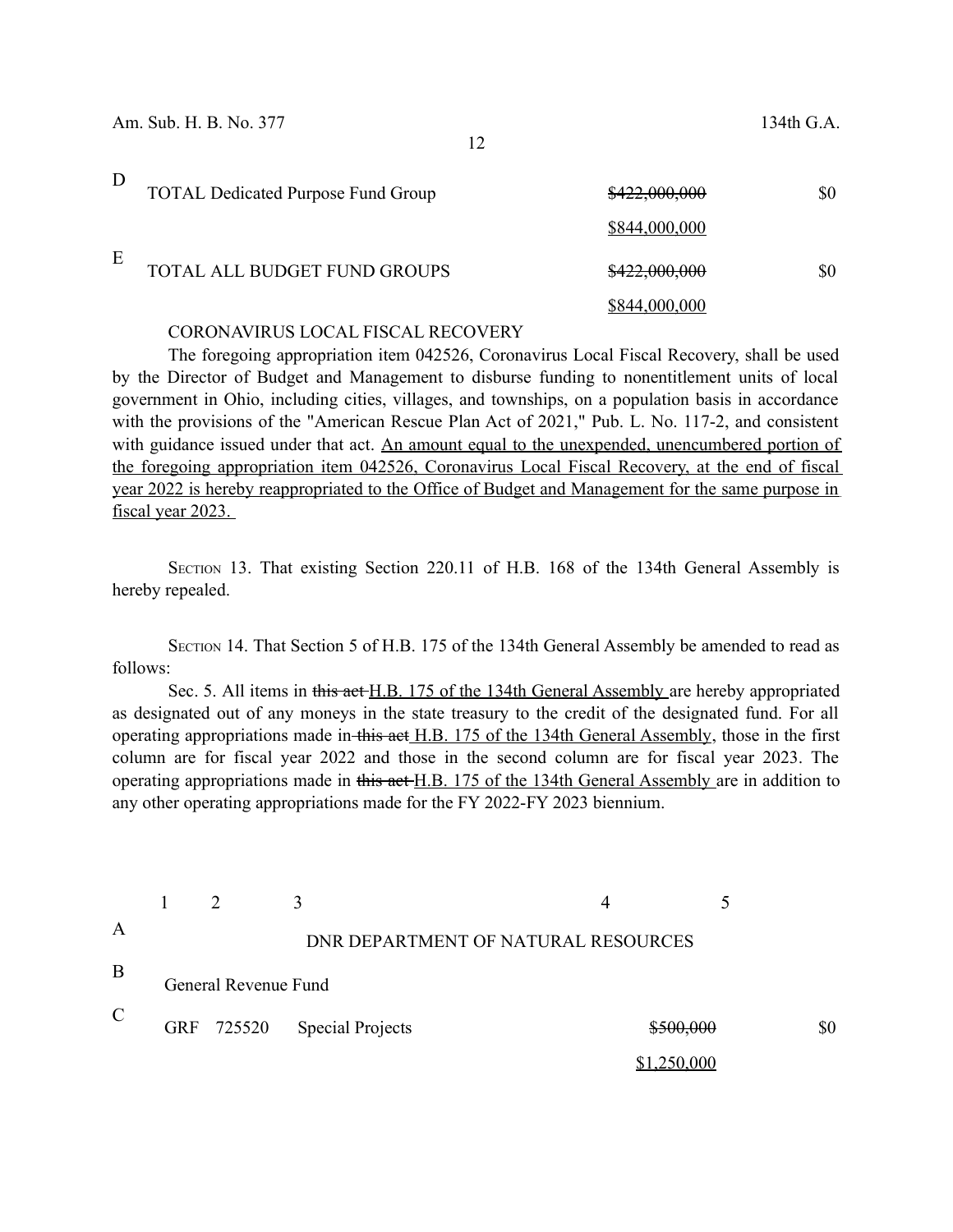| D | <b>TOTAL GRF General Revenue Fund</b> | \$500,000   | \$0 |
|---|---------------------------------------|-------------|-----|
|   |                                       | \$1,250,000 |     |
| E | TOTAL ALL BUDGET FUND GROUPS          | \$500,000   | \$0 |
|   |                                       | ,250,000    |     |

### SPECIAL PROJECTS

Of the foregoing appropriation item  $725520$ , Special Projects,  $\frac{2550,000 - 1,000,000}{2,000,000}$  shall be used by the Director of Natural Resources for weed harvesting operations at Indian Lake.

Of the foregoing appropriation item 725520, Special Projects, the Director of Natural Resources shall use up to \$250,000 to enter into a memorandum of understanding with the Indian Lake Watershed Project to support the Indian Lake Watershed Project's weed harvesting operations.

An amount equal to the unexpended, unencumbered portion remaining in appropriation item 725520, Special Projects, at the end of fiscal year 2022 is hereby reappropriated for the same purposes in fiscal year 2023.

SECTION 15. That existing Section 5 of H.B. 175 of the 134th General Assembly is hereby repealed.

SECTION 16. (A) The Governor may execute a Governor's Deed in the name of the State conveying to the City of St. Marys, Ohio ("Grantee"), and its successors and assigns, all of the State's right, title, and interest in the following described real estate:

Situated in the County of Auglaize in the State of Ohio and in the City of St. Marys and being bounded and described as follows:

All of Out Lot Fifty-seven (57), Out Lot Fifty-six (56) and one hundred thirty-eight (138) feet off the West end of Block Forty (40) of the East Addition to said City.

Parcel Number: K3204900100

Prior Instrument Reference: Deed Volume 106, Page 455 and Deed Volume 128, Page 64

The foregoing legal description may be corrected or modified by the Department of Administrative Services to a final form if such corrections or modifications are needed to facilitate recordation of the deed.

(B)(1) The conveyance includes improvements and chattels situated on the real estate, and is subject to all easements, covenants, conditions, leases, and restrictions of record: all legal highways and public rights-of-way; zoning, building, and other laws, ordinances, restrictions, and regulations; and real estate taxes and assessments not yet due and payable. The real estate shall be conveyed in an "as-is, where-is, with all faults" condition.

(2) The deed for the conveyance of the real estate may contain restrictions, exceptions, reservations, reversionary interests, and other terms and conditions the Director of Administrative Services determines to be in the best interest of the State.

(3) Subsequent to the conveyance, any restrictions, exceptions, reservations, reversionary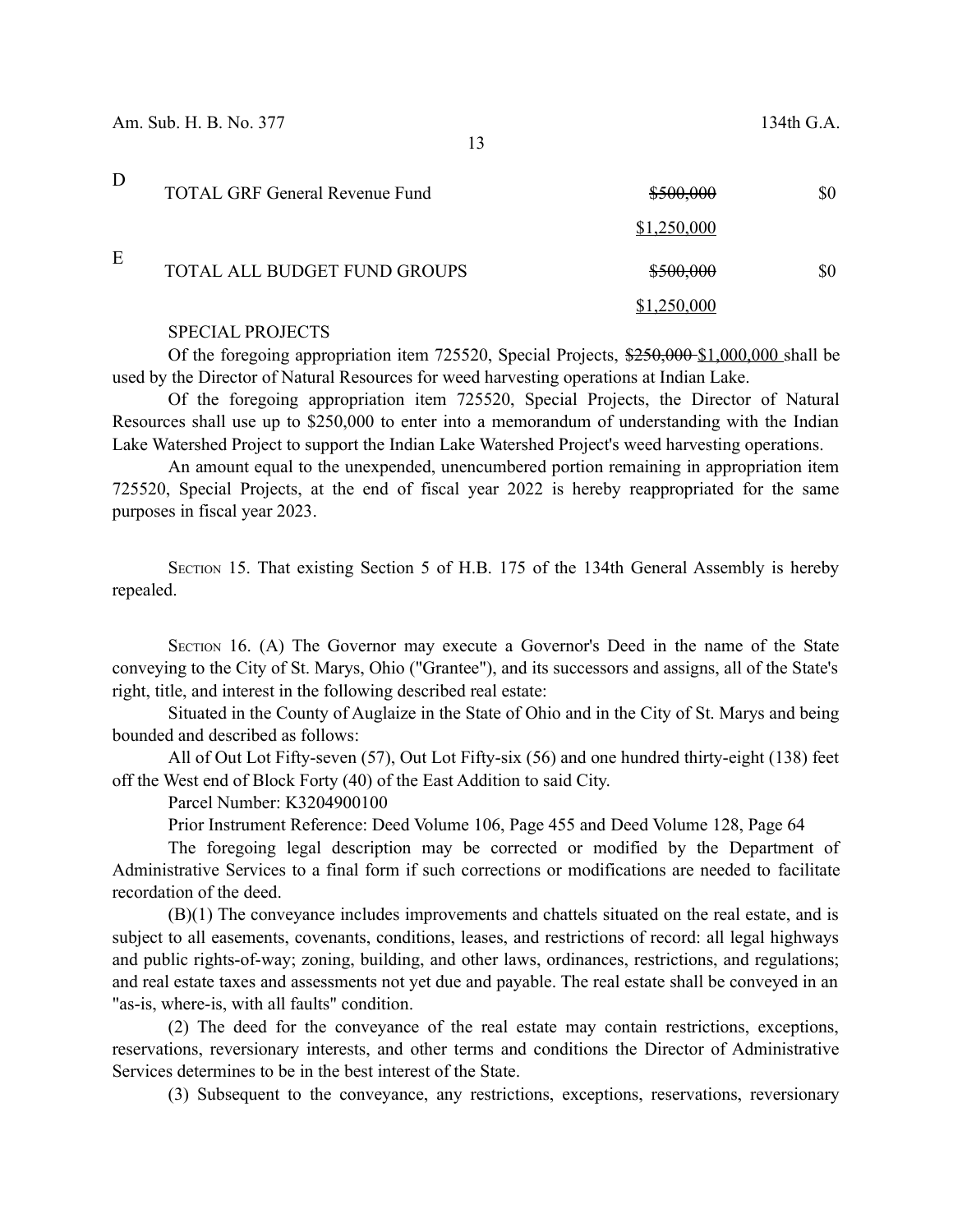interests, or other terms and conditions contained in the deed may be released by the State or the Ohio Adjutant General's Department without the necessity of further legislation.

(C) Consideration for the conveyance of the real estate described in division (A) of this section shall be at a price acceptable to the Director of Administrative Services and the Ohio Adjutant General.

The Director of Administrative Services shall offer the real estate to the City of St. Marys, Ohio through a real estate purchase agreement. If the City of St. Marys, Ohio does not accept the offer to purchase or complete the purchase of the real estate within the time period provided in the real estate purchase agreement, the Director of Administrative Services may use any reasonable method of sale considered acceptable by the Ohio Adjutant General to determine an alternate grantee willing to complete the purchase within three years after the effective date of this section. The Ohio Adjutant General's Department shall pay all advertising costs, additional fees, and other costs incident to the sale of the real estate.

(D) The real estate described in division (A) of this section shall be sold as an entire tract and not in parcels.

(E) Except as otherwise specified above, the Grantee shall pay all costs associated with the purchase, closing and conveyance, including surveys, title evidence, title insurance, transfer costs and fees, recording costs and fees, taxes, and any other fees, assessments, and costs that may be imposed.

The proceeds of the sale shall be deposited into the state treasury to the credit of the Armory Improvements Fund (Fund 5340) under section 5911.10 of the Revised Code.

(F) Upon receipt of a fully executed purchase agreement as described in division (C) of this section, the Director of the Department of Administrative Services, with the assistance of the Attorney General, shall prepare a Governor's Deed to the real estate described in division (A) of this section. The Governor's Deed shall state the consideration and shall be executed by the Governor in the name of the State, countersigned by the Secretary of State, sealed with the Great Seal of the State, presented in the Department of Administrative Services for recording, and delivered to the Grantee. The Grantee shall present the Governor's Deed for recording in the Office of the Auglaize County Recorder.

(G) This section shall expire three (3) years after its effective date.

SECTION 17. (A) The Governor may execute one or more Governor's Deeds in the name of the State conveying to the selected Purchaser or Purchasers, their heirs, successors and assigns, to be determined in the manner provided in division (C) of this section, all of the State's right, title, and interest in the following described real estate:

PARCEL NO. ONE:

Situate in the Township of Pease, County of Belmont, and State of Ohio, and known as and being a part of the Southeast Quarter of Section 33, Township 3, and Range 2, being more particularly described as follows:

Beginning at a six-inch concrete monument (found) at the Southwest corner of Lot Number One (1) in the Hamilton and Krehlik Subdivision, Plat of which is of record in Cabinet C, Slide 326, Record of Plats, Belmont County, Ohio (the westerly line of said Lot bears North 7° 01' 21" East), said Southwest corner being common to lands of William A. Hamilton (Deed Volume 626, Page 859)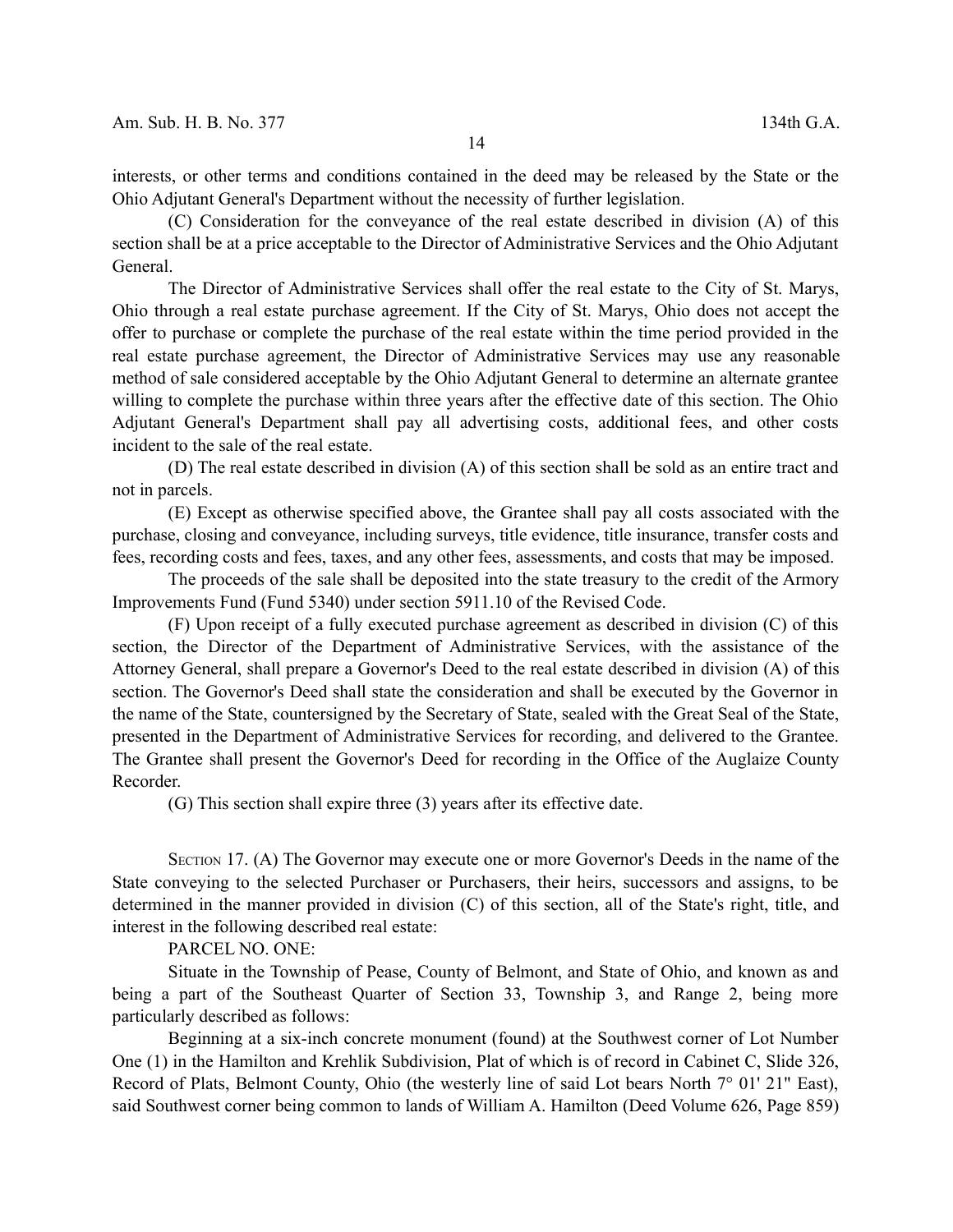and Barbara Hess (Deed Volume 628, Page 880). Thence from this place of beginning, and with the Hamilton and Hess common lines, the following two (2) courses and distances: (1) North 72° 57' 17" West 370.23 feet to a 5/8 inch iron pin (set); and (2) North 1° 24' 30" East 554.54 feet to a railroad spike (set) in County Road No. 30, passing on line a 5/8 inch iron pin (set) at 524.54 feet; thence, through lands of Hamilton, the following three (3) courses and distances: (1) South 89° 18' 34" West, along said road, 18.84 feet to a point; (2) South 3° 38' 35" West 543.06 feet to a 3/4 inch iron pin (set), passing on line a 5/8 inch iron pin (set) at 30.07 feet; and (3) North 89° 35' 45" West 454.99 feet to a mine roof bolt (found) at the Southeast corner of tract containing 2.757 acres, conveyed to Robert M. Meager and Donna J. Meager by deed of record in Volume 587, Page 113, Record of Deeds, Belmont County, Ohio; thence, with the southerly line of said tract, common to lands of Hamilton, South 61° 07' 51" West 471.89 feet to a mine roof bolt (found) at the Southwest corner of said tract, which Southwest corner is common to lands of Hamilton and the tract containing 2.687 acres, conveyed to Sandra Yeager by deed dated November 7, 1986, of record in Volume 637, Page 17, Record of Deeds, Belmont County, Ohio; thence, with the southerly line of said 2.687 acre tract, common to lands of Hamilton, South 74° 01' 24" West 299.73 feet to a 5/8 inch iron pin (set); thence, through lands of Hamilton, the following three (3) courses and distances: (1) South 56° 13' 57" East 641.52 feet to a 3/4 inch iron pin (set); (2) South 14° 30' 17" East 1048.79 feet to a 3/4 inch iron pin (set); and (3) North 31° 42' 25" East 1803.77 feet to a 2-inch inside diameter iron pipe (found) at the Southeast corner of said Lot Number One (1) in said Subdivision referred to above, passing on line 5/8 inch iron pins (set) at 660.25 feet and 1463.85 feet, said Southeast corner being common to lands of Hamilton and lands of Michael Krehlik and Golda Krehlik (Deed Volume 317, Page 341); thence, with the southerly line of said Lot, common to lands of Hamilton, North 83° 00' 28" West 195.41 feet to the place of beginning, containing 29.293 acres, more or less. Now known as Outlot 536 in the Village of Bridgeport, Ohio.

Subject to all legal highways.

Being a part of the same premises conveyed and transferred to the Grantor herein by deed dated October 17, 1945, of record in Volume 350, Page 258, and by Certificate of Transfer dated June 19, 1985, of record in Volume 626, Page 859, Record of Deeds, Belmont County, Ohio, being a part of Tract One, as described in said Certificate of Transfer.

Giving and granting to the Grantees herein, their heirs and assigns, a right-of-way and easement 20.00 feet in width, for purposes of ingress and egress to and from the above-described real estate, to be used for roadway purposes, in common with others, the center line of said easement being more particularly described as follows:

Beginning at a point on the southerly line of tract containing 2.687 acres, conveyed to Sandra Yeager by deed dated November 7, 1986, of record in Volume 637, Page 17, Record of Deeds, Belmont County, Ohio, which point bears North 74° 01' 24" East 42.01 feet from an 8 1/2 inch by 9 inch stone, marking the southwesterly corner of said tract. Thence from this place of beginning South 56° 13' 57" East 100.00 feet.

Reserving to the Grantor herein, his heirs and assigns, right-of-way and easement 20.00 feet in width, to be used for roadway purposes, for ingress and egress, in common with others, the center line of which is more particularly described as follows:

Beginning at a point in the center of County Road No. 30, which point bears South 89° 18'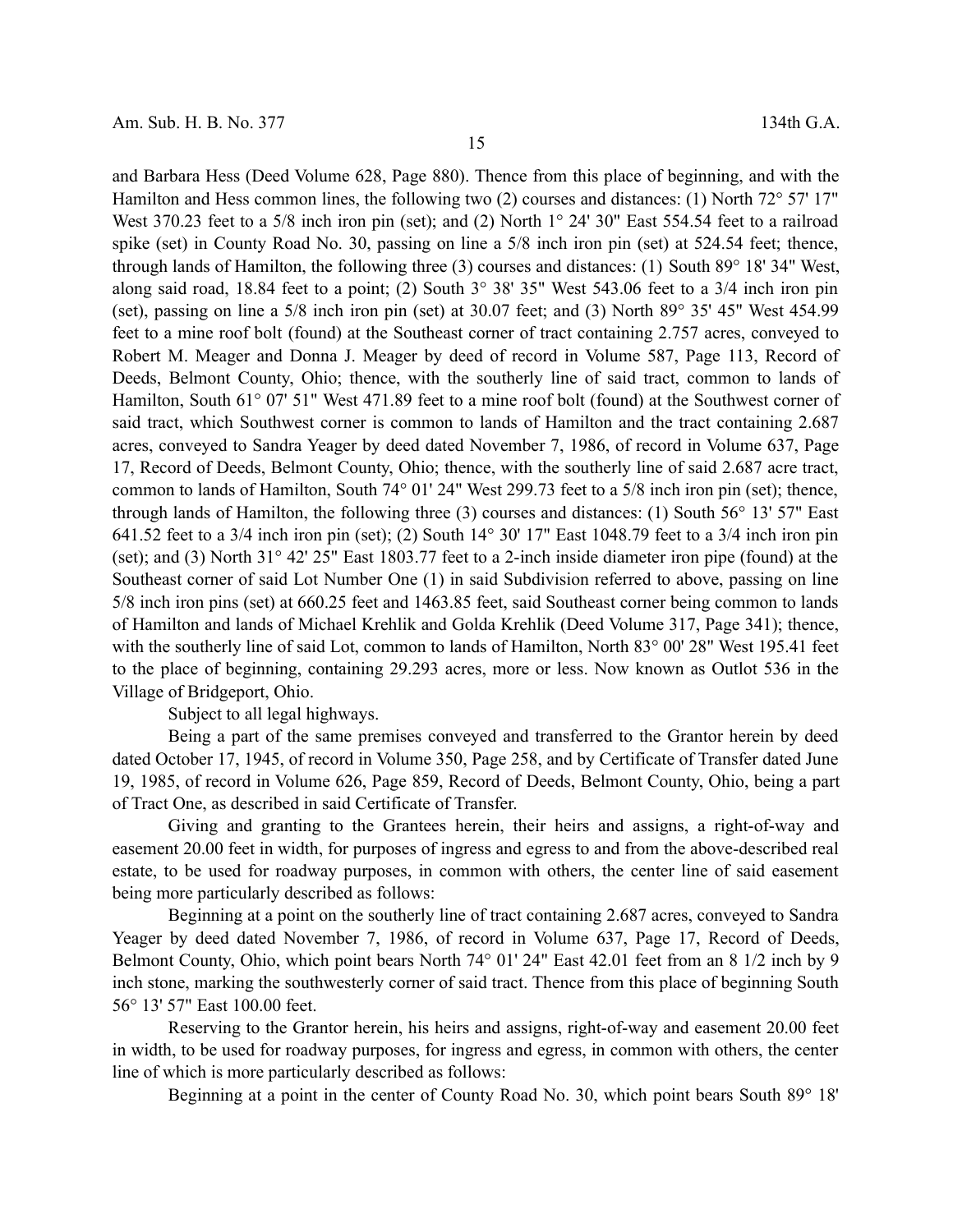34" West 10.00 feet from the northwesterly corner of tract containing 5.221 acres, conveyed to Barbara Hess by deed dated September 20, 1985, of record in Volume 628, Page 880, Record of Deeds, Belmont County, Ohio. Thence from this place of beginning South 2° 27' 13" West 548.66 feet to a point, from which a 5/8 inch iron pin marking the southwesterly corner of said Hess tract bears South 72° 57' 17" East 20.77 feet; thence South 12° 43' 48" West 185.22 feet to a point; thence South  $7^{\circ}$  33' 38" West 398.83 feet to a point; thence South  $8^{\circ}$  30' 16" East 99.31 feet to a point; thence South 62° 01' 38" East 268.85 feet to a point on the southeasterly line of the tract containing 29.293 acres, hereinabove described and hereby conveyed, from which point a 5/8 inch iron pin on said line bears South 31° 42' 25" West 365.44 feet.

The foregoing descriptions were prepared after actual survey of the premises by Don S. Kyer, Professional Surveyor No. 6948, 67745 Homeside Addition, St. Clairsville, OH 43950, on or about July 26, 1986.

All iron pins set as boundary markers in the survey of the above described real estate are solid rebar, identified by a cap inscribed "Don S. Kyers, 6948". All bearings in the foregoing descriptions are based on the recorded bearing of the westerly line of Lot Number One (1) in the Hamilton and Krehlik Subdivision, Plat of which is of record in Cabinet C, Slide 326, Record of Plats, Belmont County, Ohio.

Excepting all coal, minerals and mining rights heretofore conveyed and granted; subject to all easements and rights-of-way heretofore granted and appearing of record.

Prior instrument reference: Vol. 641, Page 401, Belmont County Deed Records.

PARCEL NO. TWO:

Situated in the Township of Pease, County of Belmont State of Ohio, and known as and being a part of the Southeast Quarter of Section 33, Township 3 and Range 2, being more particularly described as follows:

Beginning at a railroad spike (set) in the center of County Road No. 30, which spike marks the Northwest corner tract containing 5.221 acres, conveyed to Barbara Hess deed of record in Volume 628, Page 880, Record of Deeds, Belmont County, Ohio, which corner is also common to lands of William A. Hamilton (Deed Volume 626, Page 859), which spike a 6 inch concrete monument (found) marking the Southwest corner of Lot Number One (1) in the Hamilton Krehlik Subdivision, Plat of which is of record in Cabinet C, Slide 326, Record of Plats, Belmont County, Ohio, bears the following two (2) courses and distances: (1) South 1° 24' 30" West 554.54 feet; and (2) North 72° 57' 17" West 370.23 feet (the westerly line of said Lot bears North 7° 01' 21" East).

Thence, from this place of beginning, and with the westerly line of Hess, common to the lands of Hamilton, South 1° 24' 30" West 554.54 feet to the Southwest corner of the Hess tract marked by an iron pin (set), passing on line and iron pin (set) at 30.00 feet; thence, leaving said westerly line, North 3° 36' 12" East 552.10 feet to a point on the northly line of the Hess tract in said road, passing on line an iron pin (set) at 522.23 feet; thence, with said northerly line, common to lands of Hamilton, North 80° 57' 43" West 21.33 feet to the place of beginning, containing 0.135 acre, more or less. Subject to all legal highways. Now known as Outlot 542 in the Village of Bridgeport Ohio.

Grantees are acquiring the above described premises as an adjoining land owner to increase the size of their present building site and for public road frontage, and not as an additional building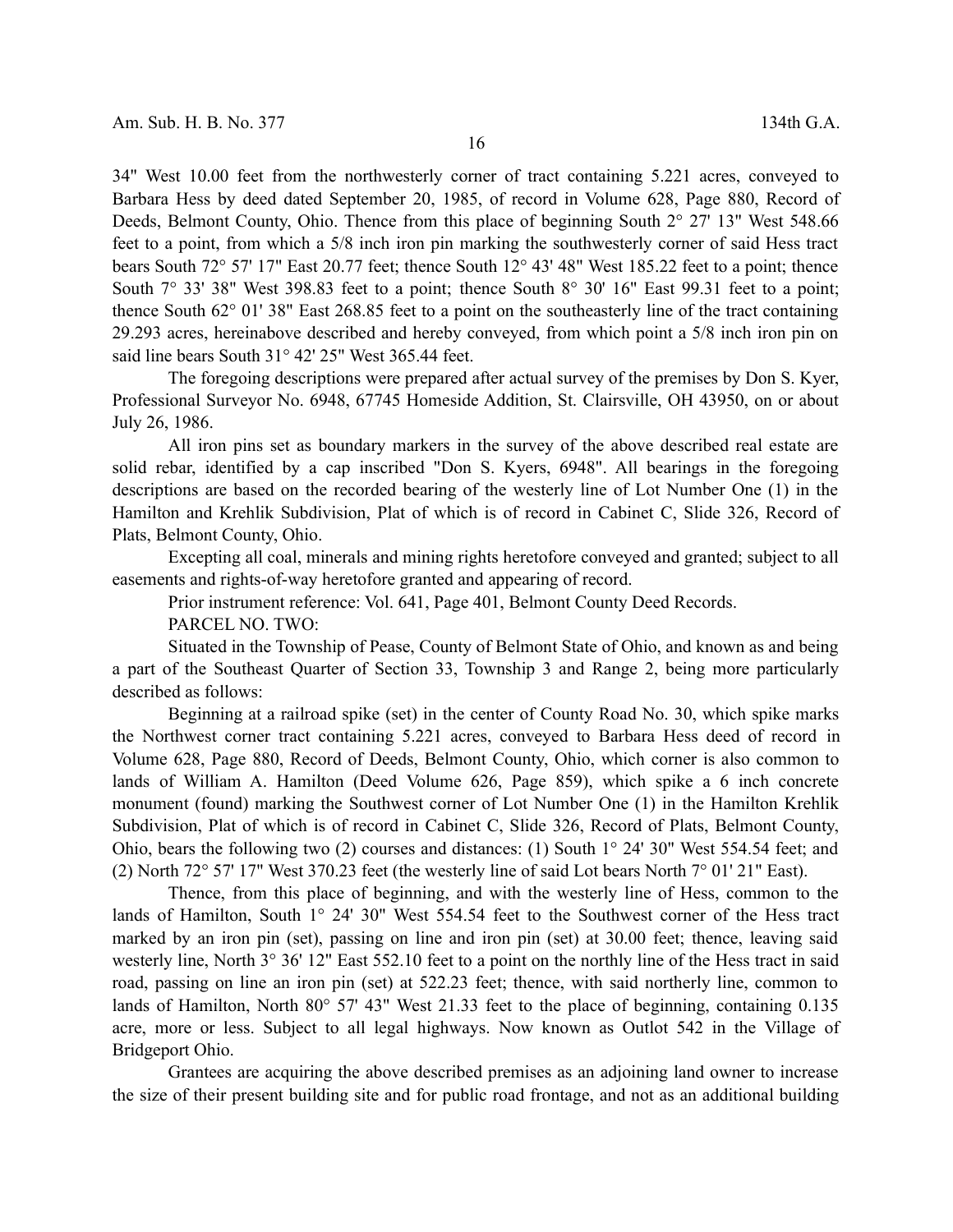site.

Being a part of the same premises conveyed to the Grantor herein by deed dated September 20, 1985, of record in Volume 628, Page 880, Record of Deeds, Belmont County, Ohio.

The foregoing description was prepared after actual survey of the premises by Don S. Kyer, Professional Surveyor No. 6948, 67745 Homeside Addition, St. Clairsville, Ohio 43950, on or about July 26, 1986.

All iron pins set as boundary markers in the survey of the above described real estate are solid rebar, identified by a cap inscribed "Don S. Kyer, 6948". All bearings in the foregoing description are based on the recorded bearing of the westerly line of Lot Number One (1) in the Hamilton and Krehlik Subdivision, Plat of which is of record in Cabinet C. Slide 326, Record of Plats, Belmont County, Ohio.

Being also a part of the same premises conveyed to Thomas A. Hess (who is also known as Thomas Hess) by deed dated March 30, 1987, of record in Volume 640, Page 2, Record of Deeds, Belmont County, Ohio.

Excepting all coal, minerals and mining rights heretofore conveyed and granted; subject to all easements and rights of way heretofore granted and appearing of record.

Prior instrument reference: Vol. 641, Page 405, Belmont County Deed Records.

Subject to a right of way and easement 20.00 feet in width, over and across the following described real estate:

Situated in the Township of Pease, County of Belmont, and State of Ohio, and known as and being a part of the Southeast Quarter of Section 33, Township 3, and Range 2, being more fully described as follows:

Beginning at a mine roof bolt (found) at the Southwest corner of a 2.757 acre tract conveyed to Robert M. Meager Jr. and J. Meager by deed dated July 31, 1979, in Volume 587, Page 113, Record of Deeds, said bolt also being the Southeast corner of the herein described tract, from which a 6 inch diameter concrete monument (found) at the Southwest corner of Lot 1, Hamilton and Krehlik Subdivision, as recorded in Cabinet C, Slide 326, Plat Records of Belmont County, Ohio, bears the following two (2) courses and distances: (1) North 61° 07' 51" East along Meager's South line 471.89 feet; thence leaving said line (2) South 81° 41' 15" East 857.70 feet, the West line of said Lot bears North 7° 01' 21" East; thence from said place of beginning South 74° 01' 28" West along the South line of the herein described tract 352.14 feet to the Southwest corner thereof, marked by a 8 1/2 inch 9 inch marked stone (found) six inches below ground surface; thence North 29° 47' 57" West along a line in common with Hamilton and Griffin 303.81 feet to a railroad spike (set) in the center of Kirkwood Heights Road, passing on line a 5/8 inch iron pin (set) at 273.81 feet, said spike also being the Northwest corner of the herein described tract; thence, leaving said line and along said road, the following three (3) courses and distances: (1) North 74° 57' 38" East 237.69 feet to a railroad spike (set); thence (2) North 68° 57' 26" East 91.87 feet to a railroad spike(set); thence (3) North 58° 04' 01" East 106.96 feet to a railroad spike (set) at the Northwest corner of Meager's aforesaid tract, said spike also being the Northeast corner of the herein described tract; thence, leaving said road, South 14° 42' 26" East along Meager's West line 328.72 feet, passing on line a mine roof bolt (found) at 82.61 feet, to the place of beginning, containing 2.687 acres, more or less.

The above description was prepared from the results of a survey in June, 1985, by Don S.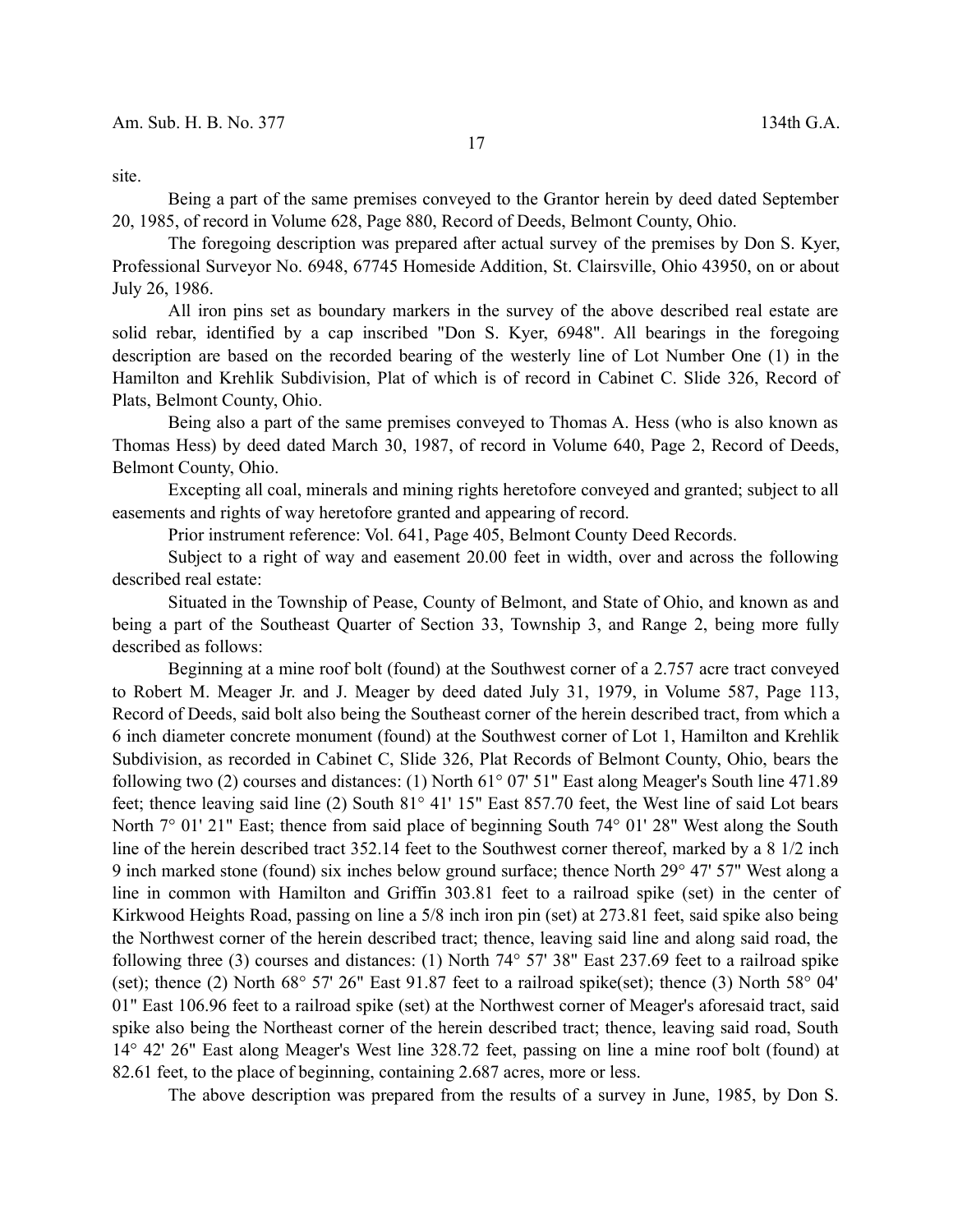Kyer, P.S. No. 6948.

Being the same premises conveyed to Sandra Yeager, the Grantor herein, by deed dated November 7, 1986, of record in Volume 637, Page 17, Record of Deeds, Belmont County, Ohio.

The center line of the right-of-way and easement herein granted is more particularly described as follows:

Beginning at a point on the northerly line of said tract containing 2.687 acres, conveyed to Sandra Yeager by said deed dated November 7, 1986, of record in Volume 637, Page17, Record of Deeds, Belmont County, Ohio, said point being also in the center of County Road No. 30 and bears North 74° 57' 38" East 30.91 feet from the northwesterly corner of said tract. Thence from this place of beginning South 31° 50' 08" East 306.17 feet to a point on the southerly line of said tract, from which point an 8 1/2 inch by 9 inch stone, marking the southwesterly corner of said tract, bears South 74° 01' 24" West 42.01 feet.

All bearings in this description are based on those given in said deed of record in Volume 637, Page 17, Record of Deeds, Belmont County, Ohio.

The foregoing description was prepared after actual survey of the premises by Don S. Kyer, Professional Surveyor No. 6948, 67745 Homeside Addition, St. Clairsville, Ohio 43950, on or about July 26, 1986.

Prior Instrument Reference: Vol. 638, Page 403, Deed Records of Belmont County, Ohio.

Also subject to a deed of easement to Ohio Power Company in Deed Vol. 801, Pg. 485, of the Deed Records of Belmont County, Ohio.

Prior Instrument References:

Vol. 641, Page 401

Vol. 641, Page 405

- Vol. 638, Page 403
- Vol. 801, Page 485

The foregoing legal descriptions may be corrected or modified by the Department of Administrative Services to a final form if such corrections or modifications are needed to facilitate recordation of the deed or deeds.

(B)(1) The conveyance or conveyances include improvements and chattels situated on the real estate, and are subject to all easements, covenants, conditions, leases, and restrictions of record; all legal highways and public rights-of-way; zoning, building, and other laws, ordinances, restrictions, and regulations; and real estate taxes and assessments not yet due and payable. The real estate shall be conveyed in an "as-is, where-is, with all faults" condition.

(2) The deed or deeds for conveyance of the real estate may contain restrictions, exceptions, reservations, reversionary interests, and other terms and conditions the Director of Administrative Services determines to be in the best interest of the State.

(3) Subsequent to the conveyance, any restrictions, exceptions, reservations, reversionary interests, or other terms and conditions contained in the deed may be released by the State or the Department of Administrative Services without the necessity of further legislation.

(4) The deed or deeds may contain restrictions prohibiting the grantee or grantees from occupying, using, or developing, or from selling, the real estate such that the use or alienation will interfere with the quiet enjoyment of neighboring state-owned land or state-occupied land.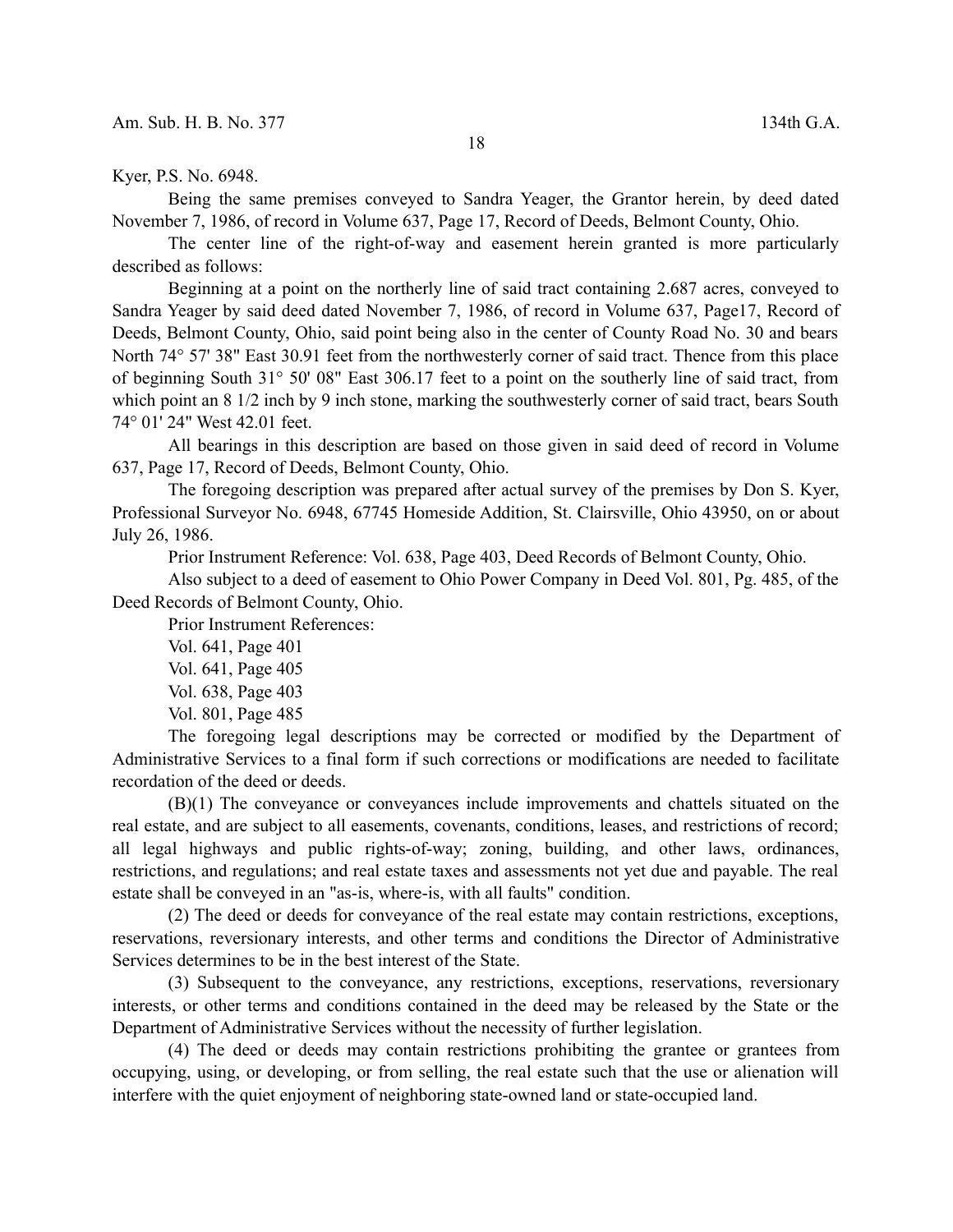(C) The Director of Administrative Services shall conduct a sale of the real estate by sealed bid auction or public auction, and the real estate shall be sold to the highest bidder at a price acceptable to the Director of Administrative Services. The Director of Administrative Services shall advertise the sealed bid auction or public auction by publication in a newspaper of general circulation in Belmont County, once a week for three consecutive weeks before the date on which the sealed bids are to be opened. The Director of Administrative Services shall notify the successful bidder in writing. The Director of Administrative Services may reject any or all bids.

The purchaser shall pay ten percent of the purchase price to the Department of Administrative Services within five business days after receiving notice the bid has been accepted. When the deposit has been received, the Department of Administrative Services and purchaser shall enter into a real estate purchase agreement, in the form prescribed by the Department of Administrative Services. The purchaser shall pay the balance of the purchase price to the Department of Administrative Services within sixty days after receiving notice the bid has been accepted. Payment shall be made by bank draft or certified check made payable to the Treasurer of State. A purchaser who does not complete the conditions of the sale as prescribed in this division shall forfeit the ten percent of the purchase price paid to the state as liquidated damages. If a purchaser fails to complete the purchase, the Director of Administrative Services may accept the next highest bid, subject to the foregoing conditions. If the Director of Administrative Services rejects all bids, the Department of Administrative Services may repeat the sealed bid auction, or may use an alternative sale process.

The Department of Administrative Services, Multi-Agency Radio Communication System Program Office shall pay advertising and other costs incident to the sale of the real estate.

(D) The real estate described in division (A) of this section may be conveyed as an entire tract or as multiple parcels.

(E) Except as otherwise specified above, the Purchaser shall pay all costs associated with the purchase, closing and conveyance, including surveys, title evidence, title insurance, transfer costs and fees, recording costs and fees, taxes, and any other fees, assessments, and costs that may be imposed.

The proceeds of the sale shall be deposited into the state treasury to the credit of the MARCS Administration Fund (Fund 5C20) under section 4501.29 of the Revised Code.

(F) Upon execution of the real estate purchase agreement, the Director of the Department of Administrative Services, with the assistance of the Attorney General, shall prepare a Governor's Deed or Governor's Deeds to the real estate described in division (A) of this section. The Governor's Deed or Governor's Deeds shall state the consideration and shall be executed by the Governor in the name of the State, countersigned by the Secretary of State, sealed with the Great Seal of the State, presented in the Department of Administrative Services for recording, and delivered to the Purchaser or Purchasers. The Purchaser or Purchasers shall present the Governor's Deed or Governor's Deeds for recording in the Office of the Belmont County Recorder.

(G) This section shall expire three (3) years after its effective date.

SECTION 18. (A) The Governor may execute a Governor's Deed in the name of the State conveying to the City of Columbus, Ohio, a municipal corporation ("Grantee"), and its successors and assigns, to be determined in the manner provided in division (C) of this section, all of the State's right, title, and interest in the following described real estate: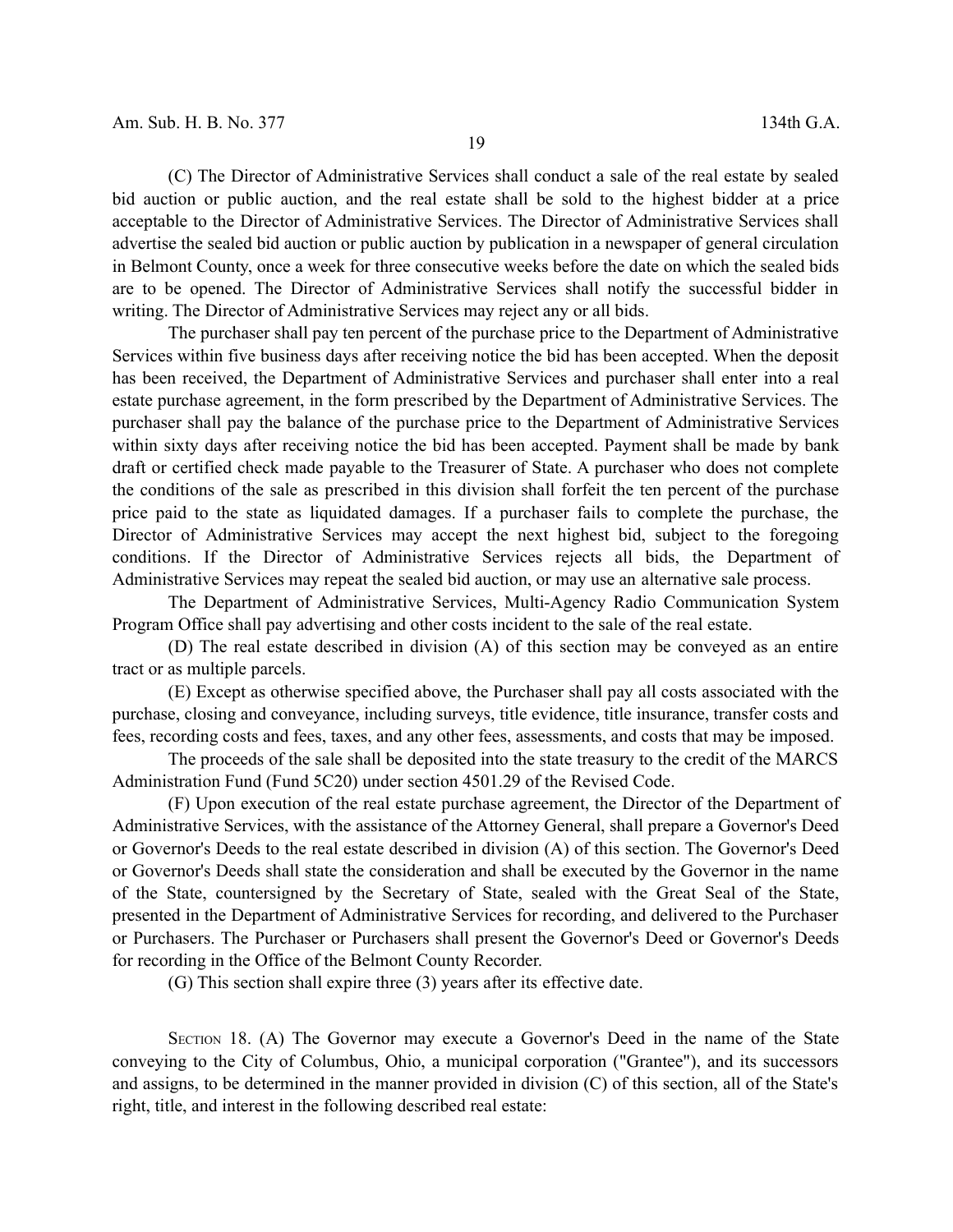Situate in the State of Ohio, County of Franklin, City of Columbus, being in Virginia Military Survey Number 2668, being part of Lot 1 of M.L. Sullivant's Land of record in Plat Book 11, Page 21, being part of Lot 6, Lot 9, Lot 10, Lot 11 and a vacated portion of Doren Avenue of A.J. Ryan's Subdivision (Destroyed by fire) of record in Plat Book 2, Page 41, and being part of a 24 acre tract as conveyed to the State of Ohio in Deed Book 103, Page 174 and being part of a 22 acre tract as conveyed to the State of Ohio in Deed Book 103, Page 178, all references to Recorder's Office, Franklin County, Ohio and being more particularly bounded as follows:

Being a parcel of land lying on the left side of the centerline of right-of-way and construction of Sullivant Avenue made by E.P. Ferris & Associates, Inc., and being located within the following described points in the boundary thereof:

COMMENCING at a 3/8" by 8" mag spike with a 1" diameter head, with a 1.5" diameter brass washer stamped "EP FERRIS SURVEYOR 8342" set, being on the intersection of the centerline of Ryan Avenue with Sullivant Avenue (60') centerline, being the southeasterly corner of said 22 acre tract, also being on the northeasterly corner of a tract conveyed to Devin Fraze in Instrument Number 201903110027316, said mag spike set being said Sullivant Avenue centerline Station 186+27.41 and Ryan Avenue centerline Station 300+00, and being the TRUE POINT OF BEGINNING of the parcel herein intended to be described;

Thence along the centerline of said Sullivant Avenue, along the southeasterly lines of said Lot 6, Lot 9, Lot 10, and Lot 11 of said A.J. Ryan's Subdivision, along the southeasterly lines of said 22 acre and said 24 acre tract, along the northwesterly lines of said tract conveyed to Devin Fraze, along the northwesterly line of a tract conveyed to Derek Carter in Instrument Number 200504220075318, along the northwesterly line of a tract as conveyed to RF Properties, LLC in Instrument Number 201209060131325, along the northwesterly line of a tract conveyed to Arnold L. Baker in Instrument Number 201810050136076, along the northwesterly line of a tract conveyed to Jane Mercer in Deed Book 293, Page 567, and along the northwesterly line of a tract conveyed to Bruce P. Morgan in Official Record Volume 18425, Page C20, South 76 degrees 37 minutes 57 seconds West, 2,139.82 feet to a 3/8" by 8" mag spike with a l" diameter head, with a 1.5" diameter brass washer stamped "EP FERRIS SURVEYOR 8342" set, being the southwesterly corner of said 24 acre tract, said mag spike set being said Sullivant Avenue centerline Station 164+87.59;

Thence across said Sullivant Avenue right-of-way, along the westerly line of said 24 acre tract, North 04 degrees 04 minutes 36 seconds West, 30.40 feet to an iron pin set, being on the northwesterly right-of-way line of said Sullivant Avenue, also being on the southeasterly corner of Lot 16 of Buckingham Heights of record in Plat Book 14, Page 4, as conveyed to Hill-Wiedemann, LCC in Instrument Number 200107060154017, said iron pin being 30.00 feet left of said Sullivant Avenue centerline Station 164+92.50;

Thence along the northwesterly right-of-way line of said Sullivant Avenue, across said 24 acre and said 22 acre tract, across said Lot 6, Lot 9, Lot 10, Lot 11, and said vacated Doren Avenue of said A.J. Ryan's Subdivision, North 76 degrees 37 minutes 57 seconds East, 2,137.41 feet to a 3/8" by 8" mag spike with a 1" diameter head, with a 1.5" diameter brass washer stamped "EP FERRIS SURVEYOR 8342" set, being on the easterly line of said 22 acre tract, also being on the centerline of right-of-way of Ryan Avenue, said mag spike set being 30.00 feet left of said Sullivant Avenue centerline Station 186+29.91 and said Ryan Avenue centerline Station 300+30.10;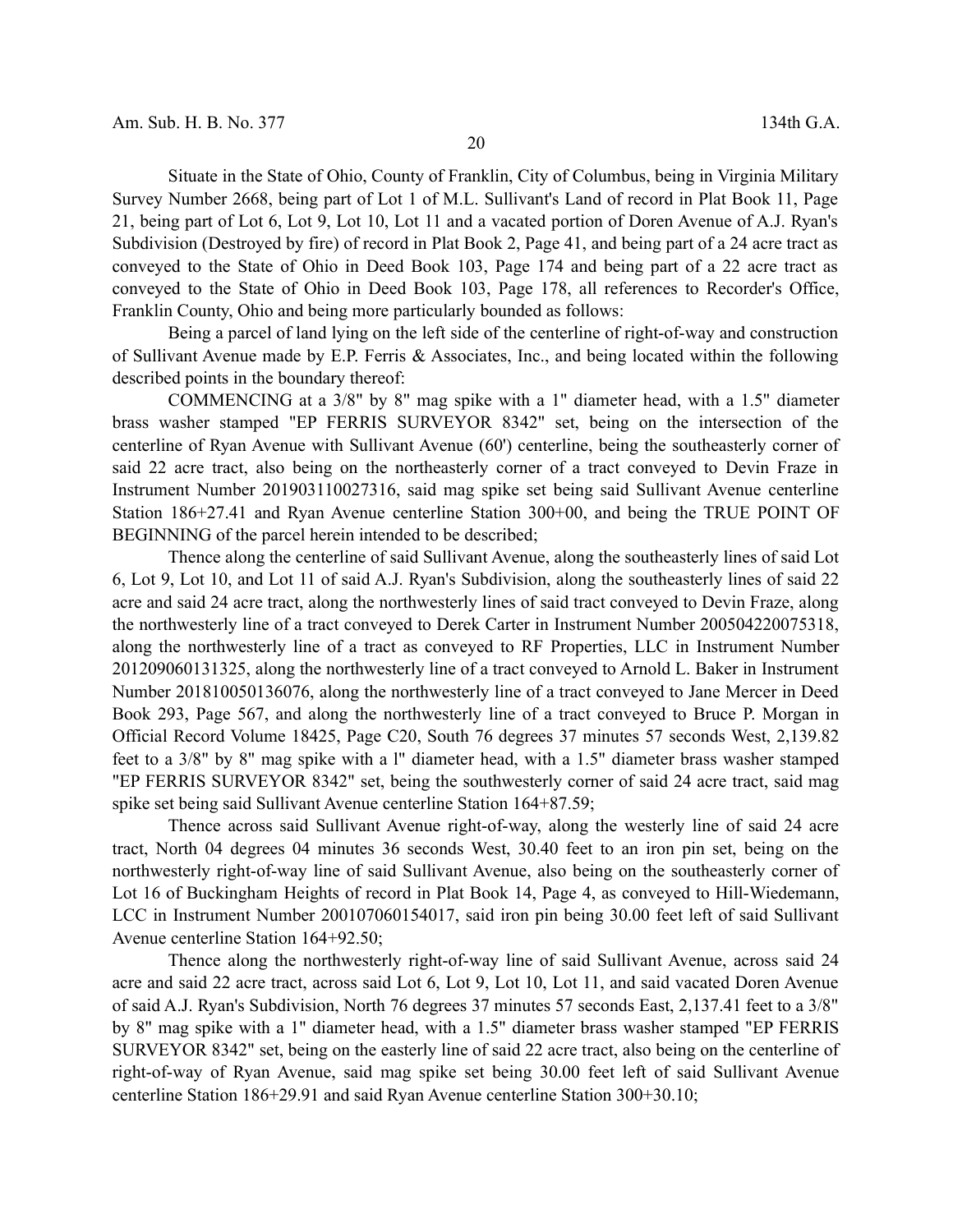Thence along the centerline of said Ryan Avenue, along the easterly line of said 22 acre tract, across said Sullivant Avenue right-of-way, South 08 degrees 36 minutes 55 seconds East, 30.10 feet to a 3/8" by 8" mag spike with a l" diameter head, with a 1.5" diameter brass washer stamped "EP FERRIS SURVEYOR 8342" set, being on the intersection of the centerline of said Ryan Avenue with said Sullivant Avenue centerline, being the southeasterly corner of said 22 acre tract, also being on the northeasterly corner of said tract conveyed to Devin Fraze, and being the TRUE POINT OF BEGINNING;

Subject to all legal rights-of-way, easements, and restrictions, if any, of previous record.

The above-described parcel contains 1.473 acres, of which 1.473 acres are contained within Franklin County Auditor's Parcel Number 010-066929, of which 1.473 acres in the present road occupied, resulting in a net take of 0.000 acres from Parcel Number 010-066929.

The bearings in this description are based on the Ohio State Plane Coordinate System, South Zone, (NAD 83, 2011 Adjustment). Said bearings originated from a field traverse which was referenced to said coordinate system by GPS observations of selected stations in the Ohio Departments of Transportation Virtual Reference Station network. The portion of the centerline of right-of-way of Sullivant Avenue having a bearing of North 76 degrees 37 minutes 57 seconds East, designated "basis of bearing".

The stationing referenced herein is based on an arbitrary station where the centerline of Sullivant Avenue intersects with the centerline of South Ogden Avenue, being Station 104+84.61.

Iron pins set are 5/8" x 30" rebar with yellow plastic cap stamped "EP FERRIS SURVEYOR 8342" on top.

Mag spikes set are 3/8" x 8" spikes with a 1" diameter head with a 1.5" diameter brass washer stamped "EP FERRIS SURVEYOR 8342" on top.

This description was prepared by Matthew Lee Sloat, Ohio Registered Professional Surveyor 8342, and is based on field surveys conducted by E.P. Ferris and Associates, Inc. in December 2020 under the direct supervision of Matthew Lee Sloat, Ohio Registered Professional Surveyor 8342.

The foregoing legal description may be corrected or modified by the Department of Administrative Services to a final form if such corrections or modifications are needed to facilitate recordation of the deed.

(B)(1) The conveyance includes improvements and chattels situated on the real estate, and is subject to all easements, covenants, conditions, leases, and restrictions of record: all legal highways and public rights-of-way; zoning, building, and other laws, ordinances, restrictions, and regulations; and real estate taxes and assessments not yet due and payable. The real estate shall be conveyed in an "as-is, where-is, with all faults" condition.

(2) The deed for the conveyance of the real estate may contain restrictions, exceptions, reservations, reversionary interests, and other terms and conditions the Director of Administrative Services determines to be in the best interest of the State.

(3) Subsequent to the conveyance, any restrictions, exceptions, reservations, reversionary interests, or other terms and conditions contained in the deed may be released by the State or the Department of Developmental Disabilities without the necessity of further legislation.

(C) The Director of Administrative Services shall offer the real estate to the City of Columbus, Ohio through a real estate purchase agreement. Consideration for the conveyance of the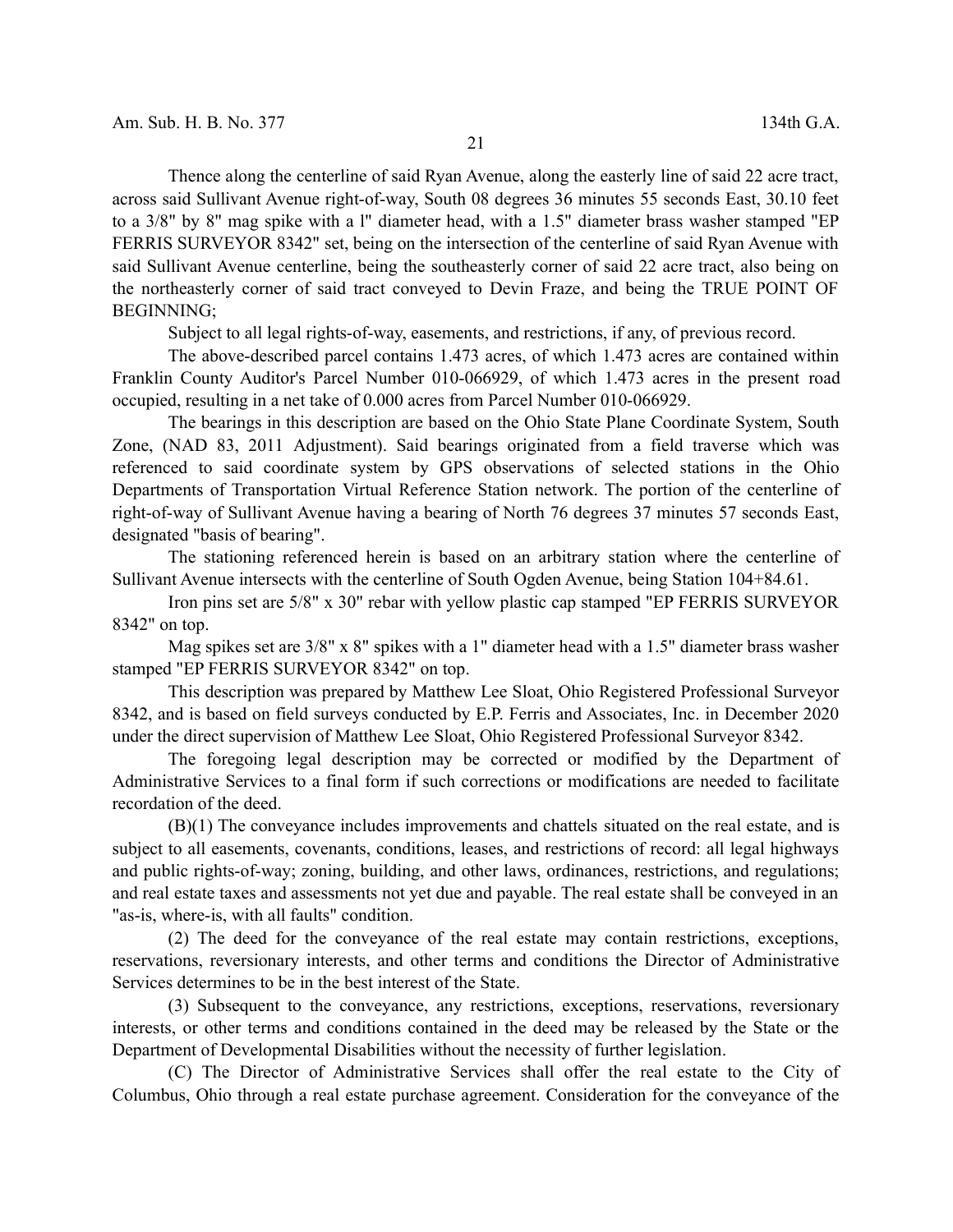real estate described in division (A) of this section shall be One and 00/100 Dollar (\$1.00). If the City of Columbus, Ohio does not complete the purchase of the real estate within the time period provided in the real estate purchase agreement, the Director of Administrative Services may use any reasonable method of sale considered acceptable by the Department of Developmental Disabilities to determine an alternate grantee willing to complete the purchase for consideration acceptable to the Department of Developmental Disabilities within three (3) years after the effective date of this section. The Department of Developmental Disabilities shall pay all advertising costs, additional fees, and other costs incident to the sale of the real estate to an alternate grantee.

(D) The real estate described in division (A) of this section shall be sold as an entire tract and not in parcels.

(E) Except as otherwise specified above, the Grantee shall pay all costs associated with the purchase, closing and conveyance, including surveys, title evidence, title insurance, transfer costs and fees, recording costs and fees, taxes, and any other fees, assessments, and costs that may be imposed. The proceeds of the sale shall be deposited into the state treasury to the credit of the Mental Health Facilities Improvement Fund (Fund 7033) for the benefit of the Department of Developmental Disabilities, or another fund designated by the Director of the Office of Budget and Management.

(F)(1) Upon execution of the real estate purchase agreement, the Director of the Department of Administrative Services, with the assistance of the Attorney General, shall prepare a Governor's Deed to the real estate described in division (A) of this section. The Governor's Deed shall state the consideration and shall be executed by the Governor in the name of the State, countersigned by the Secretary of State, sealed with the Great Seal of the State, presented in the Department of Administrative Services for recording, and delivered to the Grantee. The Grantee shall present the Governor's Deed for recording in the Office of the Franklin County Recorder.

(2) The Governor's Deed may contain a restriction stating that prior to any subsequent sale or transfer of the real estate described in division (A) of this section, the Grantee shall offer the real estate described in division (A) of this section to the State of Ohio at the same purchase price provided in division (C) of this section and at the sole option and discretion of the Director of Administrative Services and Director of Developmental Disabilities.

(G) This section shall expire three (3) years after its effective date.

SECTION 19. (A) Notwithstanding division  $(A)(5)$  of section 123.01 of the Revised Code, the Director of Administrative Services may execute a perpetual easement in the name of the State with the City of Columbus, Ohio, a municipal corporation, and its successors and assigns, for traffic control purposes burdening the following described real estate:

Situate in the State of Ohio, County of Franklin, City of Columbus, being in Virginia Military Survey Number 2668, being part of Lot 1 of M.L. Sullivant's Land of record in Plat Book 11, Page 21, and being part of a 24 acre tract as conveyed to the State of Ohio in Deed Book l 03, Page 174, all references to Recorder's Office, Franklin County, Ohio and being more particularly bounded as follows:

Being a parcel of land lying on the left side of the centerline of right-of-way and construction of Sullivant Avenue made by E.P. Ferris & Associates, Inc., and being located within the following described points in the boundary thereof: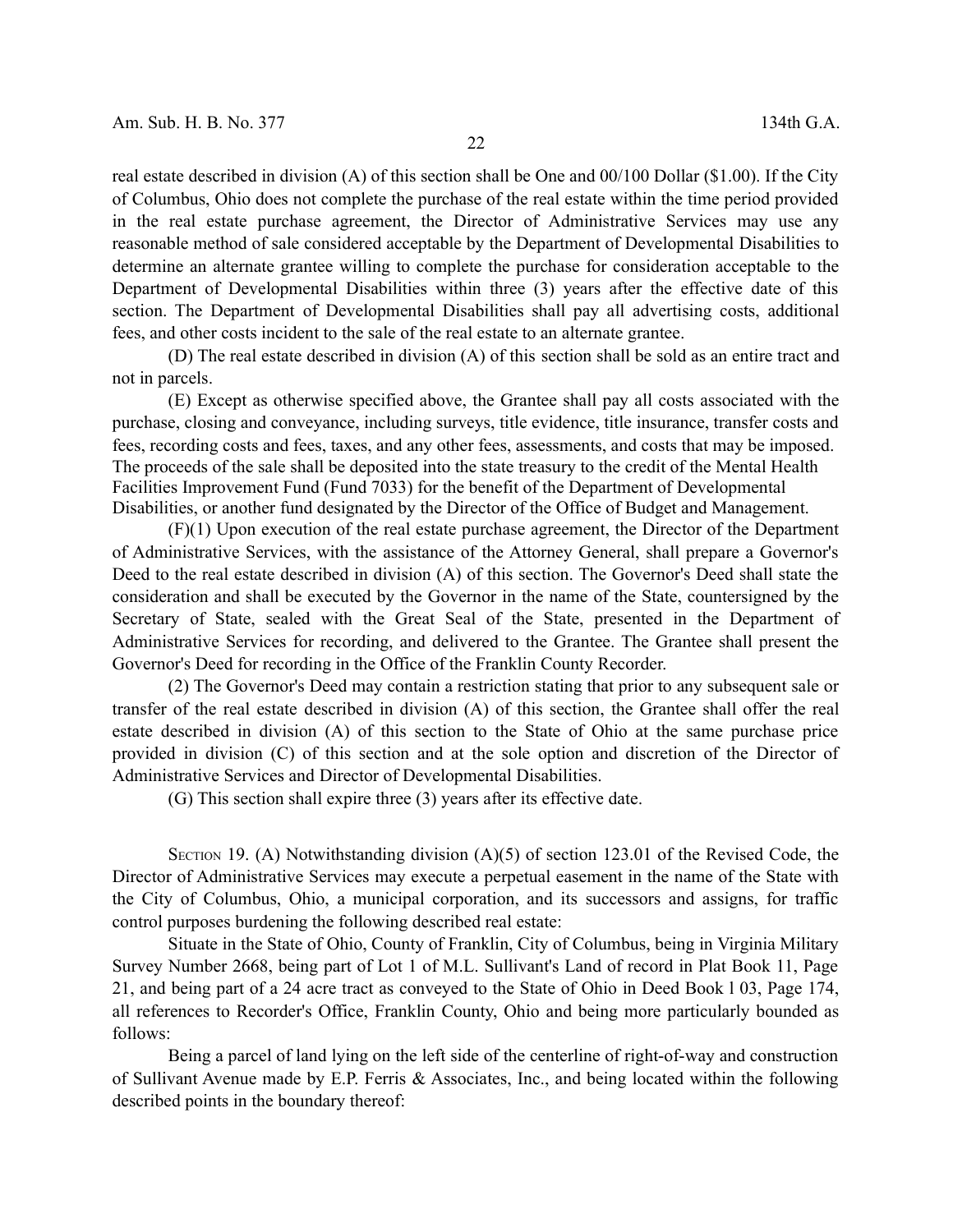COMMENCING at a 3/8" by 8" mag spike with a 1" diameter head, with a 1.5" diameter brass washer stamped "EP FERRIS SURVEYOR 8342" set, being in the centerline of Sullivant Avenue (60'), being said Sullivant Avenue centerline Station 186+27.41;

Thence along said centerline, South 76 degrees 37 minutes 57 seconds West, 1,497.53 feet to a point, being on the southeasterly line of said 24 acre tract, said point being said Sullivant Avenue centerline Station 171+29.88;

Thence across said Sullivant Avenue right-of-way, across said 24 acre tract, North 13 degrees 22 minutes 03 seconds West, 30.00 feet to a 5/8" x 30" rebar with yellow plastic cap stamped "EP FERRIS SURVEYOR 8342" set, being on the northwesterly right-of-way line of said Sullivant A venue, said rebar set being 30.00 feet left of said Sullivant Avenue centerline Station 171+29.88 and 47.74 feet right of Townsend Avenue (Private) centerline Station 500+35.07, and being the TRUE POINT OF BEGINNING of the parcel herein intended to be described;

Thence along the northwesterly right-of-way line of said Sullivant Avenue, across said 24 acre tract, South 76 degrees 37 minutes 57 seconds West, 110.91 feet to a 5/8'' x 30" rebar with yellow plastic cap stamped "EP FERRIS SURVEYOR 8342" set, said rebar set being 30.00 feet left of said Sullivant Avenue centerline Station 170+18.97 and 62.58 feet left of said Townsend Avenue centerline Station 500+23.72;

Thence continuing across said 24 acre tract, North 13 degrees 22 minutes 03 seconds West, 8.00 feet to a 5/8" x 30" rebar with yellow plastic cap stamped "EP FERRIS SURVEYOR 8342" set, said rebar set being 38.00 feet left of said Sullivant Avenue centerline Station 170+ 18.97 and 63.40 feet left of said Townsend Avenue centerline Station 500+31.67;

Thence continuing across said 24 acre tract, North 76 degrees 37 minutes 57 seconds East, 110.91 feet to a 5/8" x 30" rebar with yellow plastic cap stamped "EP FERRIS SURVEYOR 8342" set, said rebar set being 38.00 feet left of said Sullivant Avenue centerline Station 171+29.88 and 46.92 feet right of said Townsend Avenue centerline Station 500+43.03;

Thence continuing across said 24 acre tract, South 13 degrees 22 minutes 03 seconds East, 8.00 feet to the POINT OF TRUE BEGINNING;

Subject to all legal rights-of-way, easements, and restrictions, if any, of previous record.

The above described parcel contains 0.020 acres, of which 0.020 acres are contained within Franklin County Auditor's Parcel 010-066929, of which 0.000 acres are in the present road occupied, resulting in a net take of 0.020 acres from Parcel Number 010-066929.

The bearings in this description are based on the Ohio State Plane Coordinate System, South Zone, (NAD 83, 2011 Adjustment). Said bearings originated from a field traverse which was referenced to said coordinate system by GPS observations of selected stations in the Ohio Departments of Transportation Virtual Reference Station network. The portion of the centerline of right-of-way of Sullivant Avenue having a bearing of North 76 degrees 37 minutes 57 seconds East, designated "basis of bearing".

All monuments found are in good condition unless otherwise noted.

Iron pins set are 5/8" x 30" rebar with yellow plastic cap stamped "EP FERRIS SURVEYOR 8342" on top.

Mag spikes set are  $3/8$ " x 8" spikes with a 1" diameter head with a 1.5" diameter brass washer stamped "EP FERRIS SURVEYOR 8342" on top.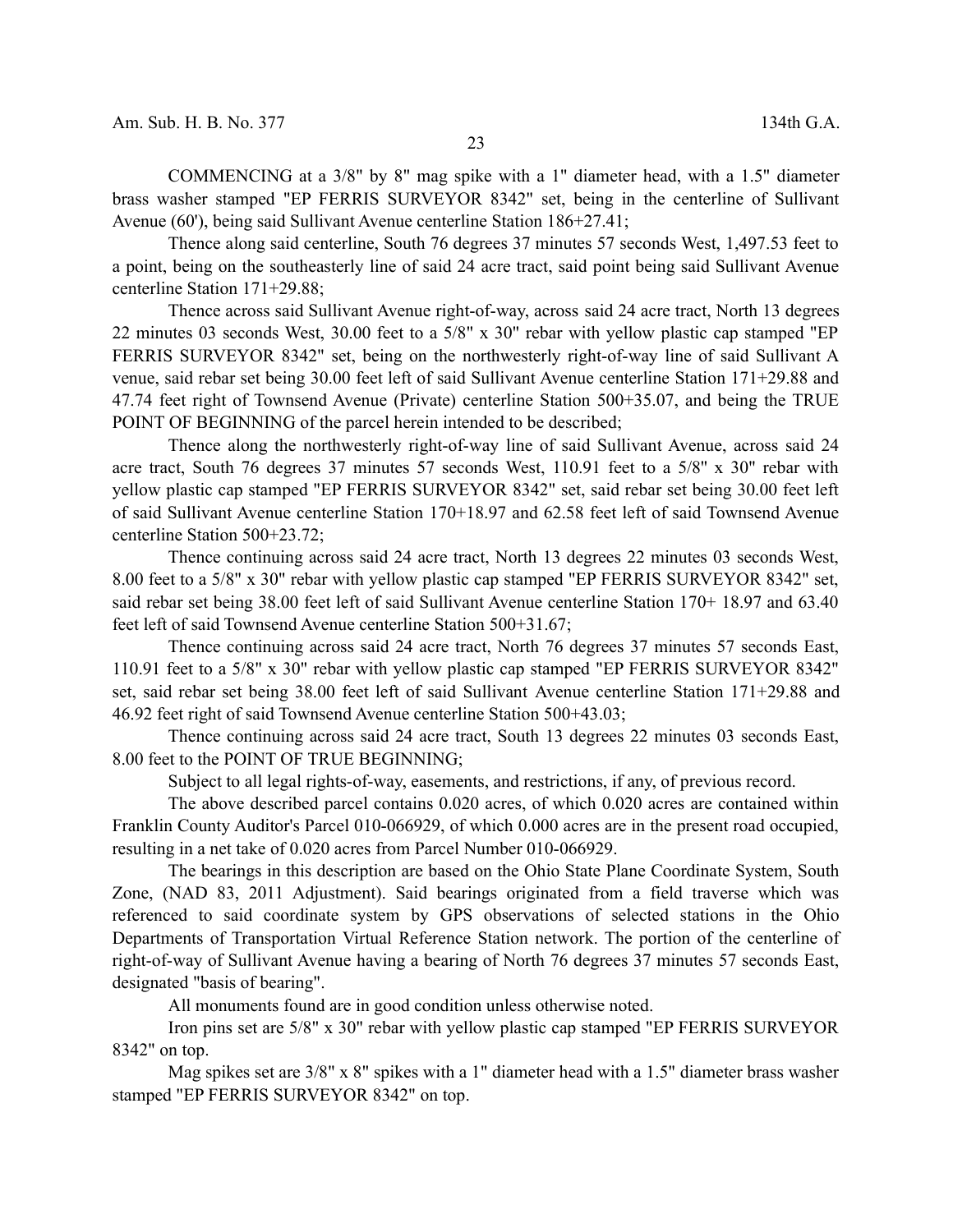The stationing referenced herein is based on an arbitrary station where the centerline of Sullivant Avenue intersects with the centerline of South Ogden Avenue, being Station 104+84.61.

This description was prepared by Matthew Lee Sloat, Ohio Registered Professional Surveyor 8342, and is based on field surveys conducted by E.P. Ferris and Associates, Inc. in December 2020 under the direct supervision of Matthew Lee Sloat, Ohio Registered Professional Surveyor 8342.

The foregoing legal description may be corrected or modified by the Department of Administrative Services to a final form if such corrections or modifications are needed to facilitate recordation of the perpetual easement.

(B) The perpetual easement shall state the obligations of, and the duties to be observed and performed by the City of Columbus, Ohio, with regard to the perpetual easement, and require the City of Columbus, Ohio to assume perpetual responsibility for operating, maintaining, repairing, renewing, reconstructing, and replacing the traffic control devices, signals, poles, pedestals, cabinets, control boxes, detectors, beacons, ADA ramps, sidewalks, paths, and pavement markings upon the real estate described in division (A) of this section.

(C) Consideration for the granting of the perpetual easement shall be Two Thousand Three Hundred Forty and 00/100 Dollars (\$2,340.00).

(D) The Director of the Department of Administrative Services, shall prepare the perpetual easement. The perpetual easement shall state the consideration and the terms and conditions for the granting of the perpetual easement. The perpetual easement shall be executed by the Director of the Department of Administrative Services in the name of the State, be kept in the records of the Department of Administrative Services, and delivered to the City of Columbus, Ohio. The City of Columbus, Ohio, shall present the perpetual easement for recording in the Office of the Franklin County Recorder. The City of Columbus, Ohio, shall pay the costs associated with recording the perpetual easement.

(E) This section shall expire three (3) years after its effective date.

SECTION 20. (A) The Governor may execute a Governor's Deed in the name of the State conveying to the City of Columbus, Ohio, a municipal corporation ("Grantee"), and its successors and assigns, to be determined in the manner provided in division (C) of this section, all of the State's right, title, and interest in the following described real estate:

Situated in the State of Ohio, County of Franklin, City of Columbus, being part of Virginia Military Survey No. 2666, part of Lot 1 of M.L. Sullivant's Land Plat, as the same is numbered and delineated upon the recorded plat thereof, of record in Plat Book 11, Page 21, Franklin County Recorder's Office, and part of the 24 Acres and 123 Poles conveyed to the Trustees of Ohio State Asylum for Idiots as shown of record in Deed Book 103, Page 174 and being more particularly described as follows:

Beginning at a point being the southeast corner of Lot 16 of Buckingham Heights (P.B. 14, Page 4), being thirty (30) feet north of the centerline of Sullivant Avenue (60' feet wide) and being on the west line of said Lot 1;

Thence, along part of the west line of said Lot 1, along the east line of said Lot 16 and along the east line of a sixteen (16) foot wide Alley as shown on said Buckingham Heights, North 03° 56' 07" West, 450.00 feet to a point;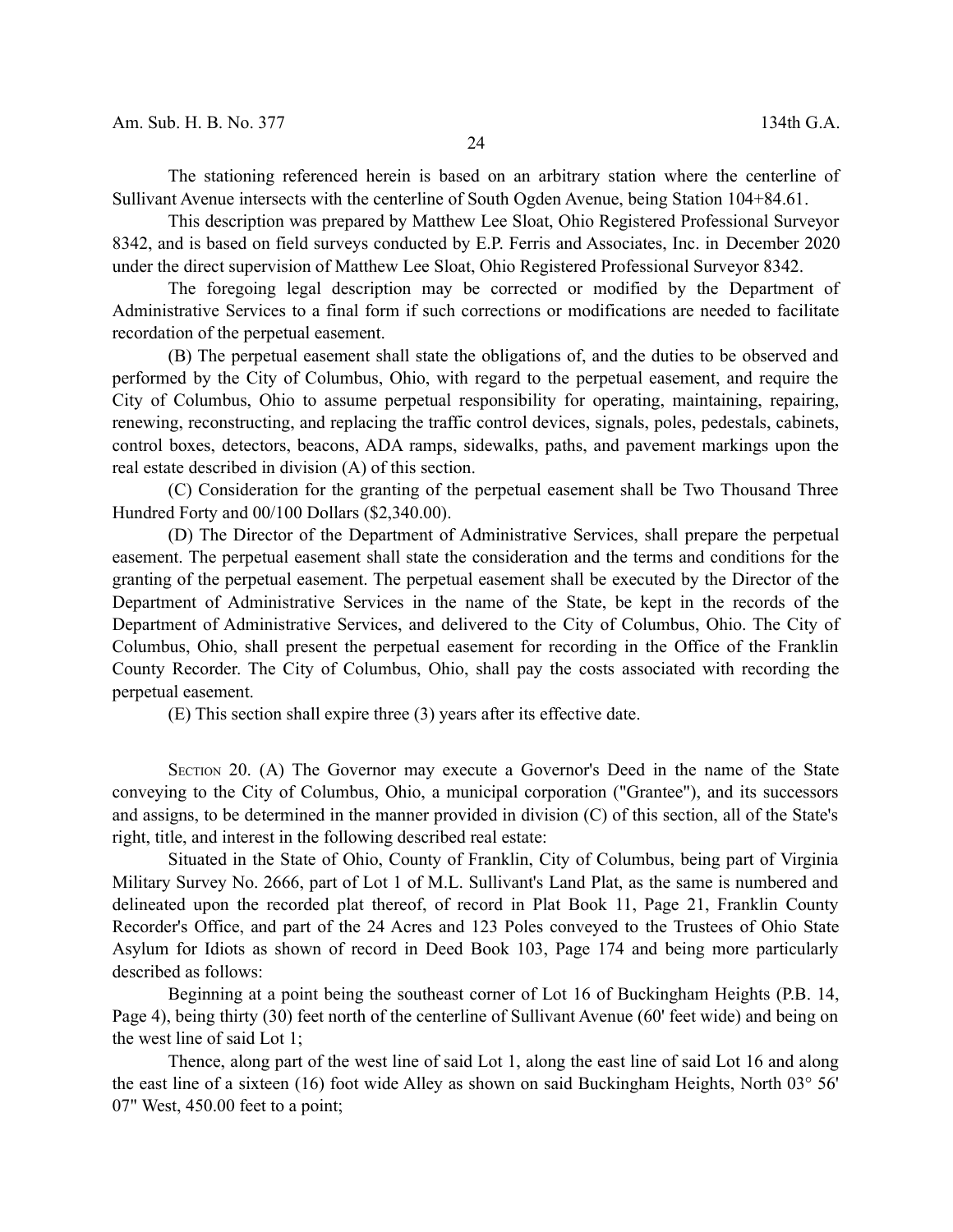Thence, across said Lot 1 the following four (4) courses:

1) North 76° 37' 57" East, 303.18 feet to a point;

2) South 06° 54' 31" East, 276.20 feet to a point;

3) North 81° 51' 28" East, 221.46 feet to a point;

4) South 07° 49' 00" East, 150.00 feet to a point on the north right of way line of said Sullivant Avenue;

Thence, across said Lot 1, along the north right of way line of said Sullivant Avenue, South 76°37' 57" West, 551.88 feet to the place of beginning CONTAINING 4.029 ACRES (175,491 SF). Iron pipes set are 30" x 1" O.D. with a plastic plug inscribed "MYERS P.S. 6579" unless otherwise noted. The bearings are based on the Ohio State Plane Coordinate System, South Zone, NAD 83 (NSRS 2011 Adjustment). Said bearings were derived from GPS Observations of selected stations in Ohio Department of Transportation Virtual Reference Station Network. The north right of way line for Sullivant Avenue, between the monuments shown hereon, have a bearing of South 76°37' 57" West, is designated as the basis of bearings for this survey.

The foregoing legal description may be corrected or modified by the Department of Administrative Services to a final form if such corrections or modifications are needed to facilitate recordation of the deed.

(B)(1) The conveyance includes improvements and chattels situated on the real estate, and is subject to all easements, covenants, conditions, leases, and restrictions of record: all legal highways and public rights-of-way; zoning, building, and other laws, ordinances, restrictions, and regulations; and real estate taxes and assessments not yet due and payable. The real estate shall be conveyed in an "as-is, where-is, with all faults" condition.

(2) The deed for conveyance of the real estate may contain restrictions, exceptions, reservations, reversionary interests, and other terms and conditions the Director of Administrative Services determines to be in the best interest of the State.

(3) Subsequent to the conveyance, any restrictions, exceptions, reservations, reversionary interests, or other terms and conditions contained in the deed may be released by the State or the Department of Developmental Disabilities without the necessity of further legislation.

(C) The Director of Administrative Services shall offer the real estate to the City of Columbus, Ohio through a real estate purchase agreement. Consideration for the conveyance of the real estate described in division (A) of this section shall be Three Hundred Sixty-Three Thousand and 00/100 Dollars (\$363,000.00). If the City of Columbus, Ohio does not complete the purchase of the real estate within the time period provided in the real estate purchase agreement, the Director of Administrative Services may use any reasonable method of sale considered acceptable by the Department of Developmental Disabilities to determine an alternate grantee willing to complete the purchase for a consideration acceptable to the Department of Developmental Disabilities within three (3) years after the effective date of this section. The Department of Developmental Disabilities shall pay all advertising costs, additional fees, and other costs incident to the sale of the real estate to an alternate grantee.

(D) The real estate described in division (A) of this section shall be sold as an entire tract and not in parcels.

(E) Except as otherwise specified above, the Grantee shall pay all costs associated with the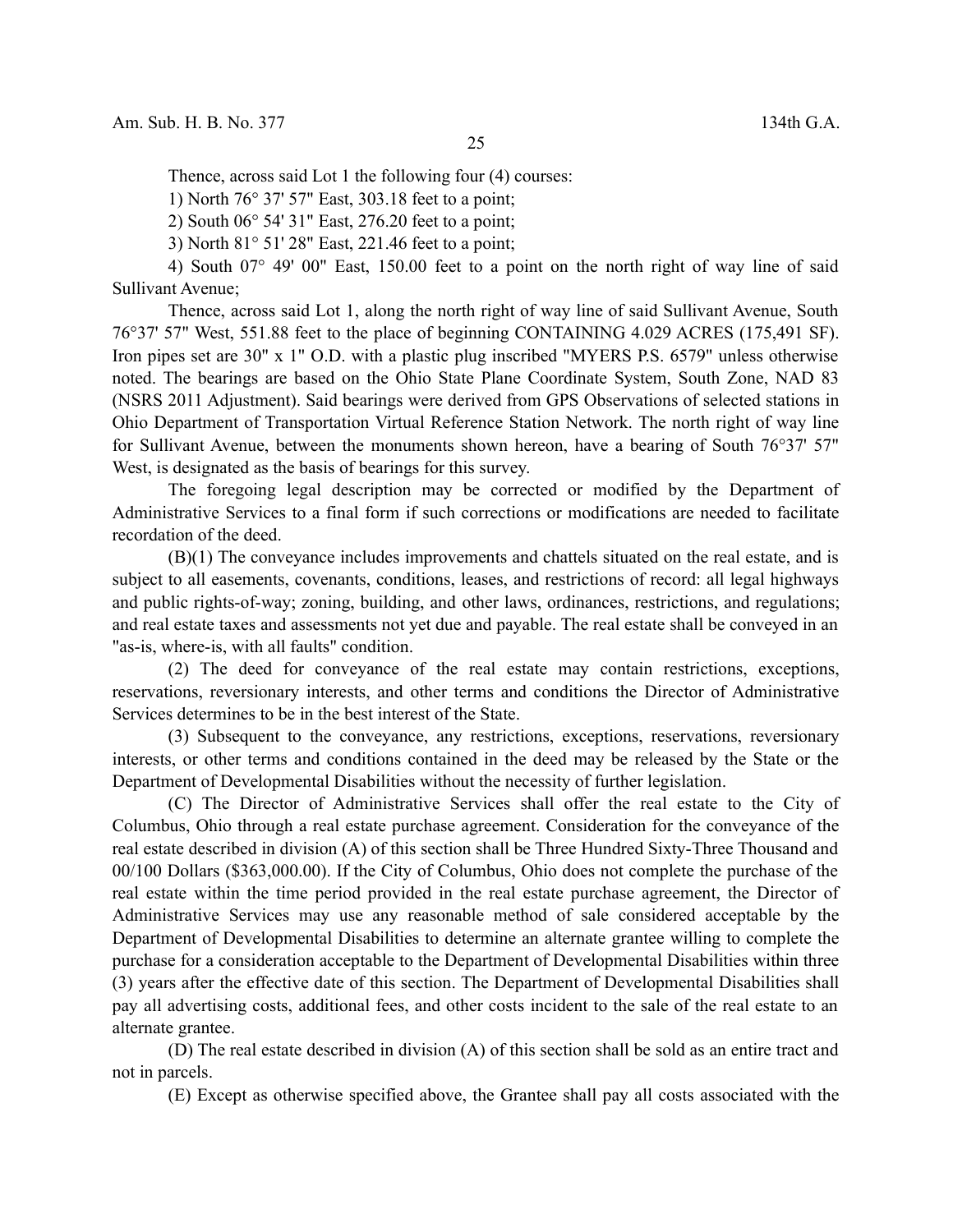purchase, closing and conveyance, including surveys, title evidence, title insurance, transfer costs and fees, recording costs and fees, taxes, and any other fees, assessments, and costs that may be imposed.

The proceeds of the sale shall be deposited into the state treasury to the credit of the Mental Health Facilities Improvement Fund (Fund 7033) for the benefit of the Department of Developmental Disabilities, or another fund designated by the Director of the Office of Budget and Management.

(F) Upon execution of the real estate purchase agreement, the Director of the Department of Administrative Services, with the assistance of the Attorney General, shall prepare a Governor's Deed to the real estate described in division (A) of this section. The Governor's Deed shall state the consideration and shall be executed by the Governor in the name of the State, countersigned by the Secretary of State, sealed with the Great Seal of the State, presented in the Department of Administrative Services for recording, and delivered to the Grantee. The Grantee shall present the Governor's Deed for recording in the Office of the Franklin County Recorder.

(G) This section shall expire three (3) years after its effective date.

SECTION 21. (A) The Governor may execute a Governor's Deed in the name of the State conveying to the selected Purchaser or Purchasers, their heirs, successors and assigns, to be determined in the manner provided in division (C) of this section, all of the State's right, title, and interest in the following described real estate:

Situate in the Township of Harrison, County of Montgomery and State of Ohio, and being a part of the 31.08 acre tract in the northeast quarter of Section 3, Town 2, Range 6 East, described in the deed from Henrietta Schoettlendrier to Sophia Hahn, dated March 14, 1903, and recorded in Deed Book 253, Page 151, Montgomery County records, bounded and described as follows:

Beginning at a point in the north line of said Section 3 and eleven and 0/10 (11.0) feet east of the northwest corner of said northeast quarter, being also one hundred (100) feet measured at right angles east of the centerline of State Route 25; thence south 1º 45´ east with the east line of a 0.554 acre tract conveyed to the State of Ohio by deed dated June 17, 1941, and recorded in Deed Book 966, Page 207, Montgomery County records, two hundred forty-two (242) feet to an iron pin; thence north 88<sup>°</sup> 15<sup>′</sup> east one hundred eighty (180) feet to an iron pin; thence north 1<sup>°</sup> 45<sup>′</sup> west two hundred forty-two (242) feet to an iron pin in the north line of said Section 3 and in the center of the Stop Light Road; thence with the north line of said Section 3, south 88º 15´ west one hundred eighty (180) feet to the place of beginning, containing one (1) acre.

Montgomery County Parcel No.: E21 01003 0083

Prior Instrument Reference: Montgomery County Recorder Deed Book 1435, Page 88

The foregoing legal description may be corrected or modified by the Department of Administrative Services to a final form if such corrections or modifications are needed to facilitate recordation of the deed.

(B)(1) The conveyance includes improvements and chattels situated on the real estate, and is subject to all easements, covenants, conditions, leases, and restrictions of record; all legal highways and public rights-of-way; zoning, building, and other laws, ordinances, restrictions, and regulations; and real estate taxes and assessments not yet due and payable. The real estate shall be conveyed in an "as-is, where-is, with all faults" condition.

(2) The deed for conveyance of the real estate may contain restrictions, exceptions,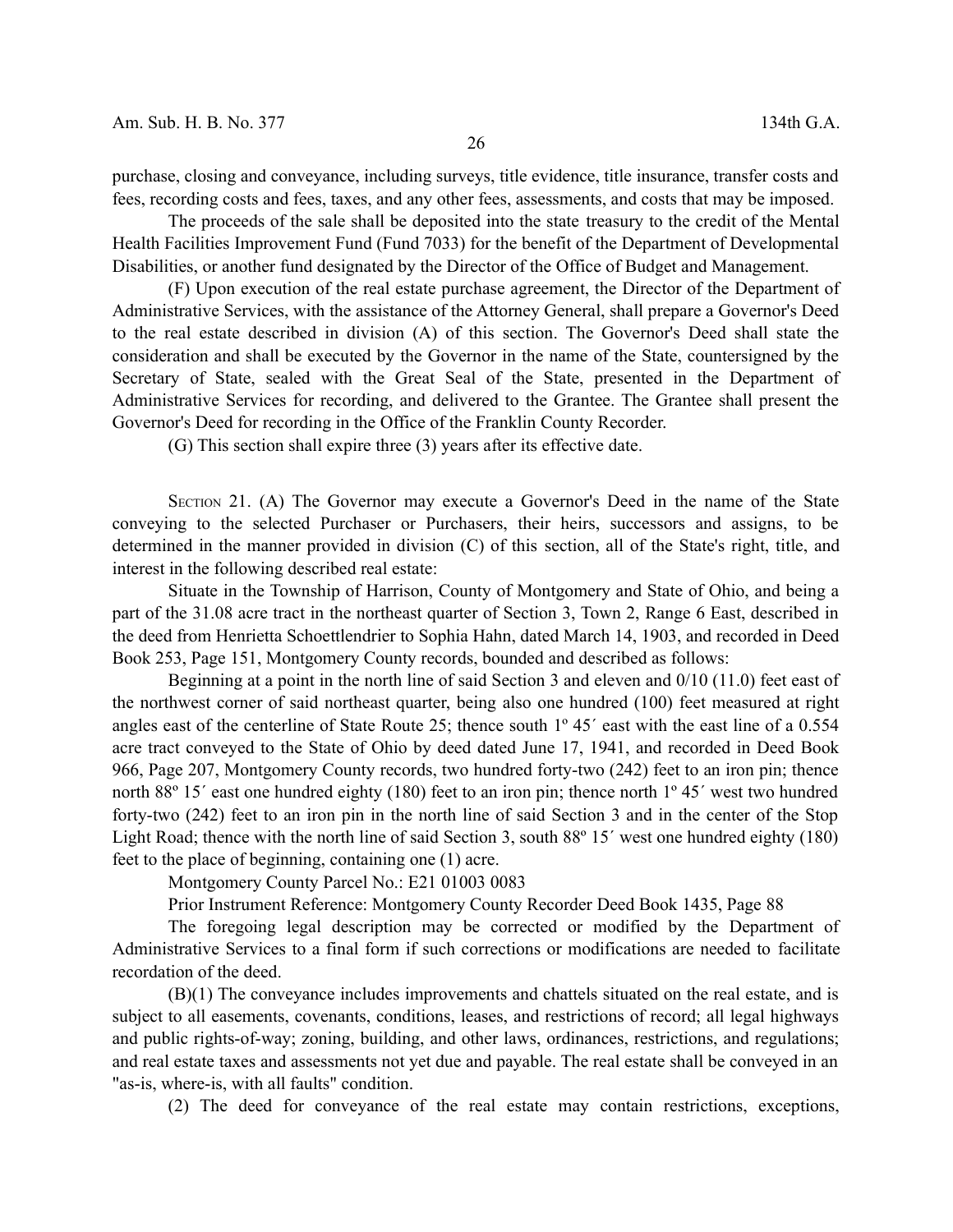reservations, reversionary interests, and other terms and conditions the Director of Administrative Services determines to be in the best interest of the State.

(3) Subsequent to the conveyance, any restrictions, exceptions, reservations, reversionary interests, or other terms and conditions contained in the deed may be released by the State or the Department of Public Safety without the necessity of further legislation.

(C) The Director of Administrative Services shall conduct a sale of the real estate by sealed bid auction or public auction, and the real estate shall be sold to the highest bidder at a price acceptable to the Director of Administrative Services and the Department of Public Safety. The Director of Administrative Services shall advertise the sealed bid auction or public auction by publication in a newspaper of general circulation in Montgomery County, once a week for three consecutive weeks before the date on which the sealed bids are to be opened. The Director of Administrative Services shall notify the successful bidder in writing. The Director of Administrative Services may reject any or all bids.

The purchaser shall pay ten percent of the purchase price to the Department of Administrative Services within five business days after receiving notice the bid has been accepted. When the deposit has been received, the Department of Administrative Services and purchaser shall enter into a real estate purchase agreement, in the form prescribed by the Department of Administrative Services. The purchaser shall pay the balance of the purchase price to the Department of Administrative Services within sixty days after receiving notice the bid has been accepted. Payment may be made by bank draft or certified check made payable to the Treasurer of State. A purchaser who does not complete the conditions of the sale as prescribed in this division shall forfeit the ten percent of the purchase price paid to the state as liquidated damages. If a purchaser fails to complete the purchase, the Director of Administrative Services may accept the next highest bid, subject to the foregoing conditions. If the Director of Administrative Services rejects all bids, the Department of Administrative Services may repeat the sealed bid auction, or may use an alternative sale process that is acceptable to the Department of Public Safety.

The Department of Public Safety shall pay advertising and other costs incident to the sale of the real estate.

(D) The real estate described in division (A) of this section shall be sold as an entire tract and not in parcels.

(E) Except as otherwise specified above, the purchaser shall pay all costs associated with the purchase, closing and conveyance, including surveys, title evidence, title insurance, transfer costs and fees, recording costs and fees, taxes, and any other fees, assessments, and costs that may be imposed.

The proceeds of the sale of the real estate shall be deposited into the state treasury to the credit of the Public Safety – Highway Purposes (Fund 5TM0) under section 4501.06 of the Revised Code.

(F) Upon execution of the real estate purchase agreement, the Director of the Department of Administrative Services, with the assistance of the Attorney General, shall prepare a Governor's Deed to the real estate described in division (A) of this section. The Governor's Deed shall state the consideration and shall be executed by the Governor in the name of the State, countersigned by the Secretary of State, sealed with the Great Seal of the State, presented in the Department of Administrative Services for recording, and delivered to the Purchaser. The Purchaser shall present the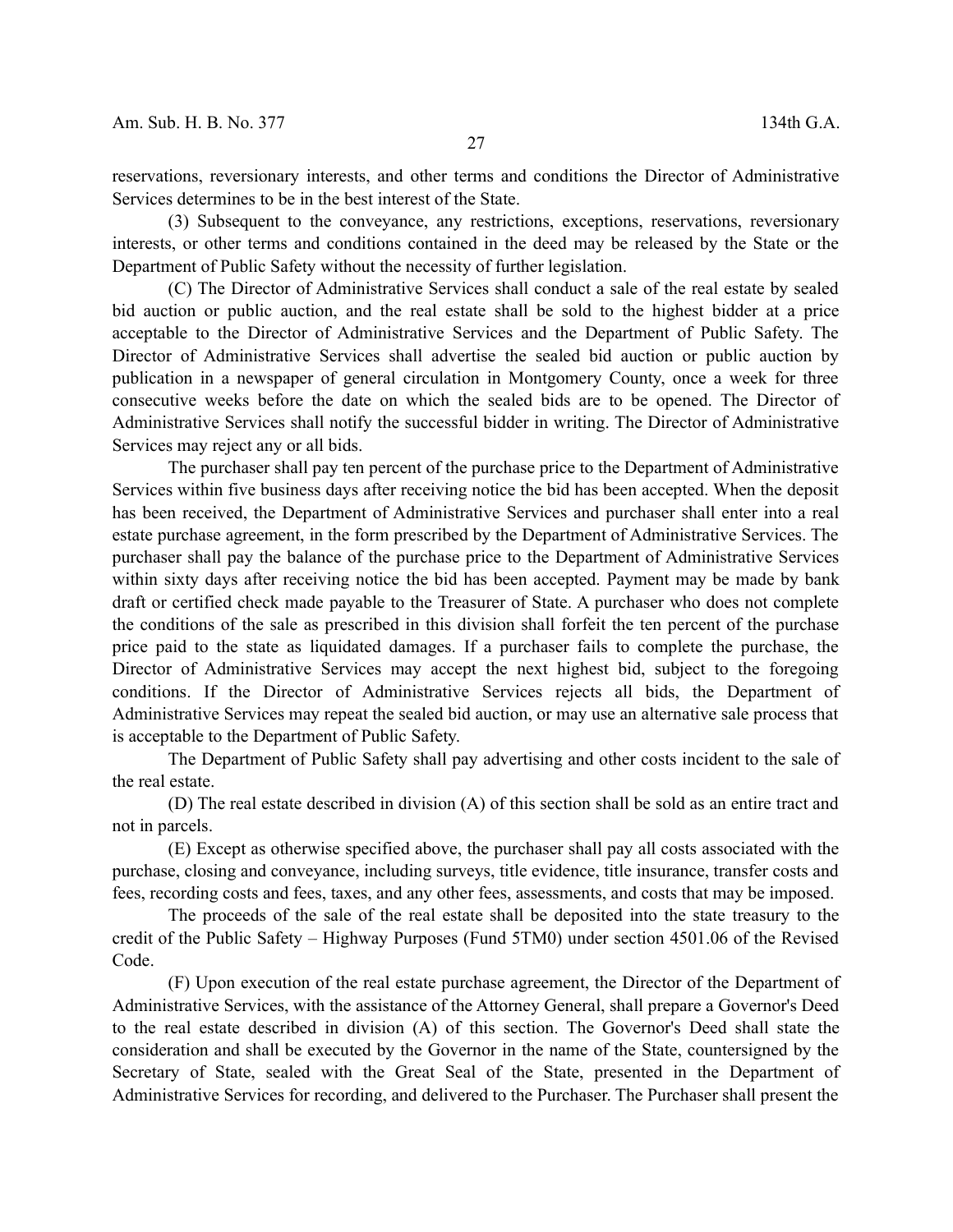Governor's Deed for recording in the Office of the Montgomery County Recorder.

(G) This section shall expire 3 years after its effective date.

SECTION 22. (A) The Governor may execute a Governor's Deed in the name of the State conveying to the selected Purchaser or Purchasers, their heirs, successors and assigns, to be determined in the manner provided in division (C) of this section, all of the State's right, title, and interest in the following described real estate:

All that part of Lot 13, Ellwood Farms Subdivision, Section 2 R9E, T7N, Monclova Township, Lucas County, Ohio, bounded and described as follows:

Commencing at the intersection of the easterly line of Lot 13, Ellwood Farms Subdivision, extended northwardly, and the centerline of Ohio Route 2, which point is designated as Station 266 plus 61.80 on the plans of Luc-2-3.02; thence southwardly along the easterly line of said Lot 13 extended, at an angle of 116 degrees 13 minutes measured from the centerline of Ohio Route 2 from East to Southwest for a distance of 33.44 feet to a point on a line which is 30 feet southeast of and parallel to the centerline of Ohio Route 2, which point is designated as 266 plus 47.10 on the plans of said Luc-2-3.02 and is the POINT OF BEGINNING; thence southwardly on the easterly line of said Lot 13 a distance of 304.79 feet; thence southwestwardly along a line parallel to the centerline of Ohio Route 2 and at an angle of 116 degrees 13 minutes measured counter-clockwise from the last described line, for a distance of 171.88 feet; thence northwardly along a line parallel to the easterly line of said Lot 13 and at an angle of 63 degrees and 47 minutes measured counter-clockwise from the last described line, for a distance of 304.79 feet, more or less, to a point on a line 30 feet southeast of and parallel to the centerline of Ohio Route 2; thence northeastwardly along a line 30 feet southeast of and parallel to the centerline of Ohio Route 2 for a distance of 171.88 feet, more or less, to the POINT OF BEGINNING; containing 1.079 acres of land, more or less, of which the present roadway occupies 0.079 acres, more or less.

Lucas County Parcel No. 38-46134

Prior Instrument Reference: Deed Volume 1764, Page 84.

The foregoing legal description may be corrected or modified by the Department of Administrative Services to a final form if such corrections or modifications are needed to facilitate recordation of the deed.

(B)(1) The conveyance includes improvements and chattels situated on the real estate, and is subject to all easements, covenants, conditions, leases, and restrictions of record; all legal highways and public rights-of-way; zoning, building, and other laws, ordinances, restrictions, and regulations; and real estate taxes and assessments not yet due and payable. The real estate shall be conveyed in an "as-is, where-is, with all faults" condition.

(2) The deed for conveyance of the real estate may contain restrictions, exceptions, reservations, reversionary interests, and other terms and conditions the Director of Administrative Services determines to be in the best interest of the State.

(3) Subsequent to the conveyance, any restrictions, exceptions, reservations, reversionary interests, or other terms and conditions contained in the deed may be released by the State or the Department of Public Safety without the necessity of further legislation.

(C) The Director of Administrative Services shall conduct a sale of the real estate by sealed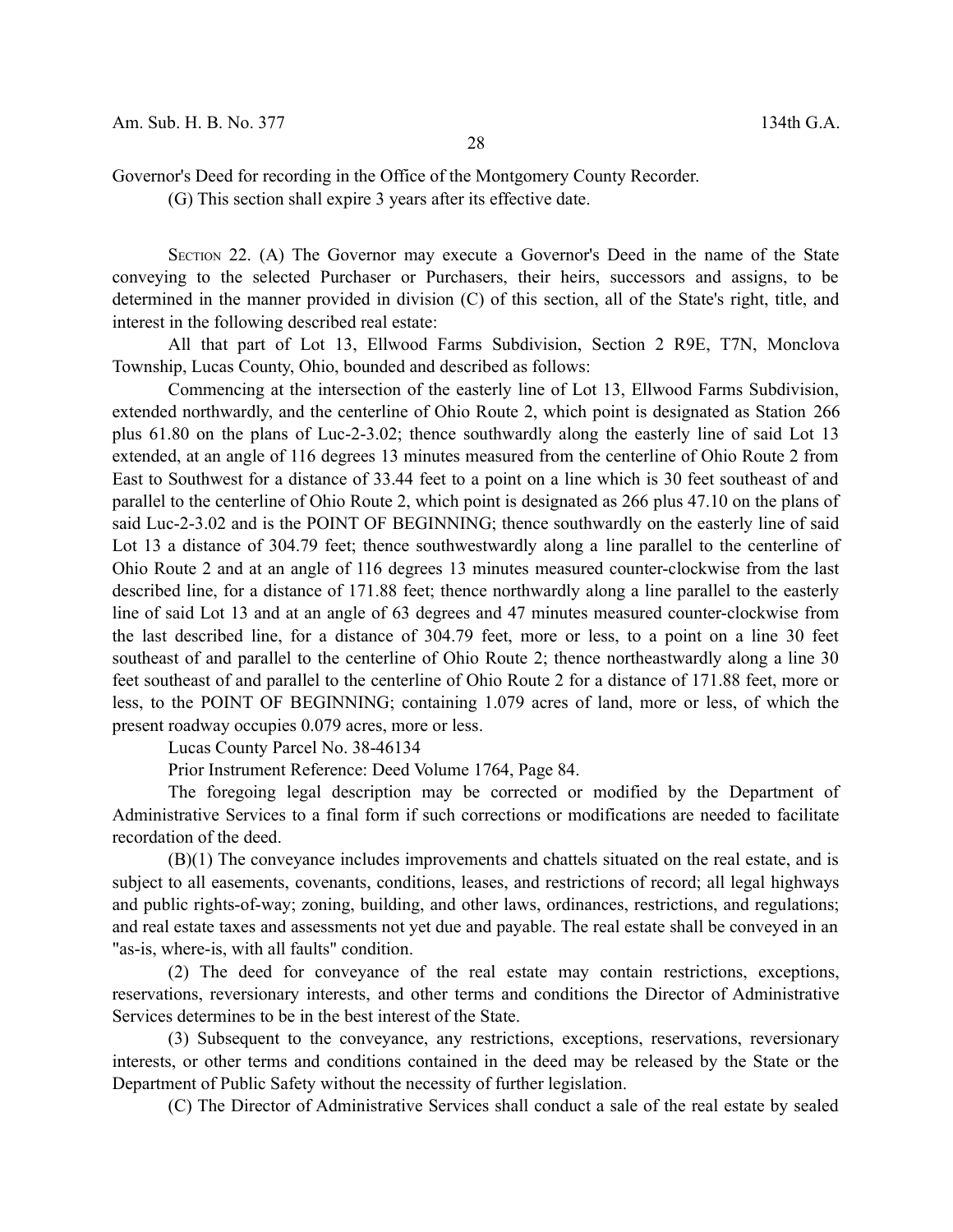bid auction or public auction, and the real estate shall be sold to the highest bidder at a price acceptable to the Director of Administrative Services and the Department of Public Safety. The Director of Administrative Services shall advertise the sealed bid auction or public auction by publication in a newspaper of general circulation in Lucas County, once a week for three consecutive weeks before the date on which the sealed bids are to be opened. The Director of Administrative Services shall notify the successful bidder in writing. The Director of Administrative Services may reject any or all bids.

The purchaser shall pay ten percent of the purchase price to the Department of Administrative Services within five business days after receiving notice the bid has been accepted. When the deposit has been received, the Department of Administrative Services and purchaser shall enter into a real estate purchase agreement, in the form prescribed by the Department of Administrative Services. The purchaser shall pay the balance of the purchase price to the Department of Administrative Services within sixty days after receiving notice the bid has been accepted. Payment may be made by bank draft or certified check made payable to the Treasurer of State. A purchaser who does not complete the conditions of the sale as prescribed in this division shall forfeit the ten percent of the purchase price paid to the state as liquidated damages. If a purchaser fails to complete the purchase, the Director of Administrative Services may accept the next highest bid, subject to the foregoing conditions. If the Director of Administrative Services rejects all bids, the Department of Administrative Services may repeat the sealed bid auction, or may use an alternative sale process that is acceptable to the Department of Public Safety.

The Department of Public Safety shall pay advertising and other costs incident to the sale of the real estate.

(D) The real estate described in division (A) of this section shall be sold as an entire tract and not in parcels.

(E) Except as otherwise specified above, the purchaser shall pay all costs associated with the purchase, closing and conveyance, including surveys, title evidence, title insurance, transfer costs and fees, recording costs and fees, taxes, and any other fees, assessments, and costs that may be imposed.

The proceeds of the sale of the real estate shall be deposited into the state treasury to the credit of the Public Safety – Highway Purposes (Fund 5TM0) under section 4501.06 of the Revised Code.

(F) Upon execution of the real estate purchase agreement, the Director of the Department of Administrative Services, with the assistance of the Attorney General, shall prepare a Governor's Deed to the real estate described in division (A) of this section. The Governor's Deed shall state the consideration and shall be executed by the Governor in the name of the State, countersigned by the Secretary of State, sealed with the Great Seal of the State, presented in the Department of Administrative Services for recording, and delivered to the Purchaser. The Purchaser shall present the Governor's Deed for recording in the Office of the Lucas County Recorder.

(G) This section shall expire 3 years after its effective date.

SECTION 23. (A) The Governor may execute a Governor's Deed in the name of the State conveying to Hocking County Board of Commissioners ("Purchaser"), and its successors and assigns, all of the State's right, title, and interest in the following described real estate: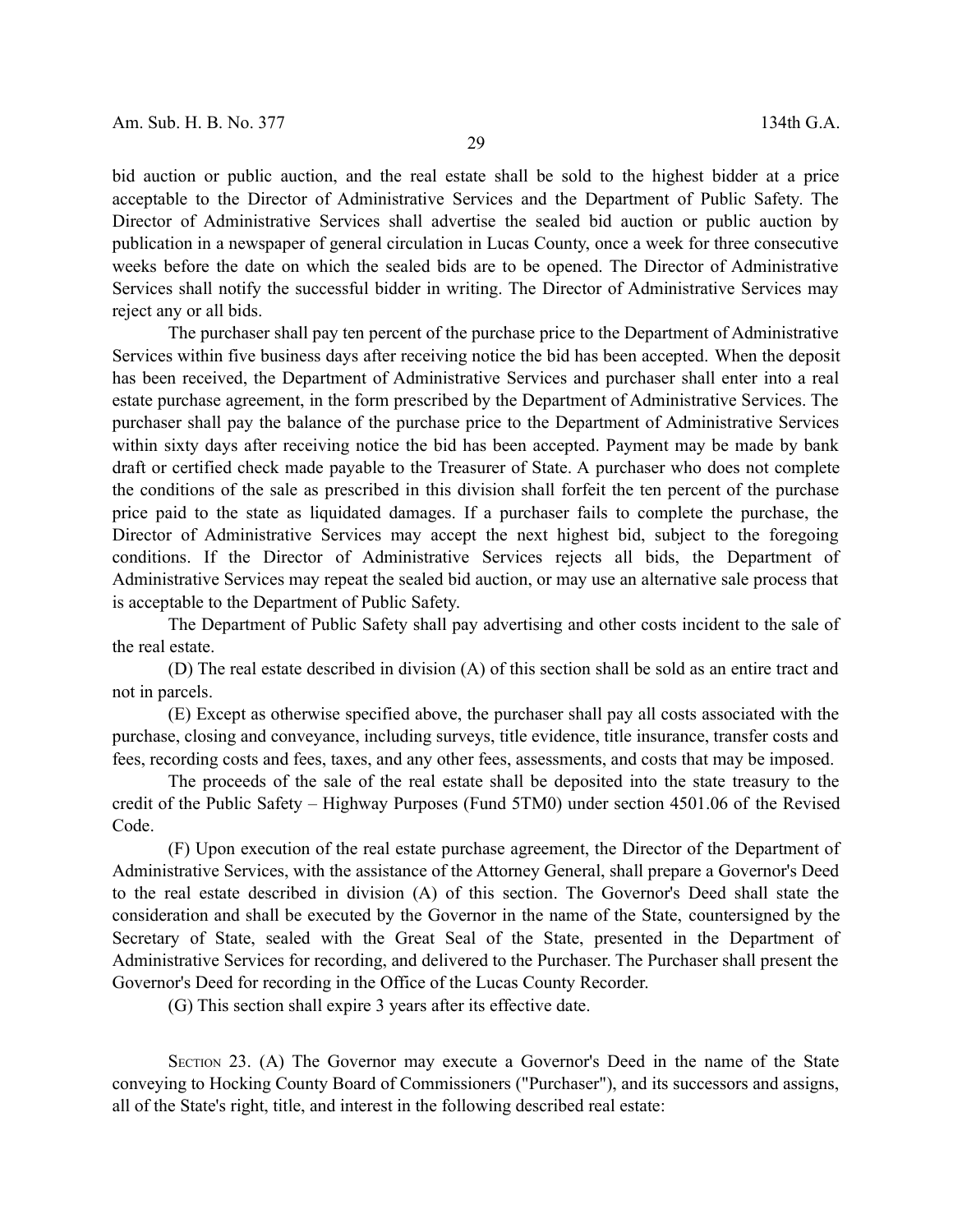Situate in Ward Township, County of Hocking, State of Ohio, to-wit:

Township Thirteen North, Range Fifteen West

Section 19

All that part of the Southeast Quarter which is described as follows:

Commencing at a stone at the Southeast corner, thence along the south line N 87° 00' W 354.40 feet to a point in the center of County road to the place of beginning; thence North 87° 00' West 547.17 feet to a fence corner (the NW corner of DeVol property); thence N 87° 00' W 170.00 feet; thence North 420.40 feet; thence East 200.00 feet, thence North 1,000.00 feet; thence East 40.00 feet to the center of County Road; thence along the center line of County Road the following bearings and distances:

South 37° 48' East 127.00 feet,

South 27° 55' East 422.50 feet,

South 20° 00' East 381.70 feet,

South 23° 50' East 115.80 feet,

South 30° 20' East 343.60 feet,

South 11° 20' West 115.00 feet,

South 47° 58' West 168.50 feet to the place of beginning and containing 15.30 acres, more or

less.

Subject to easements and restrictions of record.

Being all of Parcel Number: 17-000175.6100 15.30 Acres

Prior Instrument Reference: Deed Book 100 Page 481

The foregoing legal description may be corrected or modified by the Department of Administrative Services to a final form if such corrections or modifications are needed to facilitate recordation of the deed.

(B)(1) The conveyance will include improvements and chattels situated on the real estate, and is subject to all leases, easements, covenants, conditions, and restrictions of record: all legal highways and public rights-of-way; zoning, building, and other laws, ordinances, restrictions, and regulations; and real estate taxes and assessments not yet due and payable. The real estate shall be conveyed in an "as-is, where-is, with all faults" condition.

(2) The deed for conveyance of the real estate may contain restrictions, exceptions, reservations, reversionary interests, and other terms and conditions the Director of Administrative Services determines to be in the best interest of the State.

(3) Subsequent to the conveyance, any restrictions, exceptions, reservations, reversionary interests, or other terms and conditions contained in the deed may be released by the State or the Department of Rehabilitation and Correction without the necessity of further legislation.

(C) Consideration for the conveyance of the real estate described in division (A) of this section shall be One and 00/100 Dollar (\$1.00).

The Director of Administrative Services shall offer the real estate to the Hocking County Board of Commissioners through a real estate purchase agreement. Consideration for the conveyance of the real estate shall be at a price acceptable to the Director of Administrative Services and the Director of Rehabilitation and Correction. If the Hocking County Board of Commissioners does not complete the purchase of the real estate within the time period provided in the real estate purchase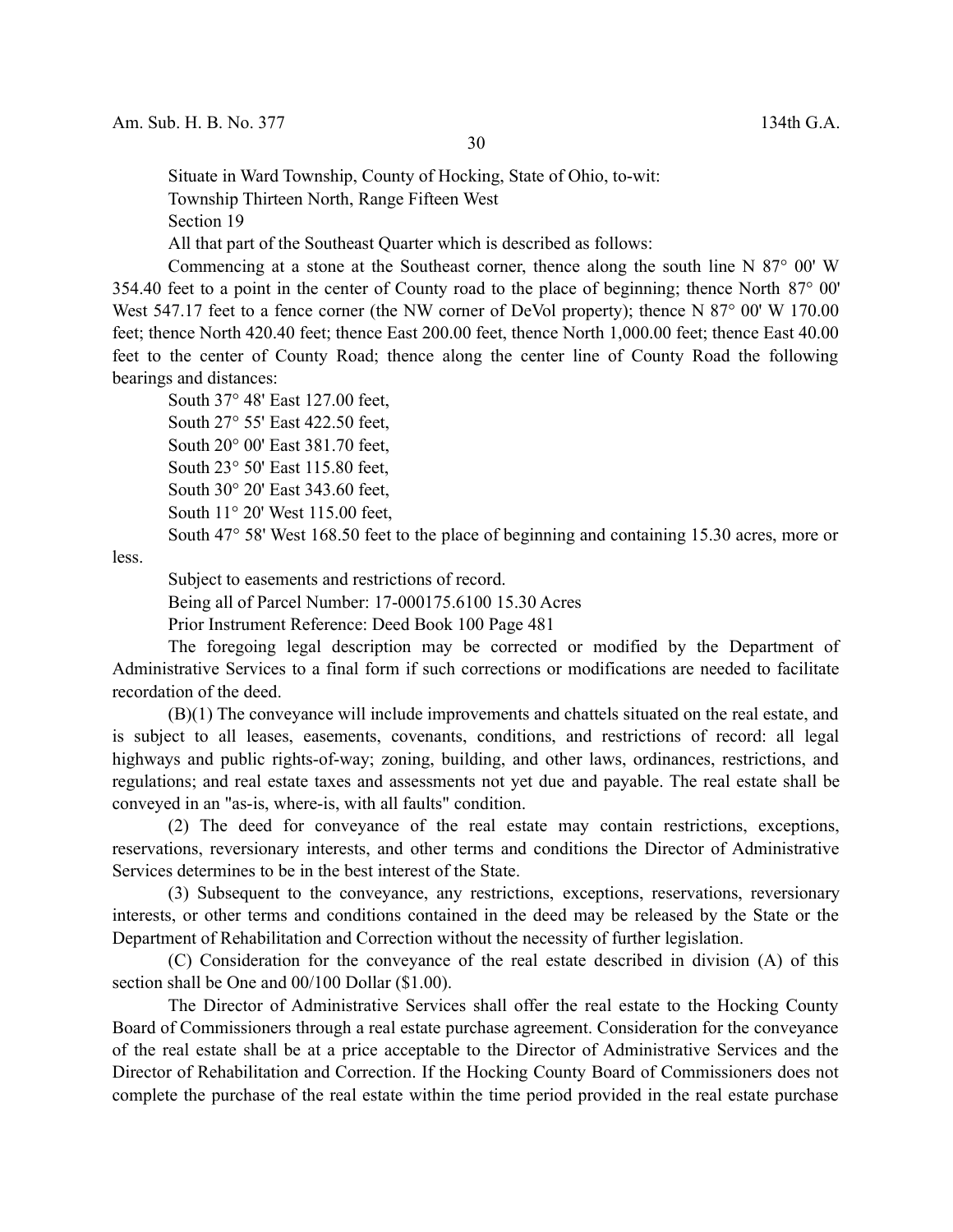agreement, the Director of Administrative Services may use any reasonable method of sale considered acceptable by the Department of Rehabilitation and Correction to determine an alternate grantee willing to complete the purchase within three years after the effective date of this section. The Department of Rehabilitation and Correction shall pay all advertising costs, additional fees, and other costs incident to the sale of the real estate.

(D) The real estate described in division (A) of this section shall be sold as an entire tract and not in parcels.

(E) Except as otherwise specified in this section, Purchaser shall pay all costs associated with the purchase, closing and conveyance, including surveys, title evidence, title insurance, transfer costs and fees, recording costs and fees, taxes, and any other fees, assessments, and costs that may be imposed.

The proceeds of the sale shall be deposited into the state treasury to the credit of the Adult and Juvenile Correctional Facilities Bond Retirement Fund in accordance with section 5120.092 of the Revised Code**.**

(F)(1) Upon receipt of a fully executed Purchase Agreement, the Director of the Department of Administrative Services, with the assistance of the Attorney General, shall prepare a Governor's Deed to the real estate described in division (A) of this section. The Governor's Deed shall state the consideration and shall be executed by the Governor in the name of the State, countersigned by the Secretary of State, sealed with the Great Seal of the State, presented in the Department of Administrative Services for recording, and delivered to the Purchaser. The Purchaser shall present the Governor's Deed for recording in the Office of the Hocking County Recorder.

(2) The intent of this conveyance is for the Purchaser to use the real estate for rehabilitation and correction purposes; therefore, the deed shall contain a restriction stating that if the real estate described in division (A) of this section is no longer being used for rehabilitation and correction purposes, the real estate described in division (A) of this section shall revert back to the State of Ohio at the sole discretion of the Director of Administrative Services and the Ohio Department of Rehabilitation and Correction, at the purchase price of the real estate described in division (A) of this section.

(3) Purchaser shall not, during any period that any bonds issued by the state to finance or refinance all or a portion of the real estate described in division (A) of this section are outstanding, use any portion of the real estate for a private business use without the prior written consent of the state.

As used in this division:

"Private business use" means use, directly or indirectly, in a trade or business carried on by any private person other than use as a member of, and on the same basis as, the general public. Any activity carried on by a private person who is not a natural person shall be presumed to be a trade or business.

"Private person" means any natural person or any artificial person, including a corporation, partnership, limited liability company, trust, or other entity and including the United States or any agency or instrumentality of the United States, but excluding any state, territory, or possession of the United States, the District of Columbia, or any political subdivision thereof that is referred to as a "State or local governmental unit" in Treasury Regulation §1.103-1(a) and any person that is acting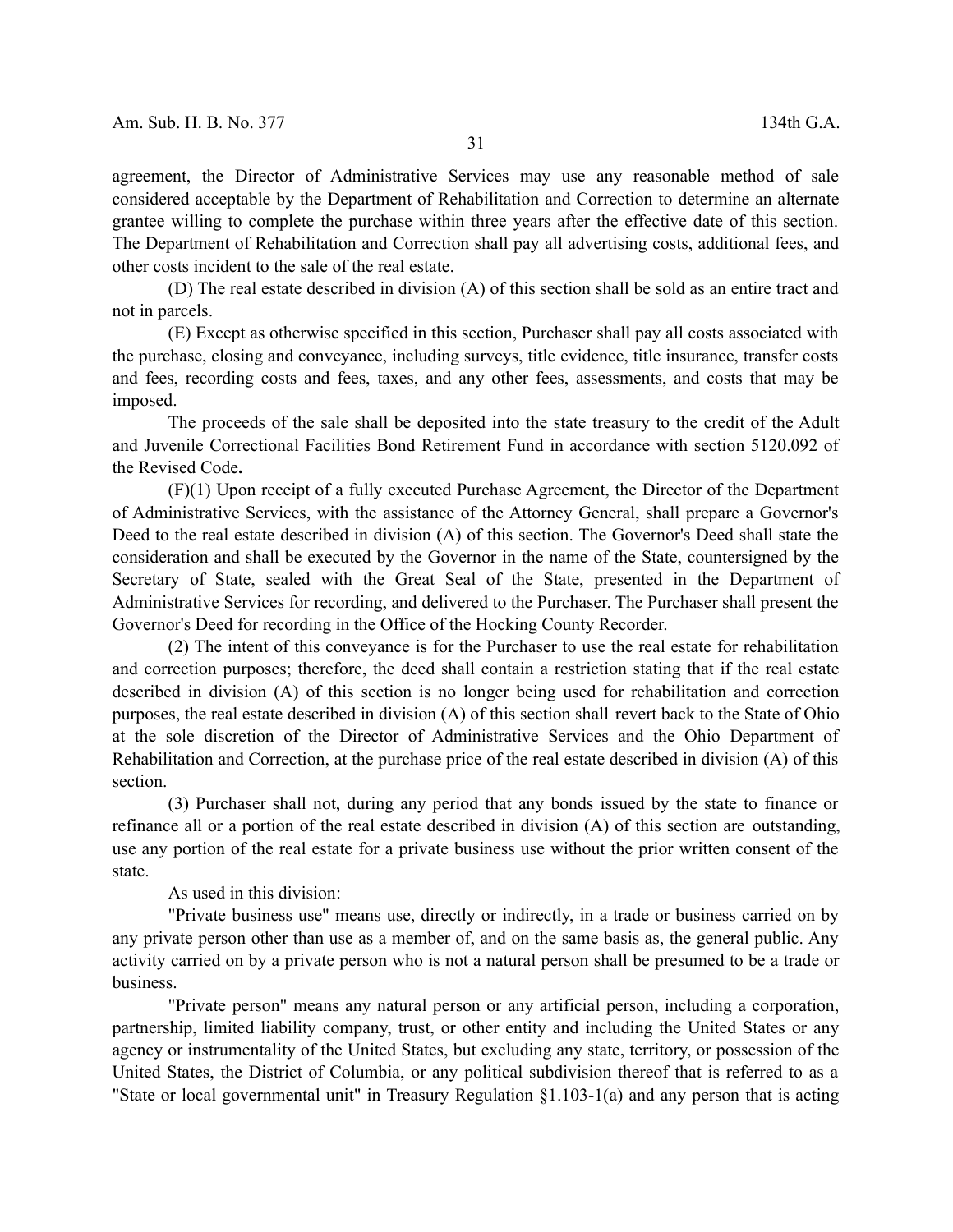solely and directly as an officer or employee of or on behalf of any such governmental unit.

(G) This section shall expire 3 years after its effective date.

SECTION 24. (A) The Governor may execute a Governor's Deed in the name of the State conveying to the Allen County Board of Commissioners ("Purchaser"), and its successors and assigns, or to an alternate Purchaser, to be determined in the manner provided in division (C) of this section, and the alternate purchaser's heirs, successors and assigns, all of the State's right, title, and interest in the following described real estate:

Being part of a parcel of land with prior deed referenced in D.V. 109, Page 472 and located in the Northwest Quarter, Section 18, T3S, R7E, City of Lima, Allen County, Ohio, and being more particularly described as follows:

Commencing at a monument box at the northwest corner of the Northwest Quarter  $(\frac{1}{4})$  of Section Eighteen (18), T3S, R7E, City of Lima, Allen County Ohio, (said point also being the POINT OF BEGINNING); thence the following courses:

1. Thence S 89°-57'-40" E, 971.40 feet with the north line of the said Northwest Quarter  $(\frac{1}{4})$ (centerline of Bluelick Road) to a set PK nail.

2. Thence S 00°-29'-37" W, 727.04 feet to a set #5 Rebar, passing a set #5 rebar at 30.00 feet, said line being parallel with the west line of the said Northwest Quarter  $(\frac{1}{4})$  (centerline of West Street).

3. Thence S 38°-25'-09" W, 312.35 feet to a set #5 Rebar.

4. Thence N 89°-57'-40" W, 501.06 feet to a set #5 Rebar, said line being parallel with the north line of the said Northwest Quarter  $(\frac{1}{4})$  (centerline of Bluelick Road).

5. Thence S 18°-11'-10" W, 184.06 feet to a set #5 Rebar.

6. Thence S 00°-29'-37" W, 431.07 feet to a set #5 Rebar, said line being parallel with the west line of the said Northwest Quarter (¼) (centerline of West Street).

7. Thence N 89°-57'-40" W, 222.41 feet to a set PK nail on the west line of the said Northwest Quarter (¼) (centerline of West Street), passing a set #5 Rebar at 132.41 feet.

8. Thence N  $00^{\circ}$ -29'-37" E, 1,577.88 feet with the west line of the said Northwest Quarter ( $\frac{1}{4}$ ) (centerline of West Street), to the POINT OF BEGINNING.

The above-described parcel of land contains 24.340 acres, more or less, of which 4.177 acres are occupied by road right-of-way. This parcel is subject to all legal highways and easements of record.

Bearings shown are to an assumed meridian matching Kohli and Kaliher Associates Limited Drawing No. L-868, Allen County SR29-040.

The foregoing legal description may be corrected or modified by the Department of Administrative Services to a final form if such corrections or modifications are needed to facilitate recordation of the deed.

(B)(1) The conveyance shall include the improvements and chattels situated on the real estate, and is subject to all leases, easements, covenants, conditions, leases, and restrictions of record: all legal highways and public rights-of-way; zoning, building, and other laws, ordinances, restrictions, and regulations; and real estate taxes and assessments not yet due and payable. The real estate shall be conveyed in an "as-is, where-is, with all faults" condition.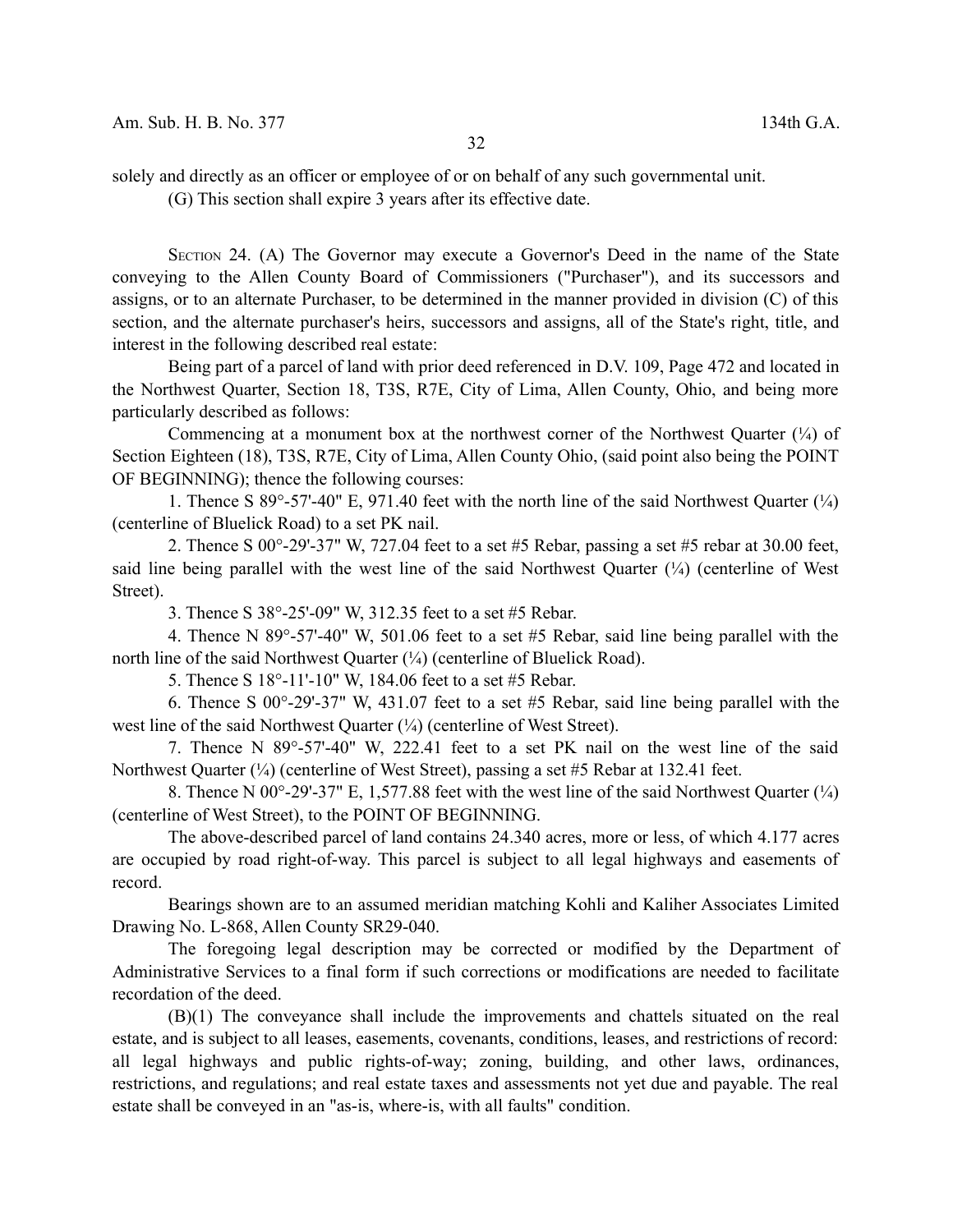(2) The deed for conveyance of the real estate described in division (A) of this section may contain restrictions, exceptions, reservations, reversionary interests, and other terms and conditions the Director of Administrative Services determines to be in the best interest of the State.

(3) Subsequent to the conveyance, any restrictions, exceptions, reservations, reversionary interests, or other terms and conditions contained in the deed may be released by the State or the Department of Rehabilitation and Correction without the necessity of further legislation.

(C) The Director of Administrative Services shall offer the real estate to the Allen County Board of Commissioners through a real estate purchase agreement. Consideration for the conveyance of the real estate shall be at a price acceptable to the Director of Administrative Services and the Director of the Department of Rehabilitation and Correction. If the Allen County Board of Commissioners does not complete the purchase of the real estate within the time period provided in the real estate purchase agreement, the Director of Administrative Services may use any reasonable method of sale considered acceptable by the Department of Rehabilitation and Correction to determine an alternate grantee willing to complete the purchase within three years after the effective date of this section. The Department of Rehabilitation and Correction shall pay all advertising costs, additional fees, and other costs incident to the sale of the real estate. The consideration shall be paid at closing.

(D) The real estate described in division (A) of this section shall be sold as an entire tract and not in parcels.

(E) Except as otherwise specified in this section, Purchaser shall pay all costs associated with the purchase, closing and conveyance, including surveys, title evidence, title insurance, transfer costs and fees, recording costs and fees, taxes, and any other fees, assessments, and costs that may be imposed.

The proceeds of the sale shall be deposited to the credit of the Adult and Juvenile Correctional Facilities Bond Retirement Fund under section 5120.092 of the Ohio Revised Code.

(F) Upon receipt of a fully executed Purchase Agreement, the Director of the Department of Administrative Services, with the assistance of the Attorney General, shall prepare a Governor's Deed to the real estate described in division (A) of this section. The Governor's Deed shall state the consideration and shall be executed by the Governor in the name of the State, countersigned by the Secretary of State, sealed with the Great Seal of the State, presented in the Department of Administrative Services for recording, and delivered to the Purchaser. The Purchaser shall present the Governor's Deed for recording in the Office of the Allen County Recorder.

(G) This section shall expire 3 years after its effective date.

SECTION 25. (A) The Governor may execute a Governor's Deed in the name of the State conveying to the selected Purchaser or Purchasers, their heirs, successors and assigns, to be determined in the manner provided in division (C) of this section, all of the State's right, title, and interest in the following described real estate:

Situated in the City of Lima, County of Allen and State of Ohio; to wit:

Being part of outlot 198, and all of outlots 199 and 200 in Kibbins and Robbs Addition to Outlots in the City of Lima (Plat Book 1 Page 73), Allen County, Ohio, more particularly described as follows: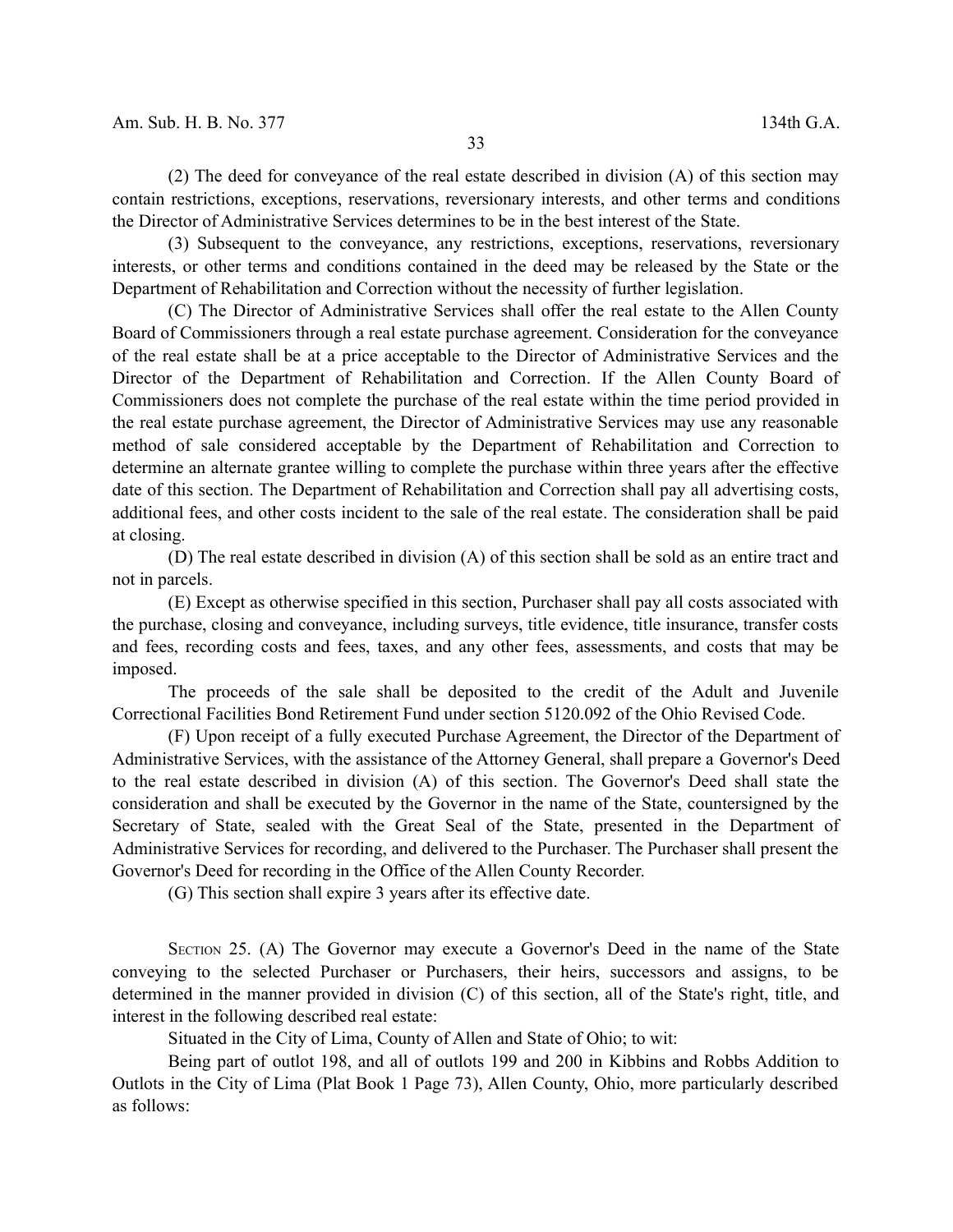Commencing at the southeast corner of said outlot 198, thence NORTH with the east line of said outlot 198 (west line of Main Street), 157.00 feet to the PLACE OF BEGINNING; thence S 89° 53' 40" W parallel with the south line of said outlot 198, 218.98 feet to the west line of said outlot 198 (East line of Cherry Alley); thence N 00° 13' 40" E with the east line of Cherry Alley and the west lines of said outlots 198, 199 and 200, 297.02 feet to the northwest corner of said outlot 200 and the south line of Grand Avenue; thence N 89° 53' 40" E with the north line of said outlot 200 (south line of Grand Avenue), 217.80 feet; to the northeast corner of said outlot 200; thence SOUTH with the west line of Main Street and the east lines of said outlots 200, 199 and 198, 297.02 feet to the PLACE OF BEGINNING, containing 1.4891 acres, more or less.

Allen County Parcel No. 37-3010-09-039.000

Property Address: 799 N Main St., Lima, OH 45801

Prior Instrument Reference: Deed Volume 614, Page 230

The foregoing legal description may be corrected or modified by the Department of Administrative Services to a final form if such corrections or modifications are needed to facilitate recordation of the deed.

(B)(1) The conveyance includes improvements and chattels situated on the real estate, and is subject to all easements, covenants, conditions, leases, and restrictions of record; all legal highways and public rights-of-way; zoning, building, and other laws, ordinances, restrictions, and regulations; and real estate taxes and assessments not yet due and payable. The real estate shall be conveyed in an "as-is, where-is, with all faults" condition.

(2) The deed for conveyance of the real estate may contain restrictions, exceptions, reservations, reversionary interests, and other terms and conditions the Director of Administrative Services determines to be in the best interest of the State.

(3) Subsequent to the conveyance, any restrictions, exceptions, reservations, reversionary interests, or other terms and conditions contained in the deed may be released by the State or the Department of Job and Family Services without the necessity of further legislation.

(C) The Director of Administrative Services shall conduct a sale of the real estate by sealed bid auction or public auction, and the real estate shall be sold to the highest bidder at a price acceptable to the Director of Administrative Services and the Department of Job and Family Services. The Director of Administrative Services shall advertise the sealed bid auction or public auction by publication in a newspaper of general circulation in Allen County, once a week for three consecutive weeks before the date on which the sealed bids are to be opened. The Director of Administrative Services shall notify the successful bidder in writing. The Director of Administrative Services may reject any or all bids.

The purchaser shall pay ten percent of the purchase price to the Department of Administrative Services within five business days after receiving notice the bid has been accepted. When the deposit has been received, the Department of Administrative Services and purchaser shall enter into a real estate purchase agreement, in the form prescribed by the Department of Administrative Services. The purchaser shall pay the balance of the purchase price to the Department of Administrative Services within sixty days after receiving notice the bid has been accepted. Payment may be made by bank draft or certified check made payable to the Treasurer of State. A purchaser who does not complete the conditions of the sale as prescribed in this division shall forfeit the ten percent of the purchase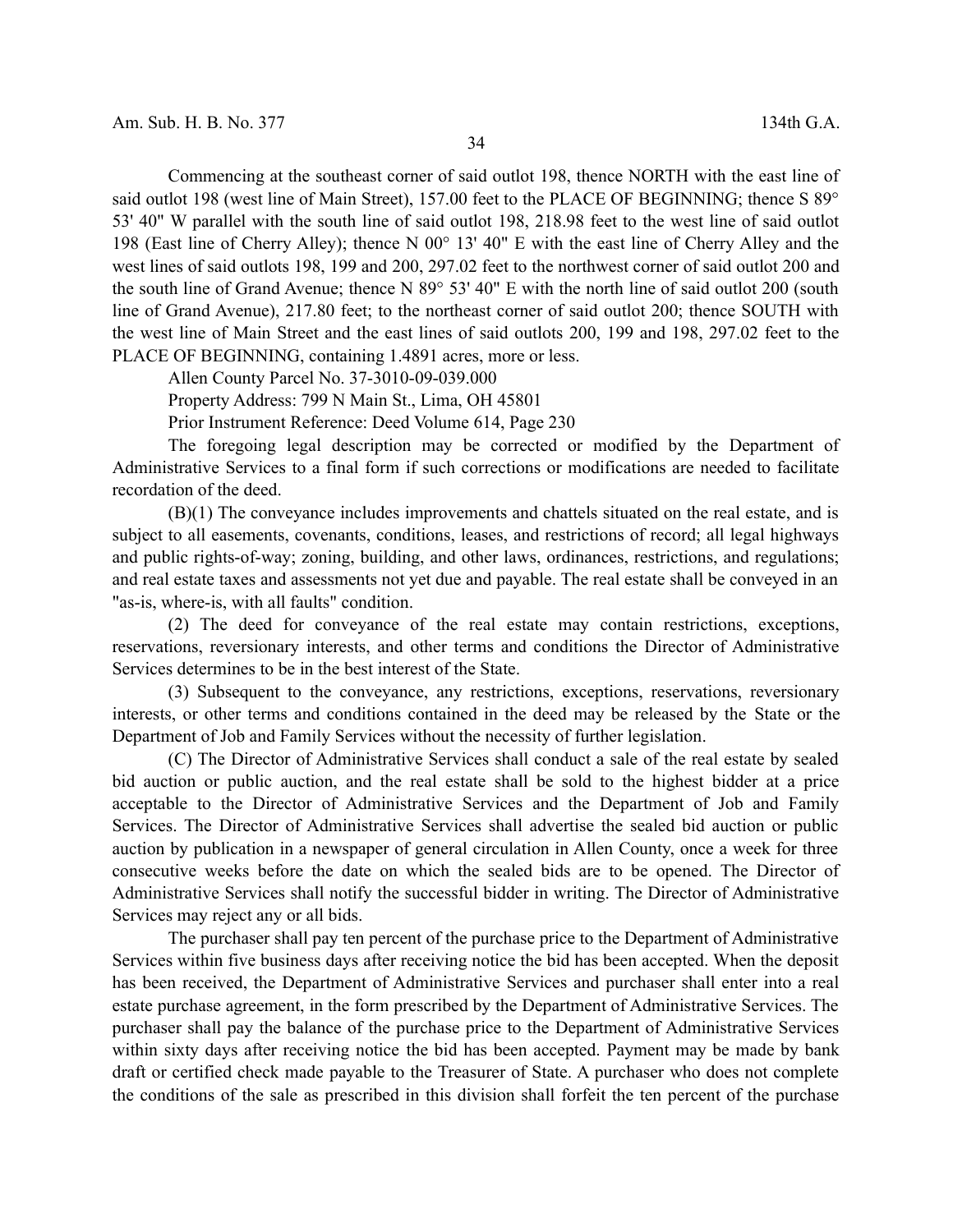price paid to the state as liquidated damages. If a purchaser fails to complete the purchase, the Director of Administrative Services may accept the next highest bid, subject to the foregoing conditions. If the Director of Administrative Services rejects all bids, the Department of Administrative Services may repeat the sealed bid auction, or may use an alternative sale process that is acceptable to the Department of Job and Family Services.

The Department of Job and Family Services shall pay advertising and other costs incident to the sale of the real estate.

(D) The real estate described in division (A) of this section shall be sold as an entire tract and not in parcels.

(E) Except as otherwise specified above, the Purchaser shall pay all costs associated with the purchase, closing and conveyance, including surveys, title evidence, title insurance, transfer costs and fees, recording costs and fees, taxes, and any other fees, assessments, and costs that may be imposed.

The proceeds of the sale shall be deposited into the state treasury to the credit of the Unemployment Compensation Special Administrative Fund, under section 4141.11 of the Revised Code.

(F) Upon execution of the real estate purchase agreement, the Director of the Department of Administrative Services, with the assistance of the Attorney General, shall prepare a Governor's Deed to the real estate described in division (A) of this section. The Governor's Deed shall state the consideration and shall be executed by the Governor in the name of the State, countersigned by the Secretary of State, sealed with the Great Seal of the State, presented in the Department of Administrative Services for recording, and delivered to the Purchaser. The Purchaser shall present the Governor's Deed for recording in the Office of the Allen County Recorder.

(G) This section shall expire three (3) years after its effective date.

SECTION 26. (A) Notwithstanding division  $(A)(5)$  of section 123.01 of the Revised Code, the Director of Administrative Services may execute an amendment to an already existing perpetual easement in the name of the State with the City of Columbus, Ohio, a municipal corporation, and its successors and assigns, for sanitary sewer pipeline purposes burdening the following described real estate:

Situated in the State of Ohio, County of Franklin, City of Columbus, lying in Quarter Township 3, Township 1, Range 18, United States Military Lands, being on, over, and across that 193 acre and 62 poles tract conveyed to State of Ohio (Ohio State University) by deed of record in Deed Book 103, Page 547 and that 32.093 acre tract conveyed to State of Ohio (Ohio State University) by deed of record in Deed Book 602, Page 561 (all references are to the records of the Recorder's Office, Franklin County, Ohio) and being more particularly described as follows:

Beginning, for reference, at the centerline intersection of 12th Avenue and Cannon Drive, as shown on centerline plat of record in Plat Book 121, Page 4;

Thence with the centerline of said Cannon Drive, with the arc of a curve to the right, having a central angle of 00° 16' 02", a radius of 1980.00 feet, an arc length of 9.23 feet, a chord bearing of South 00 $\degree$  42' 28" East and chord distance of 9.23 feet to a point;

Thence North 89° 25' 33" East, crossing said State of Ohio tract, a distance of 19.05 feet to a point, being the TRUE POINT OF BEGINNING;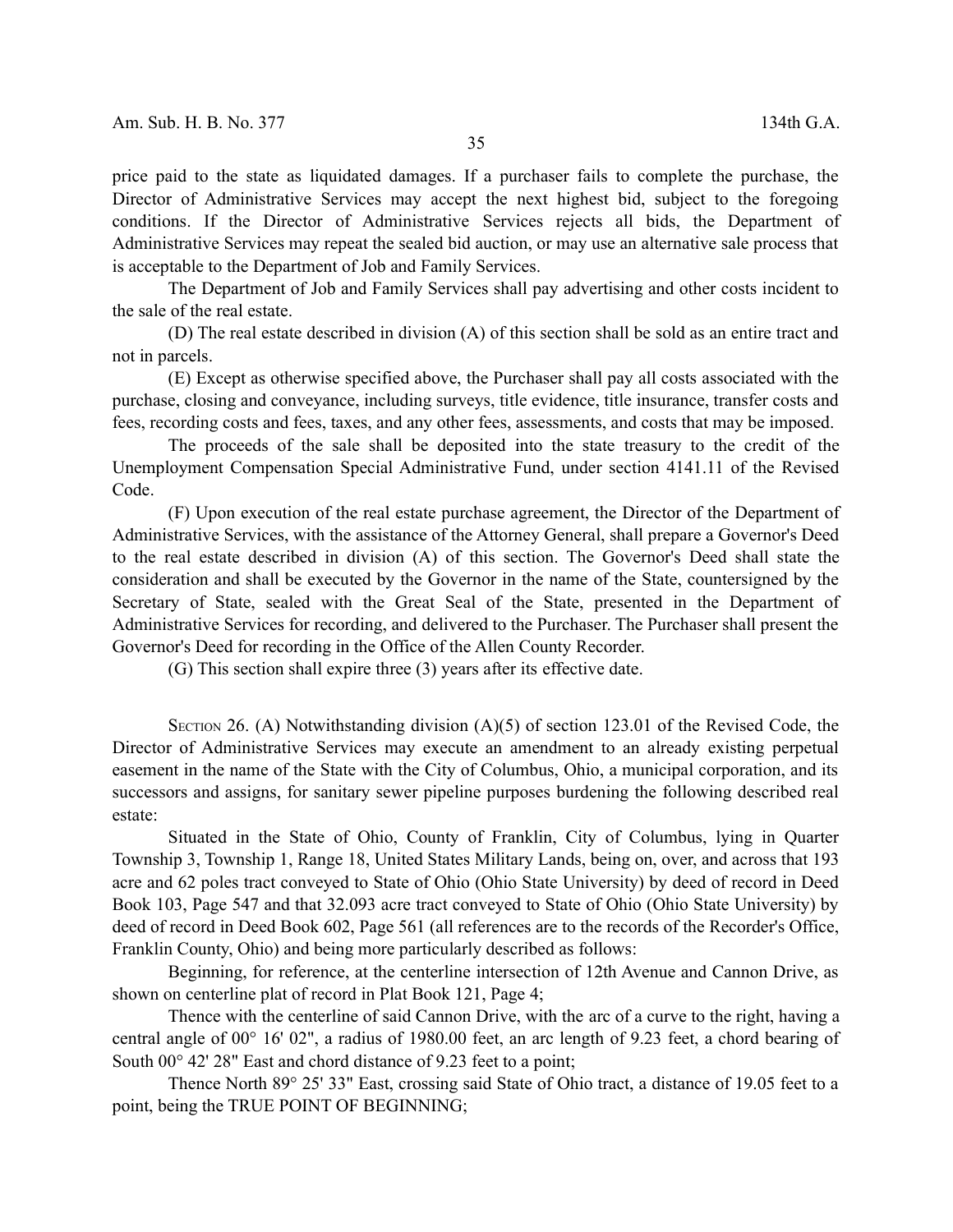Thence continuing across said State of Ohio tract, the following courses and distances: North 74° 18' 09" East, a distance of 92.57 feet to a point; North 17° 58' 13" West, a distance of 48.01 feet to a point; North 19<sup>°</sup> 07′ 27″ West, a distance of 229.82 feet to a point; North 18° 52′ 44″ West, a distance of 230.37 feet to a point; North 51<sup>°</sup> 13' 14" East, a distance of 61.96 feet to a point; South 88° 00' 53" East, a distance of 320.39 feet to a point; South 85° 15′ 52″ East, a distance of 133.54 feet to a point; North 85° 26′ 41″ East, a distance of 176.73 feet to a point; North 48° 13′ 13″ East, a distance of 63.47 feet to a point; South 41° 46' 47" East, a distance of 30.00 feet to a point; South 48° 13' 13" West, a distance of 73.57 feet to a point; South 85° 26' 41" West, a distance of 189.27 feet to a point; North 85° 15′ 52″ West, a distance of 135.26 feet to a point; North 88° 00' 53" West, a distance of 308.52 feet to a point; South 51° 13′ 14″ West, a distance of 29.77 feet to a point; South 18° 52' 44" East, a distance of 209.26 feet to a point; South 19° 07' 27" East, a distance of 230.06 feet to a point; South 17° 58′ 13″ East, a distance of 80.77 feet to a point; South 74° 18' 09" West, a distance of 102.79 feet to a point; South 03° 07' 04" West, a distance of 328.82 feet to a point; South 03° 36' 49" West, a distance of 282.00 feet to a point; South 03° 06' 18" West, a distance of 333.95 feet to a point; South 03° 14' 49" West, a distance of 257.98 feet to a point; South 02° 58' 17" West, a distance of 196.42 feet to a point; South 01° 10' 50" East, a distance of 331.48 feet to a point; South 87° 09' 14" East, a distance of 168.84 feet to a point; South 65° 48′ 57″ East, a distance of 112.47 feet to a point; South 82° 36' 34" East, a distance of 102.68 feet to a point; South 03° 10' 49" West, a distance of 22.47 feet to a point; North 86° 57' 16" West, a distance of 107.29 feet to a point; North 65° 48′ 57″ West, a distance of 113.10 feet to a point; North 87° 09' 14" West, a distance of 191.16 feet to a point; North 01° 10' 50" West, a distance of 360.52 feet to a point; North 02° 58' 17" East, a distance of 197.58 feet to a point; North 03<sup>°</sup> 14' 49" East, a distance of 258,02 feet to a point; North 03<sup>°</sup> 06' 18" East, a distance of 334.05 feet to a point; North 03° 36' 49" East, a distance of 282.00 feet to a point;

North 03° 07' 04" East, a distance of 351.48 feet to the TRUE POINT OF BEGINNING, containing 2.414 acres, more or less, which is located in Auditor's Parcel Numbers 010-067007 and 010-067017.

The bearings listed herein were transferred from a field traverse originating from and tying to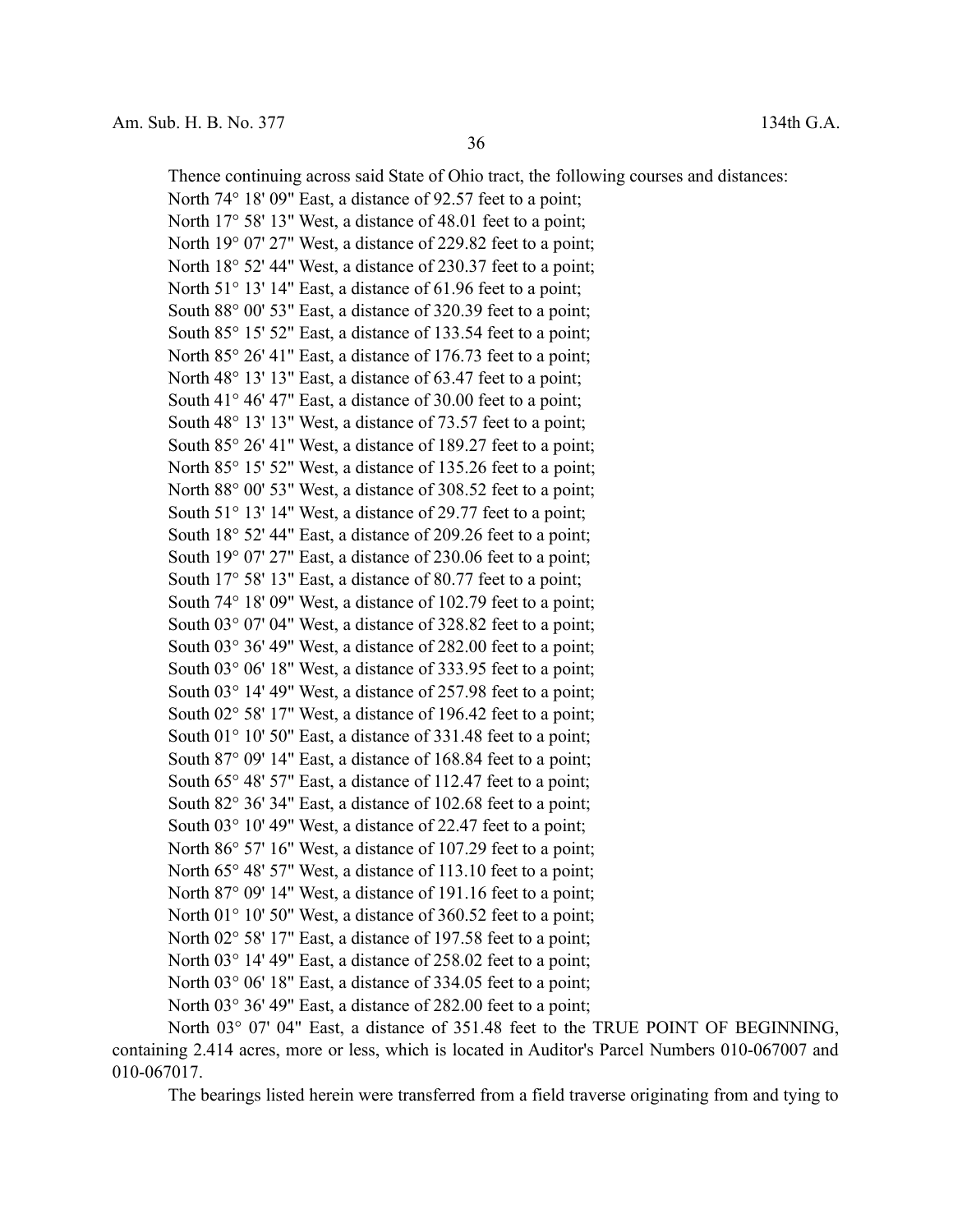Franklin County Survey Control Monuments, including MORLAN and TACKETT, and is based on the Ohio State Plane Coordinate System, South Zone as per NAD 83 (1986 Adjustment). The portion of the centerline of King Avenue, having a bearing of S86°57'16"E, is designated the "basis of bearing" for this description.

The foregoing legal description may be corrected or modified by the Department of Administrative Services to a final form if such corrections or modifications are needed to facilitate recordation of the amendment to the perpetual easement.

(B) The perpetual easement shall state the obligations of, and the duties to be observed and performed by the City of Columbus, Ohio, with regard to the perpetual easement, and require the City of Columbus, Ohio to assume perpetual responsibility for operating, maintaining, repairing, renewing, reconstructing, and replacing the sanitary sewer pipeline that is currently located on the real estate.

(C) Consideration for the granting of the amendment to perpetual easement shall be One and 00/100 Dollar (\$1.00).

(D) The Director of the Department of Administrative Services, shall prepare the amendment to the perpetual easement. The amendment to the perpetual easement shall state the consideration and the terms and conditions for the granting of the amendment to the perpetual easement. The amendment to the perpetual easement shall be executed by the Director of the Department of Administrative Services in the name of the State, be kept in the records of the Department of Administrative Services, and delivered to the City of Columbus, Ohio. The City of Columbus, Ohio, shall present the amendment to perpetual easement for recording in the Office of the Franklin County Recorder. The City of the Columbus, Ohio, shall pay the costs associated with recording the amendment to the perpetual easement.

(E) This section shall expire three (3) years after its effective date.

SECTION 27. (A) Notwithstanding division  $(A)(5)$  of section 123.01 of the Revised Code, the Director of Administrative Services may execute a perpetual easement in the name of the State granting to the City of Columbus, Ohio, an Ohio municipal corporation, and its successors and assigns, a perpetual easement for sanitary sewer purposes burdening the following described real estate:

#### TRACT 1

Situated in the State of Ohio, County of Franklin, City of Columbus, Clinton Township, Quarter Township 3, Township 1 North, Range 18 West, United States Military Lands, and being 1.710 acres out of a 69.000 acre parcel known as Franklin County Auditor's Parcel number 010- 062731 as conveyed to State of Ohio by deed of record in Deed Book Volume 616, Page 399, (all document references are to the records of Franklin County unless otherwise stated), and being more particularly described as follows:

COMMENCING FOR REFERENCE at a point at the intersection of the easterly right-ofway line of Olentangy River Road and the northerly right-of-way line of Lane Avenue, being a southerly corner of the Grantor and a northerly corner of a parcel conveyed as 1-WD to City of Columbus by the instrument filed as Instrument Number 200805090072140;

Thence along the easterly right-of-way line of the said Olentangy River Road, North 35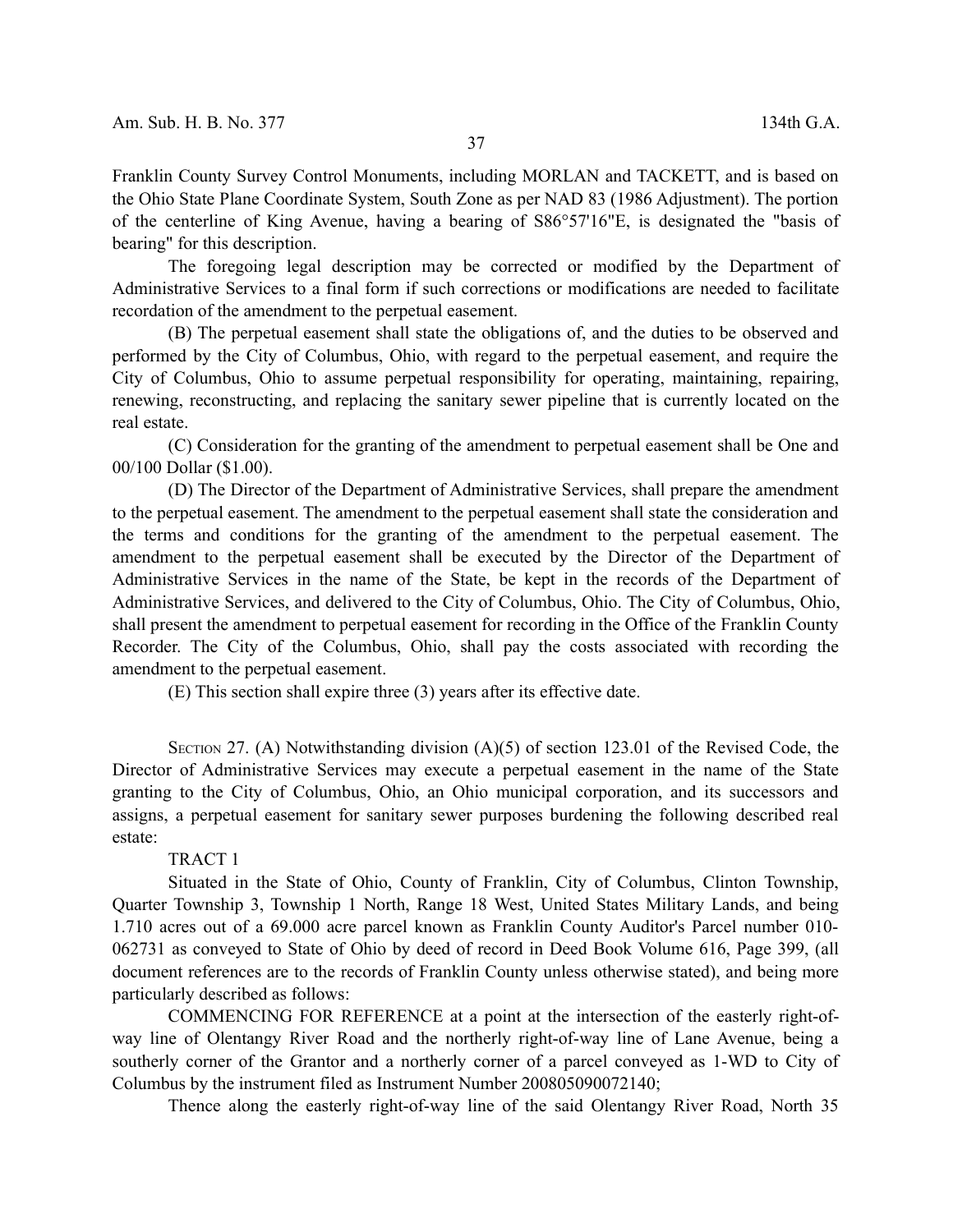degrees 06 minutes 44 seconds West for a distance of 29.80 feet to a point, the said point being the TRUE POINT OF BEGINNING of the parcel herein described;

Thence continuing along the said easterly right-of-way line of Olentangy River Road, North 35 degrees 06 minutes 44 seconds West for a distance of 4.00 feet to a point;

Thence continuing along the said easterly right-of-way line of Olentangy River Road, North 16 degrees 08 minutes 49 seconds East for a distance of 158.65 feet to a point;

Thence crossing through the lands of the Grantor and along a curve to the right, said curve having a central angle of 20 degrees 54 minutes 09 seconds, a radius of 1020.00 feet, an arc length of 372.11 feet, and a long chord which bears North 44 degrees 17 minutes 33 seconds East for a distance of 370.05 feet to a point;

Thence continuing through the lands of the Grantor, North 54 degrees 44 minutes 37 seconds East for a distance of 1453.72 feet to a point on the Grantor's easterly line and being the westerly line of a parcel conveyed to the City of Columbus by the instruments filed as Deed Book 3045, Page 525; Deed Book 3115, Page 216; Deed Book 3143, Page 466; and City Council of Columbus, Ohio, by reason of Ordinance No. 1737-72;

Thence along the Grantor's easterly line and the westerly line of the said City of Columbus parcel, South 22 degrees 19 minutes 31 seconds West for a distance of 74.61 feet to a point;

Thence crossing through the lands of the Grantor, South 54 degrees 44 minutes 37 seconds West for a distance of 1390.74 feet to a point;

Thence continuing through the lands of the Grantor and along a curve to the left, said curve having a central angle of 29 degrees 51 minutes 34 seconds, a radius of 980.00 feet, an arc length of 510.72 feet, and a long chord which bears South 39 degrees 48 minutes 51 seconds West for a distance of 504.96 feet to the TRUE POINT OF BEGINNING, containing 1.710 acres, more or less, of which 0.000 acres are within the present road occupied, resulting in a net take of 1.710 acres out of Franklin County Auditor's Parcel number 010-062731.

Prior instruments recorded as of this writing recorded as Deed Book Volume 616, Page 399 in the records of Franklin County.

This description was prepared by Russell Koenig, Ohio Registered Professional Surveyor number 8358, and is based on an actual field survey conducted by DLZ Ohio, Inc. in 2018 under his direct supervision.

The bearing for this description are based on Ohio State Plane Coordinate system, South Zone, and the North American Datum of 1983 with the 2011 adjustment (NAD 83(2011)) with ties to Franklin County monuments RETTKE and RINGLE having a relative bearing of North 40 degrees 52 minutes 51 seconds East.

TRACT 2

Situated in the State of Ohio, County of Franklin, City of Columbus, Clinton Township, Quarter Township 3, Township 1 North, Range 18 West, United States Military Lands, and being 0.591 acres out of a 79.59 acre parcel known as Franklin County Auditor's Parcel number 010- 203994 as conveyed to State of Ohio "OSU" by deeds of record in Deed Book Volume 428, Page 192, (all document references are to the records of Franklin County unless otherwise stated), and being more particularly described as follows:

COMMENCING FOR REFERENCE at a point at the intersection of the westerly right-of-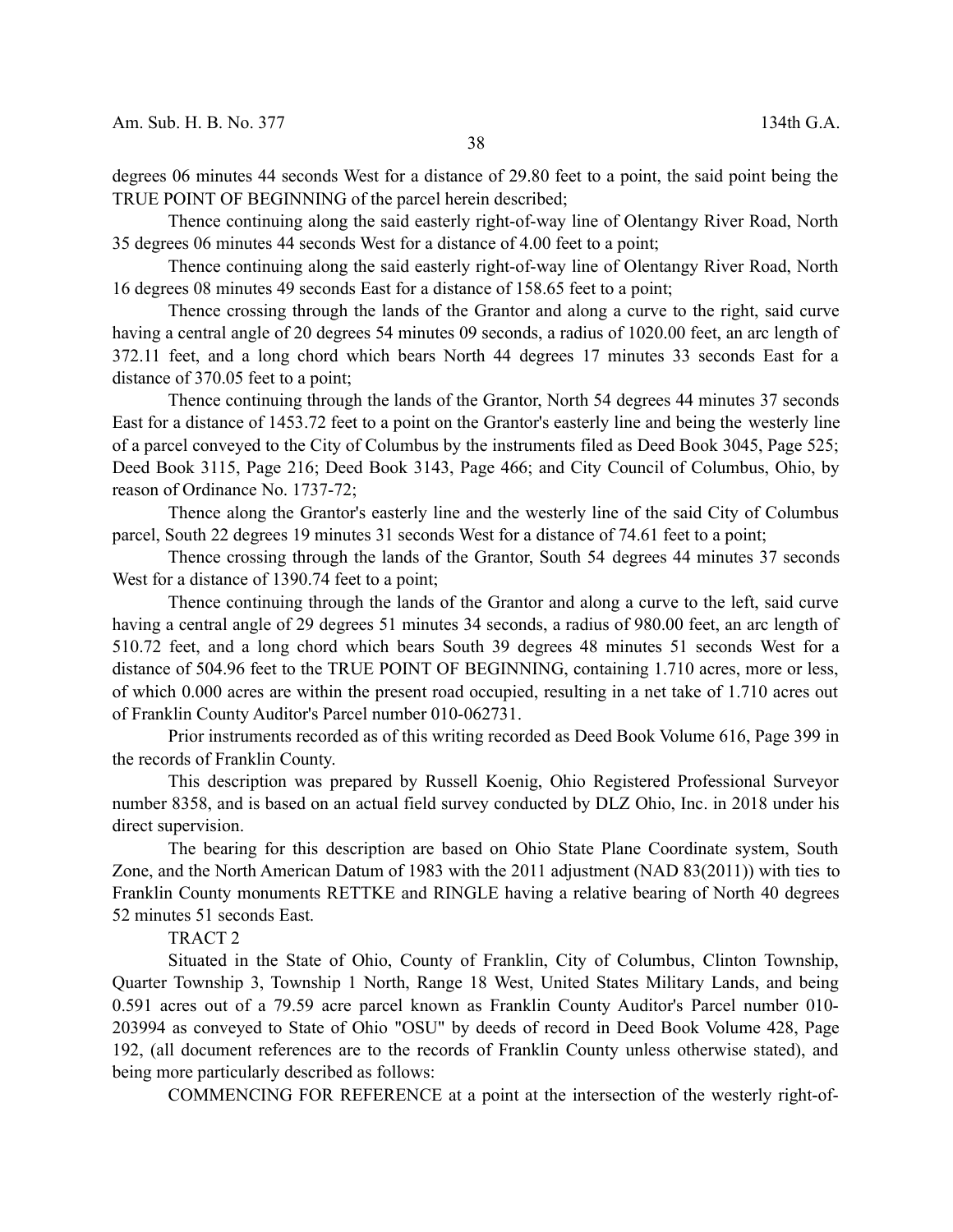way line of Olentangy River Road and the southerly right-of-way line of Lane Avenue, being on the northerly property line of the Grantor and a southerly corner of a parcel conveyed as 1-WD to City of Columbus by the instrument filed as Instrument Number 200805090072140;

Thence along the westerly right-of-way line of the said Olentangy River Road, South 15 degrees 31 minutes 34 seconds West for a distance of 450.54 feet to a point;

Thence continuing along the westerly right-of-way line of the said Olentangy River Road, South 00 degrees 35 minutes 03 seconds West for a distance of 112.68 feet to a point; the said point being the TRUE POINT OF BEGINNING of the parcel herein described;

Thence continuing along the westerly right-or-way line of Olentangy River Road the following four (4) courses:

1. South 00 degrees 35 minutes 03 seconds West for a distance of 662.26 feet to a point;

2. South 00 degrees 31 minutes 15 seconds West for a distance of 44.00 feet to a point;

3. South 01 degrees 09 minutes 50 seconds West for a distance of 172.34 feet to a point;

4. South 06 degrees 08 minutes 14 seconds West for a distance of 57.37 feet to a point;

Thence crossing through the lands of the Grantor, North 02 degrees 16 minutes 49 seconds West for a distance of 25.29 feet to a point;

Thence continuing through the lands of the Grantor, North 03 degrees 01 minutes 10 seconds West for a distance of 547.89 feet to a point;

Thence continuing through the lands of the Grantor and with a curve to the right, said curve having a central angle of 20 degrees 40 minutes 46 seconds, a radius of 1020.00 feet, an arc length of 368.14 feet, and a long chord which bears North 07 degrees 19 minutes 13 seconds East for a distance of 366.15 feet to the TRUE POINT OF BEGINNING, containing 0.591 acres, more or less, of which 0.000 acres are within the present road occupied, resulting in a net take of 0.591 acres out of Franklin County Auditor's Parcel number 010-203994.

This description was prepared by Michael J. Hudik, Ohio Registered Professional Surveyor number 6788, and is based on an actual field survey conducted by DLZ Ohio, Inc. in 2018 under his direct supervision.

The bearings for this description are based on Ohio State Plane Coordinate system, South Zone, and the North American Datum of 1983 with the 2011 adjustment (NAD 83(2011)) with ties to Franklin County monuments RETTKE and RINGLE having a relative bearing of North 40 degrees 52 minutes 51 seconds East.

The foregoing legal descriptions may be corrected or modified by the Department of Administrative Services to a final form if such corrections or modifications are needed to facilitate recordation of the perpetual easement.

(B) The perpetual easement shall state the obligations of, and the duties to be observed and performed by the City of Columbus, Ohio, with regard to the perpetual easement, and shall require the City of Columbus, Ohio to assume perpetual responsibility for operating, maintaining, repairing, renewing, reconstructing, and replacing the sanitary sewer that is currently located on the real estate.

(C) Consideration for granting the perpetual easement is One and 00/100 Dollar (\$1.00).

(D) The Director of Administrative Services shall prepare the perpetual easement. The perpetual easement shall state the consideration and the terms and conditions for the granting of the perpetual easement. The perpetual easement shall be executed by the Director of Administrative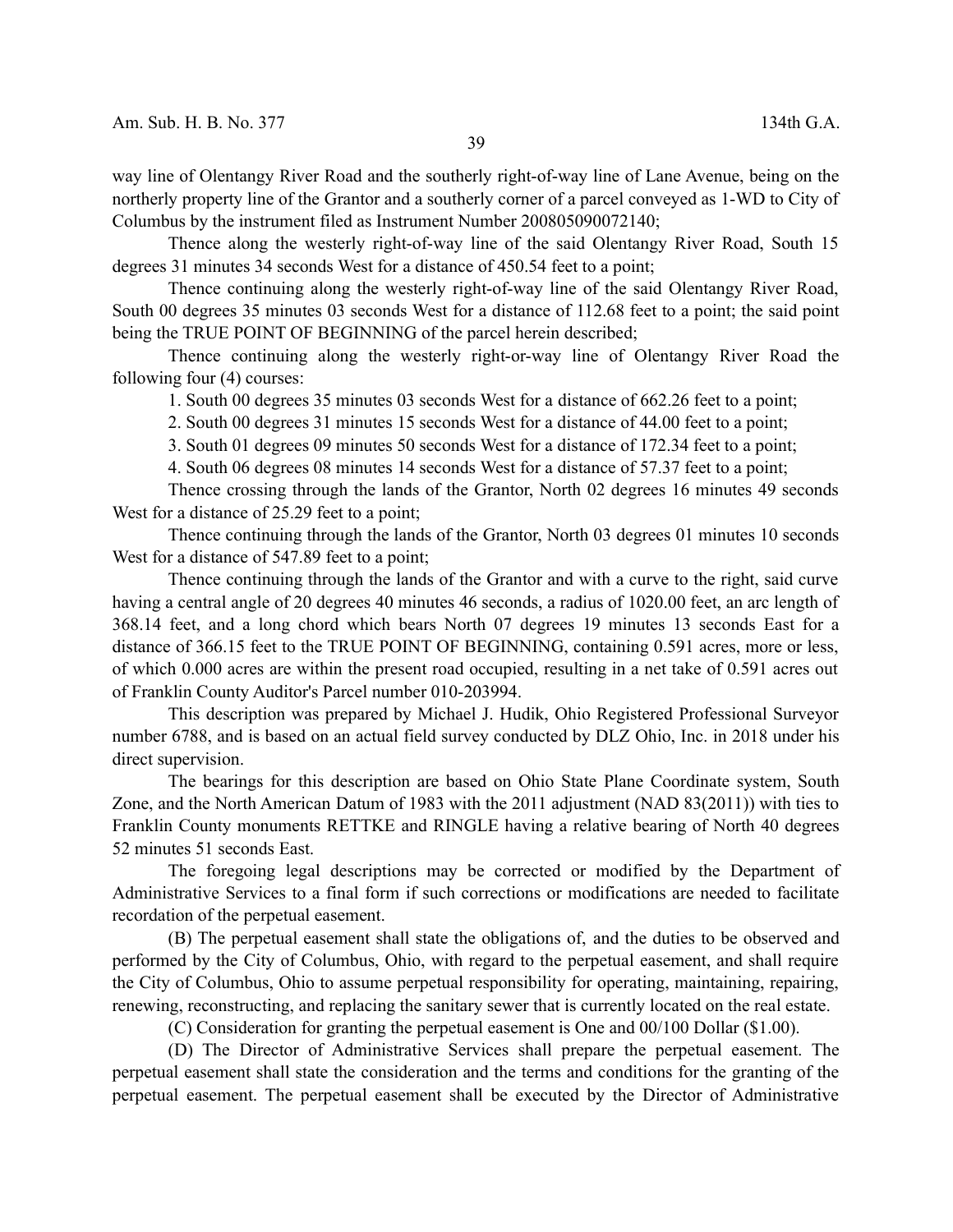Services in the name of the State, be kept in the records of the Department of Administrative Services, and delivered to the City of Columbus, Ohio. The City of Columbus, Ohio, shall present the perpetual easement for recording in the Office of the Franklin County Recorder. The City of Columbus, Ohio, shall pay the costs associated with recording the perpetual easement.

(E) This section expires three (3) years after its effective date.

SECTION 28. (A) The Governor may execute a Governor's Deed in the name of the State conveying to Jedidiah D. Stephen and Kathryn J. Stephen ("Grantee"), and their heirs, successors and assigns, or to an alternate grantee, and to the alternate grantee's heirs and assigns or successors and assigns, all of the State's right, title, and interest in the following described real estate:

Situated in the State of Ohio, County of Noble, Township of Center and being part of the Southwest quarter of the Southwest quarter of Section 23, Township 7 North, Range 9 West and being described as follows:

BEGINNING at an iron pin found at the Northeast corner of said Southwest quarter of the Southwest quarter of Section 23; thence along the East line of said quarter-quarter, South 00 degrees 35' 57" West, 661.77 feet to an iron pin set; thence North 89 degrees 51' 42" West, 51.78 feet to the East edge of Township Road 144 (Barry's Ridge Road), having passed through an iron pin set at 48.00 feet; thence along the East side of said Township Road 144 the following 5 courses:

- 1) North 22 degrees 32' 16" East, 71.71 feet;
- 2) North 11 degrees 13' 46" East, 60.48 feet;
- 3) North 03 degrees 01' 51" East, 192.38 feet;
- 4) North 01 degrees 52' 29" East, 132.02 feet;
- 5) North 01 degrees 22' 02" West, 212.07 feet;

thence leaving said Township Road 144 and going along the North line of the aforementioned Southwest quarter of the Southwest quarter of Section 23, South 89 degrees 51' 42" East, 10.00 feet to the place of beginning, containing 0.171 of an acre, more or less, but being subject to all legal right-of-ways, easements, and restrictions of record and being part of the property described in Volume 124, Page 197 of the Deed Records of Noble County, Ohio.

This description was prepared by Robert C. Schell, P.S. No. 7314, from an actual field survey of the premises performed September 26, 2020.

Bearings are based on Grid North of the Ohio South Coordinate System. Iron pins set are 5/8" rebar capped "Schell-7314". The Projection is USA/NAD83/OH SOUTH, Projection Adjustment Year, 2011.

Deed Ref.: Vol. 124-P. 197, Deed Records

Part of Auditor's Parcel No. 07-0021430.000

The foregoing legal description may be corrected or modified by the Department of Administrative Services to a final form if such corrections or modifications are needed to facilitate recordation of the deed.

(B)(1) The conveyance shall include the improvements and chattels situated on the real estate, and is subject to all easements, covenants, conditions, leases, and restrictions of record: all legal highways and public rights-of-way; zoning, building, and other laws, ordinances, restrictions, and regulations; and real estate taxes and assessments not yet due and payable. The real estate shall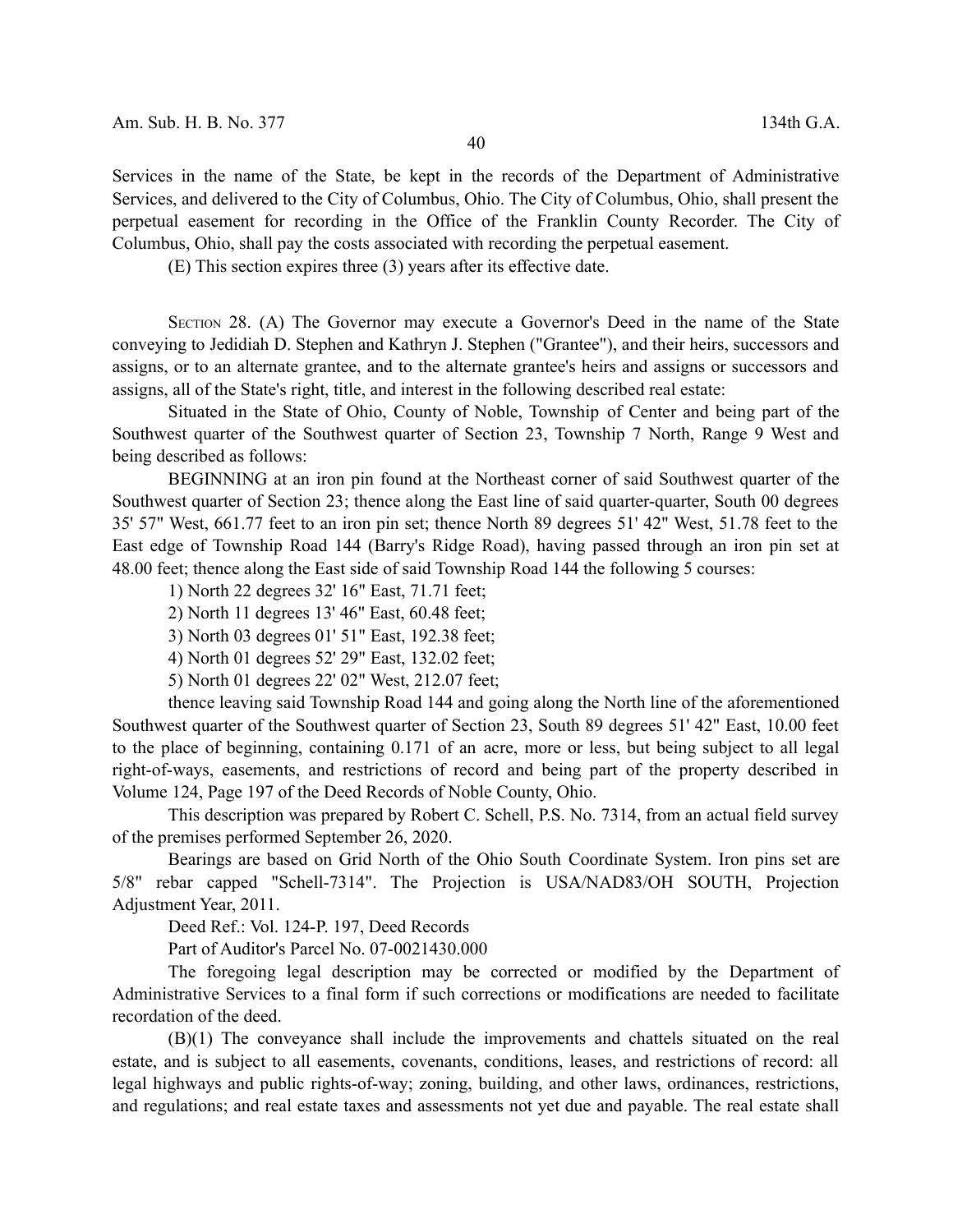be conveyed in an "as-is, where-is, with all faults" condition.

(2) The deed or deeds may contain restrictions, exceptions, reservations, reversionary interests, and other terms and conditions the Director of Administrative Services and the Board of Trustees of The Ohio State University determine to be in the best interest of the State.

(3) Subsequent to the conveyance, any restrictions, exceptions, reservations, reversionary interests, or other terms and conditions contained in the deed may be released by the State or the Board of Trustees of The Ohio State University without the necessity of further legislation.

(C) Consideration for the conveyance of the real estate described in division (A) of this section shall be at a price acceptable to the Board of Trustees of The Ohio State University and such conveyance shall be pursuant to a real estate purchase agreement containing any terms and conditions acceptable to the Board of Trustees of The Ohio State University.

If Jedidiah D. Stephen and Kathryn J. Stephen do not complete the purchase of the real estate within the time period provided in the real estate purchase agreement, the Board of Trustees of The Ohio State University may use any reasonable method of sale considered acceptable by the Board of Trustees of The Ohio State University to determine an alternate grantee willing to complete the purchase within three years after the effective date of this section. All advertising costs, additional fees, and other costs incidental to the sale of the real estate described in division (A) of this section shall be negotiated by The Ohio State University and specified in a real estate purchase agreement with the Grantee or alternate grantee.

(D) The real estate described in division (A) of this section shall be sold as an entire tract and not in parcels.

(E) The costs associated with the purchase, closing and conveyance of the real estate described in division (A) of this section shall be paid by the Grantee or alternate grantee and/or The Ohio State University in the manner stated in the real estate purchase agreement.

The net proceeds of the sale shall be deposited into university accounts for purposes to be determined by the Board of Trustees of The Ohio State University.

(F) Upon adoption of a resolution by the Board of Trustees of The Ohio State University, the Director of the Department of Administrative Services, with the assistance of the Attorney General, shall prepare a Governor's Deed to the real estate described in division (A) of this section. The Governor's Deed shall state the consideration and shall be executed by the Governor in the name of the State, countersigned by the Secretary of State, sealed with the Great Seal of the State, presented in the Department of Administrative Services for recording, and delivered to the Grantee or alternate grantee. The Grantee or alternate grantee shall present the Governor's Deed for recording in the Office of the Noble County Recorder.

(G) Prior to the execution of the Governor's Deed described in division (F) of this section, possession of the real estate described in division (A) of this section shall be governed by an existing interim license between the Department of Administrative Services and the Grantee.

(H) This section shall expire 3 years after its effective date.

SECTION 29. (A) The Governor may execute a Governor's Deed in the name of the State conveying to selected Grantee or Grantees, their heirs, successors and assigns, to be determined in the manner provided in division (C) of this section all of the State's right, title, and interest in the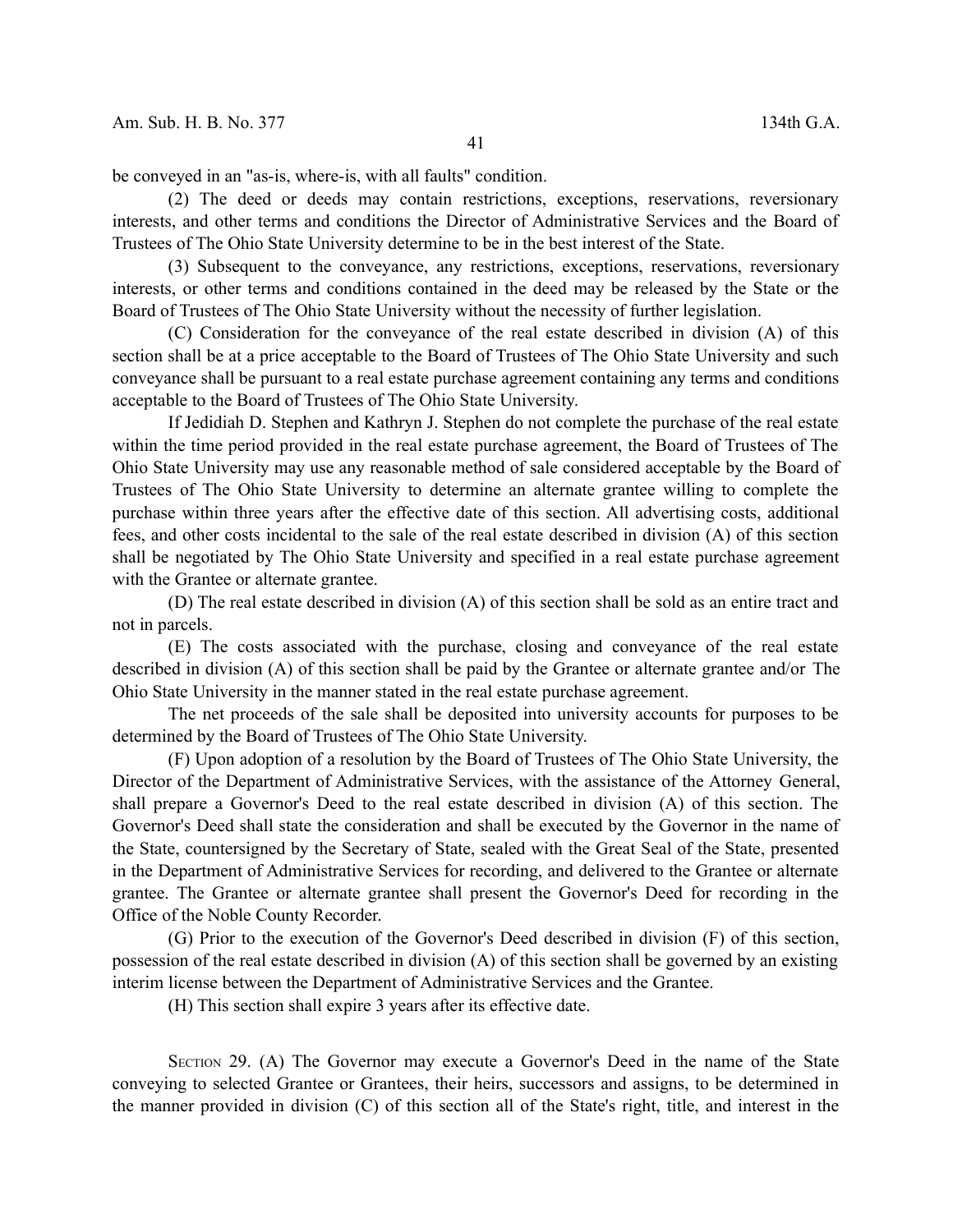following described real estate:

Situated in the Township of Liberty, County of Ross, and State of Ohio, and bounded and described as follows, to-wit:

# PARCEL A, 139.5 Acres

containing the following "First", "Second" and "Third" Tracts:

First Tract:

Beginning at a stone, the Southwest corner of the southwest quarter of Section Five, Township Eight, range Twenty, of which this tract is a part; thence with Henry Jones' line and the West line of said Section Five, N. 9 degrees and 30' East 152.8 poles to a stone, the Northwest corner of said Southwest quarter; thence with the North line of said Southwest quarter S. 87 degrees and 30' East 127.1 poles to a point in the said north line of said quarter section, which point is 10 poles West of the center corner of said section; thence Southeast to a point in the East line of said quarter section, which point is 18 rods South of the middle corner of said section; thence on a straight line, and with the East line of the land this day conveyed to Wesley Ault, to a point in the South line of said section five, which point is two rods East of the corner of Jacob Jones' land in said South line; thence with the south line of said quarter section N. 87 degrees and 30' West 2 poles to a stone, corner to Jacob Jones' land, from which an 8 inch elm bears N. 74 ½ degrees E. 16 ½ links; thence N. 2 degrees and 30' East 22.3 poles to a stone; thence with Jacob Jones' north line S. 72 degrees and 30' West 6 poles to a stone from which a 12 inch elm bears south 76 ½ degrees W. 7 ½ links; thence S. 82 degrees and 30' West 12 poles to a stone; thence South 76 degrees West 18.8 poles to a stone; thence S. 74 degrees 30' West 8.2 poles to a stone; thence S. 82 degrees West 11 poles to a stone; thence S. 87 degrees West 8 poles to a stone, near a bar post in the west side of a reserved outlet for hauling purposes, thence N. 79 degrees and 45; West 6 poles to a stone; thence S. 86 degrees 15; West 6 poles to a stone; thence S. 86 degrees 15; West 6 poles to a stone; thence S. 86 degrees 15' West 6 poles to a stone; thence N. 86 degrees and 30' West 12 poles to a stone; thence S. 80 degrees and 45; West 14.4 poles to the place of beginning, containing 124 ¾ acres of land, more or less.

EXCLUDING however, if the same be contained in the above boundaries, all that tract of ten acres, more or less, which was conveyed to it now owned and occupied by Chapman Powell, in the southwest corner of said quarter section, the premises herein conveyed being the same premises conveyed to said Simon R. Dixon by Albert Douglas, assignee, by deed dated March 12, 1900, and recorded in Volume 130, at Page 348, Ross County Deed Records.

Second Tract:

Being a part of the southeast quarter of Section 5, Township 8, and Range 20, and beginning at a point in the south line of said Section 5, said point being the southwest corner of the aforesaid southeast quarter; thence with the half section line, said line being the line between the lands of Dennis O'Leary and Alfred Poole, N. 7 degrees 45; E. 2412.2 feet to an oak stake in a fence, from which a large sycamore in the half section line, running East and West bears N. 22 degrees 19' W. 352.0'; thence S. 22 degrees 19' E. 618.34 feet to a stake in the roots of a large apple tree and on the West side of said apple tree; thence S. 37 degrees 35' W. 596.0 feet to a stake; said stake being 25.5 feet from the aforesaid half section line measured eastwardly from said half section line at right angles at a point N. 7 degrees 45' E. 1083.2 feet from the southwest corner of the southeast quarter of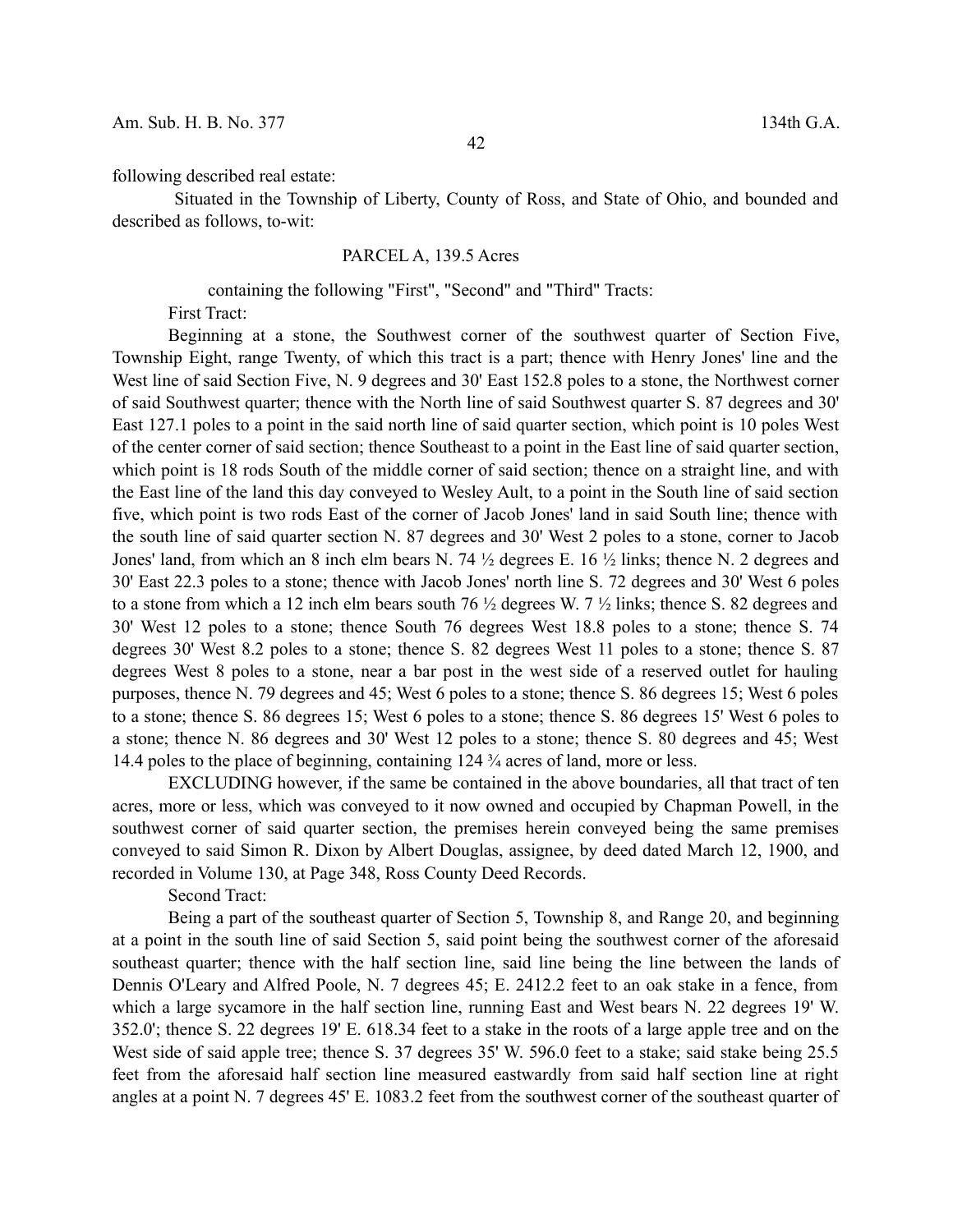said section; thence S. 9 degrees.06' W. 1083.5 feet to the beginning, containing 3.95 acres.

Third Tract:

Also an adjacent parcel of land beginning on the Southern line of Section Number 5, Township 8, Range 20, as established by Lorenzo Wesson 4.3 poles west of the middle of said section; thence N. 2 degrees 5' E. 22.3 poles to a stone; thence N. 72 degrees 5'W. 6 poles to a stone from which which an elm bears S. 76 degrees 5' W. 7.5 links; thence S. 83 degrees 75'W. 12 poles to a stone; thence S. 75 degrees 75' W. 48 poles to a stone; thence S. 74 degrees 10' W. 8.12 poles to a stone; thence S. 80 degrees 35'W. 15.64 poles to a stone; thence S. 83 degrees 45' W. 11.18 poles to a stone near Bar Post southeast corner to Chapman Powell's 10.25 acres; thence with his line N. 79 degrees 5' W. 6.16 poles to a stone; thence N. 76 degrees 45' W. 44 poles; thence S. 86 degrees 25' W. 6 poles; thence N. 86 degrees 5' W. 12.1 poles to a stone; thence S. 81 degrees 20' W. 144 poles to a stone as said Powell's southwest corner and the northeast corner of Jacob Jones' one half acre in Section 6, said stone having been set by some previous surveyor as being the Section corner and from which another stone bears N. 5 degrees W. 23 links; thence N. 89 degrees 53' E. 141.2 poles to the beginning. Being part of Section Number 5, Township 8, and Range 20, containing 10.8 acres, more or less, according to the survey made by B. H. Walker, November 1<sup>st</sup>, 1898 and being the same tract of land conveyed to Jacob Jones by Henry Jones and Rachel Jones, his wife, by deed dated May 16, 1850, and recorded in Ross County Deed Records Volume 50, at Pages 259 and 260; and being the same premises conveyed by Edwin C. Clough and Catherin Clough to John Snyder by deed dated April 4, 1904, and recorded in Volume 143, Page 579, Ross County Deed Records.

Parcel Number: 19-0405007.000, containing 139.5 Acres

PARCEL B, 117.78 Acres

Situated in the County of Ross in the State of Ohio and in the Township of Liberty:

Part of Section Number 8, Township Number 8, and Range Number 20; beginning at a stone at the northeast corner of said Section Number 8; thence along the Walnut Creek road S. 3 deg. 48' W. 69.68 poles to a point in the center line of said road, corner to Nancy E. Jones; thence along her line N. 85 deg. 55' W. 106.86 poles (Crossing Walnut Creek at 84 poles) to a stone in said line; thence N. 85 deg. 55' W. 106.86 poles (Crossing Walnut Creek at 84 poles) to a stone in said line; thence N. 85 deg. 32' W. 20.1 poles to a stone north of the north line of the Londonderry pike; thence N. 85 deg. W. 49.6 poles to a point in the middle of said pike near the top of Jones' hill; thence along said pike N. 75 deg. W. 9.32 poles to a point in the east side of a small culvert; thence along said pike N. 85 deg. 55; 54.72 poles, N. 82 deg. W. 10.8 poles; N. 78 deg. 49' W. 44.16 poles to the West line of said Section Number 8; thence with said line N. 11 deg. 15' E. 49.6 poles to a square sand stone presumed to be to corner of section number 8, from which stone an old stone bears N. 5 deg. W. 23 links; thence with the north boundary line of said Section Number 8, as it meanders and as established at divers times by Lorenzo Wesson, as shown on Surveyor's Record Book 4, page 116 and also 262, to which reference is here made, east 289.2 poles to the beginning, containing 117.78 acres, more or less, according to survey made hereof by B.J. Walker on November 1<sup>st</sup>, 1889 being the same premises conveyed to Jacob Jones by his father Thomas Jones and wife, by deed dated January 3<sup>rd</sup>, 1989 and recorded in Ross County Deed Record Book 35, Page 473, and 474.

Parcel Number: 19-0405042.000, containing 117.78 Acres

Property Address: 32505 U.S. Highway 50, Chillicothe, Ohio 45601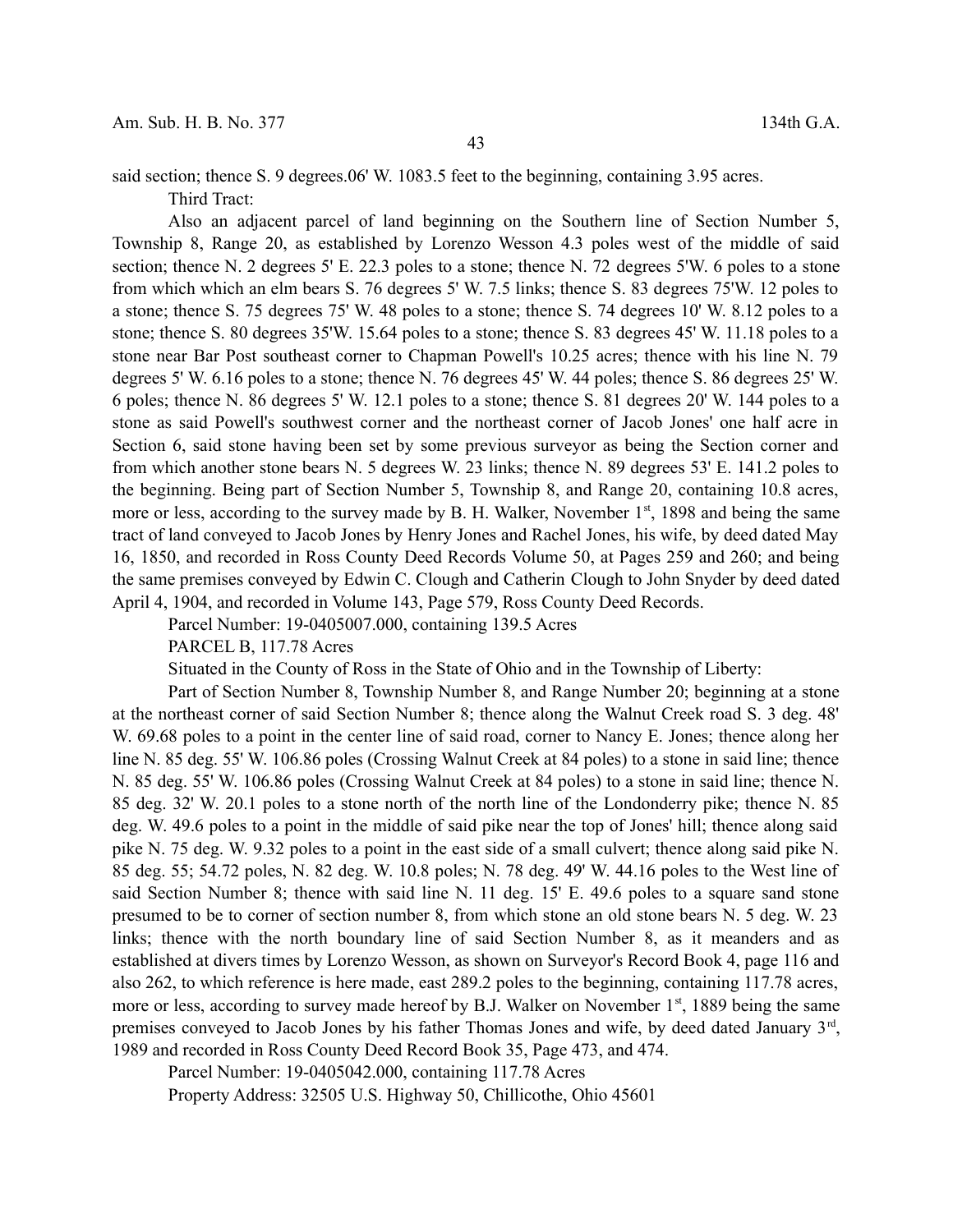Prior Instrument Reference: OR Volume 208, Page 217 Instrument 200200005506

The foregoing legal description may be corrected or modified by the Department of Administrative Services to a final form if such corrections or modifications are needed to facilitate recordation of the deed.

(B)(1) The conveyance includes improvements and chattels situated on the real estate, and is subject to all easements, covenants, conditions, leases, and restrictions of record; all legal highways and public rights-of-way; zoning, building, and other laws, ordinances, restrictions, and regulations; and real estate taxes and assessments not yet due and payable. The real estate shall be conveyed in an "as-is, where-is, with all faults" condition.

(2) The deed or deeds may contain restrictions, exceptions, reservations, reversionary interests, and other terms and conditions the Director of Administrative Services determines to be in the best interest of the State.

(3) Subsequent to the conveyance, any restrictions, exceptions, reservations, reversionary interests, or other terms and conditions contained in the deed may be released by the State or Ohio University without the necessity of further legislation.

(4) The real estate described above shall be conveyed only if the Director of Administrative Services and the Board of Trustees of Ohio University first have determined that the real estate is surplus real property no longer needed by the state and that the conveyance is in the best interest of the state.

(C) The Director of Administrative Services shall conduct a sale of the real estate by sealed bid auction or public auction, and the real estate shall be sold to the highest bidder at a price acceptable to the Director of Administrative Services and Ohio University. The Director of Administrative Services shall advertise the sealed bid auction or public auction by publication in a newspaper of general circulation in Ross County, once a week for three consecutive weeks before the date on which the sealed bids are to be opened. The Director of Administrative Services shall notify the successful bidder in writing. The Director of Administrative Services may reject any or all bids.

The purchaser shall pay ten percent of the purchase price to the Director of Administrative Services within five business days after receiving the notice the bid has been accepted. The purchaser shall pay the balance of the purchase price to the Director within sixty days after receiving notice the bid has been accepted. When the purchase price has been paid, the Director and purchaser shall enter into a real estate purchase agreement, in the form prescribed by the Department of Administrative Services. Payment may be made in cash, or by bank draft or certified check made payable to the Treasurer of State. A purchaser who does not complete the conditions of the sale as prescribed in this division shall forfeit the ten percent of the purchase price paid to the state as liquidated damages. If a purchaser fails to complete the purchase, the Director of Administrative Services may accept the next highest bid, subject to the foregoing conditions. If the Director of Administrative Services rejects all bids, the Director may repeat the sealed bid auction or public auction, or may use an alternative sale process that is acceptable to Ohio University.

Ohio University shall pay advertising and other costs incident to the sale of the real estate.

(D) The real estate described in division (A) of this section may be conveyed as an entire tract or as multiple parcels.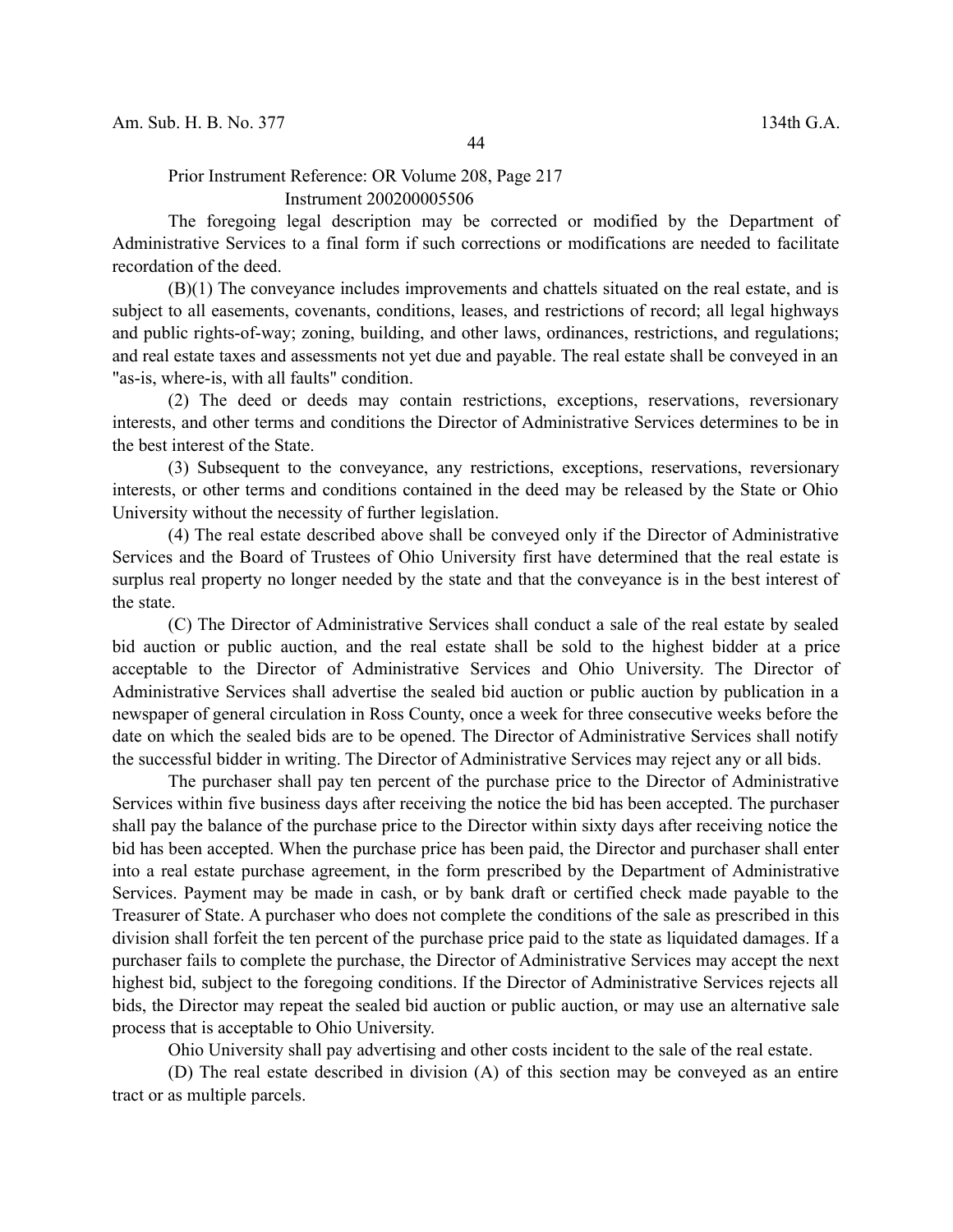(E) Purchaser shall pay all costs associated with the purchase, closing and conveyance, including surveys, title evidence, title insurance, transfer costs and fees, recording costs and fees, taxes, and any other fees, assessments, and costs that may be imposed.

The net proceeds of the sale shall be deposited into Ohio University accounts for purposes to be determined by the President and Board of Trustees of Ohio University.

(F) Upon payment of the purchase price, the Director of the Department of Administrative Services, with the assistance of the Attorney General, shall prepare a Governor's Deed to the real estate described in division (A) of this section. The Governor's Deed shall state the consideration and shall be executed by the Governor in the name of the State, countersigned by the Secretary of State, sealed with the Great Seal of the State, presented in the Department of Administrative Services for recording, and delivered to the Grantee. The Grantee shall present the Governor's Deed for recording in the Office of the Ross County Recorder.

(G) This section shall expire 3 years after its effective date.

SECTION 30. (A) The Governor may execute one or more Governor's Deeds in the name of the State conveying to a Purchaser or Purchasers to be determined, its successors and assigns, all of the State's right, title, and interest in the following described real estate:

#### Tract 1

Situated in Farm Lots 59, 60, 61 and 97, Section 15, Town 9, Range 14, Athens Township, Athens County, Ohio and being more particularly described as follows:

Commencing at an iron pin set on the south right of way line of State Route 682, 60 feet left of Station 23 + 00; thence along the right of way line North 49° 15' 29" East, 73.03 feet to an iron pin set at the point of beginning of the tract herein described; thence leaving the right-of-way line South 13° 17' 54" West 4599.57 feet to an iron pin set; thence along a curve to the left having a radius of 55.22 feet, the long chord of which bears South 34° 21' 54" East, 81.64 feet; thence crossing the road South 07° 58' 32" West 45.65 feet to an iron pin set; thence along the service road South 82° 01' 29" East 165.24 feet to an iron pin set; thence along a curve to the right having a radius of 737.91 feet, the long chord of which bears South 77° 20' 33" East 120.48 feet to an iron pin set; thence leaving the road South 18° 18' 24" West 42.94 feet; thence South 71° 53' 32" East 11.68 feet; thence South 18° 30' 08" West 147.30 feet; thence North 71° 39' 08" West 19.98 feet to an iron pin set; thence South 18° 34' 29" West 25.40 feet to an iron pin set; thence North 70° 57' 30' West 117.84 feet to a PK nail; thence South 18° 53' 11" West 61.21 feet to a PK nail; thence South 70° 50' 21" East 48.51 feet to a PK nail; thence South 18° 52' 47" West 144.59 feet to a PK nail; thence North 71° 43' 06" West 124.09 feet to a drill hole; thence South 19° 04' 00" West 67.45 feet to an iron pin set; thence South 07° 20' 58" East 82.36 feet to an iron pin set; thence South 03° 53' 24" East 501.05 feet to an iron pin set in the centerline of Dairy lane, passing an iron pin set at 441.05 feet; thence along the centerline of Dairy Lane North 77° 59' 12" West 1017.23 feet to an iron pin found, passing an iron pin set and leaving Dairy Lane at 396.83 feet; thence along the West line of Farm Lot 59 South 01° 43' 00" West 766.29 feet to an iron pin set in the centerline of Dairy Lane; thence along the centerline of Dairy Lane South 42° 18' 42" West 105.86 feet to an iron pin set; thence leaving Dairy Lane North 31° 59' 36" West 623.93 feet to an iron pin set; thence North 59° 26' 28" West 839.30 feet to an iron pin set; thence North 61° 22' 44" West 894.61 feet to an iron pin set; thence North 27° 10' 57" East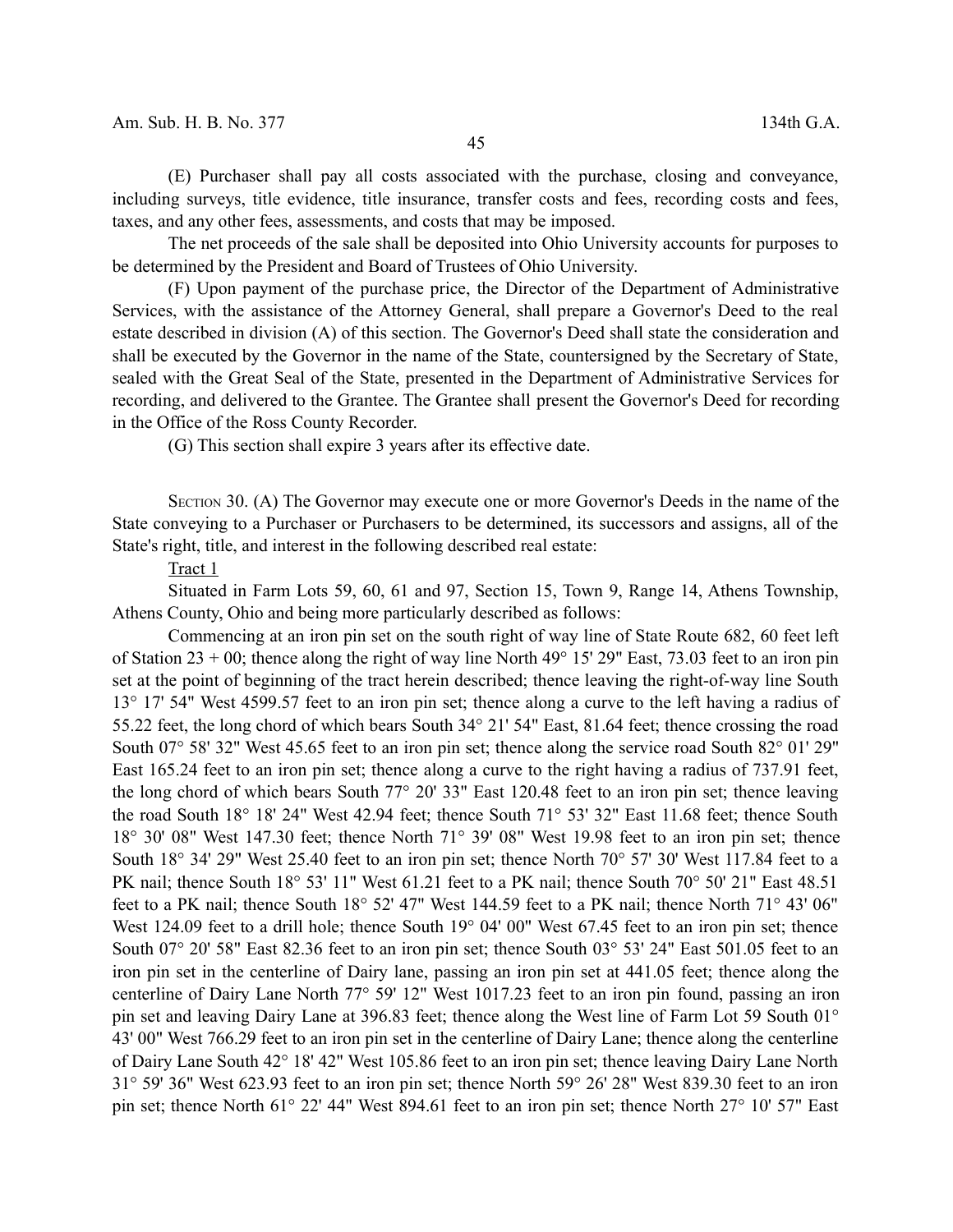149.72 feet to an iron pin set; thence North 88° 00' 11" East 182.35 feet to an iron pin set; thence North 11° 06' 01" East 355.12 feet to an iron pin set; thence North 56° 59' 38" East 1029.61 feet to an iron pin set; thence North 30° 45' 51" East 710.71 feet to an iron pin set; thence North 20° 04' 51' East 117.83 feet to a point on the south right of way line of State Route 682 which is 115 feet left of Station 41 + 48.90; thence along the right of way line South  $78^{\circ}$  16' 53" East 189.25 feet; thence South 61° 51' 14" East 551.14 feet; thence South 46° 46' 40" East 462.08 feet; thence South 55° 54' 57" East 301.90 feet; thence South 49° 15' 30" East 226.83 feet to the point of beginning and containing 115.2111 Acres.

# Exception No. 1

Commencing at the northeast corner of said 115.2111 acre tract; thence along a random line North 70° 23' 12" West 972.54 feet to an iron pin set at the point of beginning of the tract herein described; thence South 55° 51' 56" West 70.00 feet to an iron pin set; thence North 34° 08' 04" West 80.00 feet to an iron pin set; thence North 55° 51' 56" East 70.00 feet to an iron pin set; thence South 34° 08' 04" East 80.00 feet to the point of beginning containing 0.1285 acres.

### Exception No. 2

Commencing at the northeast corner of said 115.2111 acre tract; thence along a random line South 76° 59' 14" West 1004.22 feet to an iron pin set at the point of beginning of the tract herein described; thence South 67° 07' 15" West 210.71 feet to an iron pin set; thence North 18° 43' 55" West 268.42 feet to an iron pin set; thence North 15<sup>°</sup> 21' 41" West 267.36 feet to an iron pin set; thence North 77° 09' 01" East 261.76 feet to an iron pin set; thence South 06° 38' 34" East 373.04 feet to an iron pin set; thence South 24° 08' 58" East 129.06 feet to the point of beginning containing 2.6653 acres.

#### Exception No. 3

Situated in Lease Lot 59, Section 15, Town 9, Range 14, Athens Township, Athens County, Ohio and being more particularly described as follows:

Commencing at the northwest corner of said Lease Lot 59;

Thence along the west line of said Lease Lot South 01° 43' 00" West 341.47 feet to the POINT OF BEGINNING of the tract herein described;

Thence leaving the Lease lot line North 72° 03' 58" East 65.09 feet;

Thence along a curve to the right having a radius of 118.86 feet the long chord of which bears North 78° 52' 20" East 28.17 feet;

Thence North 85° 40' 42" East 264.98 feet;

Thence along a curve to the left having a radius of 490.97 feet, the long chord of which bears North 80° 42' 11" East 85.16 feet;

Thence along a curve to the left having a radius of 390.68 feet, the long chord of which bears North 71° 46' 36" East 53.84 feet;

Thence North 67° 49' 32" East 55.01 feet;

Thence South 10° 21' 35" West 135.05 feet;

Thence along a curve to the left having a radius of 216.71 feet, the long chord of which bears South 05° 48' 23" East 120.67 feet;

Thence South 25° 53' 20" East 6.83 feet;

Thence along a curve to the right having a radius of 184.83 feet, the long chord of which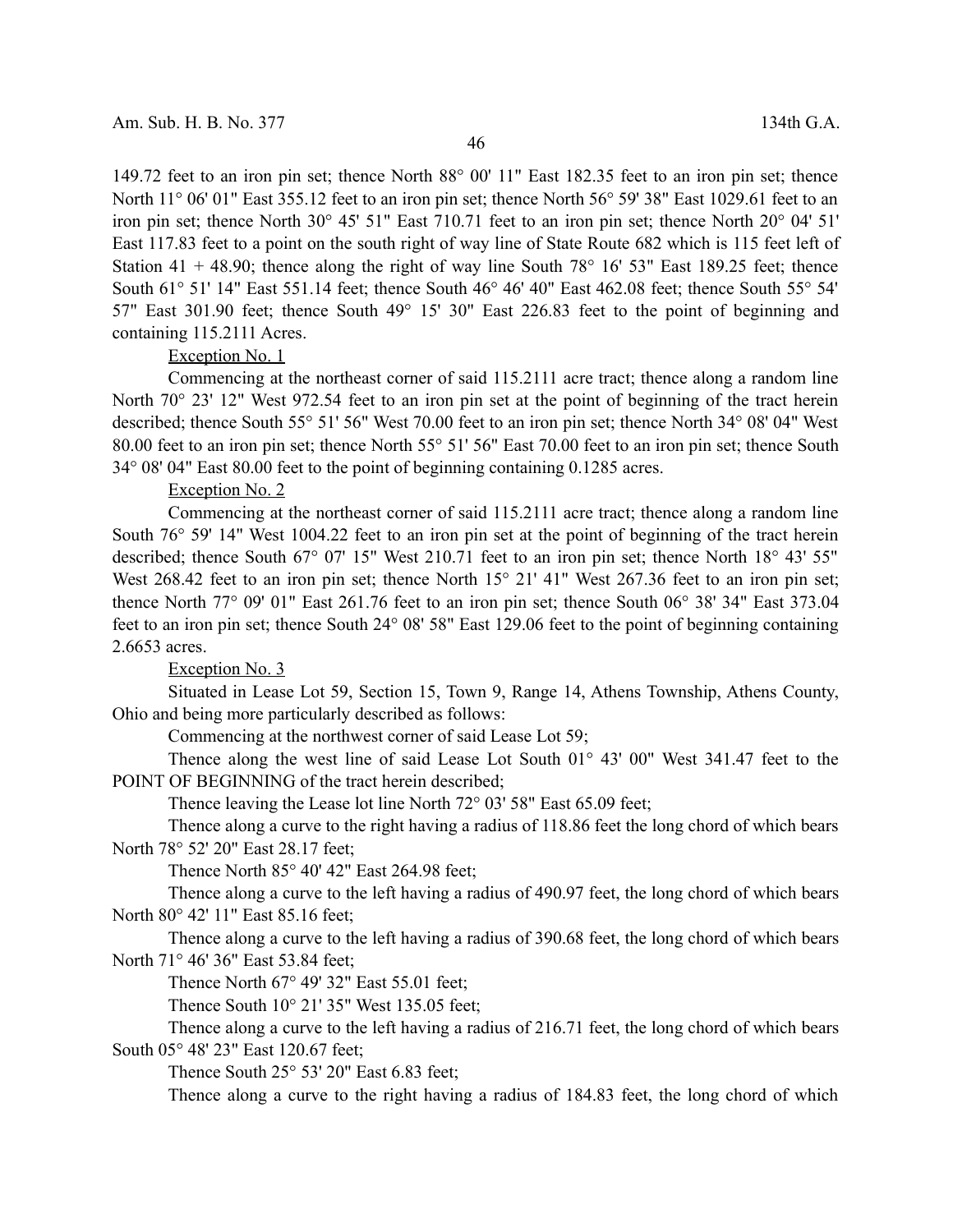bears South 09° 37' 32" East 127.24 feet

Thence along a curve to the left having a radius of 259.34 feet, the long chord of which bears South 03° 10' 34" East 50.30 feet;

Thence along a curve to the left having a radius of 882.54 feet, the long chord of which bears South 12° 53' 40" East 127.83 feet;

Thence South 14° 10' 56" East 292.98 feet to a point on the center line of Dairy Lane extended;

Thence along said line North 77° 59' 12" West 688.35 feet to the west line of Lease Lot 59;

Thence along said line North 01° 43' 00" East 603.58 feet to the POINT OF BEGINNING containing 9.3521 acres in Part One.

Exception No. 4

Situated in Lease Lot 59, Section 15, Town 9, Range 14, Athens Township, Athens County, Ohio and being more particularly described as follows:

Commencing at the northwest corner of said Lease Lot 59; thence along the west line of said Lease Lot South 01° 43' 00" West 945.05 feet;

Thence leaving the west line South 77° 59' 12" East 744.07 feet to a point in the center of Dairy Lane and the POINT OF BEGINNING of the tract herein described.

Thence leaving Dairy Lane North 14° 10' 56" West 80.51 feet;

Thence South 82° 55' 29" East 266.38 feet;

Thence South 87° 06' 23" East 15.69 feet;

Thence South 03° 53' 17" East 101.54 feet to a point in the center of Dairy Lane;

Thence along the center of Dairy Lane North 77° 59' 12" West 273.16 feet to the POINT OF BEGINNING containing 0.5495 acres in Part Two and 9.9016 acres total. From a survey by Gregory K. Wright, Registered Surveyor S-6535.

Exception No. 5

Situated in Lease Lot 59, Section 15, Town 9, Range 14, Athens Township, Athens County, Ohio and being more particularly described as follows:

Commencing at the northwest corner of said Lease Lot 59; thence along the west line of said Lease Lot South 01° 43' 00" West 341.47 feet;

Thence leaving the Lease Lot line North 72° 03' 58" East 65.09 feet;

Thence along a curve to the right having a radius of 118.86 feet the long chord of which bears North 78° 52' 20" East 28.17 feet;

Thence North 85° 40' 42" East 264.98 feet;

Thence along a curve to the left having a radius of 490.97 feet, the long chord of which bears North 80° 42' 11" East 85.16 feet;

Thence along a curve to the left having a radius of 390.68 feet, the long chord of which bears North 71° 46' 36" East 53.84 feet;

Thence North 67° 49' 32" East 55.01 feet to the POINT OF BEGINNING of the tract herein described;

Thence continuing North 67° 49′ 32″ East 59.31 feet;

Thence South 10° 21' 35" West 166.95 feet;

Thence along a curve to the left having a radius of 166.71 feet, the long chord of which bears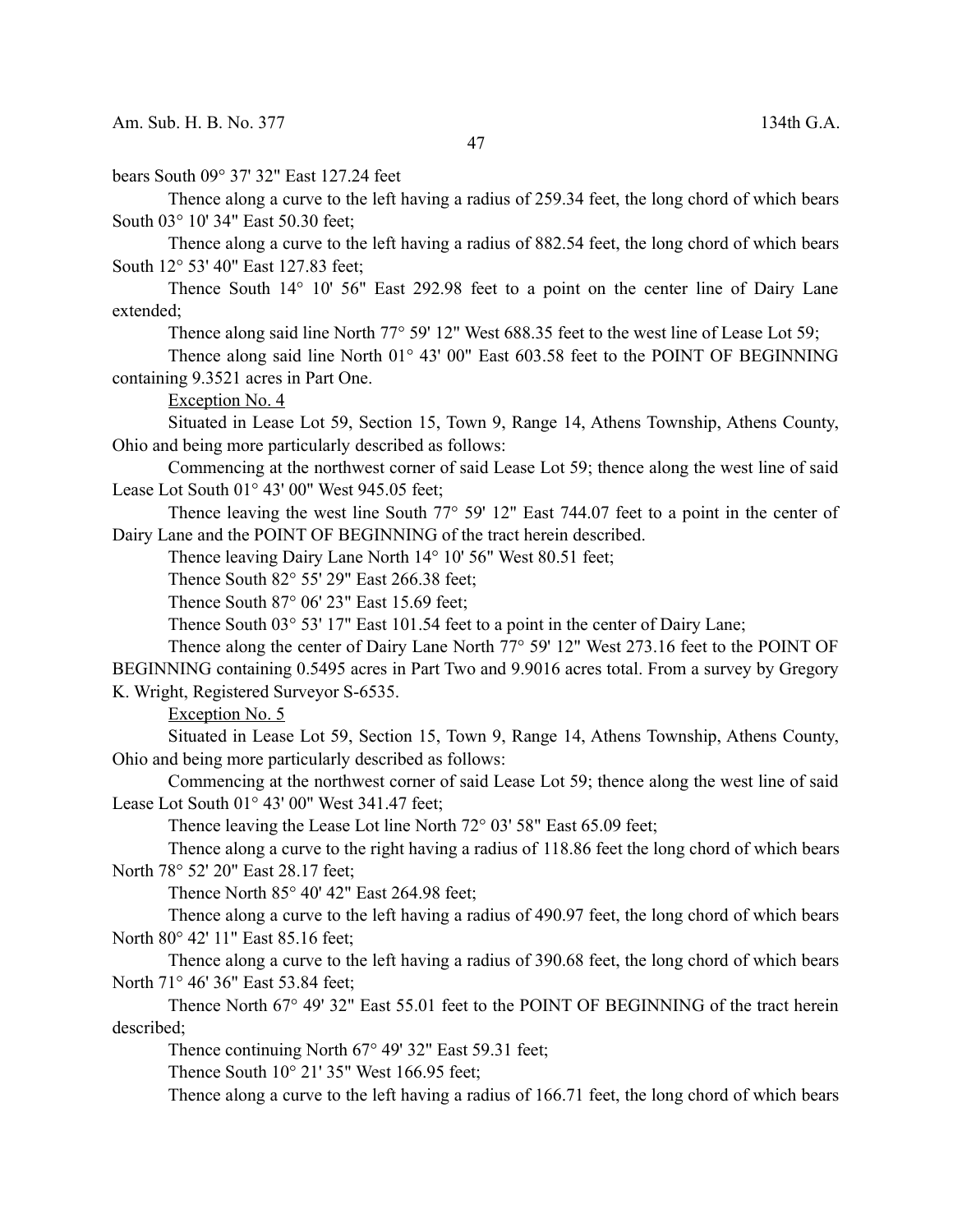South 05° 48' 23" East 92.83 feet;

Thence along a curve to the right having a radius of 234.43 feet, the long chord of which bears South 13° 54' 47" East 128.39 feet;

Thence along a curve to the left having a radius of 209.34 feet, the long chord of which bears South 00° 38' 57" seconds West 68.32 feet;

Thence along a curve to the left having a radius of 832.54 feet, the long chord of which bears South 12° 56' 13" East 121.81 feet;

Thence South 14° 10' 56" East 238.34 feet to a point on the south side of a brick drive;

Thence continuing South 14° 10' 56" East 80.51 feet to a point in the center of Dairy Lane.

Thence along the center of said Dairy Lane North 77° 59' 12" West 55.72 feet;

Thence leaving Dairy Lane North 14° 10' 56" West 292.98 feet;

Thence along a curve to the right having a radius of 882.54 feet, the long chord of which bears North 12° 53' 40" West 127.83 feet;

Thence along a curve to the right having a radius of 259.34 feet, the long chord of which bears North 03° 10' 34" West 50.30 feet;

Thence along a curve to the left having a radius of 184.43 feet, the long chord of which bears North 09° 37' 32" West 127.24 feet;

Thence North 25° 53' 20" West 6.83 feet;

Thence along a curve to the right having a radius of 216.71 feet, the long chord of which bears North 05° 48' 23" West 120.67 feet;

Thence North 10° 21' 35" East 135.05 feet to the POINT OF BEGINNING containing 1.0441 acres. From a survey by Gregory K. Wright, Registered Surveyor S-6535.

Containing after exceptions 112.4173 acres. Gregory K. Wright, Registered Surveyor #6535, of Evans, Mechwart, Hambleton and Tilton, Inc.

Parcel Number: A029050103000

Prior Instrument Reference: Deed Volume 67 Page 407

Tract 2

Situated in Lease Lots 59 and 61, Section 15, Town 9, range 14, Athens Township, Athens County, Ohio and being more particularly described as follows;

Commencing at the northwest corner of said Lease Lot 59;

Thence along the north line of said Lease Lot South 89 degrees 09 minutes 40 seconds East, 949.52 feet to THE POINT OF BEGINNING of the tract herein described;

Thence North 13 degrees 17 minutes 54 seconds East, 459.97 feet to a point on the south right-of-way line of State Route 682;

Thence along said line South 49 degrees 15 minutes 29 seconds East, 73.03 feet;

Thence South 47 degrees 50 minutes 57 seconds East, 509.89 feet;

Thence South 47 degrees 50 minutes 55 seconds East, 303.25 feet;

Thence South 46 degrees 11 minutes 10 seconds East, 688.24 feet;

Thence leaving the right-of-way line South 51 degrees 47 minutes 47 seconds West, 416.70

feet;

Thence South 62 degrees 40 minutes 36 seconds West, 61.25 feet;

Thence South 76 degrees 40 minutes 02 seconds West, 47.78 feet;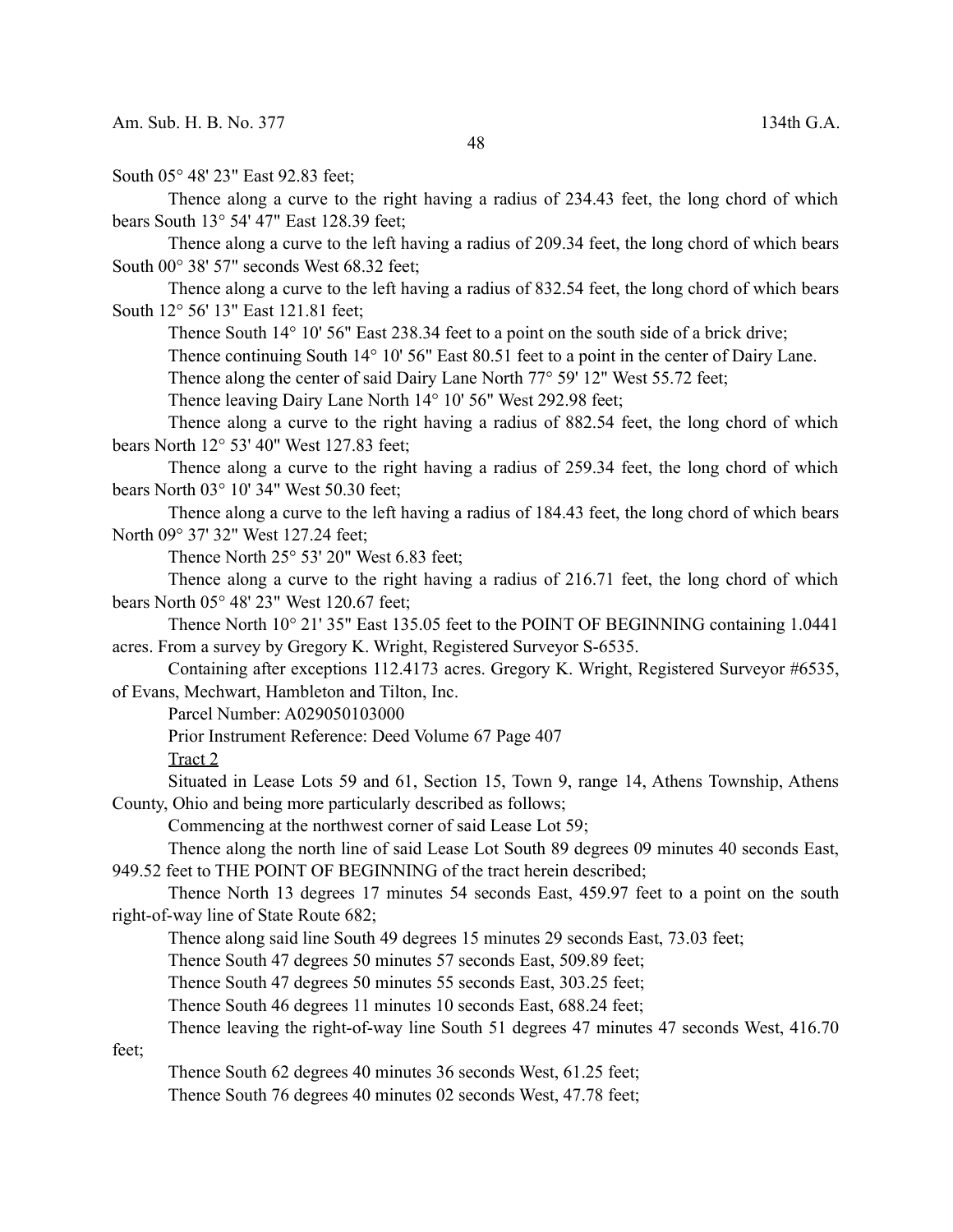49

Thence South 73 degrees 47 minutes 33 seconds West, 73.26 feet; Thence South 87 degrees 39 minutes 11 seconds West, 175.04 feet; Thence South 71 degrees 38 minutes 52 seconds West, 151.11 feet; Thence North 83 degrees 48 minutes 29 seconds West, 290.35 feet; Thence North 87 degrees 06 minutes 23 seconds West, 146.34 feet; Thence North 03 degrees 53 minutes 17 seconds West, 399.50 feet; Thence North 07 degrees 20 minutes 58 seconds West, 82.36 feet; Thence North 19 degrees 04 minutes 00 seconds East, 67.45 feet; Thence South 71 degrees 43 minutes 06 seconds East, 124.09 feet; Thence North 18 degrees 52 minutes 47 seconds East, 144.59 feet; Thence North 70 degrees 50 minutes 21 seconds West, 48.51 feet; Thence North 18 degrees 53 minutes 11 seconds East, 61.21 feet; Thence South 70 degrees 57 minutes 30 seconds East, 117.84 feet; Thence North 18 degrees 34 minutes 29 seconds East, 25.40 feet; Thence South 71 degrees 39 minutes 08 seconds East, 19.98 feet; Thence North 18 degrees 30 minutes 08 seconds East, 147.30 feet; Thence North 71 degrees 53 minutes 32 seconds West, 11.68 feet; Thence North 18 degrees 18 minutes 24 seconds East, 42.94 feet;

Thence South 1 degree 02 minutes 48 seconds East, 85.59 feet;

Thence along a curve to the left having a radius of 737.91 feet, the long chord of which bears North 77 degrees 21 minutes 44 seconds West, 120.98 feet;

Thence North 82 degrees 01 minutes 29 seconds West, 164.73 feet;

Thence North 07 degrees 58 minutes 32 seconds East, 45.67 feet;

Thence along a curve to the right having a radius of 55.22 feet, the long chord of which bears North 34 degrees 21 minutes 49 seconds West, 81.64 feet to THE POINT OF BEGINNING containing 24.2347 acres, 3.1623 acres of which lies in Lease Lot 61 and 21.0724 acres of which lies in Lease Lot 59. From a survey by Gregory K. Wright, Registered Surveyor S-6535.

Parcel Number A029050100100

Prior Instrument Deed Volume 141 Page 870

The foregoing legal description may be corrected or modified by the Department of Administrative Services to a final form if such corrections or modifications are needed to facilitate recordation of the deed(s).

(B)(1) The conveyance(s) shall include improvements and chattels situated on the real estate, and be subject to all leases, easements, covenants, conditions, and restrictions of record: all legal highways and public rights-of-way; zoning, building, and other laws, ordinances, restrictions, and regulations; and real estate taxes and assessments not yet due and payable. The real estate shall be conveyed in an "as-is, where-is, with all faults" condition.

(2) The deed or deeds for the conveyance of the real estate described in division (A) of this section may contain restrictions, exceptions, reservations, reversionary interests, or other terms and conditions the Director of Administrative Services and the Board of Trustees of Ohio University determine to be in the best interest of the State.

(3) Subsequent to the conveyance, any restrictions, exceptions, reservations, reversionary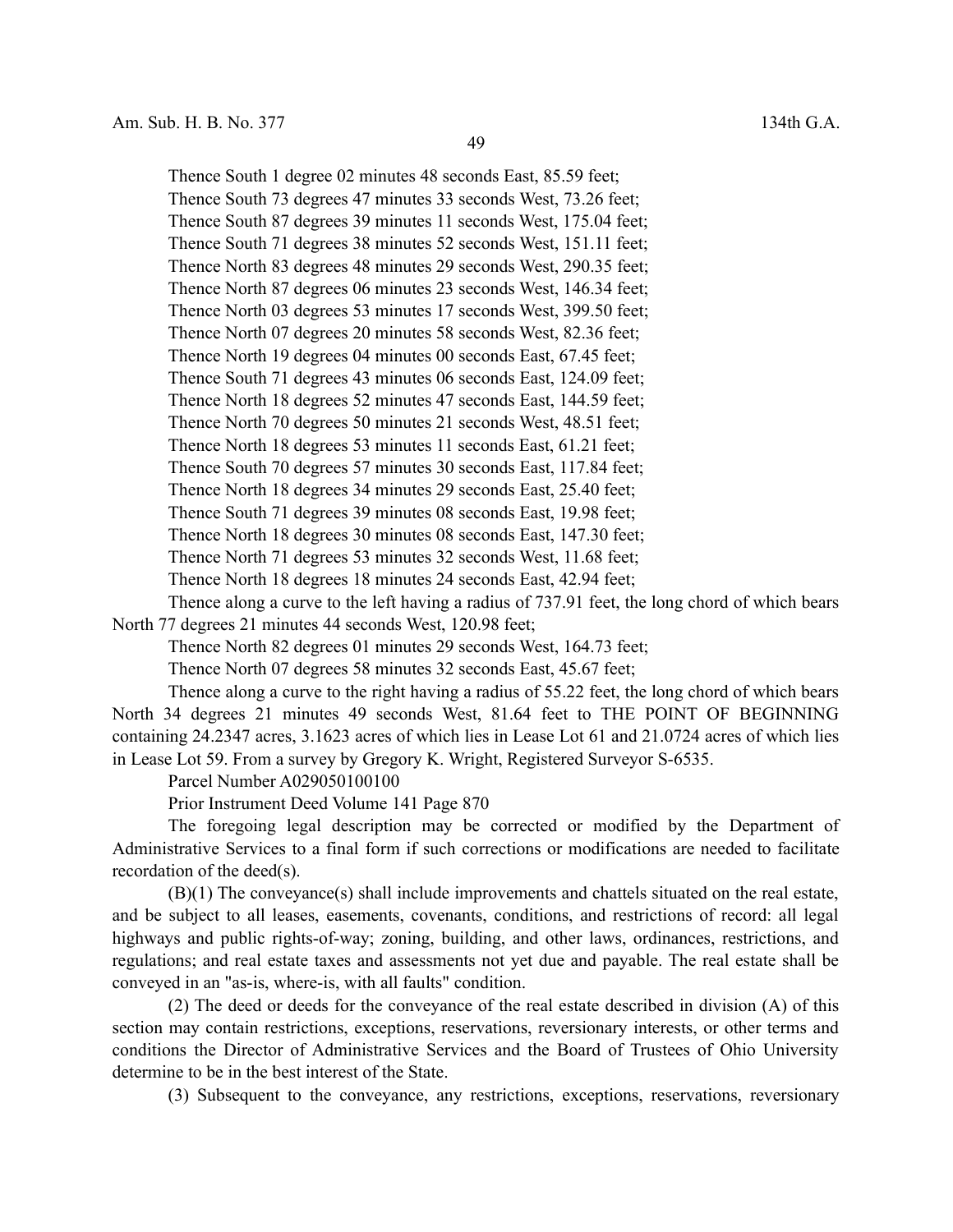interests, or other terms and conditions contained in the deed or deeds may be released by the State or The Board of Trustees of Ohio University without the necessity of further legislation.

(4) The deed or deeds may contain restrictions prohibiting the purchaser or purchasers from occupying, using, or developing, or from selling, the real estate such that the use or alienation will interfere with the quiet enjoyment of neighboring state-owned land.

(C)(1) Consideration for the conveyance of the real estate described in division (A) of this section shall be at a price acceptable to the Department of Administrative Services and the Board of Trustees of Ohio University and such conveyance(s) shall be pursuant to a real estate purchase agreement(s) containing any terms and conditions acceptable to the Department of Administrative Services and the Board of Trustees of Ohio University.

If an acceptable Purchaser or Purchasers cannot be located or does not complete the purchase of the real estate within the time period provided in the real estate purchase agreement(s), Ohio University may use any reasonable method of sale considered acceptable by the Board of Trustees of Ohio University to determine an alternate grantee or grantees willing to complete the purchase within three years after the effective date of this section for a consideration acceptable to the Department of Administrative Services and the Board of Trustees of Ohio University.

(2) If authorized by the Board of Trustees of Ohio University, the Director of Administrative Services shall offer for sale the real estate through either a sealed bid auction or public auction, as described herein. In such instance, the method of sale and disposition of the real estate shall be determined by the Director of Administrative Services and Ohio University.

The purchaser(s) shall pay ten percent of the purchase price to the Director of Administrative Services within five business days after receiving the notice the bid has been accepted. The purchaser(s) shall pay the balance of the purchase price to the Director within sixty days after receiving notice the bid has been accepted. When the purchase price has been paid, the Director and purchaser(s) shall enter into a real estate purchase agreement(s), in the form prescribed by the Department of Administrative Services. Payment shall be made by bank draft or certified check made payable to the Treasurer of State. A purchaser who does not complete the conditions of the sale as prescribed in this division shall forfeit the ten percent of the purchase price paid to the state as liquidated damages. If a purchaser fails to complete the purchase, the Director of Administrative Services may accept the next highest bid, subject to the foregoing conditions. If the Director of Administrative Services rejects all bids, the Director may repeat the sealed bid auction or public auction or may use an alternative sale process that is acceptable to the Board of Trustees of Ohio University.

Ohio University shall pay all advertising costs, additional fees, and other costs incident to the sale of the real estate.

(D) The real estate described in division (A) of this section may be conveyed as an entire tract or as multiple parcels.

(E) The costs associated with the purchase, closing and conveyance of the real estate described in division (A) of this section shall be paid by the Purchaser or Purchasers and/or Ohio University in the manner stated in the real estate purchase agreement(s).

The proceeds of the sale(s) shall be deposited into university accounts for purposes to be determined by the Board of Trustees of Ohio University.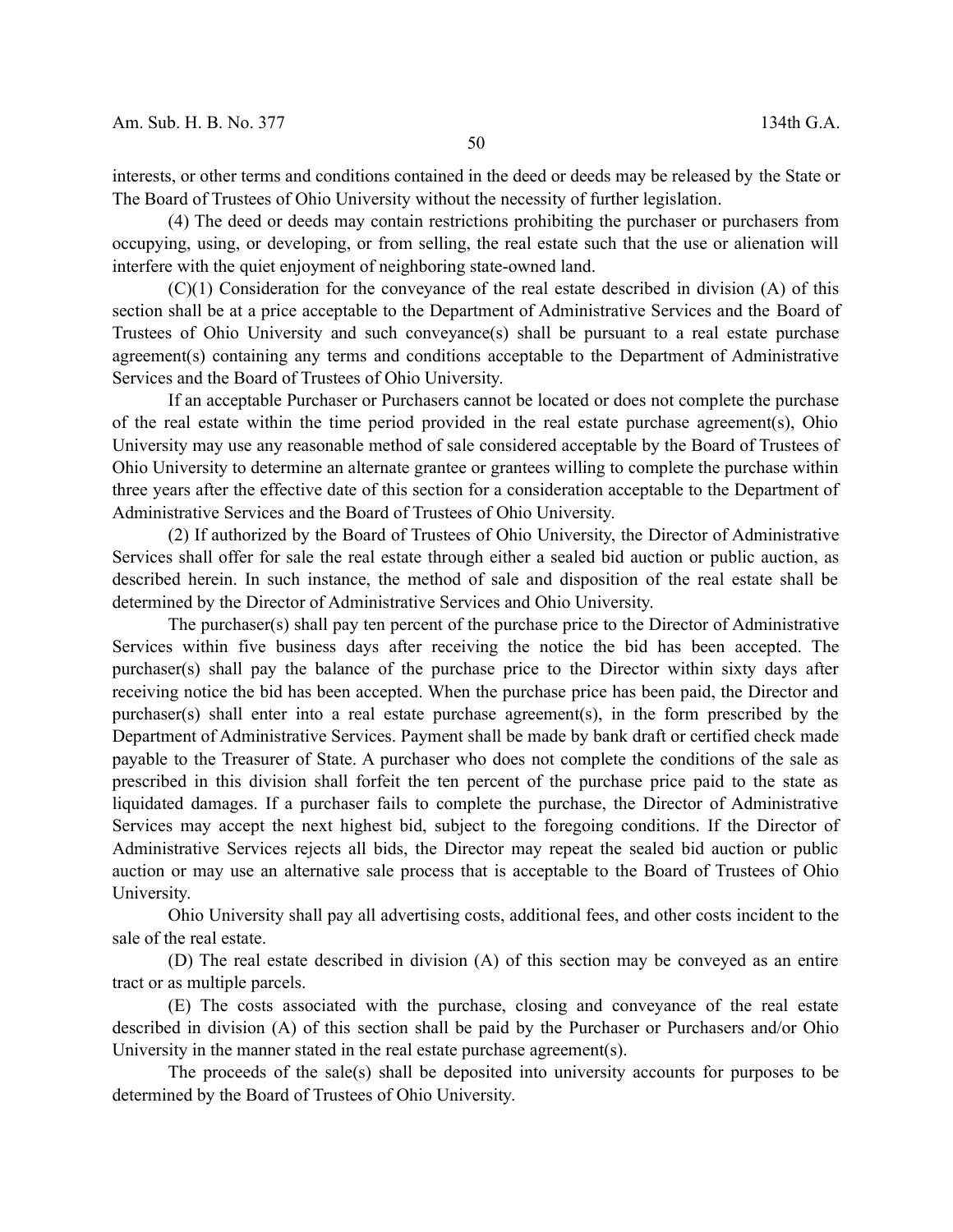(F) Upon the execution of the real estate purchase agreement(s), the Director of the Department of Administrative Services, with the assistance of the Attorney General, shall prepare a Governor's Deed to the real estate described in division (A) of this section. The Governor's Deed(s) shall state the consideration and shall be executed by the Governor in the name of the State, countersigned by the Secretary of State, sealed with the Great Seal of the State, presented in the Department of Administrative Services for recording, and delivered to the Purchaser(s). The Purchaser(s) shall present the Governor's Deed(s) for recording in the Office of the Athens County Recorder.

(G) This section shall expire three (3) years after its effective date.

SECTION 31. (A) The Governor may execute a Governor's Deed in the name of the State conveying to Captina Conservancy ("Purchaser"), and its successors and assigns, all of the State's right, title, and interest in all or part of the following described real estate:

Tract 1

Situated in the Township of Smith, County of Belmont, State of Ohio, and known as being a part of the southeast quarter of Section 34, Township 6, Range 4.

Beginning for the same at the S.E. corner of the parcel to be described, from which the S.E. corner of Section 34, T. 6, R. 4 bears, S. 84° 49' E. 1497.83 feet, (bearing on East Sec. line is N. 4° 56' E.); thence from the place of beginning and along the South Section Line of Section 34, N. 84° 49' W., 1011.60 feet to a point; thence leave the section line, N. 5° 01 E., 869.65 feet to a point; thence S.  $84^\circ$  45' 40" E.,  $800.00$  feet to a point; thence S.  $8^\circ$  39' 40" E.,  $894.85$  feet to the place of beginning. Containing 18.075 acres more or less and being subject to all legal highways.

Parcel Number: 36-60019.000 (part)

Prior Instrument Reference: Vol 494 Page 440

Tract 2

Situated in the Township of Smith, County of Belmont, State of Ohio, and known as being a part of Section 33, Township 3, Range 4.

Beginning for the same at a point in the North line of Sec.33, from which the N.E. Corner of Sec. 33 bears S. 84° 49' E., 1497.83, (bearing on East Sec. Line is S. 4° 56' W.); thence from the place of beginning S. 8° 39' 40" E., 2093.26 feet to a point; thence S. 86° 17' 30" E. 665.00 feet to a point; thence S. 3° 42' 30" W., 700.00 feet to a point on the half section line of said Section 33, thence with the half section line S. 84° 46' 30" E., 250.00 feet to a stone, said stone being N. 84° 46' 30" W., 7601 feet from a stone at the southeast corner of the Northeast quarter of Section 33; thence leaving said half section line S. 20° 16' W., 891.68 feet to a point in Township Road T-234; thence with said road S. 11° 59' 30" W., 351.83 feet; thence S. 24° 42' W. 418.27 feet to a point in the township road; thence leave the township N. 53° 10' W., 3195.84 feet to a point; thence N. 4° 51' 30" E., 1300.00 feet to a point; thence S. 85° 08' 30" E. 700.00 feet to a marked stone (lime) on the half section line of Section 33; thence with the half section line N. 5° 01' E., 1338.91 feet to the northwest corner of the northeast quarter of Section 33; thence with the north line of Section 33 S. 84° 49' E., 1011.60 feet to the place of beginning. Containing 170.715 acres, more or less and being subject to all legal highways, easements and restrictions of record.

Parcel Number: 36-60020.000 (part)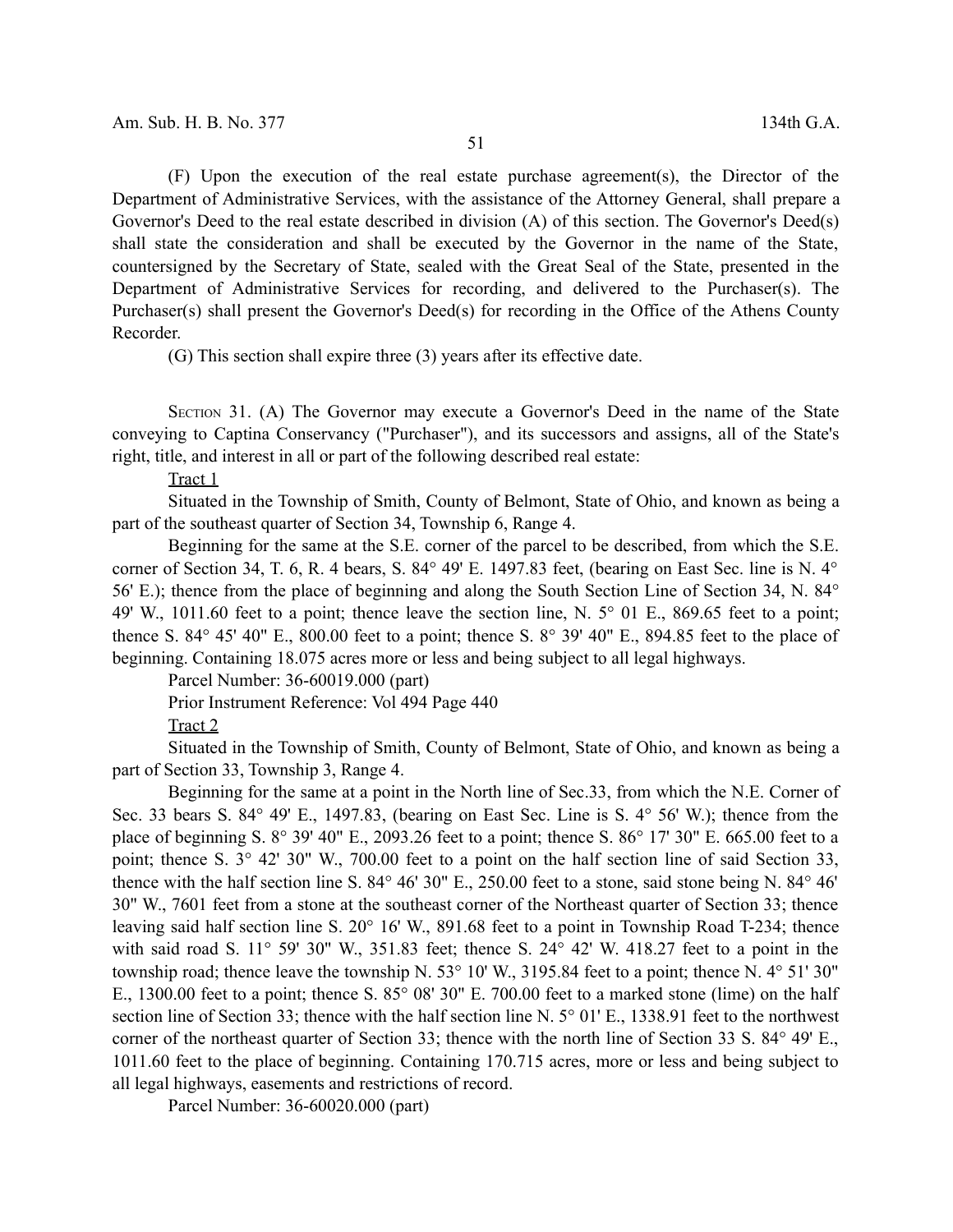Prior Instrument Reference: Vol 494 Page 440

The foregoing legal description may be corrected or modified by the Department of Administrative Services to a final form if such corrections or modifications are needed to facilitate recordation of the deed.

(B)(1) The conveyance includes improvements and chattels situated on the real estate, and is subject to all easements, covenants, conditions, leases, and restrictions of record: all legal highways and public rights-of-way; zoning, building, and other laws, ordinances, restrictions, and regulations; and real estate taxes and assessments not yet due and payable. The real estate shall be conveyed in an "as-is, where-is, with all faults" condition.

(2) The deed or deeds for the conveyance of the real estate may contain restrictions, exceptions, reservations, reversionary interests, and other terms and conditions the Director of Administrative Services and the Board of Trustees of Ohio University determines to be in the best interest of the State.

(3) Subsequent to the conveyance, any restrictions, exceptions, reservations, reversionary interests, or other terms and conditions contained in the deed may be released by the State or the Board of Trustees of Ohio University without the necessity of further legislation.

(C) Consideration for the conveyance of the real estate described in division (A) of this section shall be at a price acceptable to the Director of Administrative Services and the Board of Trustees of Ohio University.

The Director of Administrative Services shall offer all or part of the real estate to Captina Conservancy through a real estate purchase agreement. If Captina Conservancy does not complete the purchase of the real estate within the time period provided in the real estate purchase agreement, the Director of Administrative Services may use any reasonable method of sale considered acceptable by the Board of Trustees of Ohio University to determine an alternate purchaser or purchasers willing to complete the purchase within three years after the effective date of this section. Ohio University shall pay all advertising costs, additional fees, and other costs incident to the sale of the real estate.

For any part of the real estate that is not offered to Captina Conservancy, The Director of Administrative Services shall conduct a sale of the real estate by sealed bid auction or public auction, and the real estate shall be sold to the highest bidder at a price acceptable to the Director of Administrative Services and Ohio University. The Director of Administrative Services shall advertise the sealed bid auction or public auction by publication in a newspaper of general circulation in Belmont County, once a week for three consecutive weeks before the date on which the sealed bids are to be opened. The Director of Administrative Services shall notify the successful bidder in writing. The Director of Administrative Services may reject any or all bids.

The purchaser(s) shall pay ten percent of the purchase price to the Director of Administrative Services within five business days after receiving the notice the bid has been accepted. The purchaser(s) shall pay the balance of the purchase price to the Director within sixty days after receiving notice the bid has been accepted. When the purchase price has been paid, the Director and purchaser(s) shall enter into a real estate purchase agreement, in the form prescribed by the Department of Administrative Services. Payment may be made by bank draft or certified check made payable to the Treasurer of State. Purchaser(s) who does not complete the conditions of the sale as prescribed in this division shall forfeit the ten percent of the purchase price paid to the state as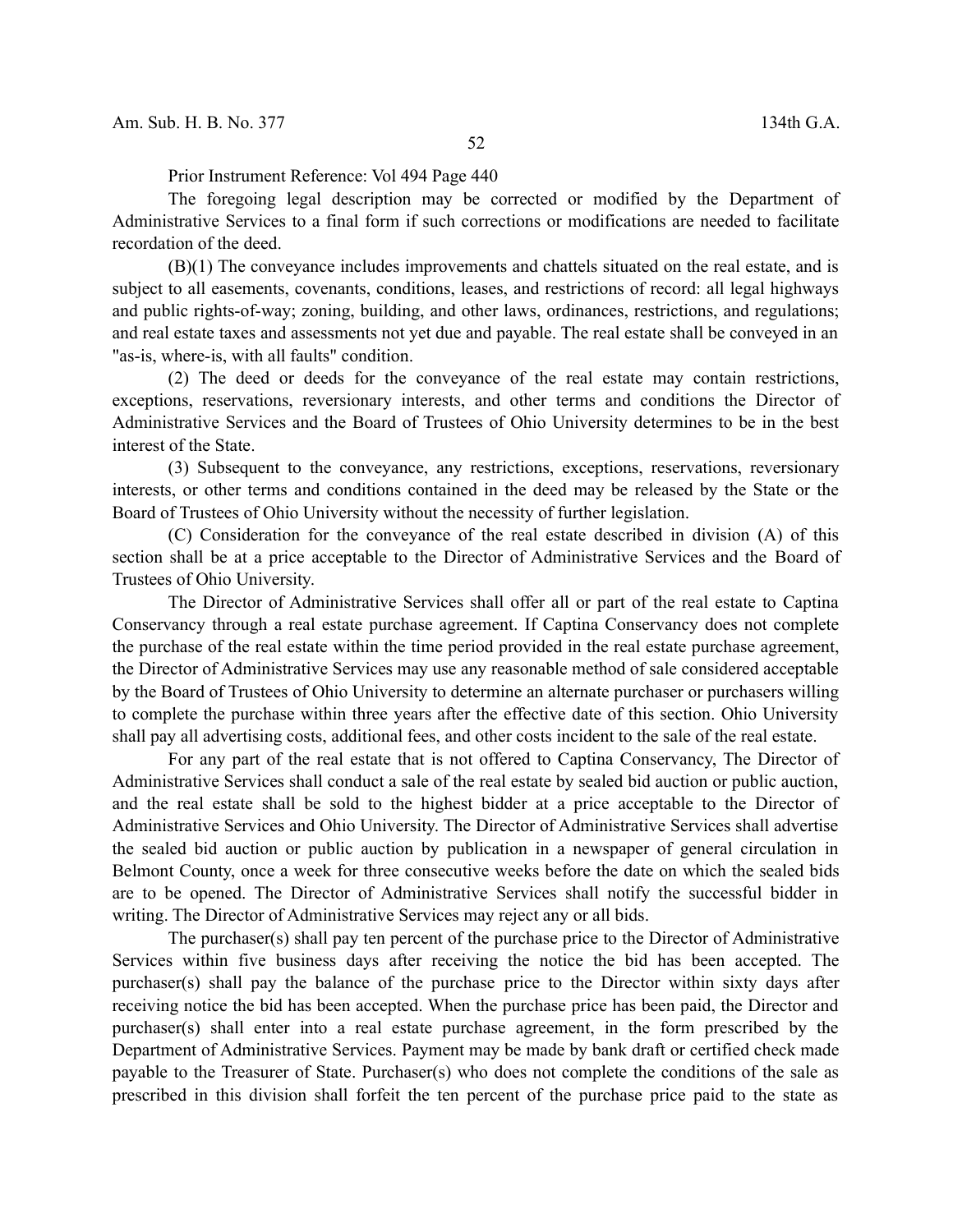liquidated damages. If a purchaser(s) fails to complete the purchase, the Director of Administrative Services may accept the next highest bid, subject to the foregoing conditions. If the Director of Administrative Services rejects all bids, the Director may repeat the sealed bid auction or public auction, or may use an alternative sale process that is acceptable to Ohio University.

(D) The real estate described in division (A) of this section may be conveyed as an entire tract or as multiple parcels.

(E) Except as otherwise specified above, the Purchaser shall pay all costs associated with the purchase, closing and conveyance, including surveys, title evidence, title insurance, transfer costs and fees, recording costs and fees, taxes, and any other fees, assessments, and costs that may be imposed.

The proceeds of the sale shall be paid to Ohio University and deposited into the appropriate university accounts for the benefit of Ohio University.

(F) Upon adoption of a resolution by the Board of Trustees of Ohio University and payment of the purchase price, the Director of the Department of Administrative Services, with the assistance of the Attorney General, shall prepare a Governor's Deed to the real estate described in division (A) of this section. The Governor's Deed shall state the consideration and shall be executed by the Governor in the name of the State, countersigned by the Secretary of State, sealed with the Great Seal of the State, presented in the Department of Administrative Services for recording, and delivered to the Purchaser. The Purchaser shall present the Governor's Deed for recording in the Office of the Belmont County Recorder.

(G) This section shall expire three (3) years after its effective date.

SECTION 32. (A) The Governor may execute one or more Governor's Deeds in the name of the State conveying to a purchaser or purchasers to be determined, its successors and assigns, all of the State's right, title, and interest in the following described real estate:

# Tract 1

Situated in the Township of Smith, County of Belmont, State of Ohio, and known as being a part of Section 33, Township 6, Range 4.

Beginning for the same at the northeast corner of said Section 33; thence with said east line of Section 33 and also with the county road S. 4° 56; W. 1330.35 feet to a stone near the west side of the road; thence leaving said section line and road N. 84° 22' W. 355.60 feet to a stone; thence S. 3° 42' 30" W. 1384.43 feet to a point on the half section line of said Section 33; thence with the half section line S. 84° 46' 30" E. 250.00 feet to a stone, said stone being N. 84° 46' 30" W. 76.01 feet from a stone at the southeast corner of the northeast quarter of Section 33; thence leaving said half section line S. 20° 16' W. 891.68 feet to a point in the county road; thence with said road S. 11° 59' 30" W. 351.83 feet; thence S. 24° 42' W. 418.27 feet; thence S. 31° 37' W. 1195.00 feet to a post on the south line of said Section 33 and near the west side of the road; thence leaving said road and with the south line of Section 33 N. 84° 52' W. 1481.60 feet to a stone at the southwest corner of the southeast quarter of Section 33 and passing a stone on line at plus 442.00 feet; thence with the half section line N.  $4^{\circ}$  55' E. 1342.09 feet to a stone; thence leaving said half section line N. 85° 03' 30" W. 1961.68 feet to a post; thence N. 10° 40' E. 637.96 feet to a post; thence N. 29° 06' E. 776.53 feet to a post; thence N. 84° 46' 30" W. 939.34 feet to a point on the west line of said Section 33, said line also being the township line between Smith and Goshen Townships; thence with said section line N.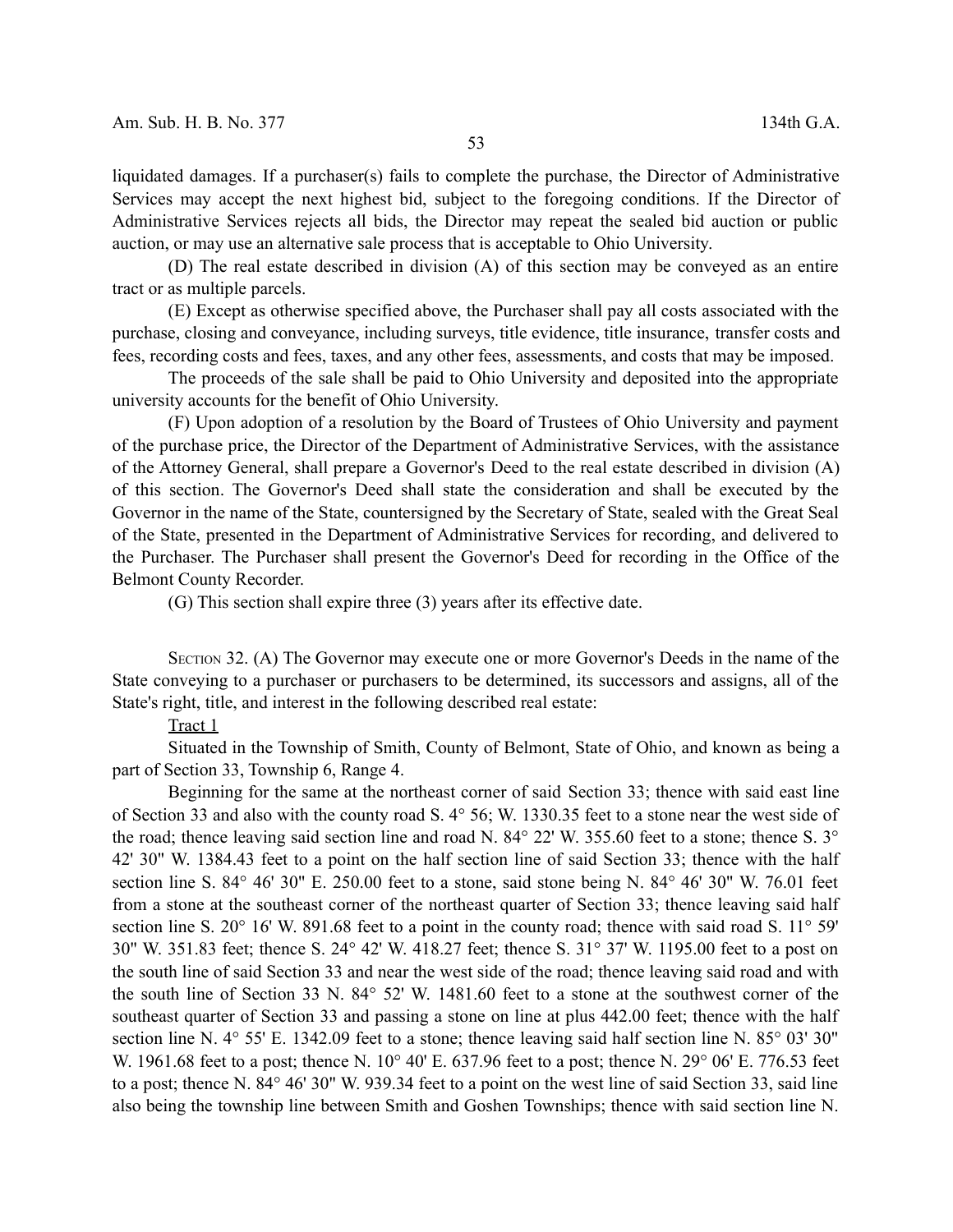5° 04' E. 1354.82 feet to a post at the northwest corner of the southwest quarter of Section 33; thence S. 85° 08' 30" E. 2519.87 feet to a marked stone (lime) on the half section line of Section 33; thence with said half section line N. 5° 01' E. 1338.91 feet to the northwest corner of the northeast quarter of Section 33; thence with the north line of Section 33 S. 84° 49' E. 2509.43 feet to the place of beginning, containing 405.936 acres and being subject to all legal highways.

Excepting therefrom:

Situated in the Township of Smith, County of Belmont, State of Ohio, and known as being a part of the southeast quarter of Section 34, Township 6, Range 4.

Beginning for the same at the S.E. corner of the parcel to be described, from which the S.E. corner of Section 34, T. 6, R. 4 bears, S. 84° 49' E., 1497.83 feet, (bearing on East Sec. line is N. 4° 56; E.); thence from the place of beginning and along the South Section Line of Section 34, N. 84° 49' W., 1011.60 feet to a point; thence leave the section line, N. 5° 01' E., 869.05 feet to a point; thence S. 84 $\degree$  45' 40" E., 800.00 feet to a point; thence S. 8 $\degree$  39' 40" E., 894.83 feet to the place of beginning. Containing 18.075 acres more or less and being subject to all legal highways.

Part of parcel: 36-60019.000

Tract 2

Situated in the Township of Smith, County of Belmont, State of Ohio and known as being a part of the southeast quarter of Section 34, Township 6, Range 4.

Beginning for the same at the southeast corner of said Section 34; thence with the south line of said section N. 84° 49' W. 2509.43 feet to the southwest corner of the southeast quarter of said section; thence with the west line of said quarter section N. 5° 01' E. 869.65 feet; thence leaving said line S. 84° 45′ 40″ E. 2508.19 feet to a point on the east line of said southeast quarter section; thence with said quarter section line S.  $4^{\circ}$  56' W. 867.29 feet to the place of beginning, containing 50.019 acres and being subject to all legal highways.

Excepting therefrom:

Situated in the Township of Smith, County of Belmont, State of Ohio, and known as being a part of Section 33, Township 6, Range 4.

Beginning for the same at a point in the North Line of Sec. 33, from which the N.E. Corner or Sec. 33 bears S. 84° 49' E., 1497.83 feet, (bearing on East Sec. Line is S. 4° 56' W.); thence from the place of beginning, S. 8° 39' 40" E., 2093.26 feet to a point; thence S. 86° 17' 30" E. 665.00 feet to a point; thence S. 3° 42' 30" W., 700.00 feet to a point on the half section line of said Section 33, thence with the half section line S. 84° 46' 30" E., 250.00 feet to a stone, said stone being N. 84° 46' 30" W., 76.01 feet from a stone at the southeast corner of the northeast quarter of Section 33; thence leaving said half section line S. 20° 16' W., 891.68 feet leaving said half section line S. 20° 16' W., 891.68 feet to a point in Township Road T-234; thence with said road S. 11° 59' 30" W., 351.83 feet; thence S. 24° 42' W. 418.27 feet to a point in the township road; thence leave the township N. 53° 10' W., 3195.85 feet to a point; thence N. 4° 51' 30" E., 1300.00 feet to a point; thence S. 85° 08' 30" E. 700.00 feet to a marked stone (lime) on the half section line N. 5° 01' E., 1338.91 feet to the northwest corner of the northeast quarter of Section 33; thence with the north line of Section 33 S. 84° 49' E., 1011.60 feet to the place of beginning. Containing 170.715 acres, more or less and being subject to all legal highways.

Part of parcel: 36-60020.000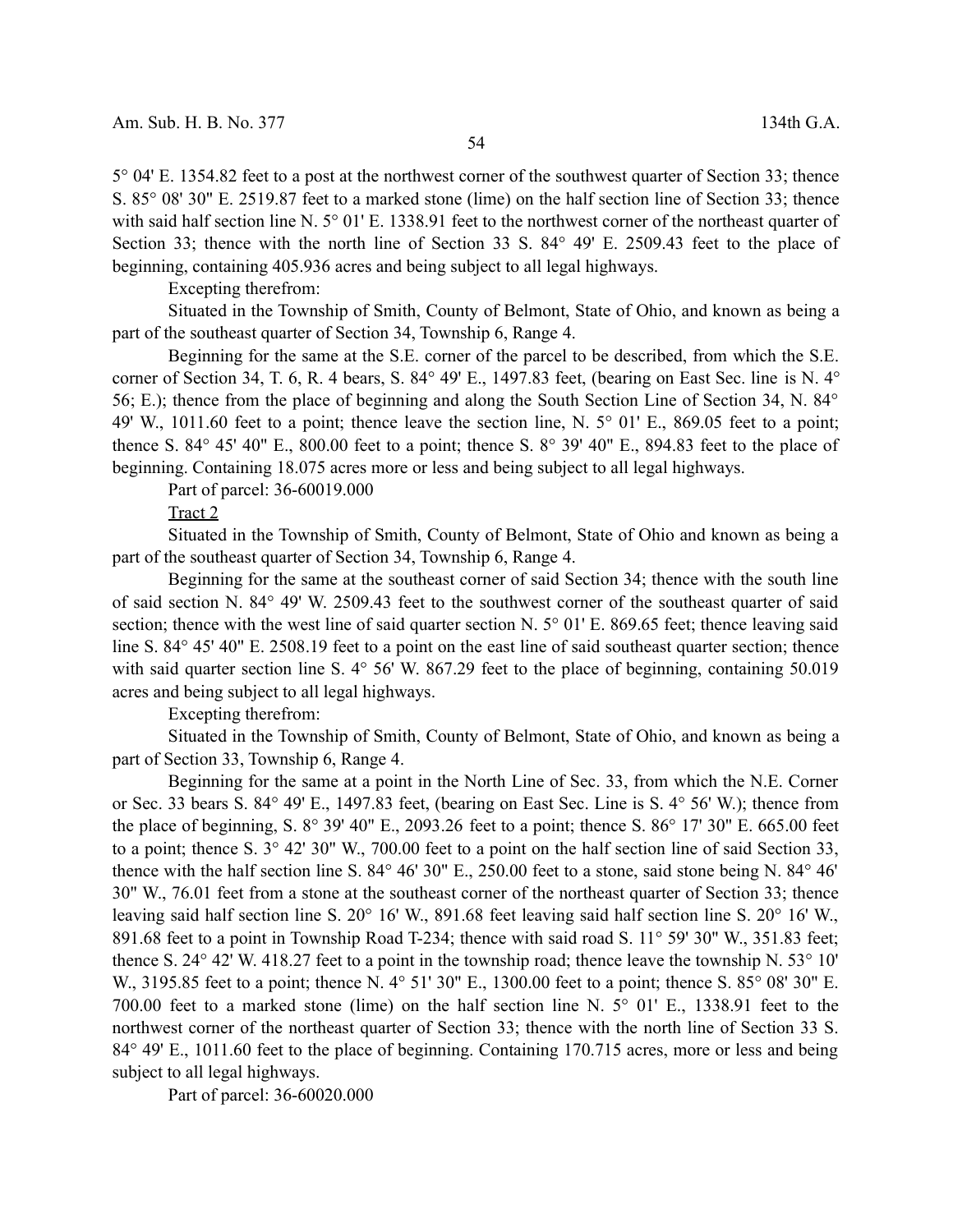Excepting all of the Pittsburg Number Eight (8) coal, together with mining rights, options and privileges as conveyed by the following instruments:

(1) Eleanor Gatten, et al. to The Empire Coal mining Company, by deed dated January 29, 1901, and recorded in Volume 132, Page 251, Belmont County Deed Records.

(2) Deed from J. H. Dysart to The Empire Coal Mining Company dated January 17, 1901, and recorded in Volume 132, Page 218, Belmont County Deed Records.

(3) Deed from J. H. Dysart, et al. to The Empire Coal Mining Company dated January 11, 1901, and recorded in Volume 132, Page 312, Belmont County Deed Records.

(4) Deed from Margaret Dysart, et al. to The North American Coal Corporation dated December 29, 1961, and recorded in Volume 459, Page 12, Belmont County Deed Records.

The above described premises are subject to the following easements or rights of way heretofore conveyed as follows:

(5) Easement granted by O.B. Dysart, et al. to the Ohio Power Company to construct and maintain an electric power line by instrument dated May 29, 1947, and recorded in Volume 348, Page 353, Belmont County Deed Records.

(6) Easement granted by J. H. Dysart, et al. to the Natural Gas Company of West Virginia for the purpose of laying and maintaining a pipe line for the transportation of oil and gas by instrument dated November 11, 1925, and recorded in Volume 48, Page 484, Belmont County Lease Records.

(7) Easement granted by O. B. Dysart, et al. to Rural Electric Cooperative, Inc. for the purpose of erecting and maintaining an electric power line by instrument dated July 20, 1936, and recorded in Volume 303, Page 30, Belmont County Deed Records.

(8) Easement granted by John H. Dysart, et al. to the Ohio Power Company for the purpose of erecting and maintaining an electric power line by instrument dated July 31, 1945, and recorded in Volume 348, Page 260, Belmont County Deed Records.

(9) Easement granted by O. B. Dysart, et al. to the Peoples Telephone Company for the purpose of maintaining a telephone line by instrument dated August 31, 1950, and recorded in Volume 388, Page 13, Belmont County Deed Records.

Being a part of the same premises that was conveyed by Gladys McGaughy and Margaret Dysart by Warranty Deed dated July 2, 1962, which Deed is recorded in Volume 461 at page 713 of the Belmont County Record of Deeds.

Prior Instrument Reference: Deed Volume 494, Page 443

The foregoing legal description may be corrected or modified by the Department of Administrative Services to a final form if such corrections or modifications are needed to facilitate recordation of the deed(s).

(B)(1) The conveyance(s) shall include improvements and chattels situated on the real estate, and be subject to all leases, easements, covenants, conditions, and restrictions of record: all legal highways and public rights-of-way; zoning, building, and other laws, ordinances, restrictions, and regulations; and real estate taxes and assessments not yet due and payable. The real estate shall be conveyed in an "as-is, where-is, with all faults" condition.

(2) The deed or deeds for the conveyance(s) of the real estate described in division (A) of this section may contain restrictions, exceptions, reservations, reversionary interests, or other terms and conditions the Director of Administrative Services and the Board of Trustees of Ohio University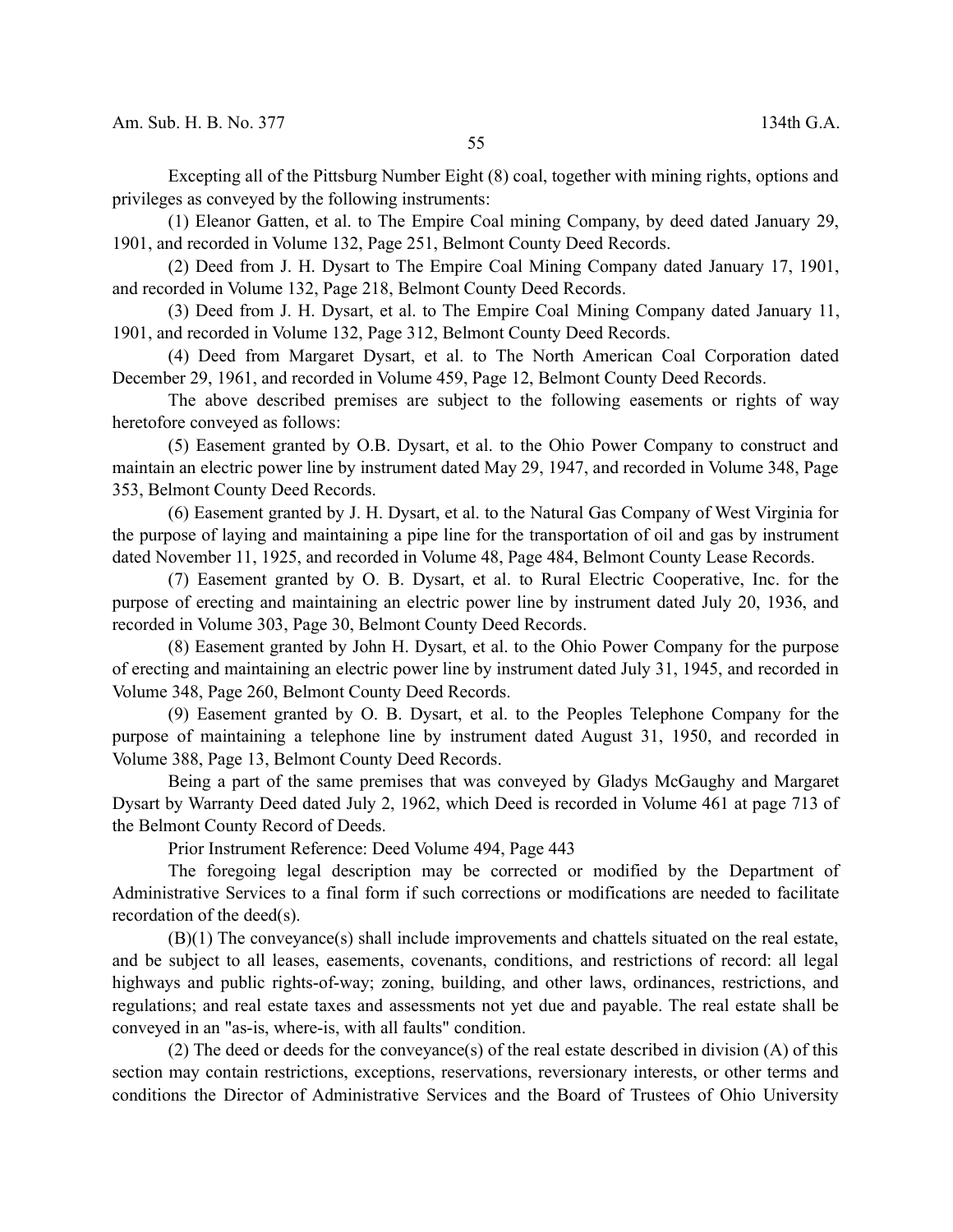determine to be in the best interest of the State.

(3) Subsequent to the conveyance, any restrictions, exceptions, reservations, reversionary interests, or other terms and conditions contained in the deed or deeds may be released by the State or The Board of Trustees of Ohio University without the necessity of further legislation.

(4) The deed or deeds may contain restrictions prohibiting the purchaser or purchasers from occupying, using, or developing, or from selling, the real estate such that the use or alienation will interfere with the quiet enjoyment of neighboring state-owned land.

(C)(1) Consideration for the conveyance of the real estate described in division (A) of this section shall be at a price acceptable to the Department of Administrative Services and the Board of Trustees of Ohio University and such conveyance(s) shall be pursuant to a real estate purchase agreement(s) containing any terms and conditions acceptable to the Department of Administrative Services and the Board of Trustees of Ohio University.

If an acceptable purchaser or purchasers cannot be located or does not complete the purchase of the real estate within the time period provided in the real estate purchase agreement(s), Ohio University may use any reasonable method of sale considered acceptable by the Board of Trustees of Ohio University to determine an alternate purchaser or purchasers willing to complete the purchase within three years after the effective date of this section for a consideration acceptable to the Department of Administrative Services and the Board of Trustees of Ohio University.

(2) If authorized by the Board of Trustees of Ohio University, the Director of Administrative Services shall offer for sale the real estate through either a sealed bid auction or public auction, as described herein. In such instance, the method of sale and disposition of the real estate shall be determined by the Director of Administrative Services and Ohio University.

The purchaser(s) shall pay ten percent of the purchase price to the Director of Administrative Services within five business days after receiving the notice the bid has been accepted. The purchaser(s) shall pay the balance of the purchase price to the Director within sixty days after receiving notice the bid has been accepted. When the purchase price has been paid, the Director and purchaser(s) shall enter into a real estate purchase agreement(s), in the form prescribed by the Department of Administrative Services. Payment shall be made by bank draft or certified check made payable to the Treasurer of State. Purchaser(s) who does not complete the conditions of the sale as prescribed in this division shall forfeit the ten percent of the purchase price paid to the state as liquidated damages. If a purchaser fails to complete the purchase, the Director of Administrative Services may accept the next highest bid, subject to the foregoing conditions. If the Director of Administrative Services rejects all bids, the Director may repeat the sealed bid auction or public auction or may use an alternative sale process that is acceptable to the Board of Trustees of Ohio University.

Ohio University shall pay all advertising costs, additional fees, and other costs incident to the sale of the real estate.

(D) The real estate described in division (A) of this section may be conveyed as an entire tract or as multiple parcels.

(E) Except as otherwise specified above, the costs associated with the purchase, closing and conveyance of the real estate described in division (A) of this section shall be paid by the purchaser or purchasers and/or Ohio University in the manner stated in the real estate purchase agreement(s).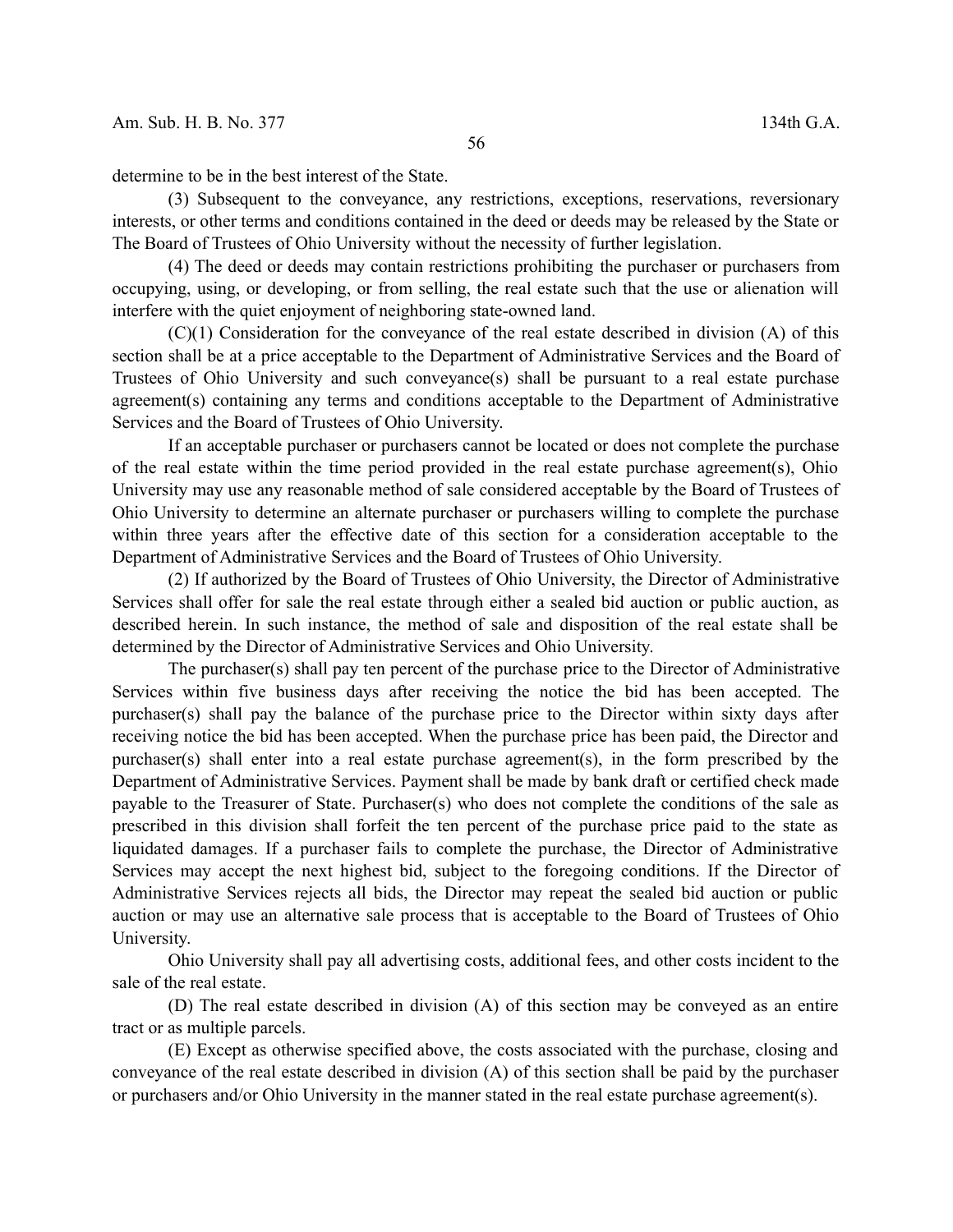The proceeds of the sale(s) shall be deposited into university accounts for purposes to be determined by the Board of Trustees of Ohio University.

(F) Upon the execution of the real estate purchase agreement(s), the Director of the Department of Administrative Services, with the assistance of the Attorney General, shall prepare a Governor's Deed(s) to the real estate described in division (A) of this section. The Governor's Deed(s) shall state the consideration and shall be executed by the Governor in the name of the State, countersigned by the Secretary of State, sealed with the Great Seal of the State, presented in the Department of Administrative Services for recording, and delivered to the Purchaser(s). The Purchaser(s) shall present the Governor's Deed(s) for recording in the Office of the Belmont County Recorder.

(G) This section shall expire three (3) years after its effective date.

SECTION 33. (A) The Governor may execute one or more Governor's Deeds in the name of the State conveying to a Purchaser or Purchasers to be determined, its successors and assigns, all of the State's right, title, and interest in the following described real estate:

Situated in the City of Athens, County of Athens and State of Ohio and more particularly described as follows:

### Tract 1

Parcel No. 1 – All of Inlot No. 141 in said City, County and State except 22 3/12 feet in width off of the west side of said Lot formerly owned by Serguis Bingham and that part of said Lot off of the east side, east of the alley, now owned and occupied by the United States of America, together with the common use of the alley running north and south through said Lot No. 141. It is hereby intended to describe the same real estate conveyed by Peter Kern and wife to one Betsy P. Harris by deed dated April 24, 1885, and recorded in Deed Book No. 58, at Page 565 of the Deed Records of Athens County, Ohio. Being the premises conveyed to The Athens Messenger & Herald Printing Company by May P. Harris, unmarried, et al, by deed dated August  $29<sup>th</sup>$ , 1933, and recorded in Volume 158, Page 440, Athens County Deed Records.

### Tract 2

Parcel No. 2 – Commencing at the northwest corner of Inlot No. 141 in said City and thence running east with the street on the north line of said Lot, 22 feet and 3 inches; thence south parallel with the west line of said Lot to the south line thereof; thence west with said south line to the west line of said lot; thence north with said west line to the place of beginning. Being a part of the same premises conveyed to Margaret Hearn by Nelle Sanderson, et al, by deed dated the 19<sup>th</sup> day of May, 1936, and recorded in Volume 169, Page 550, Record of Deeds of Athens County, Ohio. Being the premises conveyed to The Messenger Publishing Company by Margaret Hearn, unmarried, by deed dated February 24<sup>th,</sup> 1948, and recorded in Volume 196, Page 507, Athens County Deed Records. Said premises are subject to a right-of-way and easement from The Messenger Publishing Company to the Columbus and Southern Ohio Electric Company dated June  $5<sup>th</sup>$ , 1968, and of record in Volume 284, Page 265, Athens County Deed Records.

## Tract 3

Parcel No. 3 – Conveying all right, title or interest of the grantor in the real estate described in the following Athens City Ordinance No. 1096 dated June 18, 1951. To-wit: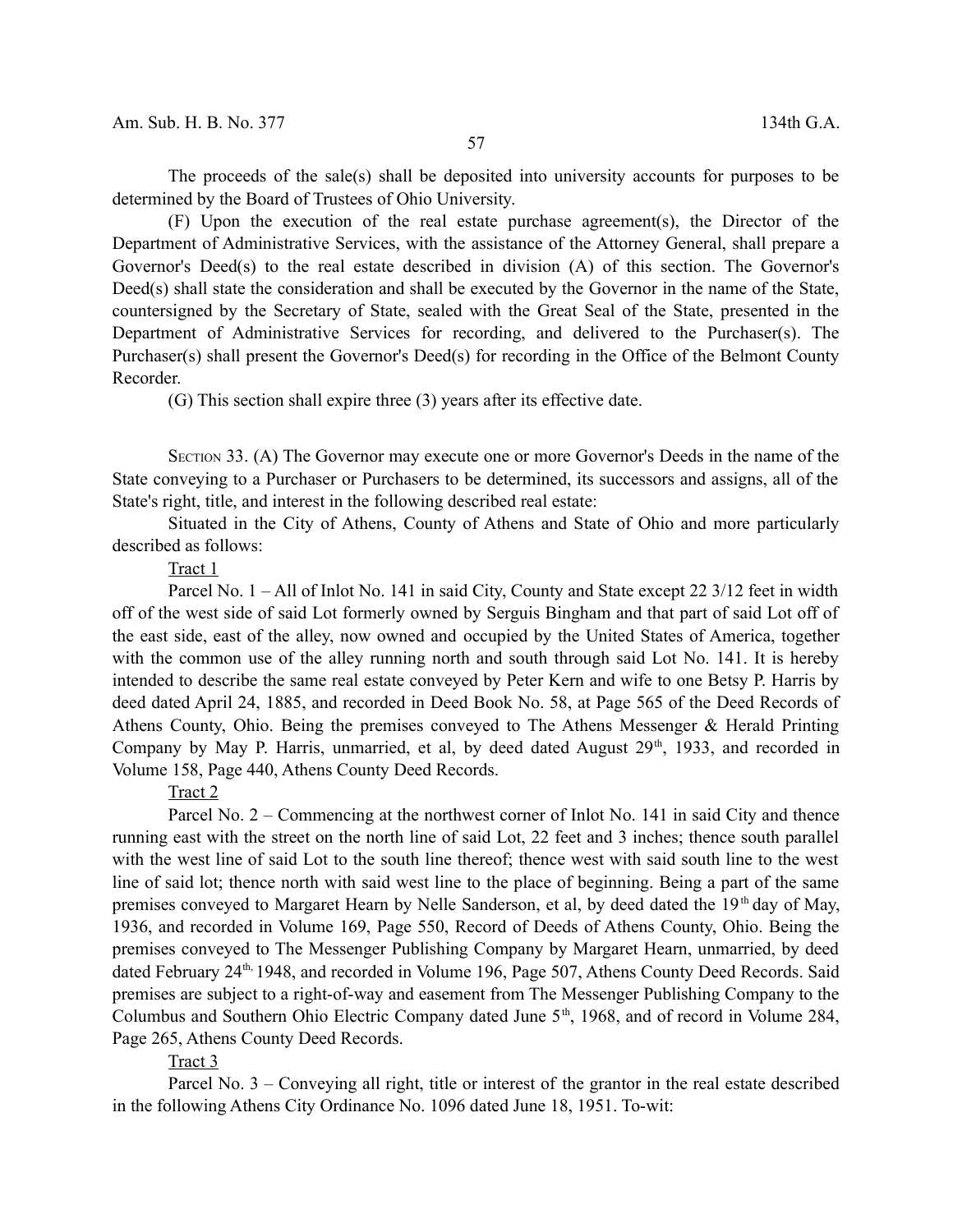AN ORDINANCE TO VACATE A PART OF SOUTH HIGH STREET ON THE EAST SIDE THEREOF FROM WEST UNION STREET TO THE SOUTH LOT LINE OF INLOT NO. 141 AS HEREINBELOW DESCRIBED.

Situated in the City of Athens, Section 9, T9N, R14W, of Athens Township, Athens County, Ohio.

Beginning at an iron pin, on the south west corner of Inlot No. 141, that point of beginning being on the east side of South High Street; thence north four degrees and fifteen minutes east (N 4<sup>°</sup> 15' E), one hundred thirty two feet (132.00'), along the east side of South High Street, to the south side of Union Street; thence north eighty five degrees and forty five minutes west (N 85 $\degree$  45' W) ten feet (10.0'), to an iron pin on the south side of Union Street thence south zero degrees and five minutes west (S  $0^{\circ}$  05' W), one hundred thirty two and thirty seven hundredths feet (132.37') to the point of beginning.

Parcel Numbers: A027230000500 & A027230000600 & A027230000601

Prior Instrument Reference: Deed Volume 312 Page 865

The foregoing legal description may be corrected or modified by the Department of Administrative Services to a final form if such corrections or modifications are needed to facilitate recordation of the deed.

(B)(1) The conveyance(s) shall include improvements and chattels situated on the real estate, and be subject to all leases, easements, covenants, conditions, and restrictions of record: all legal highways and public rights-of-way; zoning, building, and other laws, ordinances, restrictions, and regulations; and real estate taxes and assessments not yet due and payable. The real estate shall be conveyed in an "as-is, where-is, with all faults" condition.

(2) The deed or deeds for the conveyance of the real estate described in division (A) of this section may contain restrictions, exceptions, reservations, reversionary interests, or other terms and conditions the Director of Administrative Services and the Board of Trustees of Ohio University determine to be in the best interest of the State.

(3) Subsequent to the conveyance, any restrictions, exceptions, reservations, reversionary interests, or other terms and conditions contained in the deed or deeds may be released by the State or The Board of Trustees of Ohio University without the necessity of further legislation.

(4) The deed or deeds may contain restrictions prohibiting the grantee or grantees from occupying, using, or developing, or from selling, the real estate such that the use or alienation will interfere with the quiet enjoyment of neighboring state-owned land.

(C)(1) Consideration for the conveyance of the real estate described in division (A) of this section shall be at a price acceptable to the Department of Administrative Services and the Board of Trustees of Ohio University and such conveyance(s) shall be pursuant to a real estate purchase agreement(s) containing any terms and conditions acceptable to the Department of Administrative Services and the Board of Trustees of Ohio University.

If an acceptable Purchaser or Purchasers cannot be located or does not complete the purchase of the real estate within the time period provided in the real estate purchase agreement, Ohio University may use any reasonable method of sale considered acceptable by the Board of Trustees of Ohio University to determine an alternate grantee or grantees willing to complete the purchase within three years after the effective date of this section for a consideration acceptable to the Department of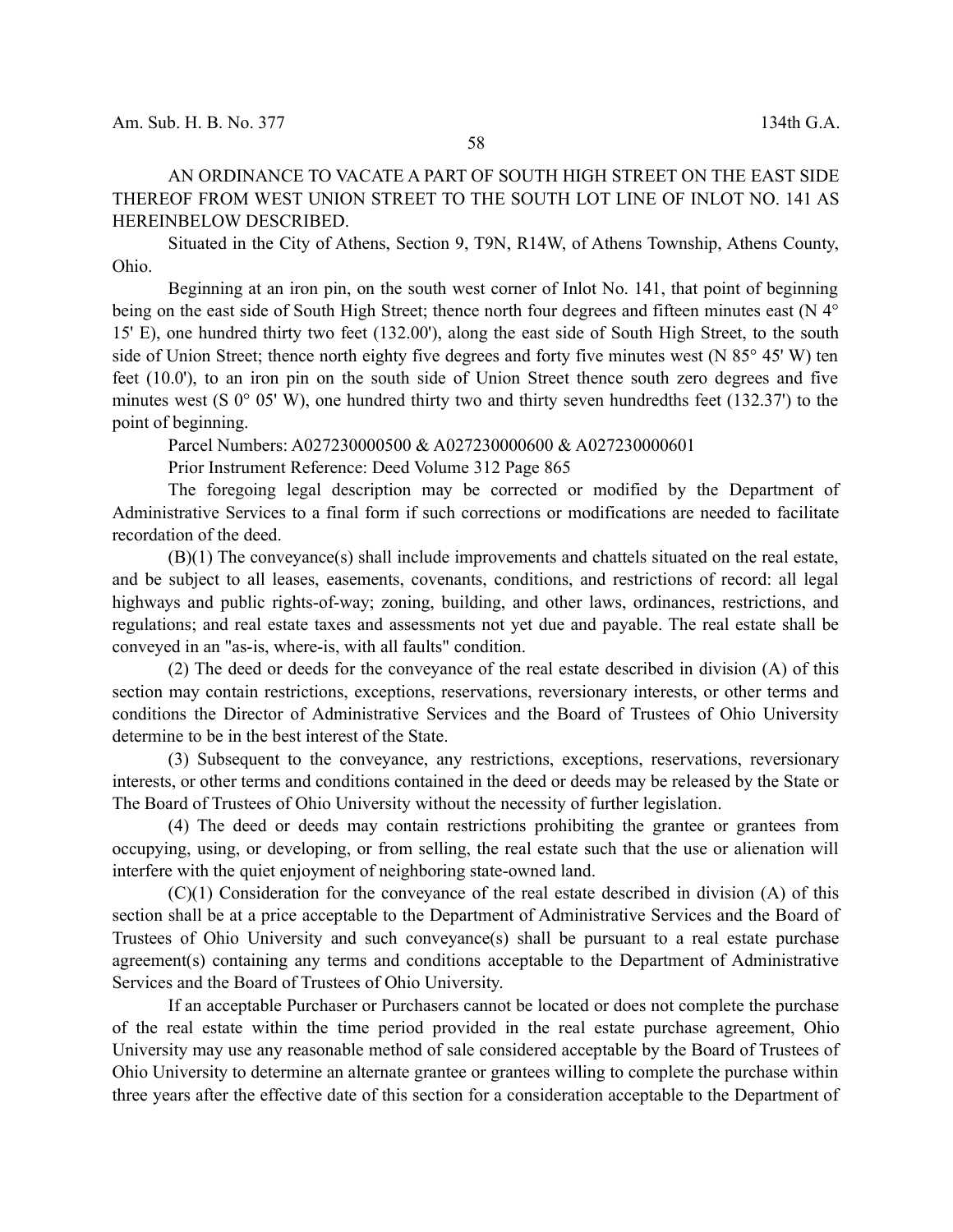Administrative Services and the Board of Trustees of Ohio University.

(2) If authorized by the Board of Trustees of Ohio University, the Director of Administrative Services shall offer for sale the real estate through either a sealed bid auction or public auction, as described herein. In such instance, the method of sale and disposition of the real estate shall be determined by the Director of Administrative Services and Ohio University.

The purchaser(s) shall pay ten percent of the purchase price to the Director of Administrative Services within five business days after receiving the notice the bid has been accepted. The purchaser(s) shall pay the balance of the purchase price to the Director within sixty days after receiving notice the bid has been accepted. When the purchase price has been paid, the Director and purchaser(s) shall enter into a real estate purchase agreement, in the form prescribed by the Department of Administrative Services. Payment shall be made by bank draft or certified check made payable to the Treasurer of State. Purchaser(s) who does not complete the conditions of the sale as prescribed in this division shall forfeit the ten percent of the purchase price paid to the state as liquidated damages. If a purchaser(s) fails to complete the purchase, the Director of Administrative Services may accept the next highest bid, subject to the foregoing conditions. If the Director of Administrative Services rejects all bids, the Director may repeat the sealed bid auction or public auction or may use an alternative sale process that is acceptable to the Board of Trustees of Ohio University.

Ohio University shall pay all advertising costs, additional fees, and other costs incident to the sale of the real estate.

(D) The real estate described in division (A) of this section may be conveyed as an entire tract or as multiple parcels.

(E) Except as otherwise specified above, the costs associated with the purchase, closing and conveyance of the real estate described in division (A) of this section shall be paid by the Purchaser or Purchasers and/or Ohio University in the manner stated in the real estate purchase agreement(s).

The proceeds of the sale(s) shall be deposited into university accounts for purposes to be determined by the Board of Trustees of Ohio University.

(F) Upon the execution of the real estate purchase agreement(s), the Director of the Department of Administrative Services, with the assistance of the Attorney General, shall prepare a Governor's Deed to the real estate described in division (A) of this section. The Governor's Deed shall state the consideration and shall be executed by the Governor in the name of the State, countersigned by the Secretary of State, sealed with the Great Seal of the State, presented in the Department of Administrative Services for recording, and delivered to the Purchaser. The Purchaser shall present the Governor's Deed for recording in the Office of the Athens County Recorder.

(G) This section shall expire three (3) years after its effective date.

SECTION 34. (A) The Governor may execute one or more Governor's Deeds in the name of the State conveying to a purchaser or purchasers to be determined, its successors and assigns, all of the State's right, title, and interest in the following described real estate:

Situated in the State of Ohio, County of Athens, City of Athens and being described as follows:

Original site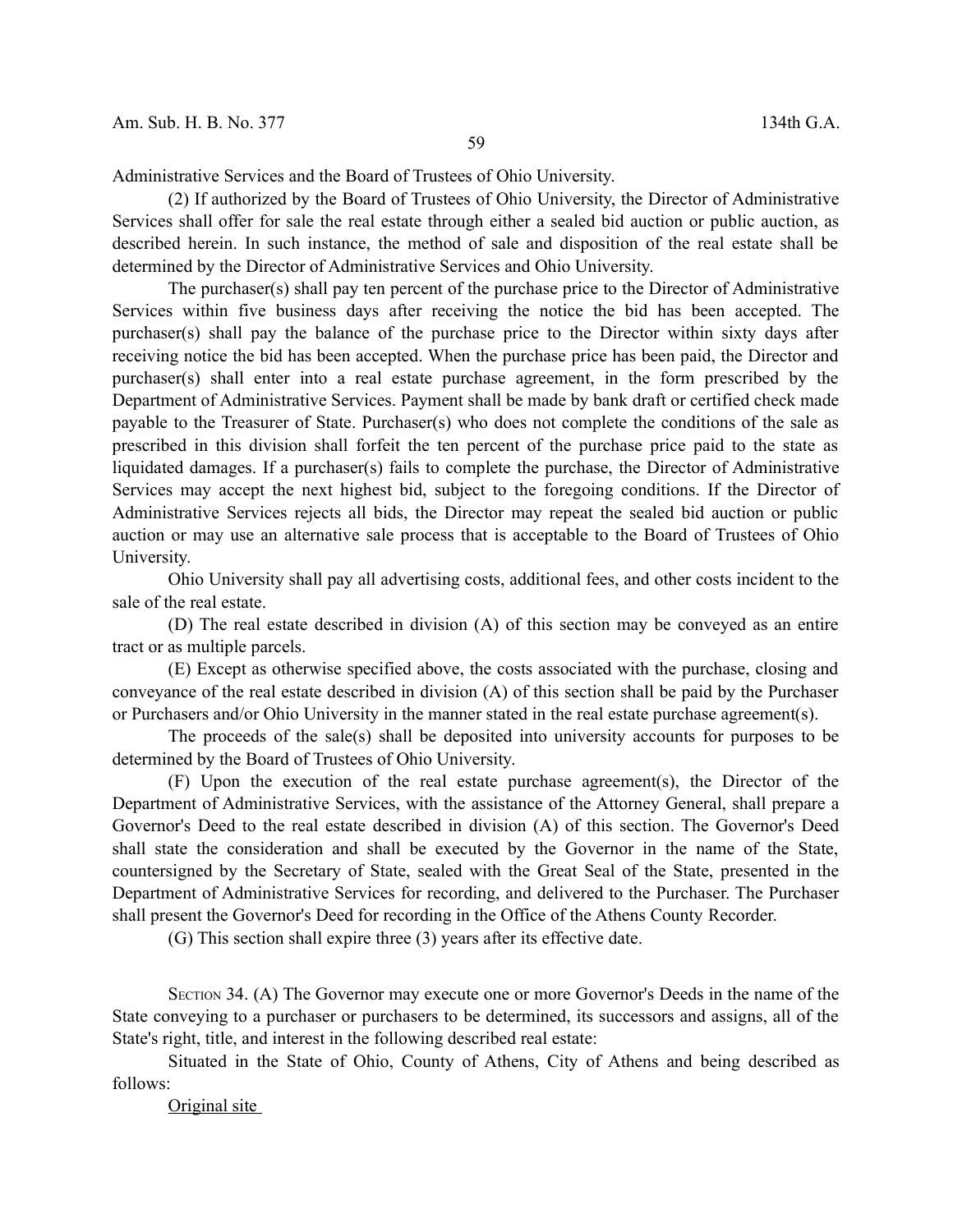Beginning twenty-five (25) feet west of the north-east corner of inlot numbered sixty-three (63) in said village, now city, and thence running west one hundred and thirty (130) feet; thence south one hundred and thirty-two (132) feet to the south line of said inlot number sixty-three (63); thence east one hundred and thirty (130) feet; thence north one hundred and thirty-two (132) feet to the place of beginning, situate in the village, now City of Athens, Athens County, Ohio.

Additional site acquired

Beginning at a point in the south line of Union Street one hundred and thirty (130) feet west of the intersection of the west line of Congress Street with the south line of Union Street; running thence west with the south side of Union Street, thirty-five (35) feet; thence south, parallel with High Street and along the east side of said new public alley, one hundred thirty-two (132) feet, to the north line of Lot No. 142; thence east, parallel with Union Street and with the north line of Lots 142 and 64, thirty-five (35) feet; and thence north, parallel with High Street, one hundred thirty-two (132) feet to the place of beginning, being in the village, now City of Athens, Athens County, Ohio;

Parcel Number: A027230000400

Prior Instrument Reference: Deed Volume 258 Page 145

The foregoing legal description may be corrected or modified by the Department of Administrative Services to a final form if such corrections or modifications are needed to facilitate recordation of the deed(s).

(B)(1) The conveyance(s) shall include improvements and chattels situated on the real estate, and be subject to all leases, easements, covenants, conditions, and restrictions of record: all legal highways and public rights-of-way; zoning, building, and other laws, ordinances, restrictions, and regulations; and real estate taxes and assessments not yet due and payable. The real estate shall be conveyed in an "as-is, where-is, with all faults" condition.

(2) The deed or deeds for the conveyance(s) of the real estate described in division (A) of this section may contain restrictions, exceptions, reservations, reversionary interests, or other terms and conditions the Director of Administrative Services and the Board of Trustees of Ohio University determine to be in the best interest of the State.

(3) Subsequent to the conveyance, any restrictions, exceptions, reservations, reversionary interests, or other terms and conditions contained in the deed or deeds may be released by the State or The Board of Trustees of Ohio University without the necessity of further legislation.

(4) The deed or deeds may contain restrictions prohibiting the purchaser or purchasers from occupying, using, or developing, or from selling, the real estate such that the use or alienation will interfere with the quiet enjoyment of neighboring state-owned land.

(C)(1) Consideration for the conveyance of the real estate described in division (A) of this section shall be at a price acceptable to the Department of Administrative Services and the Board of Trustees of Ohio University and such conveyance(s) shall be pursuant to a real estate purchase agreement(s) containing any terms and conditions acceptable to the Department of Administrative Services and the Board of Trustees of Ohio University.

If an acceptable purchaser or purchasers cannot be located or does not complete the purchase of the real estate within the time period provided in the real estate purchase agreement(s), Ohio University may use any reasonable method of sale considered acceptable by the Board of Trustees of Ohio University to determine an alternate purchaser or purchasers willing to complete the purchase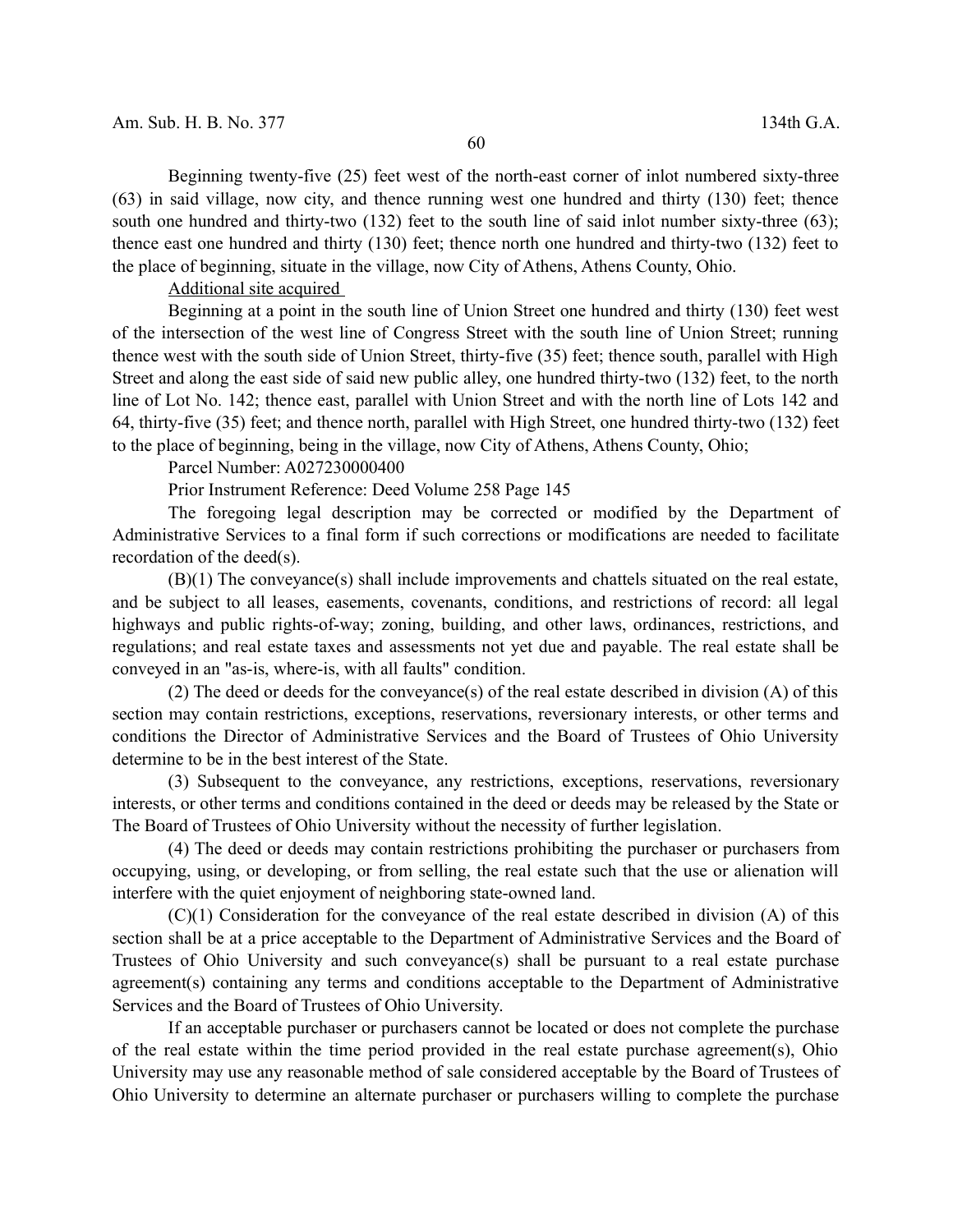within three years after the effective date of this section for a consideration acceptable to the Department of Administrative Services and the Board of Trustees of Ohio University.

(2) If authorized by the Board of Trustees of Ohio University, the Director of Administrative Services shall offer for sale the real estate through either a sealed bid auction or public auction, as described herein. In such instance, the method of sale and disposition of the real estate shall be determined by the Director of Administrative Services and Ohio University.

The purchaser(s) shall pay ten percent of the purchase price to the Director of Administrative Services within five business days after receiving the notice the bid has been accepted. The purchaser(s) shall pay the balance of the purchase price to the Director within sixty days after receiving notice the bid has been accepted. When the purchase price has been paid, the Director and purchaser(s) shall enter into a real estate purchase agreement(s), in the form prescribed by the Department of Administrative Services. Payment shall be made by bank draft or certified check made payable to the Treasurer of State. Purchaser(s) who does not complete the conditions of the sale as prescribed in this division shall forfeit the ten percent of the purchase price paid to the state as liquidated damages. If a purchaser fails to complete the purchase, the Director of Administrative Services may accept the next highest bid, subject to the foregoing conditions. If the Director of Administrative Services rejects all bids, the Director may repeat the sealed bid auction or public auction or may use an alternative sale process that is acceptable to the Board of Trustees of Ohio University.

Ohio University shall pay all advertising costs, additional fees, and other costs incident to the sale of the real estate.

(D) The real estate described in division (A) of this section may be conveyed as an entire tract or as multiple parcels.

(E) Except as otherwise specified above, the costs associated with the purchase, closing and conveyance of the real estate described in division (A) of this section shall be paid by the purchaser or purchasers and/or Ohio University in the manner stated in the real estate purchase agreement(s).

The proceeds of the sale(s) shall be deposited into university accounts for purposes to be determined by the Board of Trustees of Ohio University.

(F) Upon the execution of the real estate purchase agreement(s), the Director of the Department of Administrative Services, with the assistance of the Attorney General, shall prepare a Governor's Deed(s) to the real estate described in division (A) of this section. The Governor's Deed(s) shall state the consideration and shall be executed by the Governor in the name of the State, countersigned by the Secretary of State, sealed with the Great Seal of the State, presented in the Department of Administrative Services for recording, and delivered to the Purchaser(s). The Purchaser(s) shall present the Governor's Deed for recording in the Office of the Athens County Recorder.

(G) This section shall expire three (3) years after its effective date.

SECTION 35. (A) The Governor may execute one or more Governor's Deeds in the name of the State conveying to a purchaser or purchasers to be determined, its successors and assigns, all of the State's right, title, and interest in the following described real estate:

Situate in the City of Athens in the County of Athens and State of Ohio, to wit: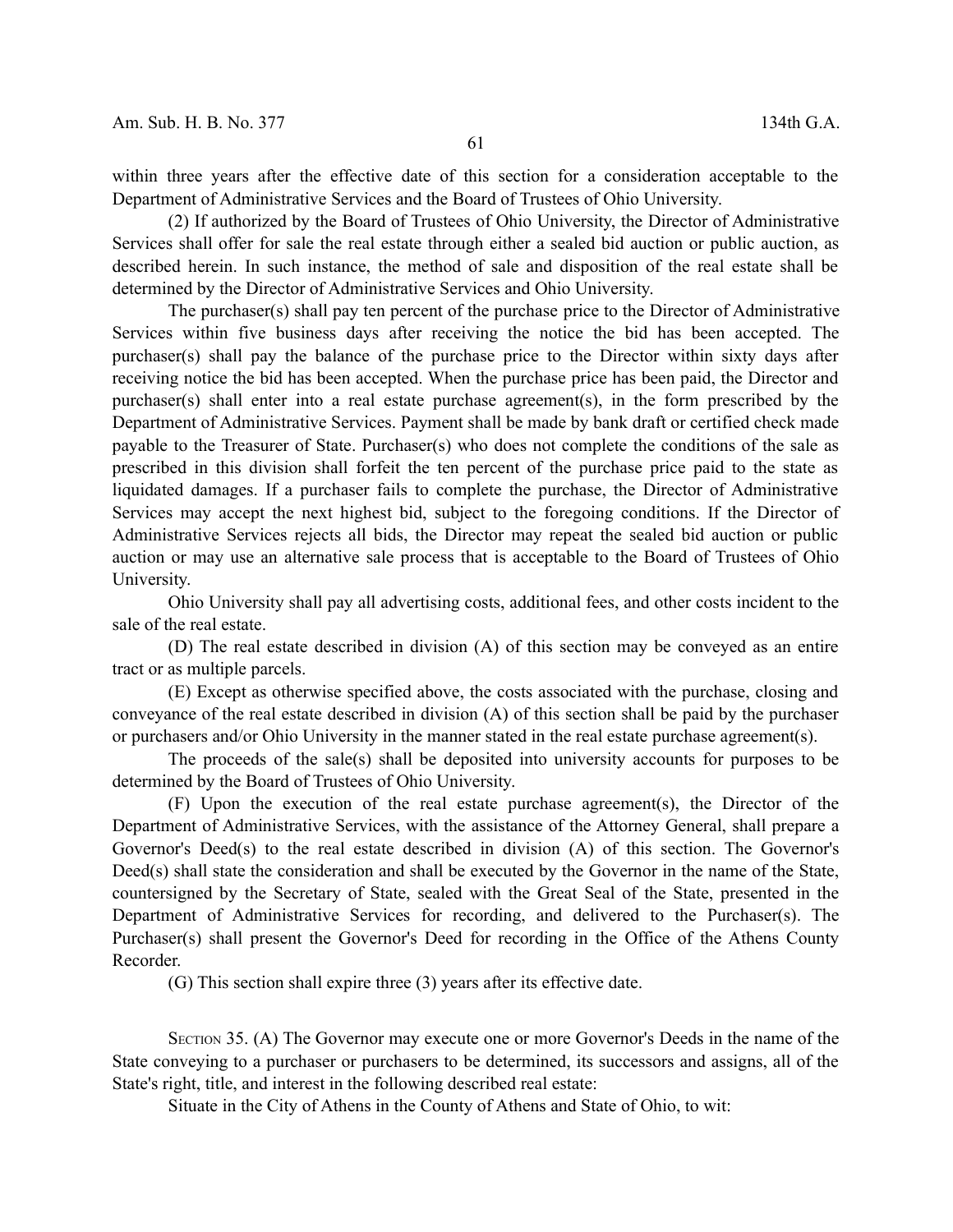Inlot No. Ten Hundred and Sixty-Three (1063) in the Presbyterian Parsonage Addition to said Village, now City, of Athens as recorded in plat book No. 4, page 11, of the Record of Plats of said County.

Being the same premises deeded by Trustee's Deed from the Trustees of the First Presbyterian Church, of Athens, Ohio, to Edwin W. Chubb, dated February 17, 1911; filed March 26, 1913 and recorded in Vol. 118, Page 208, Athens County Deed Records, Recorder's Office.

Parcel Number: A027050003200

Prior Instrument Reference: Deed Book 197, Page 119

The foregoing legal description may be corrected or modified by the Department of Administrative Services to a final form if such corrections or modifications are needed to facilitate recordation of the deed(s).

(B)(1) The conveyance(s) shall include improvements and chattels situated on the real estate, and be subject to all leases, easements, covenants, conditions, and restrictions of record: all legal highways and public rights-of-way; zoning, building, and other laws, ordinances, restrictions, and regulations; and real estate taxes and assessments not yet due and payable. The real estate shall be conveyed in an "as-is, where-is, with all faults" condition.

(2) The deed or deeds for the conveyance(s) of the real estate described in division (A) of this section may contain restrictions, exceptions, reservations, reversionary interests, or other terms and conditions the Director of Administrative Services and the Board of Trustees of Ohio University determine to be in the best interest of the State.

(3) Subsequent to the conveyance, any restrictions, exceptions, reservations, reversionary interests, or other terms and conditions contained in the deed or deeds may be released by the State or The Board of Trustees of Ohio University without the necessity of further legislation.

(4) The deed or deeds may contain restrictions prohibiting the purchaser or purchasers from occupying, using, or developing, or from selling, the real estate such that the use or alienation will interfere with the quiet enjoyment of neighboring state-owned land.

(C)(1) Consideration for the conveyance of the real estate described in division (A) of this section shall be at a price acceptable to the Department of Administrative Services and the Board of Trustees of Ohio University and such conveyance(s) shall be pursuant to a real estate purchase agreement(s) containing any terms and conditions acceptable to the Department of Administrative Services and the Board of Trustees of Ohio University.

If an acceptable purchaser or purchasers cannot be located or does not complete the purchase of the real estate within the time period provided in the real estate purchase agreement(s), Ohio University may use any reasonable method of sale considered acceptable by the Board of Trustees of Ohio University to determine an alternate purchaser or purchasers willing to complete the purchase within three years after the effective date of this section for a consideration acceptable to the Department of Administrative Services and the Board of Trustees of Ohio University.

(2) If authorized by the Board of Trustees of Ohio University, the Director of Administrative Services shall offer for sale the real estate through either a sealed bid auction or public auction, as described herein. In such instance, the method of sale and disposition of the real estate shall be determined by the Director of Administrative Services and Ohio University.

The purchaser or purchasers shall pay ten percent of the purchase price to the Director of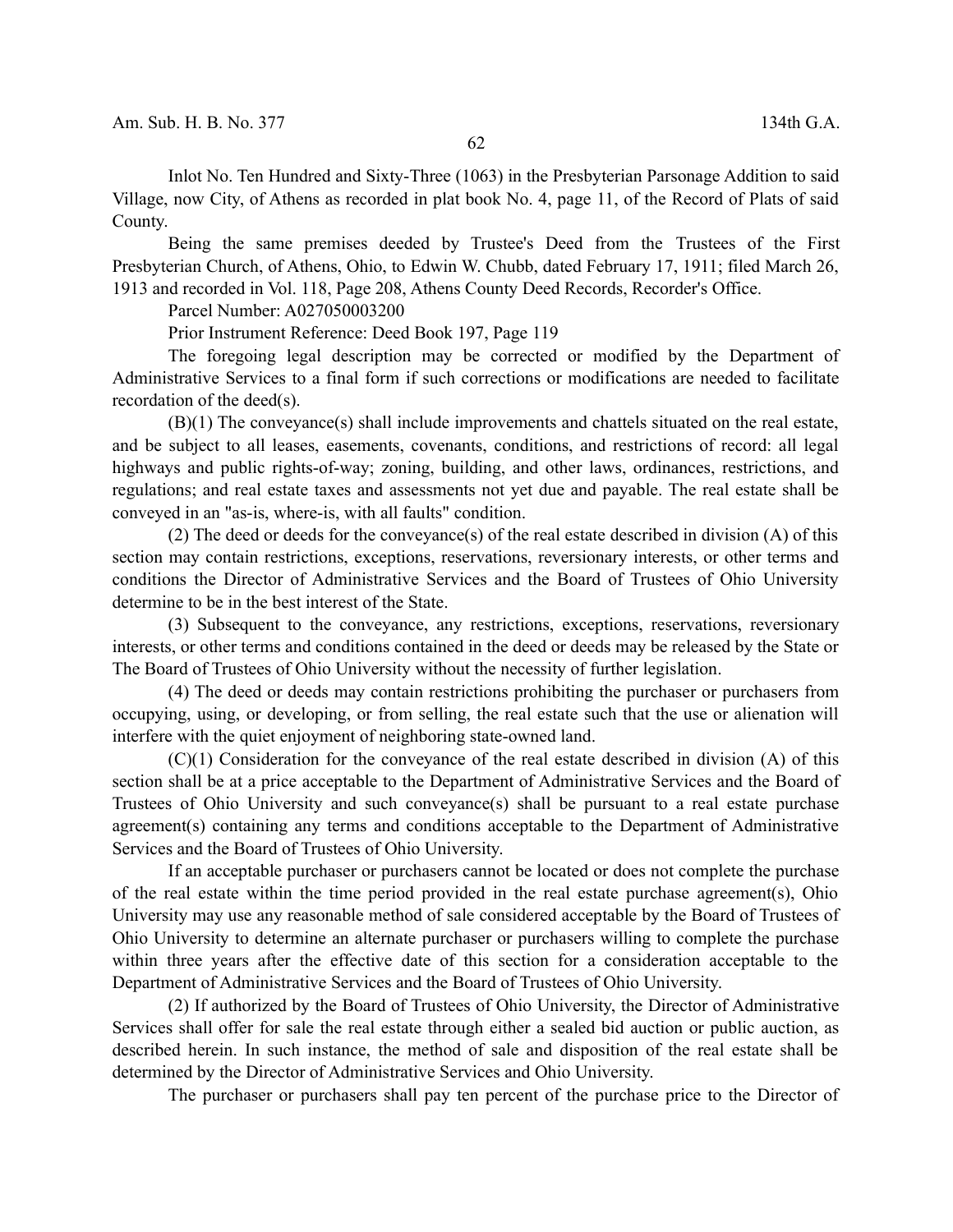Administrative Services within five business days after receiving the notice the bid has been accepted. The purchaser or purchasers shall pay the balance of the purchase price to the Director within sixty days after receiving notice the bid has been accepted. When the purchase price has been paid, the Director and purchaser or purchasers shall enter into a real estate purchase agreement(s), in the form prescribed by the Department of Administrative Services. Payment shall be made by bank draft or certified check made payable to the Treasurer of State. A purchaser or purchasers who do not complete the conditions of the sale as prescribed in this division shall forfeit the ten percent of the purchase price paid to the state as liquidated damages. If the purchaser or purchasers fail to complete the purchase, the Director of Administrative Services may accept the next highest bid, subject to the foregoing conditions. If the Director of Administrative Services rejects all bids, the Director may repeat the sealed bid auction or public auction or may use an alternative sale process that is acceptable to the Board of Trustees of Ohio University.

Ohio University shall pay all advertising costs, additional fees, and other costs incident to the sale of the real estate.

(D) The real estate described in division (A) of this section may be conveyed as an entire tract or as multiple parcels.

(E) Except as otherwise specified above, the costs associated with the purchase, closing and conveyance of the real estate described in division (A) of this section shall be paid by the purchaser or purchasers and/or Ohio University in the manner stated in the real estate purchase agreement(s).

The proceeds of the sale(s) shall be deposited into university accounts for purposes to be determined by the Board of Trustees of Ohio University.

(F) Upon the execution of the real estate purchase agreement(s), the Director of the Department of Administrative Services, with the assistance of the Attorney General, shall prepare a Governor's Deed to the real estate described in division (A) of this section. The Governor's Deed(s) shall state the consideration and shall be executed by the Governor in the name of the State, countersigned by the Secretary of State, sealed with the Great Seal of the State, presented in the Department of Administrative Services for recording, and delivered to the Purchaser or Purchasers. The Purchaser or Purchasers shall present the Governor's Deed(s) for recording in the Office of the Athens County Recorder.

(G) This section shall expire three (3) years after its effective date.

SECTION 36. (A) The Governor may execute one or more Governor's Deeds in the name of the State conveying to a Purchaser or Purchasers to be determined, its successors and assigns, all of the State's right, title, and interest in the following described real estate:

# Tract 1

#### **DESCRIPTION OF A 0.456 ACRE PARCEL**

Situated in Athens Township, Athens County, State of Ohio

Being a 0.456 acre parcel of land located in part of Section 9, Township 09 North, Range 14 West, Ohio Company Purchase, Athens Township, Athens County, State of Ohio, being part of Inlot 39 & 40 in the City of Athens and being parcels as conveyed to The Gilee Group LLC by a deed recorded in Official Record Book 307 at Page 384 of said county deed records and being more fully described as follows: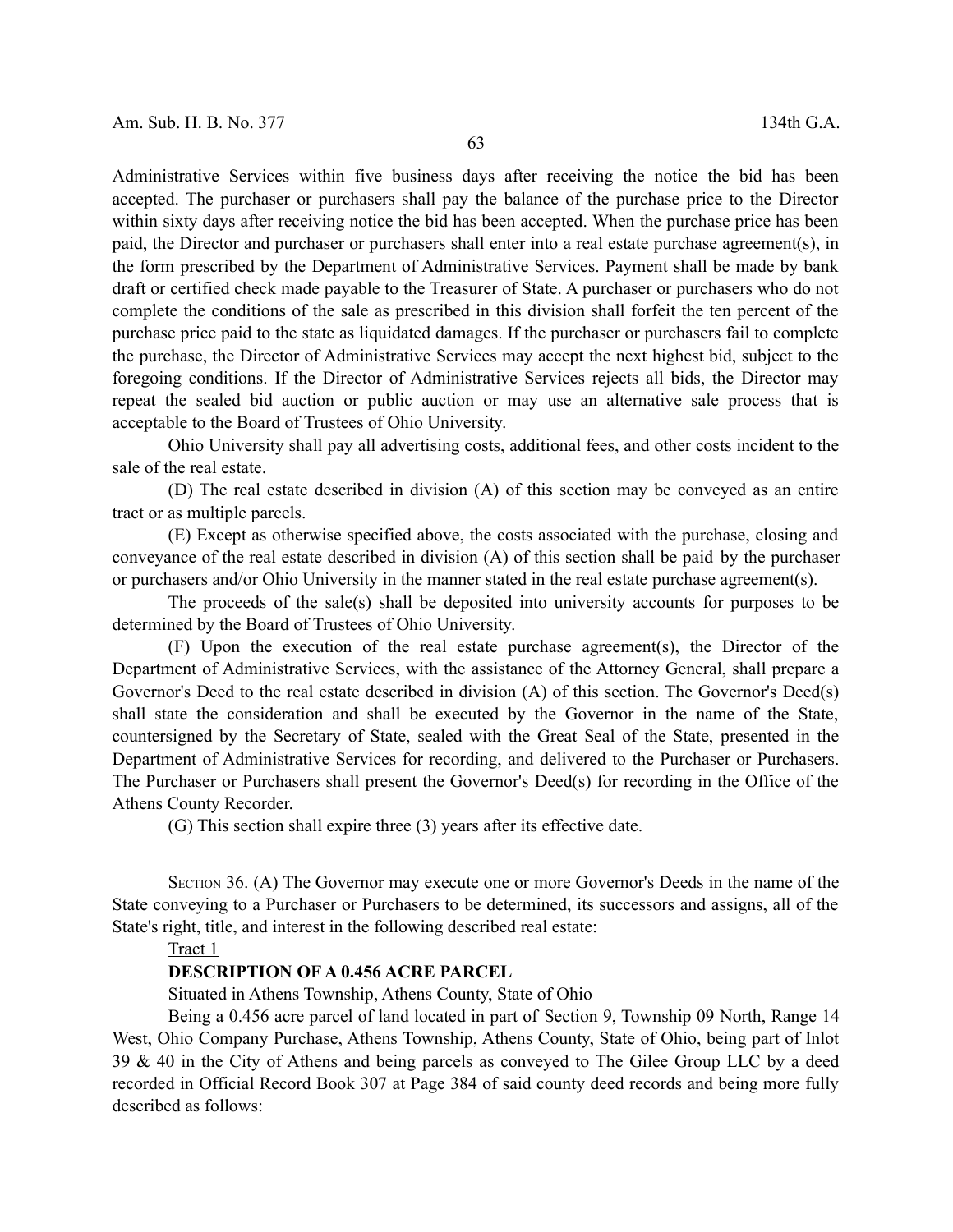Beginning at a mag nail (set) at the northeasterly corner of said 0.456 acre tract, being a point on the westerly line of Court Street (66 foot width right of way), and being the southeasterly corner of a parcel as conveyed to Don D. & Lynda McInturg by a deed recorded in Official Record Book 350 at Page 781 of said county deed records, from which the northeasterly corner of Inlot 35 bears N 3° 35' 50" E, 310.11 feet for reference;

**Course No. 1:** Thence, S 3° 35' 50" W, with the westerly line of said Court Street, 92.37 feet to a mag nail (set), being the northeasterly corner of a parcel as conveyed to Best of Court, LLC by a deed recorded in Official Record Book 340 at Page 651 of said county deed records;

**Course No. 2:** Thence, N 86° 14' 14" W, with the northerly line of said Best of Court, LLC parcel, the northerly line of a parcel as conveyed to Richard & Sally Barr by a deed recorded in Official Record Book 197 at Page 454 of said county deed records, and the northerly line of a parcel as conveyed to Mesta Properties, LLC by a deed recorded in Official Record Book 140 at Page 794 of said county deed records, 218.62 feet to a mag nail (set), being the northeasterly corner of a parcel as conveyed to Mesta Properties by a deed recorded in Official Record Book 140 at Page 792 of said county deed records and the southeasterly corner of a parcel as conveyed to Best of Court, LLC by a deed recorded in Official Record Book 340 at Page 651 of said county deed records;

**Course No. 3:** Thence, N 3°51' 50" E, with the easterly line of said Best of Court, LLC parcel, 65.52 feet to an iron pin (found), being the southeasterly corner of a parcel as conveyed to Turf Rentals, LLC by a deed recorded in Official Record Book 362 at Page 558 of said county deed records and the southwesterly corner of a parcel as conveyed to Gary E. Hunter by a deed recorded in Official Record Book 272 at Page 917 of said county deed records;

**Course No. 4:** Thence, S 86° 27' 10" E, with the southerly line of said Gary E. Hunter parcel, 59.33 feet to a mag nail (set), being the southeasterly corner of said Gary E. Hunter Parcel;

**Course No. 5:** Thence, N 3° 08' 50" E, with the easterly line of said Gary E. Hunter parcel, 65.91 feet to a mag nail (set), being the northeasterly corner of said Gary E. Hunter Parcel and a point on the southerly line of a parcel as conveyed to Athens County Commissioners by a deed recorded in Official Record Book 59 at Page 786 of said county deed records;

**Course No. 6:** Thence, S 86° 17' 10" E, with the southerly line of said Athens County Commissioners parcel, 19.65 feet to a mag nail (set), being the northwesterly corner of said Don D. & Lynda McInturg parcel;

**Course No. 7:** Thence, S 3° 35' 50" W, with the westerly line of said Don D. & Lynda McInturg parcel, 10.00 feet to a mag nail (set);

**Course No. 8:** Thence, S 86° 17' 10" E, with the westerly line of said Don D. & Lynda McInturg parcel, 15.00 feet to a mag nail (set);

**Course No. 9:** Thence, S 3° 35' 50" W, with the westerly line of said Don D. & Lynda McInturg parcel, 27.42 feet to a mag nail (set);

**Course No. 10:** Thence, S 86° 17' 10" E, with the southerly line of said Don D. & Lynda McInturg parcel, 45.00 feet to a point;

**Course No. 11:** Thence S 3°35'50"W, with the southerly line of said Don D. & Lynda McInturg parcel, 2.00 feet to a point;

**Course No. 12:** Thence, S 86°17'09" E, with the southerly line of said Don D. & Lynda McInturg parcel, 79.85 feet to the Point of Beginning, containing 0.456 acres, more or less, and being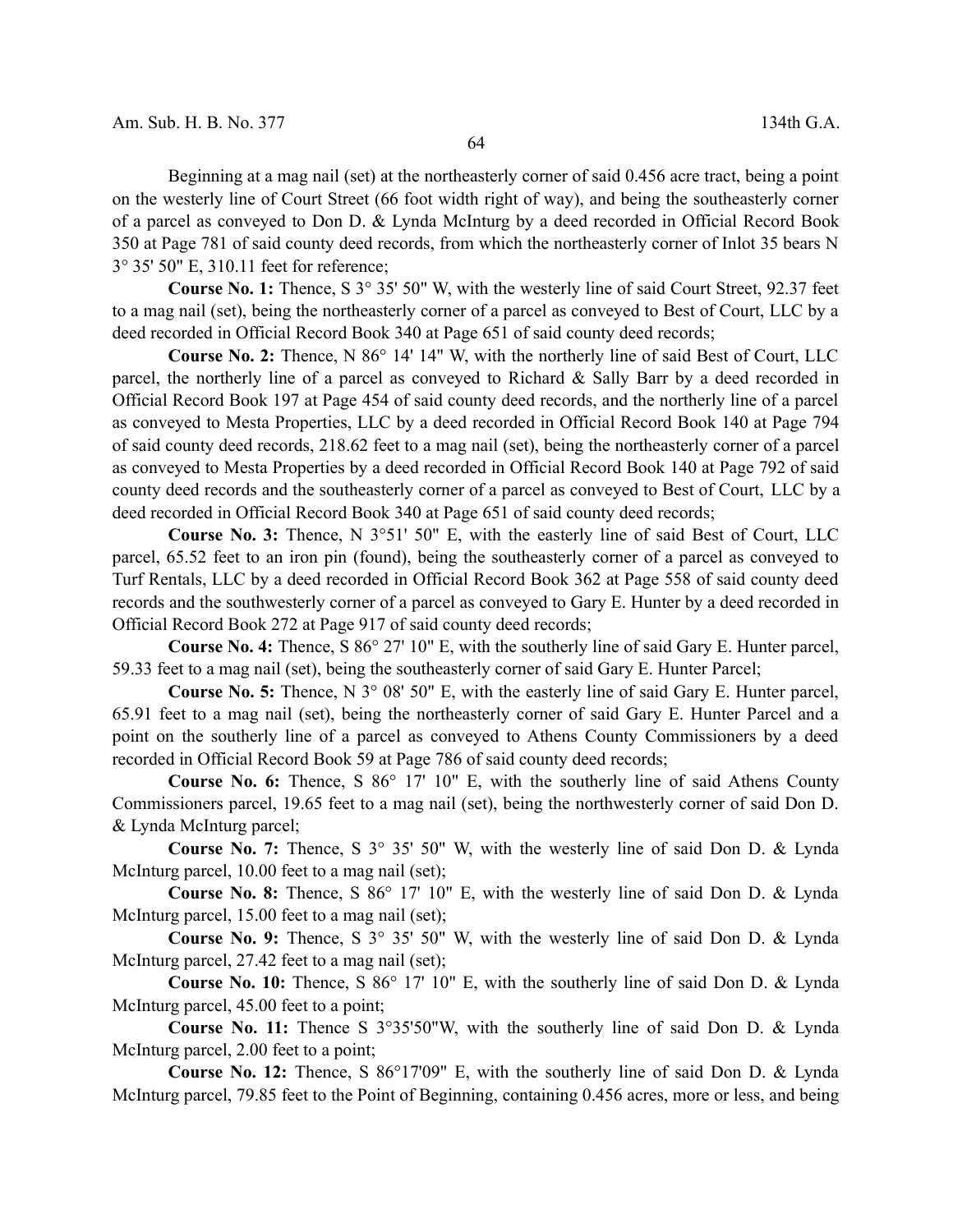subject to all legal rights of way and easements of record.

Bearings, coordinates and distances are based on Ohio State Plane (South Zone) Grid, NAD83 (CORS 2011) datum.

All iron pins set being 5/8"x30" rebar with plastic cap stamped "Buckley Group – 04153".

This description was prepared under the direct supervision of Ryan D. Buckley, Registered Surveyor No. 8676 and is based on a field survey performed by The Buckley Group, LLC completed in May 2017.

Parcel Number: A027080003300

Prior Instrument Reference: OR Book 535 Page 1266 - 1275

Tract 2

#### **DESCRIPTION OF A 0.082 ACRE PARCEL**

Situated in Athens Township, Athens County, State of Ohio

Being a **0.082 acre** parcel of land located in part of Section 9, Township 09 North, Range 14 West, Ohio Company Purchase, Athens Township, Athens County, State of Ohio, being a part of InLot 51 in The City of Athens and being a parcel as conveyed to The Gilee Group LLC by a deed recorded in Official Record Book 307 at Page 384 of said county deed records and being more fully described as follows:

**Beginning** at a mag nail (set) at the northeasterly corner of said 0.082 acre tract, being a point on the westerly line of Congress Street (66 foot width right of way), and being the southeasterly corner of a parcel as conveyed to PM Management, LLC by a deed recorded in Deed Book 160 at Page 25 of said county deed records, from which the northeasterly corner of said InLot 51 bears N 3° 51' 50" E, 66.00 feet for reference;

**Course No. 1:** Thence, S 3° 51' 50" W, with the westerly line of said Congress Street, 33.98 feet to a mag nail (set), being the northeasterly corner of a parcel as conveyed to John & Joyce S. Wharton by a deed recorded in Official Record Book 503 at Page 2256 of said county deed records;

**Course No. 2:** Thence, N 86° 08' 10" W, with the northerly line of said John A. & Joyce S. Wharton parcel, 105.00 feet to a mag nail (set), being a point on the northerly line of a parcel as conveyed to University Rentals 3 Corp. by a deed recorded in Official Record Book 499 at Page 2606 of said county deed records and being the southeasterly corner of a parcel as conveyed to John A. & Joyce S. Wharton by a deed recorded in Official Record Book 503 at Page 2256;

**Course No. 3:** Thence N 3° 51' 50" E, with the easterly line of said John A. & Joyce S. Wharton parcel, 33.98 feet to a mag nail (set), being the southeasterly corner of a parcel as conveyed to Patrick & Kristine H. Daugherty by a deed recorded in Official Record Book 517 at Page 626 of said county deed records and the southwesterly corner of a parcel as conveyed to James Lee Ault by a deed recorded in Official Record Book 426 at Page 822 of said county deed records;

**Course No. 4:** Thence, S 86° 08' 10" E, with the southerly line of said Patrick & Kristine H. Daugherty parcel, the southerly line of a parcel as conveyed to James Lee Ault by a deed recorded in Official Record Book 426 at Page 822 of said county deed records, the southerly line of a parcel as conveyed to Ron J. & Debra L. Deluca by a deed recorded in Official Record Book 299 at Page 1825 of said county deed records, and the southerly line of said PM Management, LLC parcel, 105.00 feet to the **Point of Beginning,** containing **0.082 acres,** more or less, and being subject to all legal rights of way and easements of record.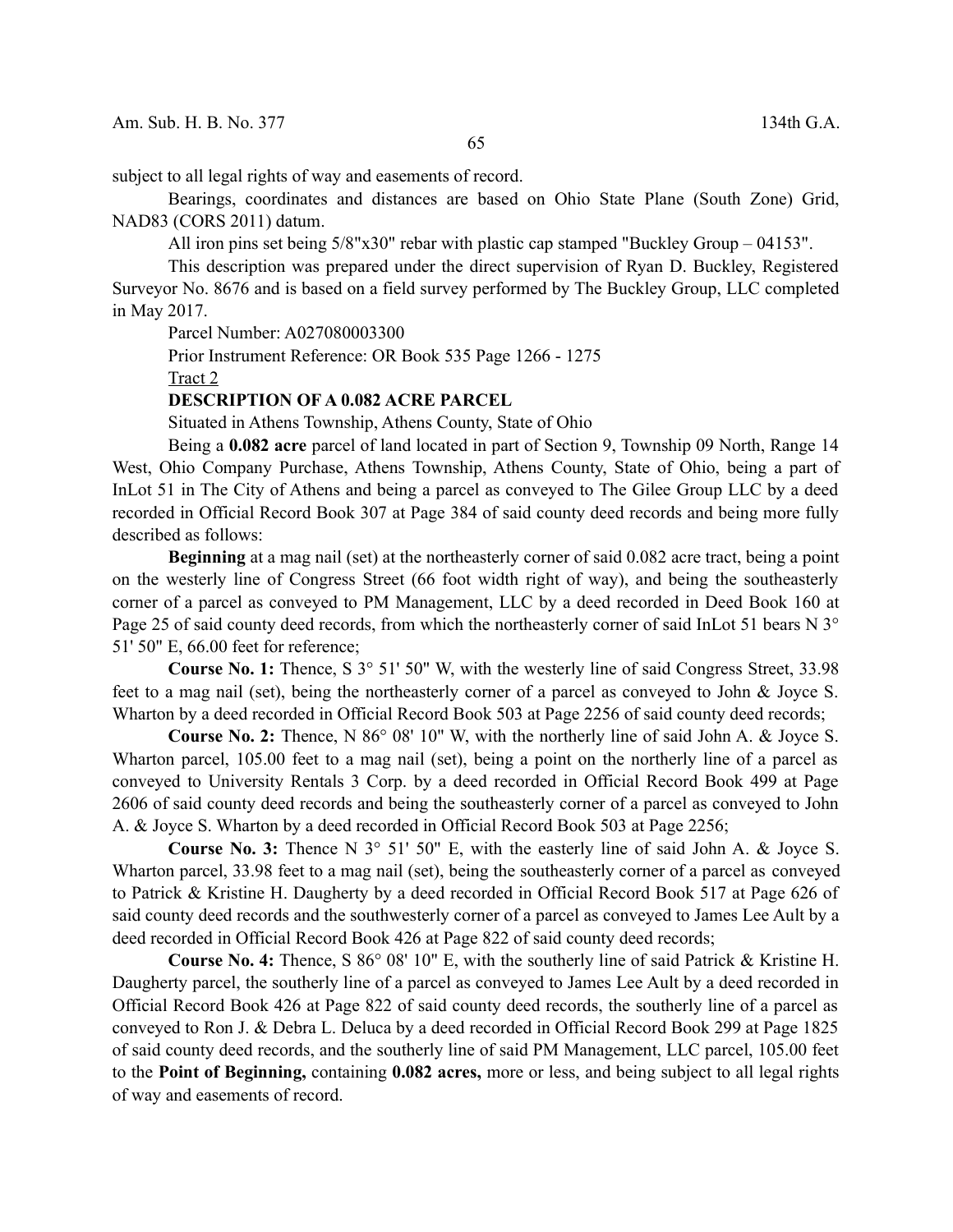Bearings, coordinates and distances are based on Ohio State Plane (South Zone) Grid, NAD83 (CORS 2011) datum.

All iron pins set being 5/8" x30" rebar with plastic cap stamped "Buckley Group-04153".

This description was prepared under the direct supervision of Ryan D. Buckley, Registered Surveyor No. 8676 and is based on a field survey performed by The Buckley Group, LLC completed in May 2017.

Parcel Number: A027310001700

Prior Instrument Reference: OR Book 535 Page 1266 - 1275

The foregoing legal description may be corrected or modified by the Department of Administrative Services to a final form if such corrections or modifications are needed to facilitate recordation of the deed(s).

(B)(1) The conveyance(s) shall include improvements and chattels situated on the real estate, and be subject to all leases, easements, covenants, conditions, and restrictions of record: all legal highways and public rights-of-way; zoning, building, and other laws, ordinances, restrictions, and regulations; and real estate taxes and assessments not yet due and payable. The real estate shall be conveyed in an "as-is, where-is, with all faults" condition.

(2) The deed or deeds for the conveyance(s) of the real estate described in division (A) of this section may contain restrictions, exceptions, reservations, reversionary interests, or other terms and conditions the Director of Administrative Services and the Board of Trustees of Ohio University determine to be in the best interest of the State.

(3) Subsequent to the conveyance, any restrictions, exceptions, reservations, reversionary interests, or other terms and conditions contained in the deed or deeds may be released by the State or The Board of Trustees of Ohio University without the necessity of further legislation.

(4) The deed or deeds may contain restrictions prohibiting the purchaser or purchasers from occupying, using, or developing, or from selling, the real estate such that the use or alienation will interfere with the quiet enjoyment of neighboring state-owned land.

(C)(1) Consideration for the conveyance of the real estate described in division (A) of this section shall be at a price acceptable to the Department of Administrative Services and the Board of Trustees of Ohio University and such conveyance(s) shall be pursuant to a real estate purchase agreement(s) containing any terms and conditions acceptable to the Department of Administrative Services and the Board of Trustees of Ohio University.

If an acceptable Purchaser or Purchasers cannot be located or does not complete the purchase of the real estate within the time period provided in the real estate purchase agreement(s), Ohio University may use any reasonable method of sale considered acceptable by the Board of Trustees of Ohio University to determine an alternate purchaser or purchasers willing to complete the purchase within three years after the effective date of this section for a consideration acceptable to the Department of Administrative Services and the Board of Trustees of Ohio University.

(2) If authorized by the Board of Trustees of Ohio University, the Director of Administrative Services shall offer for sale the real estate through either a sealed bid auction or public auction, as described herein. In such instance, the method of sale and disposition of the real estate shall be determined by the Director of Administrative Services and Ohio University.

The purchaser(s) shall pay ten percent of the purchase price to the Director of Administrative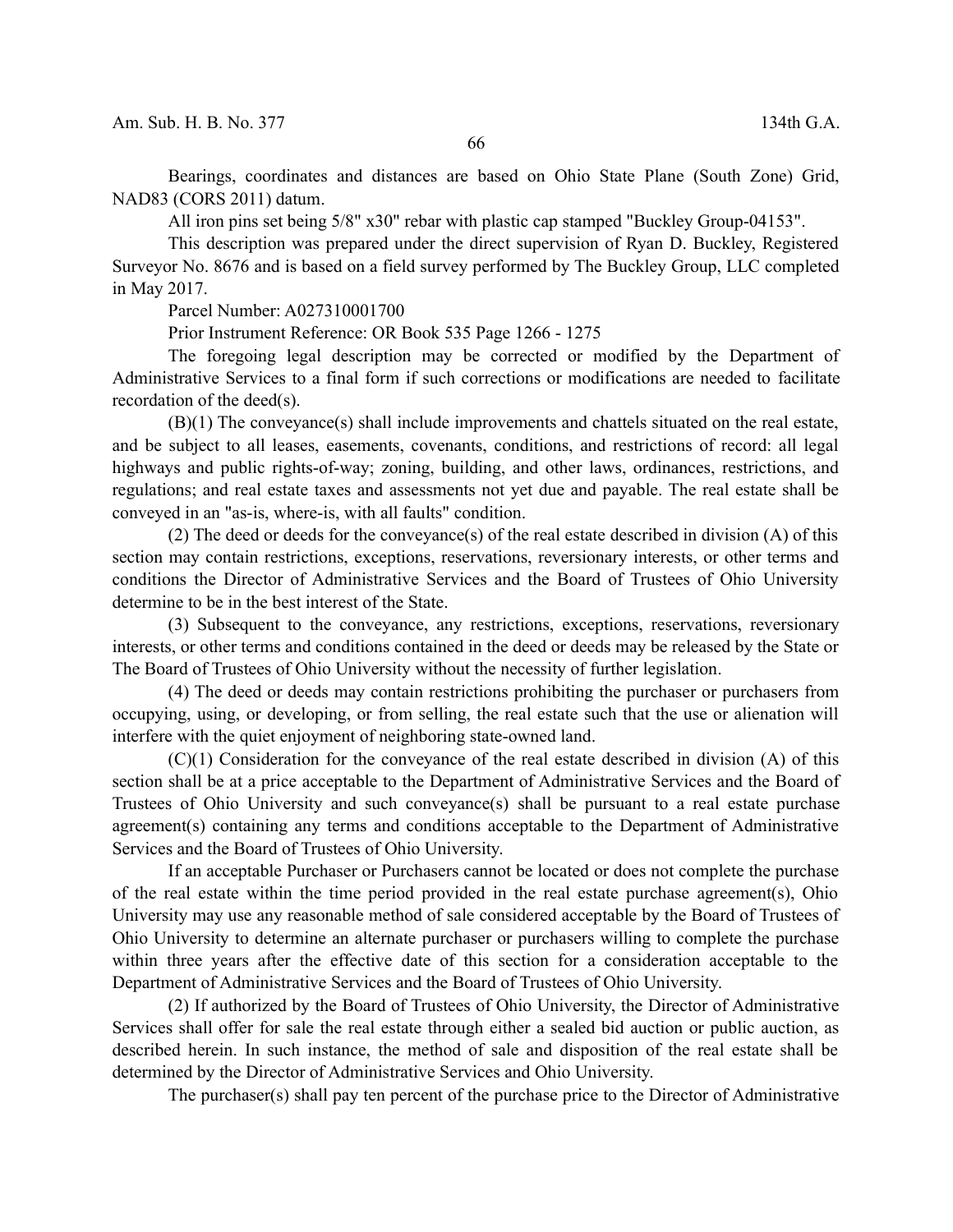Services within five business days after receiving the notice the bid has been accepted. The purchaser(s) shall pay the balance of the purchase price to the Director within sixty days after receiving notice the bid has been accepted. When the purchase price has been paid, the Director and purchaser(s) shall enter into a real estate purchase agreement(s), in the form prescribed by the Department of Administrative Services. Payment shall be made by bank draft or certified check made payable to the Treasurer of State. Purchaser(s) who does not complete the conditions of the sale as prescribed in this division shall forfeit the ten percent of the purchase price paid to the state as liquidated damages. If a purchaser fails to complete the purchase, the Director of Administrative Services may accept the next highest bid, subject to the foregoing conditions. If the Director of Administrative Services rejects all bids, the Director may repeat the sealed bid auction or public auction or may use an alternative sale process that is acceptable to the Board of Trustees of Ohio University.

Ohio University shall pay all advertising costs, additional fees, and other costs incident to the sale of the real estate.

(D) The real estate described in division (A) of this section may be conveyed as an entire tract or as multiple parcels.

(E) Except as otherwise specified above, the costs associated with the purchase, closing and conveyance of the real estate described in division (A) of this section shall be paid by the grantee or grantees and/or Ohio University in the manner stated in the real estate purchase agreement(s).

The proceeds of the sale(s) shall be deposited into university accounts for purposes to be determined by the Board of Trustees of Ohio University.

(F) Upon the execution of the real estate purchase agreement(s), the Director of the Department of Administrative Services, with the assistance of the Attorney General, shall prepare a Governor's Deed(s) to the real estate described in division (A) of this section. The Governor's Deed(s) shall state the consideration and shall be executed by the Governor in the name of the State, countersigned by the Secretary of State, sealed with the Great Seal of the State, presented in the Department of Administrative Services for recording, and delivered to the Purchaser(s). The Purchaser(s) shall present the Governor's Deed for recording in the Office of the Athens County Recorder.

(G) This section shall expire three (3) years after its effective date.

SECTION 37. (A) The Governor may execute one or more Governor's Deeds in the name of the State conveying to a Purchaser or Purchasers to be determined, its successors and assigns, all of the State's right, title, and interest in the following described real estate:

Situate in the City of Ironton, County of Lawrence and State of Ohio,

Being a part of the Three (3) following parcels of land: a middle part of a 0.90 acre parcel of Lot No. 7 of the Auditor's Plat of 1900 of Lot No. 16 of Heplar in Sec. 27, T1, R18; a 0.38 acre parcel in the South side of Lot "Q" of the Auditor's Plat of 1859 of Sec. 27, T1, R18; a 8.47 acre parcel in the Southeast corner of said Lot "Q" purchased by Grantor herein G. Leslie DeLapp, Presiding Bishop, as Trustee in Trust for the Reorganized Church of Jesus Christ of Latter Day Saints, and his successors in office, for the use and benefit of said Church, from Erma C. Marting by Deed dated September 1, 1960, as recorded in Deed Book Vol. 273, Pages 14-16 on September 25,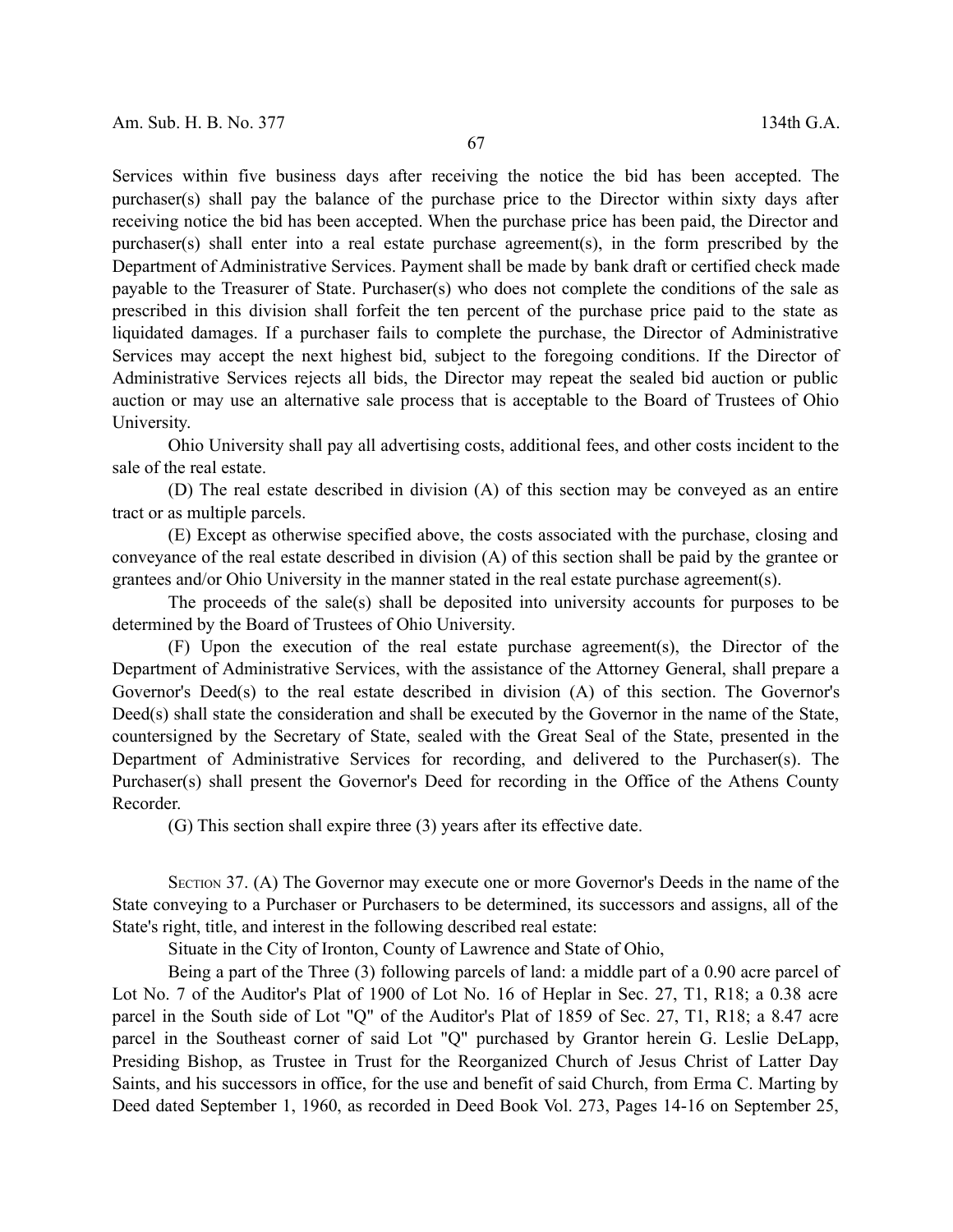1960, and being more particularly bounded and described as follows: Beginning at an iron post at the intersection of the West line of Ninth Street with the Northwest line of Ellison Avenue; THENCE S 29 degrees 47' W 151.38 feet to an iron post in the Northwest line of Ellison Avenue; THENCE N 30 degrees 37' W 170.20 feet to an iron post; THENCE N 59 degrees 36' E 131.75 feet to an iron post in the W line of Ninth Street; THENCE S 30 degrees 81' E 94.80 feet to the place of beginning and containing Forty-One hundredths (0.41) of an acre, more or less, of which 0.35 of an acre lies in the aforesaid Lot No. 7, 0.04 of an acre lies in the 0.88 acres parcel of aforesaid Lot "Q" the said 0.40 acre parcel comprising Lots No. 42, 42 and 43 of a proposed plat of Marting Subdivision in the City of Ironton, Lawrence County, Ohio.

Parcel Number: 35-001-0500

Prior Instrument Reference: Deed Volume 0081 Page 383

The foregoing legal description may be corrected or modified by the Department of Administrative Services to a final form if such corrections or modifications are needed to facilitate recordation of the deed(s).

(B)(1) The conveyance(s) shall include improvements and chattels situated on the real estate, and be subject to all leases, easements, covenants, conditions, and restrictions of record: all legal highways and public rights-of-way; zoning, building, and other laws, ordinances, restrictions, and regulations; and real estate taxes and assessments not yet due and payable. The real estate shall be conveyed in an "as-is, where-is, with all faults" condition.

(2) The deed or deeds for the conveyance of the real estate described in division (A) of this section may contain restrictions, exceptions, reservations, reversionary interests, or other terms and conditions the Director of Administrative Services and the Board of Trustees of Ohio University determine to be in the best interest of the State.

(3) Subsequent to the conveyance, any restrictions, exceptions, reservations, reversionary interests, or other terms and conditions contained in the deed or deeds may be released by the State or The Board of Trustees of Ohio University without the necessity of further legislation.

(4) The deed or deeds may contain restrictions prohibiting the purchaser or purchasers from occupying, using, or developing, or from selling, the real estate such that the use or alienation will interfere with the quiet enjoyment of neighboring state-owned land.

(C)(1) Consideration for the conveyance of the real estate described in division (A) of this section shall be at a price acceptable to the Department of Administrative Services and the Board of Trustees of Ohio University and such conveyance(s) shall be pursuant to a real estate purchase agreement(s) containing any terms and conditions acceptable to the Department of Administrative Services and the Board of Trustees of Ohio University.

If an acceptable Purchaser or Purchasers cannot be located or does not complete the purchase of the real estate within the time period provided in the real estate purchase agreement, Ohio University may use any reasonable method of sale considered acceptable by the Board of Trustees of Ohio University to determine an alternate grantee or grantees willing to complete the purchase within three years after the effective date of this section for a consideration acceptable to the Department of Administrative Services and the Board of Trustees of Ohio University.

(2) If authorized by the Board of Trustees of Ohio University, the Director of Administrative Services shall offer for sale the real estate through either a sealed bid auction or public auction, as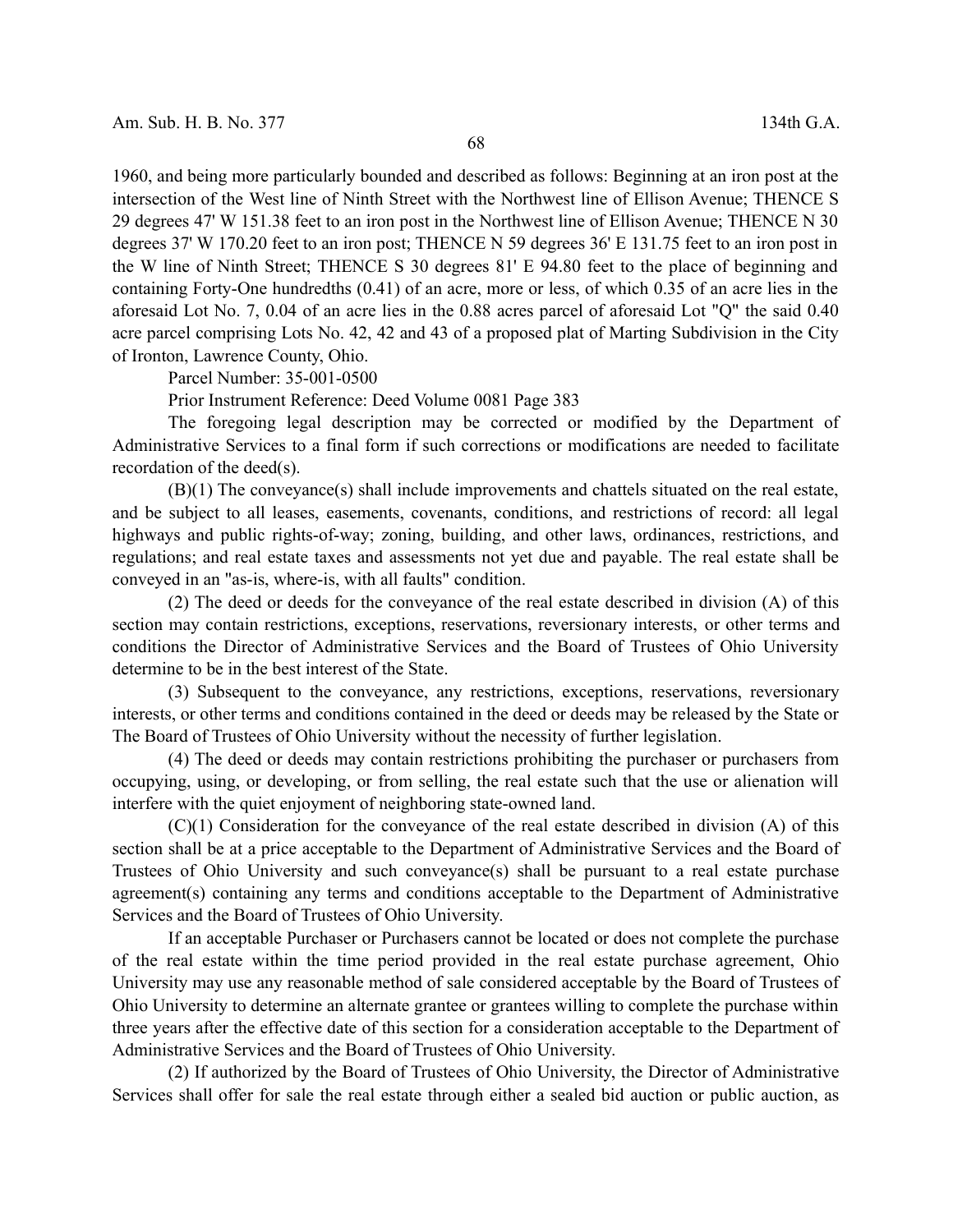described herein. In such instance, the method of sale and disposition of the real estate shall be determined by the Director of Administrative Services and Ohio University.

The purchaser(s) shall pay ten percent of the purchase price to the Director of Administrative Services within five business days after receiving the notice the bid has been accepted. The purchaser(s) shall pay the balance of the purchase price to the Director within sixty days after receiving notice the bid has been accepted. When the purchase price has been paid, the Director and purchaser shall enter into a real estate purchase agreement(s), in the form prescribed by the Department of Administrative Services. Payment shall be made by bank draft or certified check made payable to the Treasurer of State. A purchaser who does not complete the conditions of the sale as prescribed in this division shall forfeit the ten percent of the purchase price paid to the state as liquidated damages. If a purchaser fails to complete the purchase, the Director of Administrative Services may accept the next highest bid, subject to the foregoing conditions. If the Director of Administrative Services rejects all bids, the Director may repeat the sealed bid auction or public auction or may use an alternative sale process that is acceptable to the Board of Trustees of Ohio University.

Ohio University shall pay all advertising costs, additional fees, and other costs incident to the sale of the real estate.

(D) The real estate described in division (A) of this section may be conveyed as an entire tract or as multiple parcels.

(E) The costs associated with the purchase, closing and conveyance of the real estate described in division (A) of this section shall be paid by the Purchaser or Purchasers and/or Ohio University in the manner stated in the real estate purchase agreement(s).

The proceeds of the sale(s) shall be deposited into university accounts for purposes to be determined by the Board of Trustees of Ohio University.

(F) Upon the execution of the real estate purchase agreement(s), the Director of the Department of Administrative Services, with the assistance of the Attorney General, shall prepare a Governor's Deed to the real estate described in division (A) of this section. The Governor's Deed shall state the consideration and shall be executed by the Governor in the name of the State, countersigned by the Secretary of State, sealed with the Great Seal of the State, presented in the Department of Administrative Services for recording, and delivered to the Purchaser. The Purchaser shall present the Governor's Deed for recording in the Office of the Lawrence County Recorder.

(G) This section shall expire three (3) years after its effective date.

SECTION 38. (A) The Governor may execute one or more Governor's Deeds in the name of the State conveying to a purchaser or purchasers to be determined, its successors and assigns, all of the State's right, title, and interest in the following described real estate:

Tract 1

Situate in and being the North portion of Lease Lots Numbered 3 and 4, Section No. 27, Town No. 8, Range No. 14, in said township, county and state and beginning at the Northwest corner of Lease Lot No. 4, it being the Northeast corner of Elias Hibbard's lease; thence South 16.75 chains, more or less, to the Southeast corner of said Hibbard lease to a stone; thence East 50.5 chains to a stone in the East line of Lease Lot No. 3; thence North 16.75 chains, more or less, to the Northeast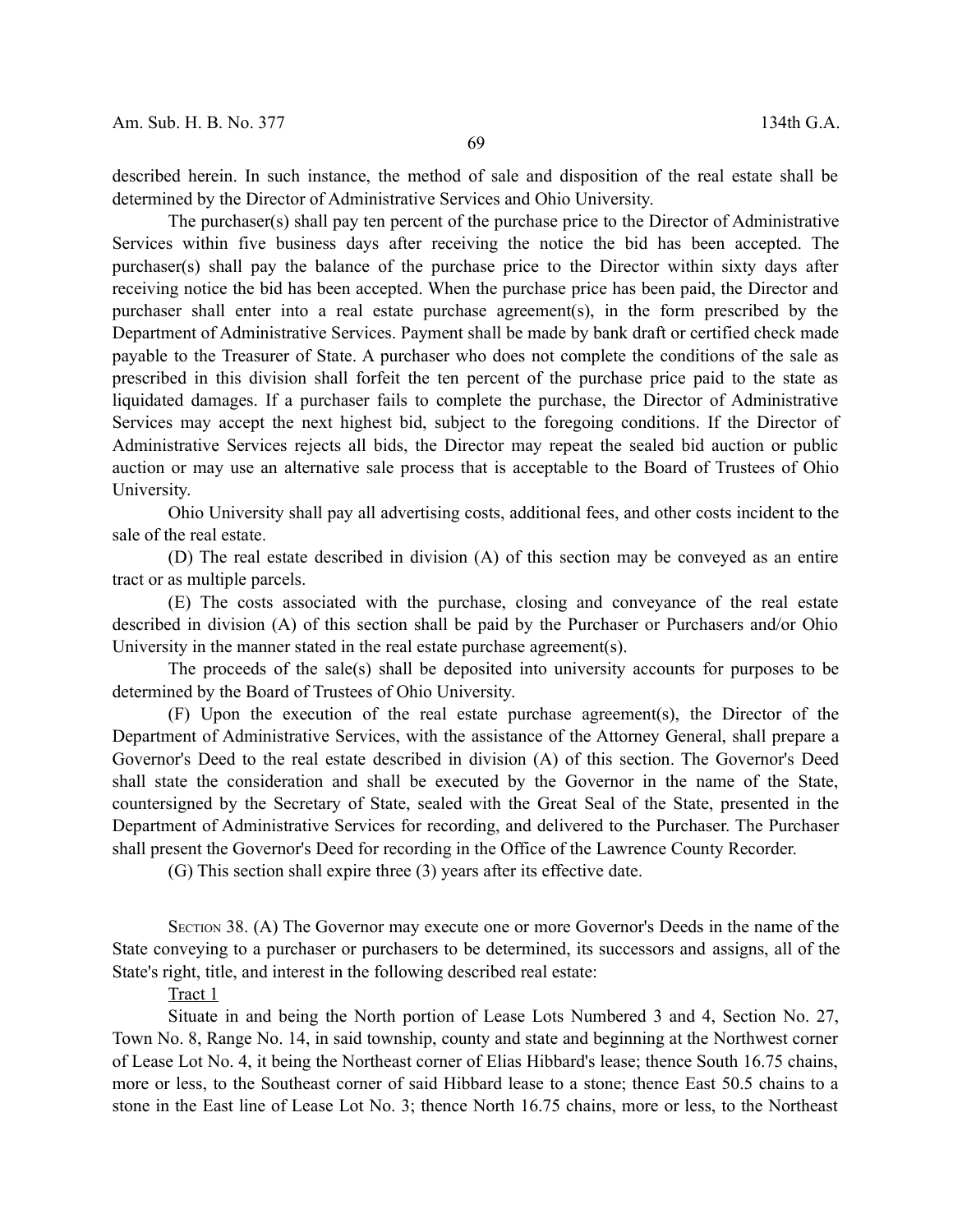corner of said Lease Lot No. 3; thence West 50.51 chains to the place of beginning, containing 80.41 acres, more or less.

# Tract 2

Twenty-five acres in the Northeast corner of Farm or Lease Lot No. 5 (otherwise 153) in Section No. 27 originally leased to Elias Hibbard and described as follows, to-wit: Beginning at the Northeast corner of said Farm or Lease Lot No. 5 and thence running West 14.91 chains; thence South 16.75 chains; thence East 14.91 chains; thence North 16.75 chains to the place of beginning, together with a right of way through and over the adjoining lands of S. Newton Wines, as the same was conveyed to one Alva C. Robinson by deed of Wines and wife dated December 5, 1889 which is hereby referred to.

#### Tract 3

Sixty-six and 44/100ths acres off of the South end of Farm or Lease Lot No. 4 (otherwise 154) in Section 28 originally leased to Hesekiah Topping and described as follows, to-wit: Beginning at the Southeast corner of said lot or section and thence running West 46.82 chains to the Southwest corner of said lot; thence North 14.19 chains; thence East 46.63 chains; thence South 14.19 chains to the place of beginning.

# Tract 4

Beginning at the Southeast corner of Farm or Lease Lot No. 3 (otherwise 155) in Section No. 28, originally leased to Dewalt Beinbreich, and thence running North 55 chains to the Northeast corner of said lot; thence West 26 chains to the Northeast corner of the town plat of Hebbardsville; thence West 2.72 ½ chains to within 106 feet of the West end of Inlot No. 10; thence South 42 links to the North line of Inlot No. 12 in said Village; thence East 2.571/2 chains to the middle of Eastern Alley; thence South along the middle of said alley 2.73 chains to the middle of Lafayette Street; thence South to the Southeast corner of Inlot No. 24; thence West 4.61 chains to the middle of Main Street; thence South 2° East 9.0 chains; thence South 9 ½° West in said Pruden's line 8.8 chains to W.C. Bean's Northwest corner; thence East 11.8 chains; thence South 30.6 chains to the South line of said Farm or Lease Lot No. 3; thence East 20 chains to the place of beginning. Said above described tract includes Inlot No. 28 and part of Inlot No. 10 in said village of Hebbardsville and containing 135 acres. Being subject, however, to such rights as the K. & M. R.R. has over and across the same.

### Tract 5

Beginning at the Southeast corner of Farm or lease Lot No. 2 (otherwise 157) in Section No. 28 and thence running West 15.57 chains; thence North 8° West 7.95 chains to the middle of the Coolville road; thence Northeastwardly along the middle of said road to the East line of said lot; thence South 16.79 chains to the place of beginning, containing 20.08 acres, more or less.

#### Tract 6

Beginning at the Southeast corner of Inlot No. 9 in the Village of Hebbardsville, the same being also Farm or Lease Lot No. 2 (otherwise 157) in Section No. 28 and thence running East 7.5 chains; thence North 5.5 chains; thence South 65° West 8.28 chains to the Northeast corner of said Inlot No. 9; thence South 1.95 chains to the place of beginning, containing 2.78 acres, more or less.

#### Tract 7

The following described part of Farm or Lease Lot No. 2 (otherwise 157) in Section No. 28, to-wit: Beginning at a point 15.57 chains West of the Southeast corner of the above described fifth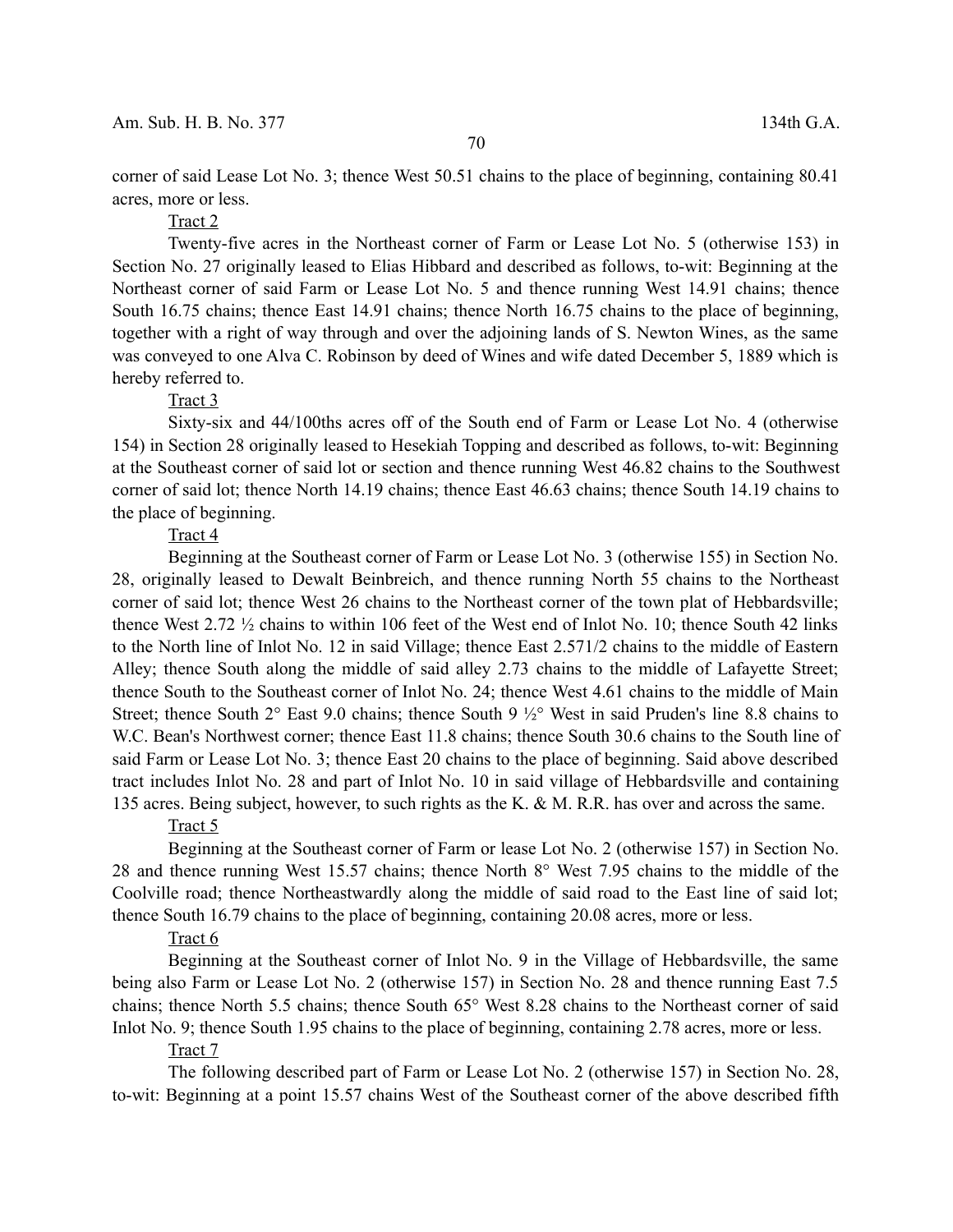tract and thence running North 8° West 2.66 chains to a point 175 feet North of the South line of said Farm or Lease Lot No. 2; thence West 4.67 chains; thence North 3.2 chains; thence South 65° West 0.84 chains to the Northeast corner of the sixth described tract; thence South 5.5 chains to the South line of said Farm or Lease Lot No. 2; thence East 5.8 chains to the place of beginning, containing 1.72 acres, more or less, and being the same premises conveyed to the said Joseph Braun by Henry D. Mirick and wife by deed dated February 23, 1898, reference to which is hereby made for a more particular description.

# Tract 8

Being all that part of the East half of Lot Number 1, Section 34, Town 8, Range 14, that lies South of County Road Number 12 (formerly U.S. Route Number 50) containing 25.75 acres, more or less.

Excepting from the above tract, One (1) acre sold to James Whaley and recorded in Deed Book 158, Page 440 and also excepting 0.82 acres as recorded in Deed Book 585 Page 1438, more fully described as follows: Commencing at the northwest corner of House Lot No. 19 in the Village of Hebbardsville; thence south 165 feet to the southwest corner of House Lot No. 30; thence north 44° west N 89° 20' W 270 feet to a stake: thence north 100 feet; thence north 421/2° east N 77° 27' E 283 feet to the place of beginning, containing 0.82 of an acre more or less.

### Tract 9

Nineteen and Three Fourths (19.75) acres in the Northwest part of Lot Number 3, Section Number 28, Town 8, Range 14, bounded on the North by the town of Hebbardsville, on the East by the Gallipolis Road (County Road Number 77) and on the West by the West line of said Lot Number 3.

Excepting from the above tract 4.68 acres, sold to Martin T. Bean and recorded in Deed Book 46, Page 418.

Also excepting from the above two tracts, Eighty-two One Hundredths (82/100) of an acre, sold to Board of Education of Alexander Township and recorded in Deed Book 60, Page 53. Leaving in the above Two tracts 39.00 acres more or less.

#### Tract 10

Being in Sections 28 and 34, Township No. 8, Range No. 14 Ohio Company's Purchase, and beginning on the west line of J.P. Coe's land, 50 feet west of the Kanawha and Michigan Railroad tract; thence west 9.11 chains to the center of the County road; thence south 23 3/4° west to a stake in the center of said road; thence north 71° west 6.90 chains to a stake; thence south 42 1/2° west 31.40 chains to the north line of S. N. Wines' land; thence east along said Wines' north line 18.24 chains to within 50 feet of the Kanawha and Michigan Railroad; thence northeast keeping within 50 feet of said railroad land to the place beginning, containing 60.97 acres.

# Tract 11

Situate in the Village of Hebbardsville, Alexander Township, Athens County, Ohio, to-wit:

Being Lot Number Thirteen (13), and Lot Number Fourteen (14), in said Village of Hebbardsville, the plat of which Lots is recorded in Volume 9, page 543, Record of Deeds of Athens County Ohio.

Excepting the one-sixteenth part of all the oil and gas in and under said premises as reserved by Lewis Drescher in a deed recorded in Volume 133, Page 70, Athens County Deed Records.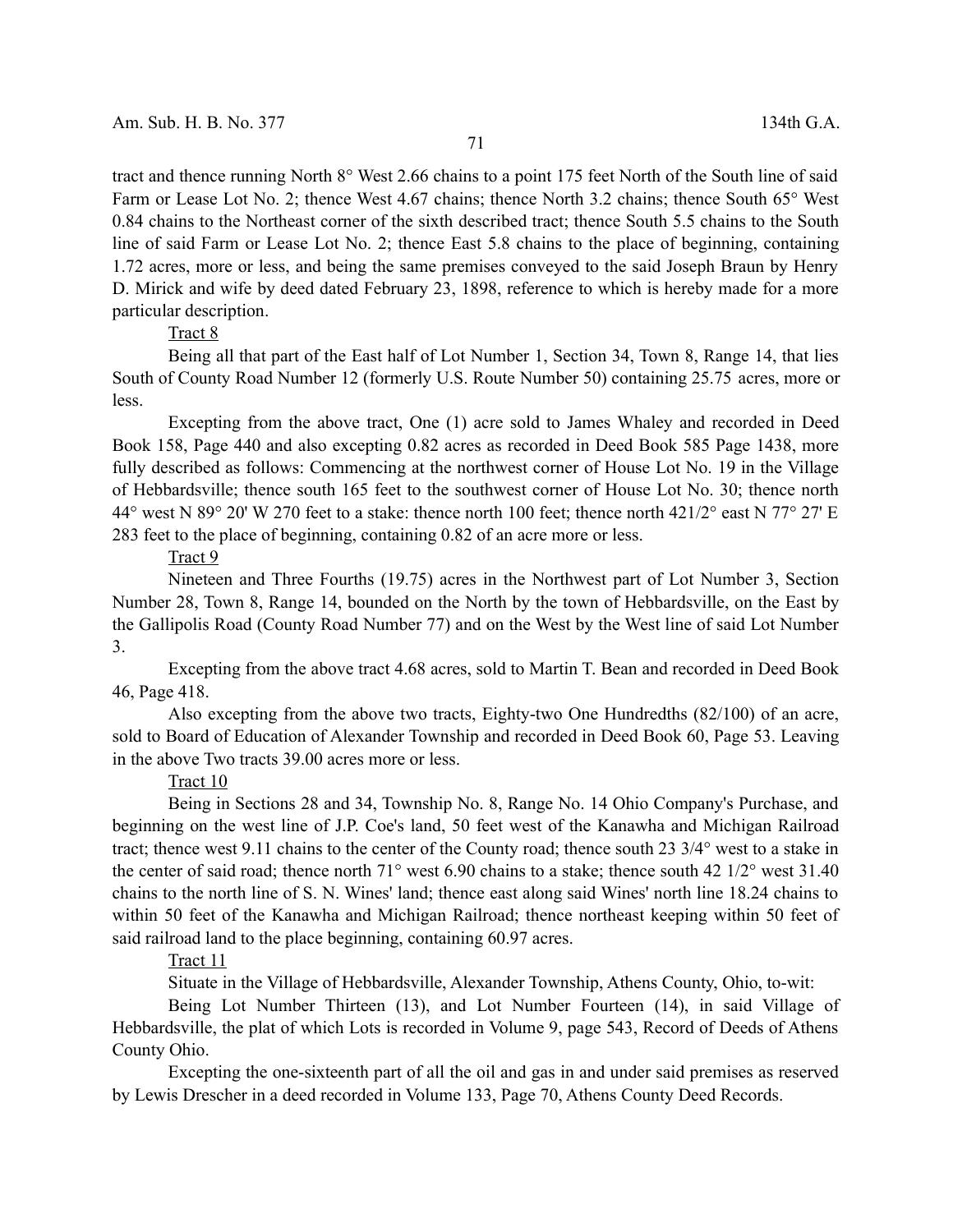Being the same premises conveyed to the grantor herein by deed recorded in Volume 192, Page 632, Athens County Deed Records.

Less and except the following tract

DESCRIPTION OF AN 8.293 ACRE TRACT

Situated in Fractions 3 & 4, Section 34, T.8, R. 14, Alexander Township, Athens County, Ohio and being a part of Parcel B010010099600 as described in Volume 310, Page 493 of the Official Records of Athens County, Ohio and being more particularly described as follows:

Commencing at the Southeast corner of Fraction 4 (calculated), thence N 01° 18' 56" E, 923.42 feet to a point in County Road 19 (Hebbardsville Road) and also being the Point of Beginning for the tract of land herein described:

Thence leaving said road and along a new line created by this survey,

N 50° 43' 22" W, 355.41 feet to an iron pin set, passing an iron pin set by a fence post at 34.71 feet;

Thence along the East line of Ball (316-473 D.R.),

N 28° 58' 00" E, 792.23 feet to an iron pin set;

Thence along the South line of The Ohio University (310-493 0.R.),

S 76° 33' 00" E, 455.40 feet to a point in County Road 19 (Hebbardsville Road), passing an iron pin set by a fence post at 433.25 feet;

Thence along said road the following five courses:

(1) S 28° 04' 31" W, 122.70 feet to a point;

(2) S 31° 04' 38" W, 246.06 feet to a point;

(3) S 35° 49' 40" W, 187.21 feet to a point;

(4) S 38° 05' 02" W, 209.62 feet to a point;

(5) S 35° 55' 31" W, 217.85 feet to the Point of Beginning and containing 8.293 acres total of which 4.685 acres are contained within Fraction 3 and 3.608 acres are contained within Fraction 4.

Subject to all easements and rights of way of record.

Iron pins set are 5/8 inch by 30 inch rebar with I.D. Cap stamped "Branner Surveying 8816" Bearing: Grid North - N.A.D. 83 - Ohio South Zone

The above description is based on a field survey completed December, 2021 by Jeb Branner, P.S. 8816

Parcel Numbers: B010010098900, B010010099100, B010010099200, B010010099300, B010010099500, B010010099600, B010010099700, B010010099800, B010010099900, B010280202200, B010280202300 & B010280202900

Prior Instrument Reference: OR 310 Page 493 (INST # 2001000003331)

The foregoing legal description may be corrected or modified by the Department of Administrative Services to a final form if such corrections or modifications are needed to facilitate recordation of the deed(s).

(B)(1) The conveyance(s) shall include improvements and chattels situated on the real estate, and be subject to all leases, easements, covenants, conditions, and restrictions of record: all legal highways and public rights-of-way; zoning, building, and other laws, ordinances, restrictions, and regulations; and real estate taxes and assessments not yet due and payable. The real estate shall be conveyed in an "as-is, where-is, with all faults" condition.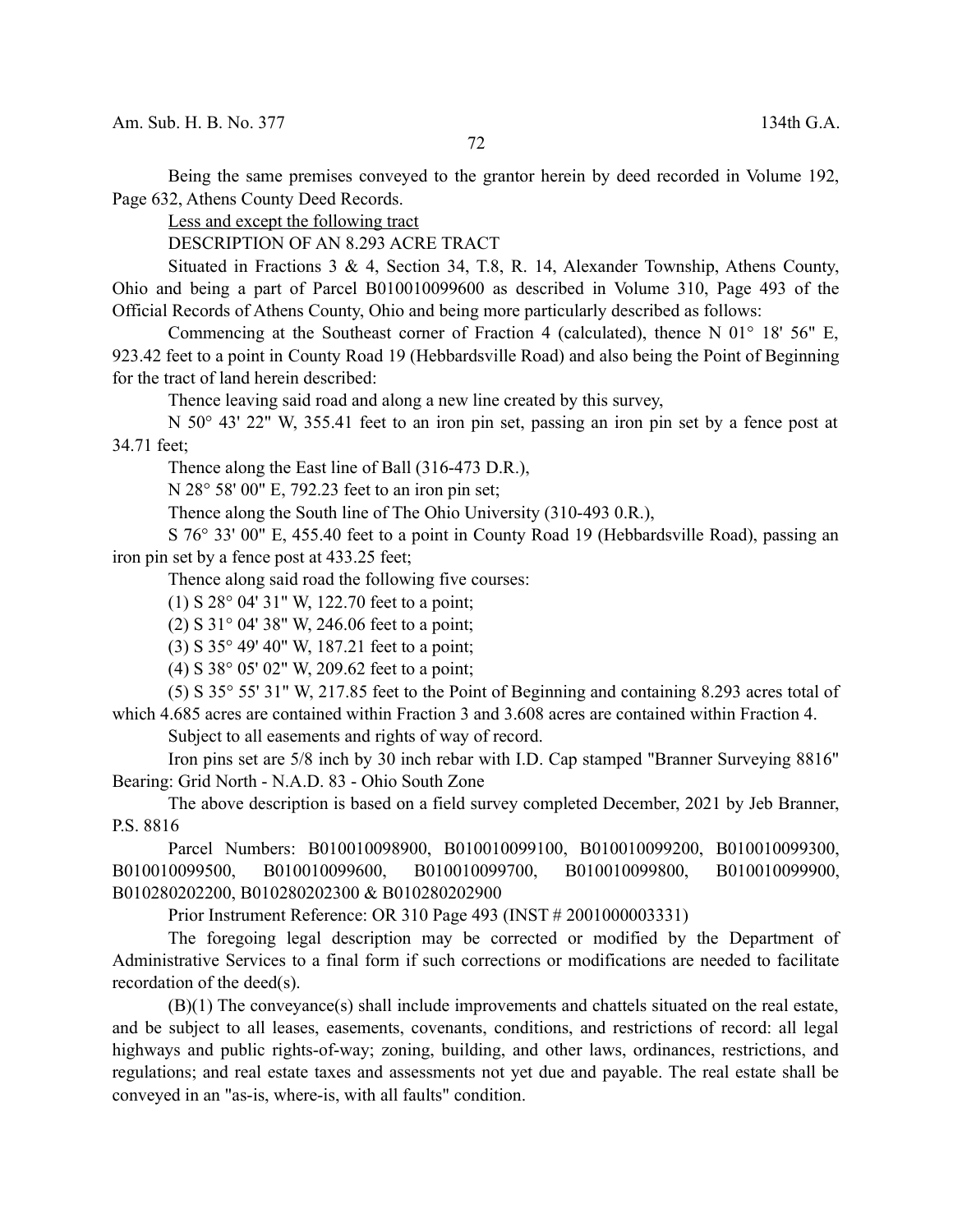(2) The deed or deeds for the conveyance(s) of the real estate described in division (A) of this section may contain restrictions, exceptions, reservations, reversionary interests, or other terms and conditions the Director of Administrative Services and the Board of Trustees of Ohio University determine to be in the best interest of the State.

(3) Subsequent to the conveyance, any restrictions, exceptions, reservations, reversionary interests, or other terms and conditions contained in the deed or deeds may be released by the State or the Board of Trustees of Ohio University without the necessity of further legislation.

(4) The deed or deeds may contain restrictions prohibiting the purchaser or purchasers from occupying, using, or developing, or from selling, the real estate such that the use or alienation will interfere with the quiet enjoyment of neighboring state-owned land.

(C)(1) Consideration for the conveyance of the real estate described in division (A) of this section shall be at a price acceptable to the Department of Administrative Services and the Board of Trustees of Ohio University and such conveyance(s) shall be pursuant to a real estate purchase agreement(s) containing any terms and conditions acceptable to the Department of Administrative Services and the Board of Trustees of Ohio University.

If an acceptable purchaser or purchasers cannot be located or does not complete the purchase of the real estate within the time period provided in the real estate purchase agreement(s), Ohio University may use any reasonable method of sale considered acceptable by the Board of Trustees of Ohio University to determine an alternate purchaser or purchasers willing to complete the purchase within three years after the effective date of this section for a consideration acceptable to the Department of Administrative Services and the Board of Trustees of Ohio University.

(2) If authorized by the Board of Trustees of Ohio University, the Director of Administrative Services shall offer for sale the real estate through either a sealed bid auction or public auction, as described herein. In such instance, the method of sale and disposition of the real estate shall be determined by the Director of Administrative Services and Ohio University.

The purchaser(s) shall pay ten percent of the purchase price to the Director of Administrative Services within five business days after receiving the notice the bid has been accepted. The purchaser(s) shall pay the balance of the purchase price to the Director within sixty days after receiving notice the bid has been accepted. When the purchase price has been paid, the Director and purchaser(s) shall enter into a real estate purchase agreement(s), in the form prescribed by the Department of Administrative Services. Payment shall be made by bank draft or certified check made payable to the Treasurer of State. Purchaser(s) who does not complete the conditions of the sale as prescribed in this division shall forfeit the ten percent of the purchase price paid to the state as liquidated damages. If a purchaser fails to complete the purchase, the Director of Administrative Services may accept the next highest bid, subject to the foregoing conditions. If the Director of Administrative Services rejects all bids, the Director may repeat the sealed bid auction or public auction or may use an alternative sale process that is acceptable to the Board of Trustees of Ohio University.

Ohio University shall pay all advertising costs, additional fees, and other costs incident to the sale of the real estate.

(D) The real estate described in division (A) of this section may be conveyed as an entire tract or as multiple parcels.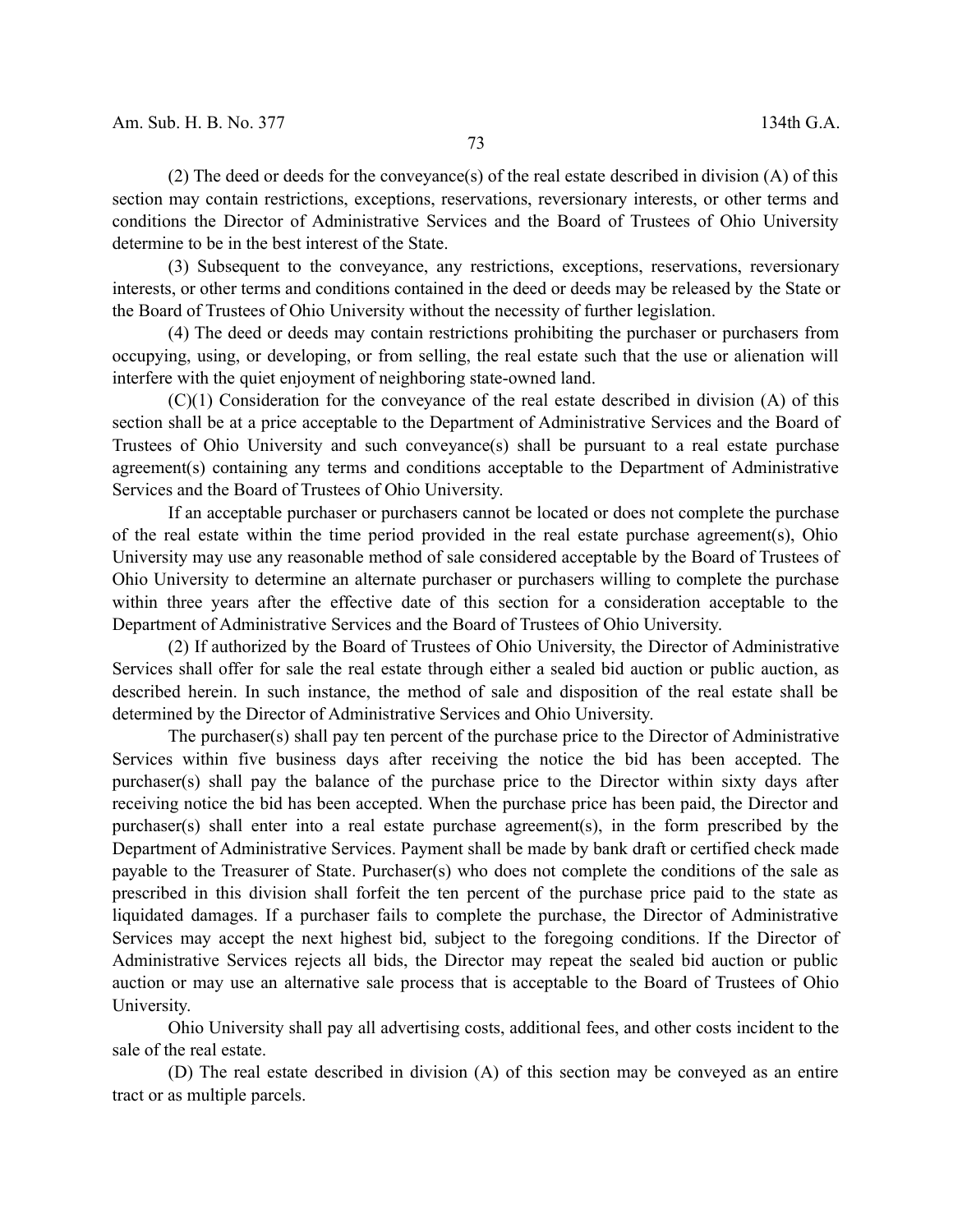(E) Except as otherwise specified above, the costs associated with the purchase, closing and conveyance of the real estate described in division (A) of this section shall be paid by the purchaser or purchasers and/or Ohio University in the manner stated in the real estate purchase agreement(s).

The proceeds of the sale(s) shall be deposited into university accounts for purposes to be determined by the Board of Trustees of Ohio University.

(F) Upon the execution of the real estate purchase agreement(s), the Director of the Department of Administrative Services, with the assistance of the Attorney General, shall prepare a Governor's Deed to the real estate described in division (A) of this section. The Governor's Deed(s) shall state the consideration and shall be executed by the Governor in the name of the State, countersigned by the Secretary of State, sealed with the Great Seal of the State, presented in the Department of Administrative Services for recording, and delivered to the Purchaser(s). The Purchaser(s) shall present the Governor's Deed(s) for recording in the Office of the Athens County Recorder.

(G) This section shall expire three (3) years after its effective date.

SECTION 39. (A) The Governor may execute one or more Governor's Deeds in the name of the State conveying to selected Purchaser or Purchasers, their heirs, successors and assigns, to be determined in the manner provided in division (C) of this section all of the State's right, title, and interest in the following described real estate:

Tract One

The lower or north half of French Grant Lot 19, containing about 98 acres; excepting therefrom, however, 10 acres off the back or east end of said tract; and containing 88 acres, more or less.

Parcel Number: 06-0699.000

Tract 2

Being all that part of French Grant Lot 20 that is contained within the following boundaries, to-wit:

Beginning at the upper or southwest corner of said lot on the Ohio River; thence with the line between said Lots 19 and 20, N. 64 deg. 45 min. E. to the southeast corner of a certain tract of land conveyed by Jacob Wilhelm to John Howard, January 26, 1844; thence with said Howard's line, N. 26 deg. W. to the northwest corner of said Howard's tract on the line of said Lot 20; thence S. 64 deg. W. with said line of said Lot 20 to its lower or northwest corner of the Ohio river; containing 108 acres, more or less.

Parcel Number: 06-0700.000

The premises above described containing in all 196 acres, more or less.

EXCEPTING, however, for the following easements: (1) September 24, 1880, Eliza Cunningham to Scioto Valley Railway Company, and recorded in Vol. 37, Page 537, Scioto County Record of Deeds, (2) July 21, 1903, H. C. Feurt to Norfolk and Western Railway Company, and recorded in Vol. 77, Page 149, Scioto County Record of Deeds, (3) March 19, 1915, Albert H. Feurt to Ohio Valley Traction Company, and recorded in Vol. 130, Page 172, Scioto County Record of Deeds, (4) February 19, 1941, E. H. Feurt to Ohio Power, and recorded in Vol. 267, Page 437, Scioto County Record of Deeds, (5) February 24, 1941, E. H. Feurt to State of Ohio, and recorded in Vol.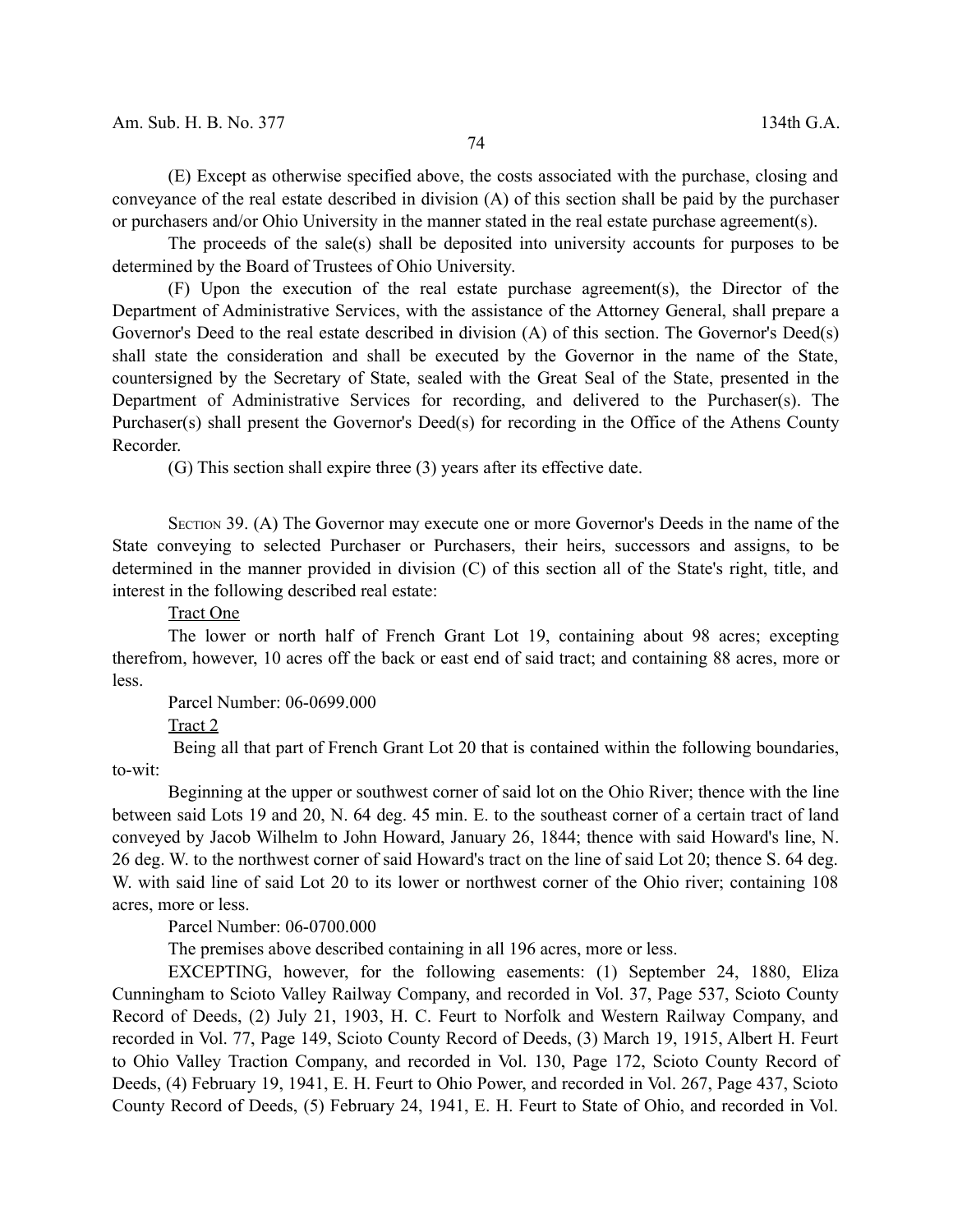275, Page 551, Scioto County Record of Deeds, (6) February 21, 1942, E. H. Feurt to State of Ohio, and recorded in Vol. 281, Page 439, Scioto County Record of Deeds, (7) December 12, 1955, Ella H. Feurt to Ohio Power, and recorded in Vol. 447, Page 319, Scioto County Record of Deeds, (8) December 12, 1955, Ella H. Feurt to Ohio Power, and recorded in Vol. 447, Page 320, Scioto County Record of Deeds, (9) October 23, 1961, Ella H. Feurt to United States of America, and recorded in Vol. 510, Page 266, Scioto County Record of Deeds and (10) December 27, 1961, Ella H. Feurt to United Fuel Gas Company, and recorded in Vol. 513, Page 87, Scioto County Record of Deeds.

Being the same premises conveyed to Ilo Feurt from the estate of Ella H. Feurt, deceased, by certificate of transfer of real estate dated September 13, 1963, and recorded in Vol. 536, Page 237, Scioto County Record of Deeds.

Prior Instrument Reference: Vol 600 Page 305

The foregoing legal description may be corrected or modified by the Department of Administrative Services to a final form if such corrections or modifications are needed to facilitate recordation of the deed(s).

(B)(1) The conveyance includes improvements and chattels situated on the real estate, and is subject to all easements, covenants, conditions, leases, and restrictions of record; all legal highways and public rights-of-way; zoning, building, and other laws, ordinances, restrictions, and regulations; and real estate taxes and assessments not yet due and payable. The real estate shall be conveyed in an "as-is, where-is, with all faults" condition.

(2) The deed or deeds for the conveyance of the real estate may contain restrictions, exceptions, reservations, reversionary interests, and other terms and conditions the Director of Administrative Services determines to be in the best interest of the State.

(3) Subsequent to the conveyance, any restrictions, exceptions, reservations, reversionary interests, or other terms and conditions contained in the deed may be released by the State or the Board of Trustees of Ohio University without the necessity of further legislation.

(C) The Director of Administrative Services in consultation with Ohio University shall conduct a sale of the real estate by sealed bid auction or public auction, and the real estate shall be sold to the highest bidder at a price acceptable to the Director of Administrative Services and the Board of Trustees of Ohio University. The Director of Administrative Services shall advertise the sealed bid auction or public auction by publication in a newspaper of general circulation in Scioto County, once a week for three consecutive weeks before the date on which the sealed bids are to be opened. The Director of Administrative Services shall notify the successful bidder in writing. The Director of Administrative Services may reject any or all bids.

The purchaser(s) shall pay ten percent of the purchase price to the Department of Administrative Services within five business days after receiving the notice the bid has been accepted. When the deposit has been received by the Department of Administrative Services, the Purchaser(s) shall enter into a real estate purchase agreement in the form prescribed by the Department of Administrative Services. The purchaser(s) shall pay the balance of the purchase price to the Department of Administrative Services within sixty days after receiving notice the bid has been accepted. Payment of the deposit and the purchase price shall be made by bank draft or certified check made payable to the Treasurer of State. A purchaser who does not complete the conditions of the sale as prescribed in this division or in the real estate purchase agreement, shall forfeit the ten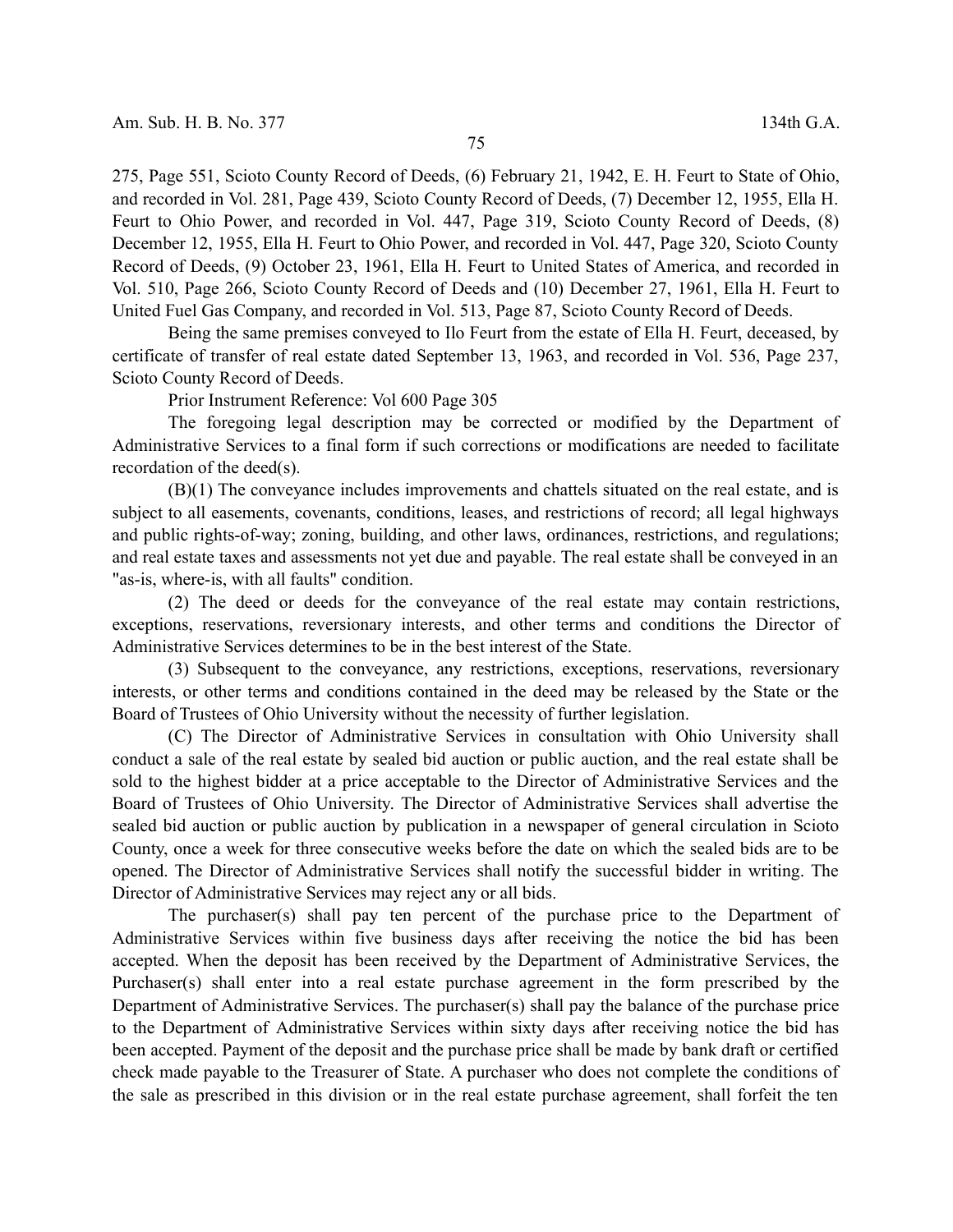percent of the purchase price paid to the State as liquidated damages. If a purchaser fails to complete the conditions of sale as described in this division or in the real estate purchase agreement, the Director of Administrative Services is authorized to accept the next highest bid(s), by collecting ten percent of the revised purchase price from the next bidder(s) and to proceed to close the sale(s), provided that the secondary bid(s) meets all other criteria provided for in this section. If the Director of Administrative Services rejects all bids from the sealed bid auction, the Director may repeat the sealed bid auction process described in this section or may use an alternative sale process that is acceptable to the Board of Trustees of Ohio University.

The Ohio University shall pay advertising and other costs incident to the sale of the real estate.

(D) The real estate described in division (A) of this section may be conveyed as an entire tract or as multiple parcels.

(E) Except as otherwise specified above, the purchaser shall pay all costs associated with the purchase, closing and conveyance, including surveys, title evidence, title insurance, transfer costs and fees, recording costs and fees, taxes, and any other fees, assessments, and costs that may be imposed.

The proceeds of the sale shall be deposited into university accounts for purposes to be determined by the Board of Trustees of Ohio University.

(F) Upon receipt of a fully executed purchase agreement as described in division (C) of this section, the Director of the Department of Administrative Services, with the assistance of the Attorney General, shall prepare a Governor's Deed(s) to the real estate described in division (A) of this section. The Governor's Deed(s) shall state the consideration and shall be executed by the Governor in the name of the State, countersigned by the Secretary of State, sealed with the Great Seal of the State, presented in the Department of Administrative Services for recording, and delivered to the Purchaser(s). The Purchaser(s) shall present the Governor's Deed(s) for recording in the Office of the Scioto County Recorder.

(G) This section shall expire three (3) years after its effective date.

SECTION 40. (A) The Governor may execute a Governor's Deed in the name of the State conveying to Alpha Phi Sorority ("Grantee"), and its successors and assigns, all of the State's right, title, and interest in the following described real estate:

Tract 1

Situated in the City of Akron, County of Summit and State of Ohio:

Known as being a part of original Portage Township Lot 3, Tract 8, which is also part of Lot 24 of the Spicer Tract, more particularly bounded and described as follows:

Beginning at the Southwest corner of said Lot 24, which point is 264.66 feet East of the East line of Spicer Street and is on the North line of Vine Street; thence North 200 feet along the line between Spicer lots 23 and 24 to the Northwest corner of a parcel of land conveyed to Ralph C. and Anna Fleck by deed recorded on June 20, 1936, in Vol. 1656, Page 67, which point is the principal place of beginning for the parcel herein conveyed; thence continuing North along said line between Spicer lots 23 and 24, a distance of 40.24 feet to the Northwest corner of Spicer lot 24; thence East about 56 feet along the North line of Spicer lot 24 to the Northwest corner of parcel 3 of a deed to the City of Akron recorded in Vol. 2987, Page 598 of Summit County records; thence Southerly along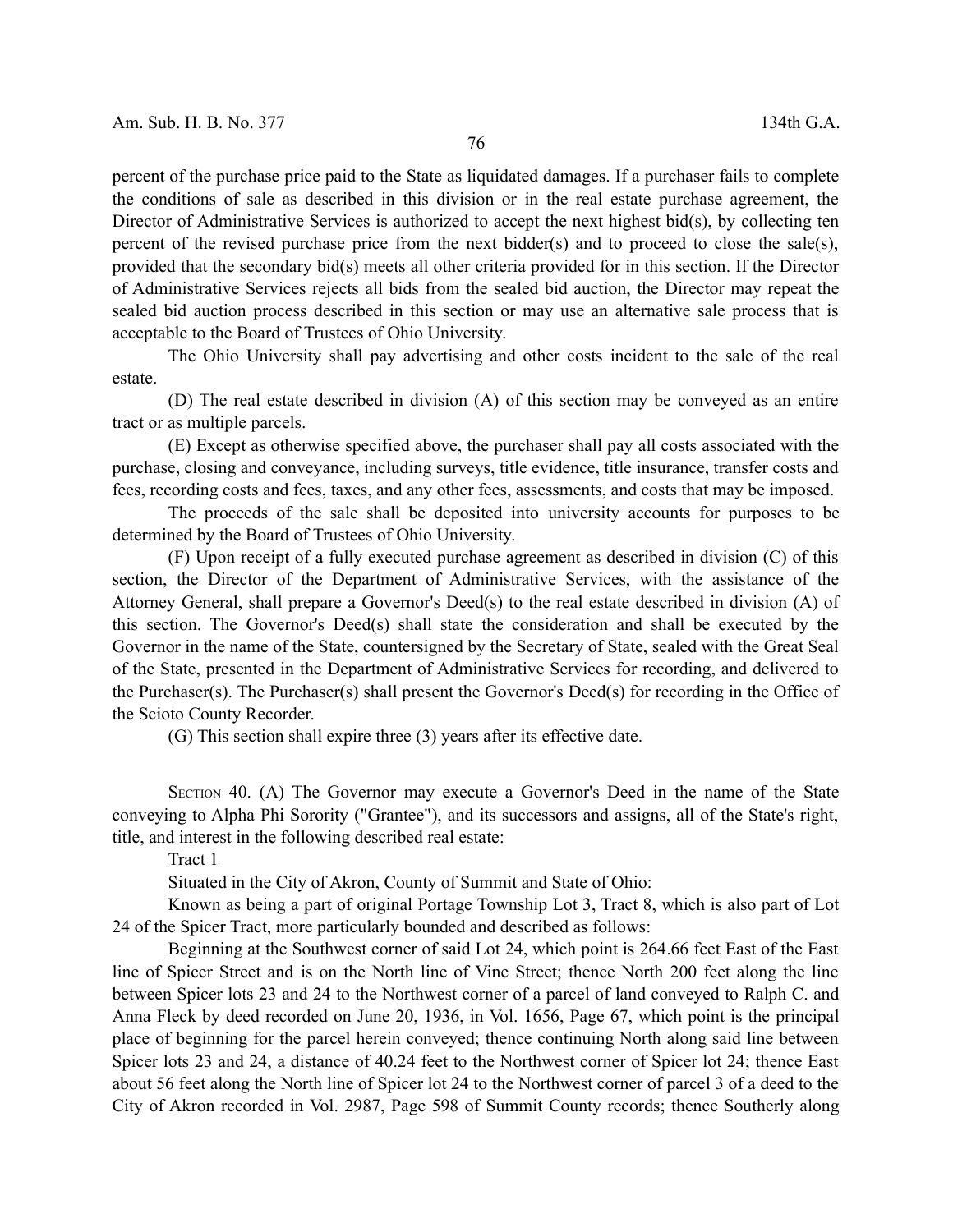the Westerly boundary of said land conveyed to the City of Akron, about 39.54 feet to a point at the Southwest corner of said parcel which point is also on the North line of land conveyed to James E. and Mary E. Garber on April 1, 1946, by deed recorded in Vol. 2236, Page 267 of Summit County records; thence Westerly on the North line of land conveyed to said Garvers and Flecks, a distance of approximately 57.2 feet to the place of beginning, it being the intention of the Grantors to convey all that land in Vol. 1349, Page 363 of Summit County records except that in Vol. 1656, Page 67, Vol. 2236, Page 267 and Vol. 2987, Page 598 of Summit County records, be the same more or less.

Parcel Number: 6838625

Prior Instrument Reference: Document # 55767280

Tract 2

Situated in the City of Akron, County of Summit and State of Ohio:

Known as being a part of original Portage Township Lot 3, Tract 8, bounded and described as follows:

Beginning at a point in the South line of Orchard Court so called, 363 feet West of the West line of Fountain Street; thence South, about 43 feet to a point, thence East, approximately 50 feet to a point; thence North 41.8 feet to the South line of Orchard Court; thence West along the South line of Orchard Court, 50 feet to the place of beginning, be the same more or less.

Excepting therefrom:

Situated in the City of Akron, County of Summit and State of Ohio:

Known as being part of the original Portage Township, Tract 8 and being more particularly described as follows:

Commencing at the intersection of the Northerly line of Vine Street (60 feet wide) and the Easterly line of Spicer Street (60 feet wide), said point being 512.71 feet left of State 54+87.22 of the centerline of State Route 8;

Thence North 87° 59' 41" East a distance of 299.66 feet along the Northerly line of Vine Street to a point in Grantor's Easterly line, said point being Grantor's Southeasterly corner;

Thence North 1° 17' 27" East a distance of 200.00 feet along Grantor's Easterly line to a point;

Thence North 87° 59' 41" East a distance of 22.20 feet along Grantor's Easterly line to a point;

Thence North 0° 23' 48" West a distance of 40.90 feet along Grantor's Easterly line to a point;

Thence North 0° 01' 24" East a distance of 36.51 feet along Grantor's Easterly line to a point in a proposed limited access right of way line, said point being 181.73 feet left of station 57+70.00 of the centerline of state route 8 and the true place of beginning;

Thence North 65° 04' 47" West a distance of 12.13 feet along a proposed limited access right of way line to a point in the Southerly line of Orchard Street and Grantor's Northerly line;

Thence North 89° 04' 11" East a distance of 11.00 feet along the Southerly line of Orchard Street and Grantor's Northerly line to a point in Grantor's Easterly line, said point being Grantor's Northeasterly corner;

Thence South 0° 01' 24" West a distance of 5.29 feet along Grantor's Easterly line to the true place of beginning;

The above described area is contained within the Summit County Auditor's permanent parcel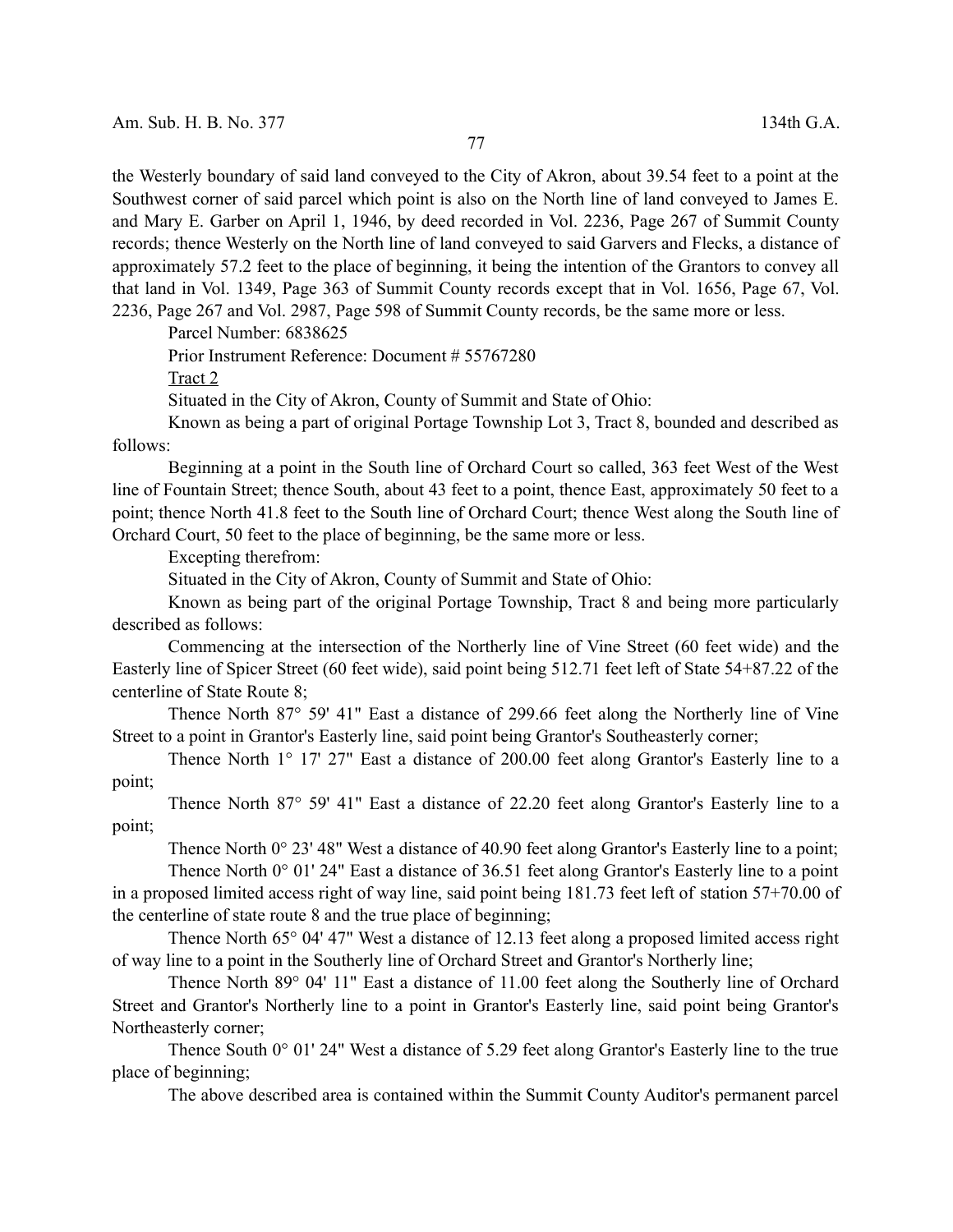number 68-38627. Within said bounds is 0.001 acres inclusive of the present road which occupies 0.000 acres.

This description is based on a survey for the Ohio Department of Transportation in 1999 under the direction of Adam D. Treat, P.S., Registered Surveyor No. 8058.

Bearing based on Ohio North Zone State Plane Coordinates, NAD83(95).

Monuments referred to as iron pins set are  $\frac{3}{4}$ " x 30" reinforcing rod with an aluminum cap stamped "ODOT R/W DLX Ohio 8058."

Parcel Number: 6838627

Prior Instrument Reference: Document # 55767280

Tract 3

Situated in the City of Akron, County of Summit and State of Ohio:

Known as being a part of original Portage Township Lot 3, Tract 8, and more fully bounded and described as follows:

Beginning at the intersection of the Southerly line of Carroll Street as now improved, and the Westerly line of Fountain Street (as of October 5, 1943); thence S 0° 45' W, 318.45 feet along the Westerly line of Fountain Street to the Southerly line of Orchard Court; thence N 89° 19' W along the Southerly line of Orchard Court, 367.75 feet to an iron pipe at the true place of beginning; thence continuing N 89° 19' W along the Southerly line of Orchard Court, 47.5 feet to an iron pipe; thence S  $2^{\circ}$  46' W, 44.80 feet to a point; thence N 88 $^{\circ}$  32' E, 3 feet to a point; thence S  $3^{\circ}$  26' W, 60 feet to a point; thence N 89° 49' E, 40 feet to a point; thence N 3° 26' E, 60.84 feet to a point; thence N 88° 32' E, 5.74 feet to an iron pipe; thence N  $1^{\circ}$  10' E, 43 feet to an iron pipe at the true place of beginning and containing 0.104 acres of land, be the same more or less.

Parcel Number: 6838626

Prior Instrument Reference: Document # 55767280

The foregoing legal description may be corrected or modified by the Department of Administrative Services to a final form if such corrections or modifications are needed to facilitate recordation of the deed.

(B)(1) The conveyance includes improvements and chattels situated on the real estate, and is subject to all easements, covenants, conditions, leases, and restrictions of record: all legal highways and public rights-of-way; zoning, building, and other laws, ordinances, restrictions, and regulations; and real estate taxes and assessments not yet due and payable. The real estate shall be conveyed in an "as-is, where-is, with all faults" condition.

(2) The deed for conveyance of the real estate may contain restrictions, exceptions, reservations, reversionary interests, and other terms and conditions the Director of Administrative Services determines to be in the best interest of the State.

(3) Subsequent to the conveyance, any restrictions, exceptions, reservations, reversionary interests, or other terms and conditions contained in the deed may be released by the State or the Board of Trustees of The University of Akron without the necessity of further legislation.

(C) Consideration for the conveyance of the real estate described in division (A) of this section shall be Three Hundred Eighty Thousand and 00/100 Dollars (\$380,000.00).

The Director of Administrative Services shall offer the real estate to the Alpha Phi Sorority through a real estate purchase agreement. Consideration for the conveyance of the real estate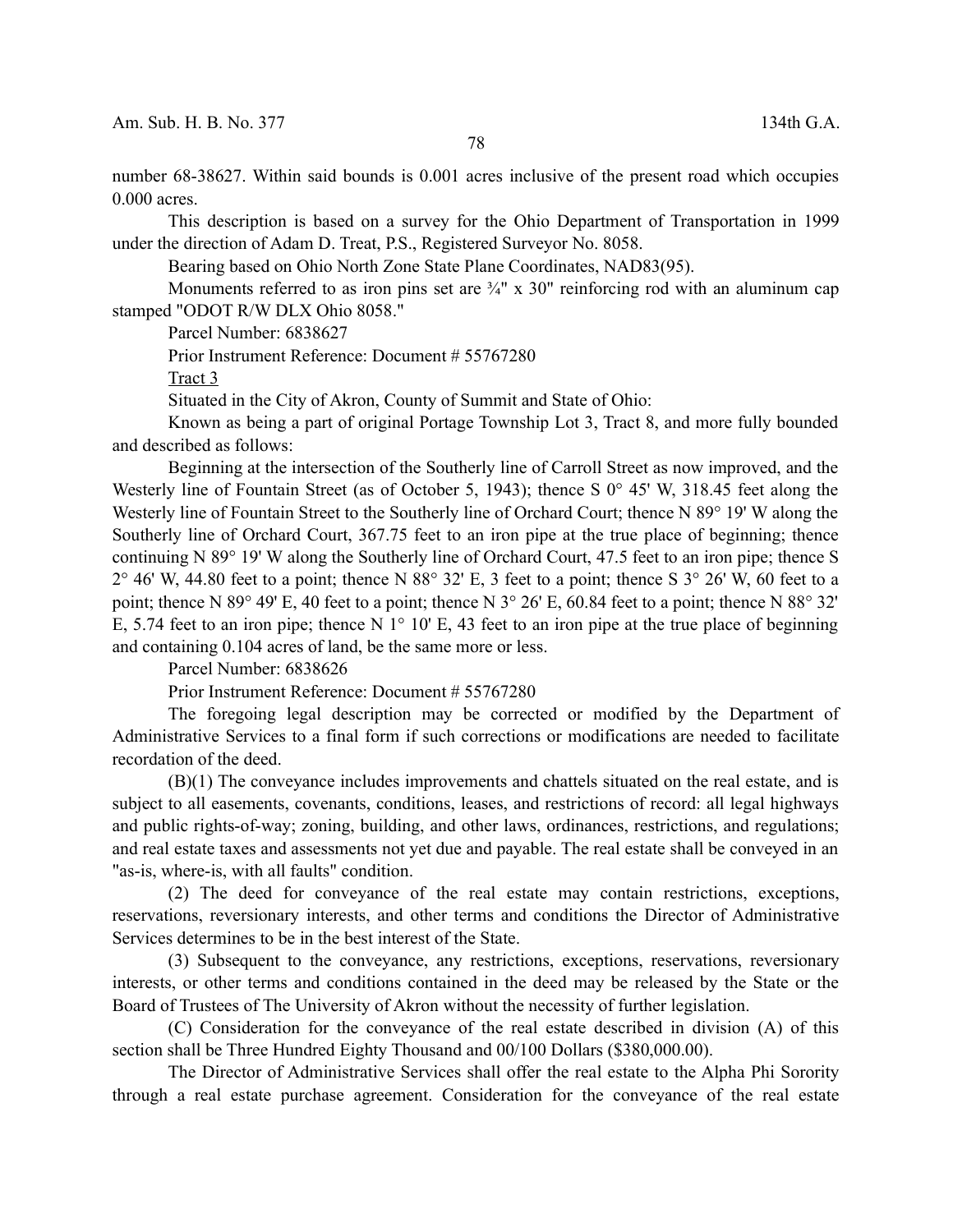described in division (A) of this section shall be Three Hundred Eighty Thousand and 00/100 Dollars (\$380,000.00). If Alpha Phi Sorority does not complete the purchase of the real estate within the time period provided in the real estate purchase agreement, the Director of Administrative Services may use any reasonable method of sale considered acceptable by the Board of Trustees of The University of Akron to determine an alternate grantee willing to complete the purchase for consideration acceptable to the Board of Trustees of The University of Akron within three years after the effective date of this section. The University of Akron shall pay all advertising costs, additional fees, and other costs incident to the sale of the real estate, other than the costs provided for in division (E) of this section.

(D) The real estate described in division (A) of this section shall be sold as an entire tract and not in parcels.

(E) Grantee shall pay all costs associated with the purchase, closing and conveyance, including surveys, title evidence, title insurance, transfer costs and fees, recording costs and fees, taxes, and any other fees, assessments, and costs that may be imposed.

The proceeds of the sale shall be deposited into a University of Akron account to be determined by the Board of Trustees of The University of Akron.

(F) Upon execution of a real estate purchase agreement, the Director of the Department of Administrative Services, with the assistance of the Attorney General, shall prepare a Governor's Deed to the real estate described in division (A) of this section. The Governor's Deed shall state the consideration and shall be executed by the Governor in the name of the State, countersigned by the Secretary of State, sealed with the Great Seal of the State, presented in the Department of Administrative Services for recording, and delivered to the Grantee. The Grantee shall present the Governor's Deed for recording in the Office of the Summit County Recorder.

(G) This section shall expire three (3) years after its effective date.

SECTION 41. (A) The Governor may execute a Governor's Deed in the name of the State conveying to the selected Purchaser or Purchasers, their heirs, successors and assigns, to be determined in the manner provided in division (C) of this section all of the State's right, title, and interest in the following described real estate:

## Tract 1

Situated in the City of Akron, County of Summit and State of Ohio and known as being part of Lot 5 or Tract 4, formerly Springfield Township and more fully described as follows:

Beginning at a drill hole set at the northeasterly corner of Lot 4, which is also the intersection of the center lines of Triplett Boulevard (60 feet wide) and Hilbish Avenue (60 feet wide); thence along the centerline of Hilbish Avenue and the easterly line of Lot 4 S 0° 20' 36" W, 1814.38 feet to the Southerly line of Lot 4; thence along the Southerly line of Lot 4 N 89° 43' 24" W, (and along the Northerly line of a parcel of land now owned by Ruth E. Beal and William H. Beal, Sr. and along the Northerly line of a contiguous parcel of land now owned by M. A. Barsky) 230.35 feet to a number 6 rebar set at M. A. Barsky's northwesterly corner; thence along the Westerly line of said M. A. Barsky's parcel of land and along the Westerly line of a contiguous parcel of land now owned by W. H. and R. E. Beal S 29° 31' 33" W, 183.51 feet to a number 6 rebar set at the true place of beginning for land hereinafter described; thence continuing along the Westerly line of said W. H. & R. E. Beal's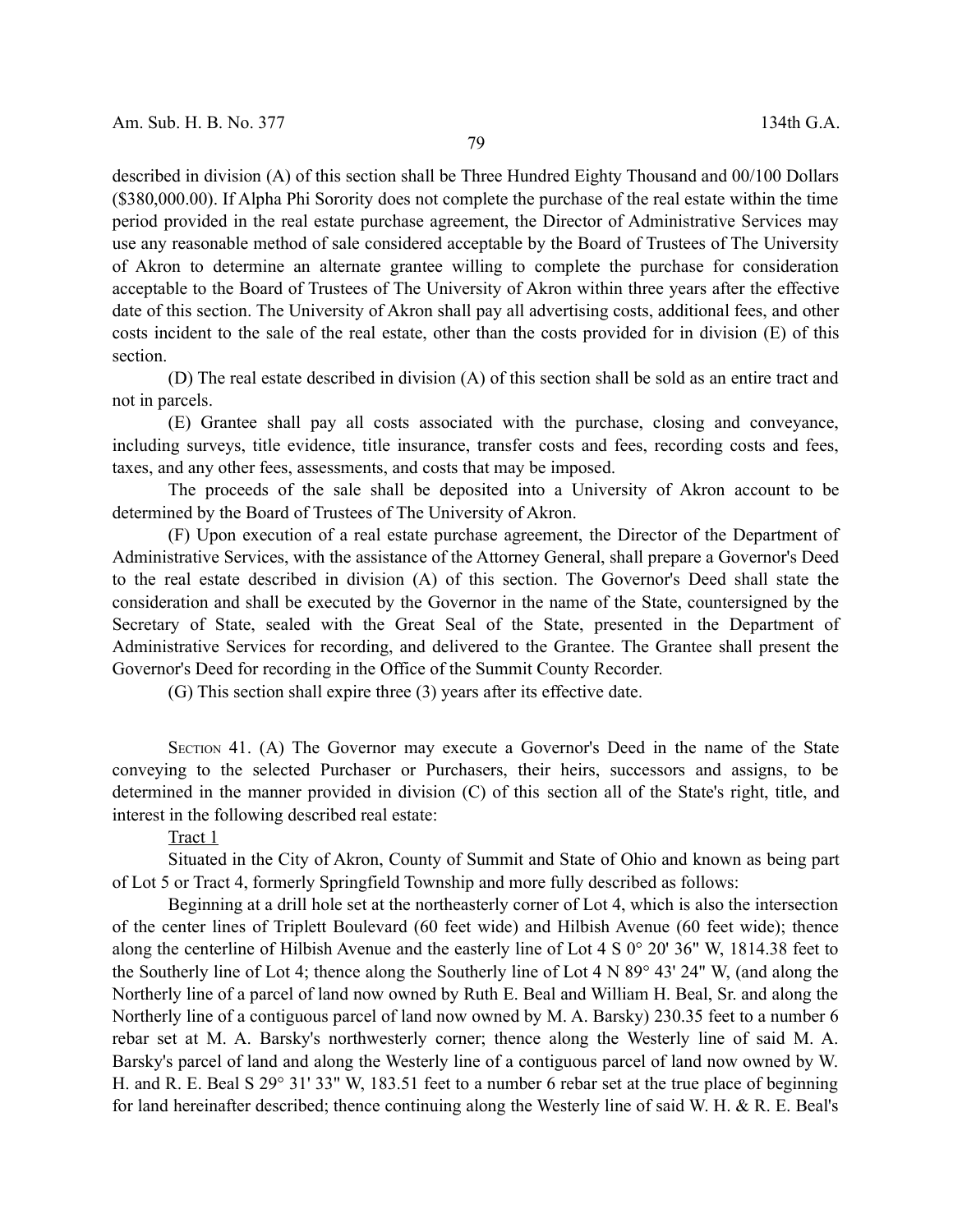parcel of land S 29° 31' 33" W, 196.27 feet to an iron pipe monument found at W. H. and R. E. Beal's Southwesterly corner; thence along the Westerly line of a parcel of land now owned by S. A. and B. Peterson and along the Westerly line of a contiguous parcel of land now owned by R. C. Bischoff S 16° 33' 52" W, 787.63 feet to an iron pipe monument found at R. C. Bischoff's Southwesterly corner; thence along the Westerly line of a parcel of land now owned by R. E Roser S 0° 11' 02" W 215.90 feet to an iron pipe monument found at the intersection of R. E. Roser's Westerly line with the Northerly line of a parcel of land now owned by The General Tire and Rubber Company; thence along General Tire and Rubber Company's Northerly line S 88° 51' 43" W, 475.27 feet to a pipe found at the intersection of General Tire and Rubber Company's Northerly line with the Easterly line of George Washington Boulevard (100 feet wide); thence along the Easterly line of George Washington Boulevard N 33° 39' 10" E, 1319.53 feet to a number 6 rebar set at a point of curvature; thence along the Easterly line of George Washington Boulevard and along the arc of a circle curving to the left (radius 1249.76 feet, central angle 3° 36' 18", sub chord 78.62 feet and sub chord bearing N 31° 51' 01" E,) 78.63 feet to a number 6 rebar set; thence radially S 59° 57' 08" E, 28.21 feet to the number 6 rebar set at the true place of beginning for land herein described and containing 5.3098 acres of land more or less as surveyed and computed by the Bureau of Engineering, The City of Akron, Ohio in June of 1971.

Parcel Number: 6835031

Prior Instrument Reference: Deed Volume 5266 Page 93

The foregoing legal description may be corrected or modified by the Department of Administrative Services to a final form if such corrections or modifications are needed to facilitate recordation of the deed.

(B)(1) The conveyance includes improvements and chattels situated on the real estate, and is subject to all easements, covenants, conditions, leases, and restrictions of record; all legal highways and public rights-of-way; zoning, building, and other laws, ordinances, restrictions, and regulations; and real estate taxes and assessments not yet due and payable. The real estate shall be conveyed in an "as-is, where-is, with all faults" condition.

(2) The deed for the conveyance of the real estate may contain restrictions, exceptions, reservations, reversionary interests, and other terms and conditions the Director of Administrative Services determines to be in the best interest of the State.

(3) Subsequent to the conveyance, any restrictions, exceptions, reservations, reversionary interests, or other terms and conditions contained in the deed may be released by the State or The University of Akron without the necessity of further legislation.

(4) The deed may contain restrictions prohibiting the grantee or grantees from occupying, using, or developing, or from selling, the real estate such that the use or alienation will interfere with the quiet enjoyment of neighboring state-owned land.

(C) The Director of Administrative Services shall conduct a sale of the real estate by sealed bid auction or public auction, and the real estate shall be sold to the highest bidder at a price acceptable to the Director of Administrative Services and The University of Akron. The Director of Administrative Services shall advertise the sealed bid auction or public auction by publication in a newspaper of general circulation in Summit County, once a week for three consecutive weeks before the date on which the sealed bids are to be opened. The Director of Administrative Services shall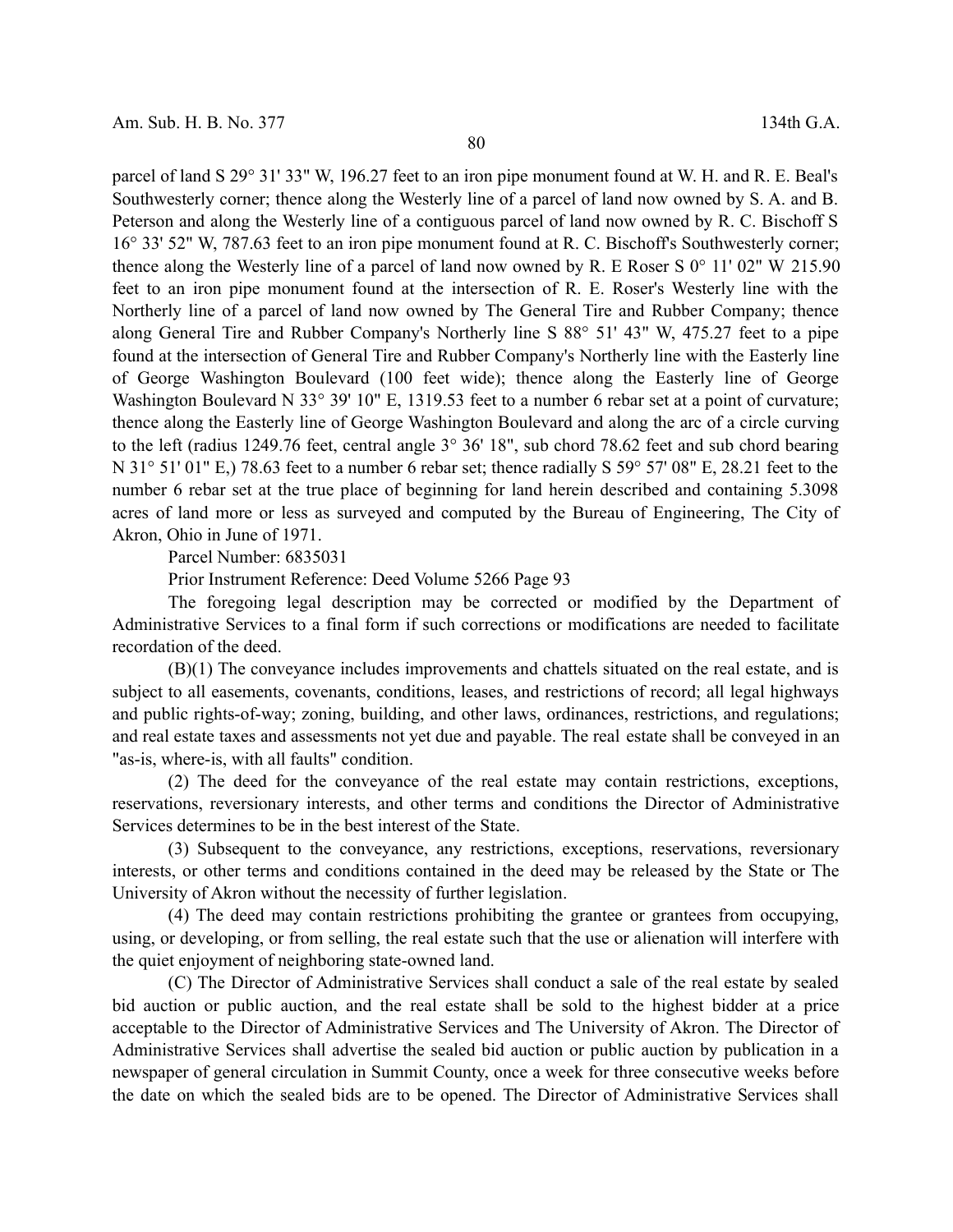notify the successful bidder in writing. The Director of Administrative Services may reject any or all bids.

The purchaser shall pay ten percent of the purchase price to the Director of Administrative Services within five business days after receiving the notice the bid has been accepted. The purchaser shall pay the balance of the purchase price to the Director within sixty days after receiving notice the bid has been accepted. When the purchase price has been paid, the Director and purchaser shall enter into a real estate purchase agreement, in the form prescribed by the Department of Administrative Services. Payment may be made by bank draft or certified check made payable to the Treasurer of State. A purchaser who does not complete the conditions of the sale as prescribed in this division shall forfeit the ten percent of the purchase price paid to the state as liquidated damages. If a purchaser fails to complete the purchase, the Director of Administrative Services may accept the next highest bid, subject to the foregoing conditions. If the Director of Administrative Services rejects all bids, the Director may repeat the sealed bid auction or public auction, or may use an alternative sale process that is acceptable to The University of Akron.

The University of Akron shall pay advertising and other costs incident to the sale of the real estate.

(D) The real estate described in division (A) of this section shall be sold as an entire tract and not in parcels.

(E) Except as otherwise specified above, the purchaser shall pay all costs associated with the purchase, closing and conveyance, including surveys, title evidence, title insurance, transfer costs and fees, recording costs and fees, taxes, and any other fees, assessments, and costs that may be imposed.

The proceeds of the sale shall be deposited into a University of Akron account to be determined by the Board of Trustees of The University of Akron.

(F) Upon execution of the real estate purchase agreement, the Director of the Department of Administrative Services, with the assistance of the Attorney General, shall prepare a Governor's Deed to the real estate described in division (A) of this section. The Governor's Deed shall state the consideration and shall be executed by the Governor in the name of the State, countersigned by the Secretary of State, sealed with the Great Seal of the State, presented in the Department of Administrative Services for recording, and delivered to the Grantee. The Grantee shall present the Governor's Deed for recording in the Office of the Summit County Recorder.

(G) This section shall expire three (3) years after its effective date.

SECTION 42. (A) The Governor may execute one or more Governor's Deeds in the name of the State conveying to Toledo Public Schools ("Grantees"), and its, successors and assigns, all of the State's right, title, and interest in the following described real estate:

Tract 1

All of Lot Number 1 in University Hills Plat I, a Subdivision in the City of Toledo, Lucas County, Ohio as enumerated and delineated in Plat Volume 63, Page 12, in the offices of the Lucas County Recorder.

Parcel Number: 15-25041 Prior Instrument Reference: Deed Volume 2649, Page 98 Tract 2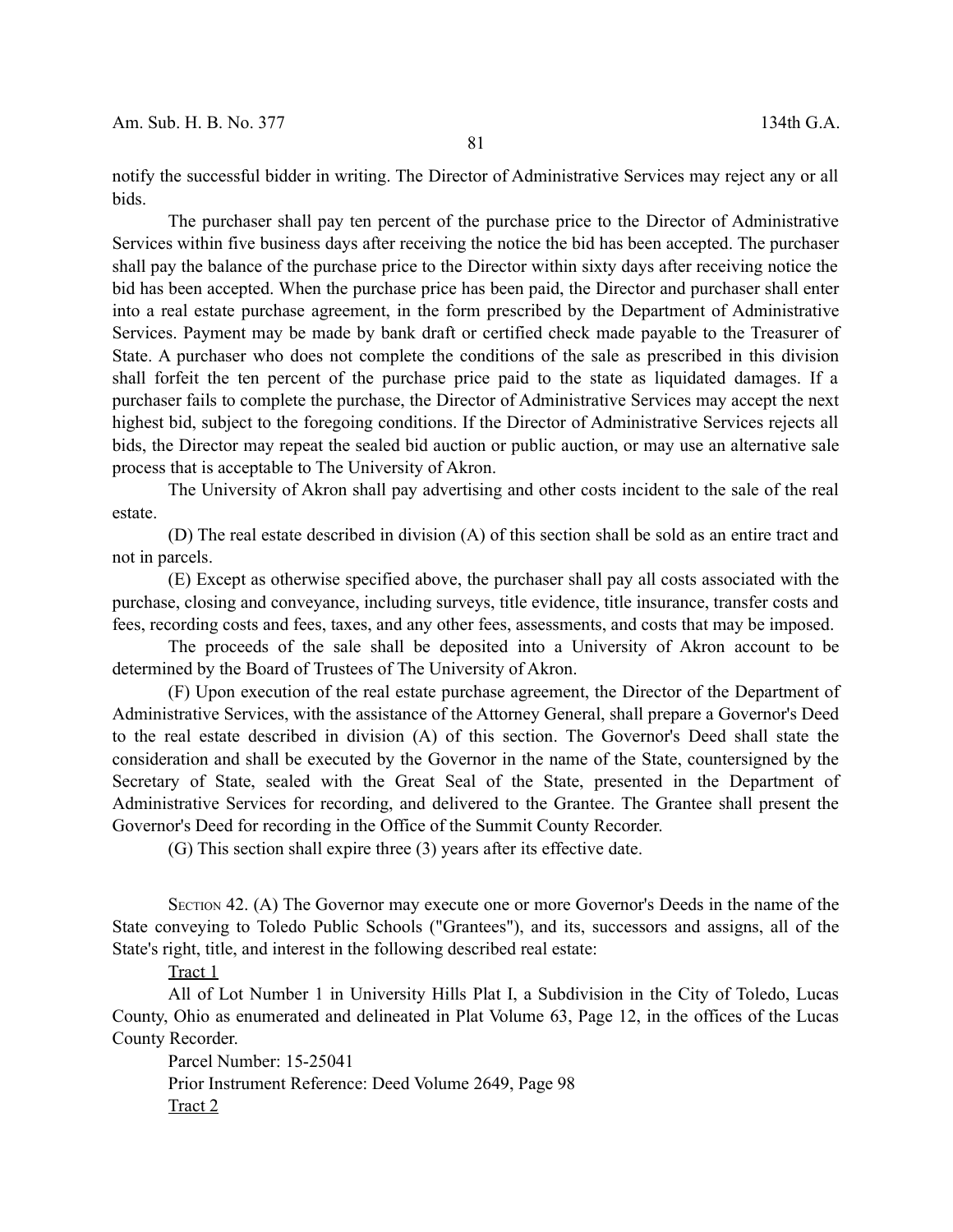All of Lot Number eighty-nine (89) in Ottawa Manor, a Subdivision in the City of Toledo, Lucas County, Ohio as enumerated and delineated in Plat Volume 42, Page 119, in the offices of the Lucas County Recorder.

Parcel Number: 11-64654

Prior Instrument Reference: Document # 20170628-0027056

Tract 3

All of Lot Number ninety (90) in Ottawa Manor, a Subdivision in the City of Toledo, Lucas County, Ohio as enumerated and delineated in Plat Volume 42, Page 119, in the offices of the Lucas County Recorder.

Parcel Number: 1164657

Prior Instrument Reference: Document # 20170628-0027056

Tract 4

All of Lot Number ninety-three (93) and ninety-four (94) in Ottawa Manor, a Subdivision in the City of Toledo, Lucas County, Ohio as enumerated and delineated in Plat Volume 42, Page 119, in the offices of the Lucas County Recorder.

Excepting therefrom a parcel of land situated in the Southeast  $\frac{1}{4}$  of Section Number 29, Town-9-South, Range-7-East of the Michigan Surveys and being a part of Lot Number 93 all within a Plat in the name of "Ottawa Manor" recorded in Lucas County Plat Volume 42 on Page 119, all within the City of Toledo, State of Ohio, and more fully described as follows:

Commencing at an Iron Rod Monument found within a Monument Box and marking the South ¼ Post of Section Number 29, Town-9-South, Range-7-East of the Michigan Surveys and being on the centerline of Bancroft Street, having a varying right-of-way width (said Iron Rod Monument having a Plan Station of 36+37.94 at 0.00 feet Left), Thence NORTH 89°-21'-19" EAST on said centerline of Bancroft Street for a distance of 211.12 feet to a point on the centerline of said Bancroft Street, having a Plan Station of 38+49.06 at 0.00 feet left, thence NORTH 0°-38'-41" WEST for a distance of 50.00 feet to a Iron Bar set with a Plastic Cap on the northerly right-of-way of existing Bancroft Street, having a Plan Station of 38+49.06 at 50.00 feet left, said Iron Bar being the POINT OF BEGINNING for this description;

1. Thence SOUTH 89°-21'-19" WEST being parallel with the centerline of Bancroft Street for a distance of 7.60 feet to a Point of Non-Tangent Curvature to the Right, having a Plan Station of 38+41.46 at 50.00 feet Left;

2. Thence on said Curve to the Right having a radius of 50.00 feet, a full Arc Length of 32.12 feet, a Delta of 36°-48'-06" and having a Chord Bearing of NORTH 19°-06'-50" WEST for a Chord Distance of 31.57 feet to a Point of Non-Tangency marked by an Iron Bar set with a plastic Cap, having a Plan Station of 38+31.46 at 79.74 feet Left;

3. Thence SOUTH 31°-05'-24" EAST for a distance of 34.73 feet to the POINT OF BEGINNING.

The above described area contains 167.82 Square Feet or 0.004 Acre of land more or less, of which the present road occupies 0.000 acre of land, more or less, for a NET TAKE AREA of 167.82 Square Feet or 0.004 Acre of land more or less, subject to all legal highways, leases, easements and restrictions of record.

Bearings based on the Ohio State Plane Coordinate System (Ohio North Zone, NAD 83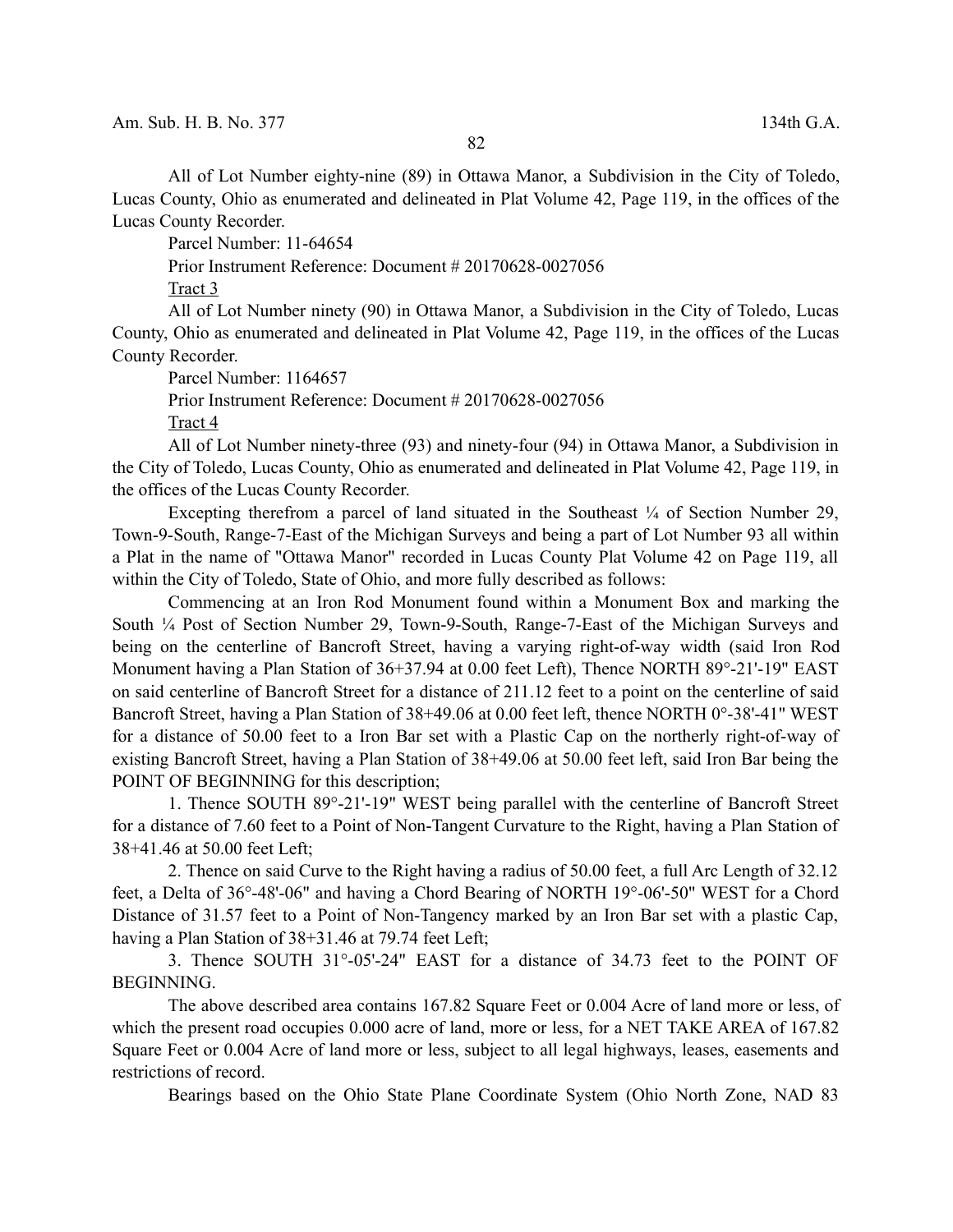(1995) prior to the HARN Shift. Bearings are for the express purpose of showing angular measurement only.

Parcel Number: 1164677

Prior Instrument Reference: Deed Volume 1959, Page 104 (PARCEL XVI) and Instrument # 20170628-0026961

Tract 5

All of Lot Number ninety-one (91) and ninety-two (92) in Ottawa Manor, a Subdivision in the City of Toledo, Lucas County, Ohio as enumerated and delineated in Plat Volume 42, Page 119, in the offices of the Lucas County Recorder.

Parcel Number (s): 1164661 & 1164664

Prior Instrument Reference: Deed Volume 1959, Page 104 (PARCEL XVIII)

The foregoing legal descriptions may be corrected or modified by the Department of Administrative Services to a final form if such corrections or modifications are needed to facilitate recordation of the deeds.

(B)(1) The conveyance includes improvements and chattels situated on the real estate, and is subject to all easements, covenants, conditions, leases, and restrictions of record: all legal highways and public rights-of-way; zoning, building, and other laws, ordinances, restrictions, and regulations; and real estate taxes and assessments not yet due and payable. The real estate shall be conveyed in an "as-is, where-is, with all faults" condition.

(2) The deed or deeds may contain restrictions, exceptions, reservations, reversionary interests, and other terms and conditions the Director of Administrative Services determines to be in the best interest of the State.

(3) Subsequent to the conveyance, any restrictions, exceptions, reservations, reversionary interests, or other terms and conditions contained in the deed may be released by the State or The University of Toledo without the necessity of further legislation.

(C) The Director of Administrative Services shall offer the real estate to the Toledo Public Schools through a real estate purchase agreement. Consideration for the conveyance of the real estate shall be at a price acceptable to the Director of Administrative Services and The University of Toledo. If the Toledo Public Schools does not complete the purchase of the real estate within the time period provided in the real estate purchase agreement, the Director of Administrative Services may use any reasonable method of sale considered acceptable by The University of Toledo to determine an alternate grantee willing to complete the purchase within three years after the effective date of this section. The University of Toledo shall pay all advertising costs, additional fees, and other costs incident to the sale of the real estate.

(D) The real estate described in division (A) of this section may be conveyed as an entire tract or as multiple parcels.

(E) Except as otherwise specified above, the Grantee shall pay all costs associated with the purchase, closing and conveyance, including surveys, title evidence, title insurance, transfer costs and fees, recording costs and fees, taxes, and any other fees, assessments, and costs that may be imposed.

The proceeds of the sale shall be deposited into a University of Toledo account to be determined by the Board of Trustees of The University of Toledo.

(F) Upon adoption of a resolution by the Board of Trustees of The University of Toledo and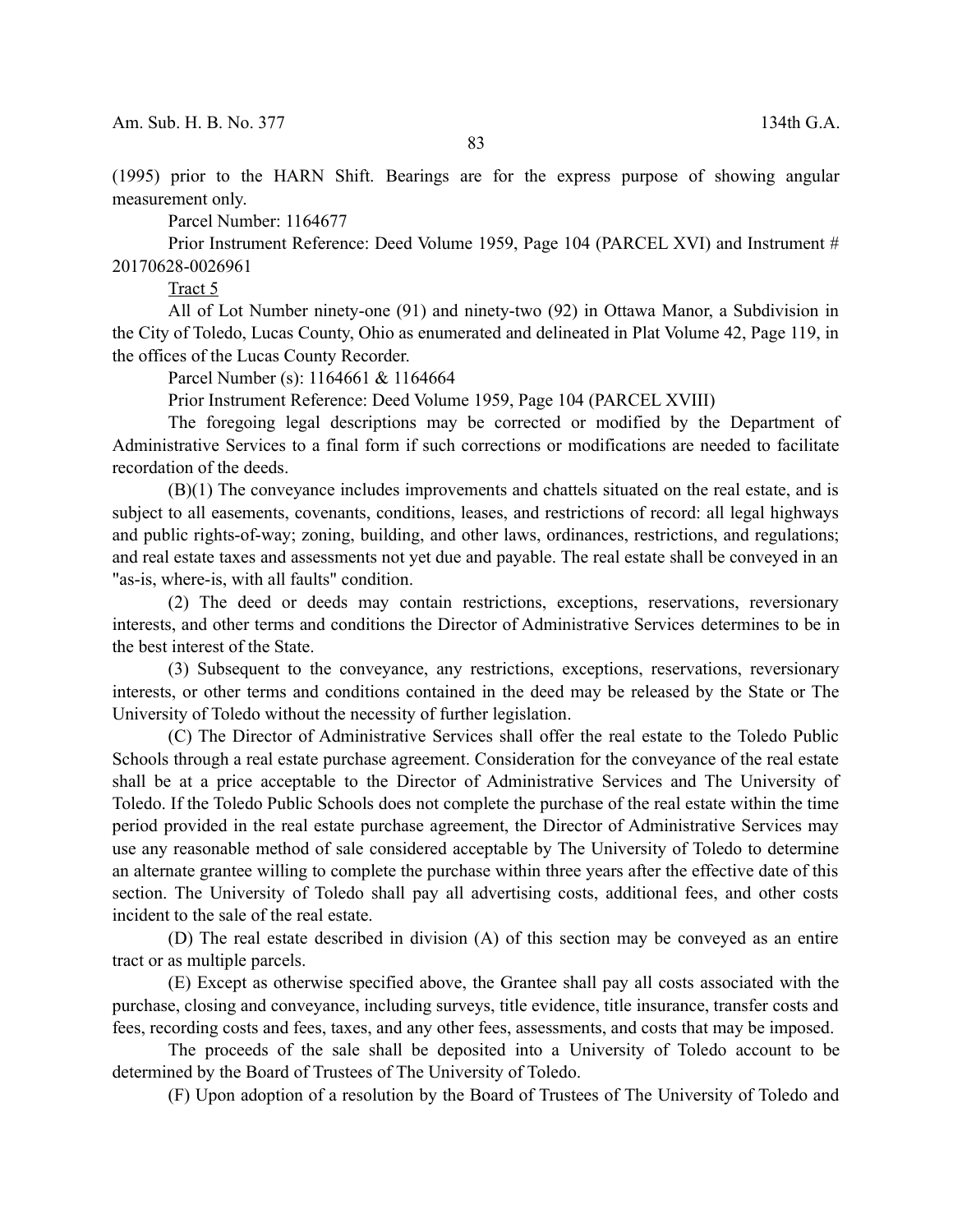fully executed purchase agreement, the Director of the Department of Administrative Services, with the assistance of the Attorney General, shall prepare a Governor's Deed to the real estate described in division (A) of this section. The Governor's Deed shall state the consideration and shall be executed by the Governor in the name of the State, countersigned by the Secretary of State, sealed with the Great Seal of the State, presented in the Department of Administrative Services for recording, and delivered to the Grantee. The Grantee shall present the Governor's Deed for recording in the Office of the Lucas County Recorder.

(G) This section shall expire three (3) years after its effective date.

Prior to the execution of the Governor's Deed described in division (E) of this section, possession of the real estate described in division (A) of this section shall be governed by an existing lease between the Ohio Department of Administrative Services and the Grantee.

SECTION 43. (A) The Governor may execute a Governor's Deed in the name of the State conveying to Lucas County Commissioners ("Grantees"), and its, successors and assigns, all of the State's right, title, and interest in the following described real estate:

Tract 1:

Being all of Lot 1, as numbered and delineated in THE NORTHWEST OHIO ADVANCED TECHNOLOGY PARK PLAT ONE, a Subdivision in the City of Toledo, Lucas County, Ohio and depicted in Plat Volume 138, Page 4, found in the records of the Lucas County Recorder.

and

The west 30.00 feet of Lot Number 2 in The Northwest Ohio Advanced Technology Park Plat One, a Subdivision in the City of Toledo, Lucas County as per Plat recorded in Volume 138 of Plats, Page 4, bounded and described as follows:

Beginning at the northwest corner of said Lot 2, said point being the intersection of the west line of Section 16, Town 3, United States Reserve with the southerly right-of-way line of Arlington Avenue (as it now exists); thence, S 83°55'09"E along the said southerly right-of-way line, same being the northerly line of said Lot 2, a distance of 30.17 feet to a point, said point being on a line drawn 30.00 feet east of and parallel to the west line of said Section 16; thence S00°00'00"E and parallel to the west line of said Section 16, a distance of 365.61 feet to a point on the southerly line of Lot 2; thence S78°47'52"W along the southerly line of Lot 2, a distance of 30.58 feet to the southeasterly corner of Lot 2; thence, N00°00'00"E along the west line of Lot 2, same being the west line of said Section 16, a distance of 374.75 feet to the point of beginning.

Said parcel contains an area of 11104 square feet or 0.225 acres, more or less.

The above described parcel of land is subject to any and all leases, easement or restrictions of record.

Parcel Number: 1887336 Prior Instrument#: 200005030014227 Tract 2:

Being all of OUTLOT "A", as numbered and delineated in THE NORTHWEST OHIO ADVANCED TECHNOLOGY PARK PLAT THREE, a Subdivision in the City of Toledo, Lucas County, Ohio and depicted in Instrument Number 20090430-0019734, found in the records of the Lucas County Recorder.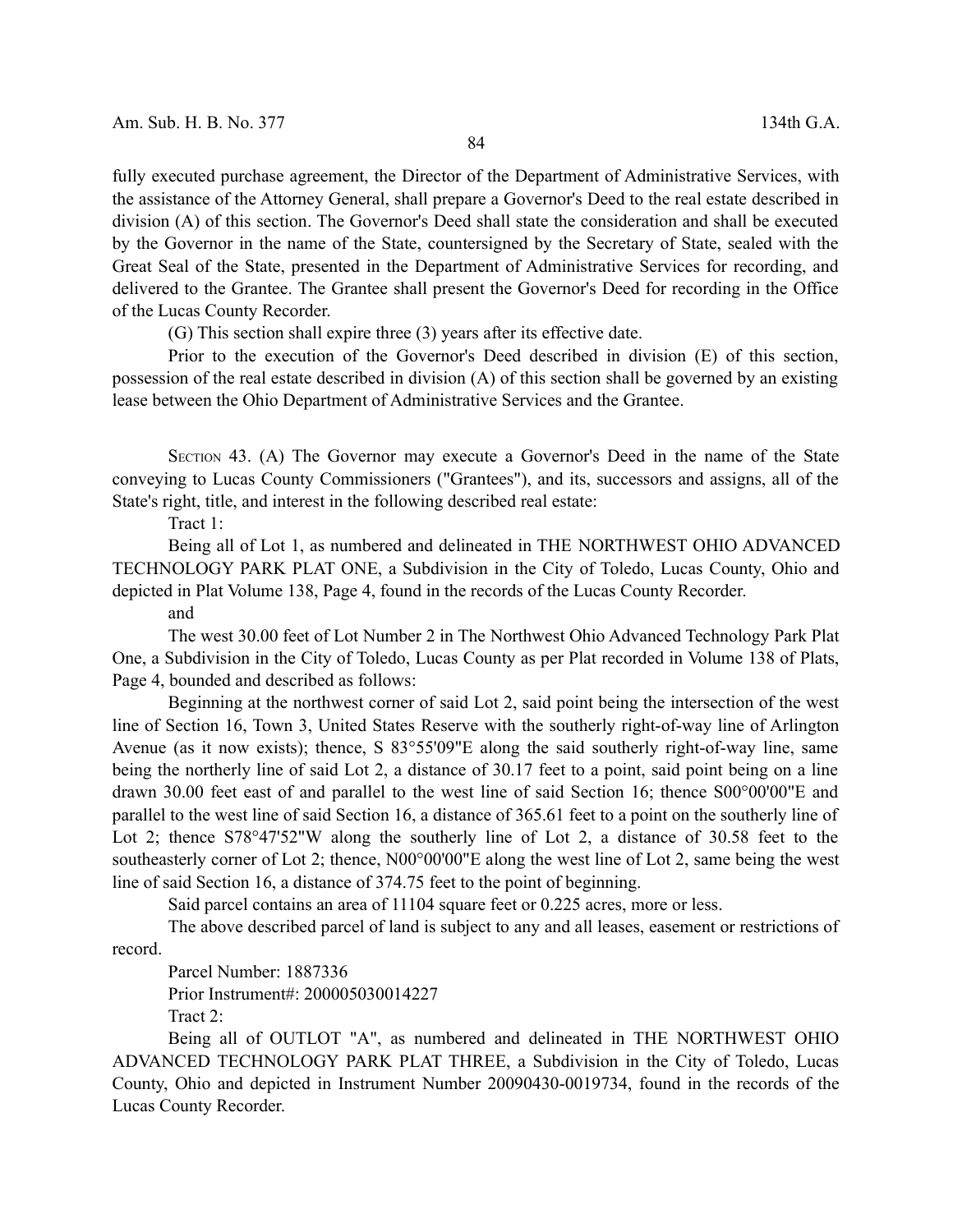Parcel Number: 0272600 Prior Instrument#: 20090430-0019734

The foregoing legal description may be corrected or modified by the Department of Administrative Services to a final form if such corrections or modifications are needed to facilitate recordation of the deed.

(B)(1) The conveyance includes improvements and chattels situated on the real estate, and is subject to all easements, covenants, conditions, leases, and restrictions of record: all legal highways and public rights-of-way; zoning, building, and other laws, ordinances, restrictions, and regulations; and real estate taxes and assessments not yet due and payable. The real estate shall be conveyed in an "as-is, where-is, with all faults" condition.

(2) The deed for conveyance of the real estate may contain restrictions, exceptions, reservations, reversionary interests, and other terms and conditions the Director of Administrative Services and the Board of Trustees of The University of Toledo determine to be in the best interest of the State.

(3) Subsequent to the conveyance, any restrictions, exceptions, reservations, reversionary interests, or other terms and conditions contained in the deed may be released by the State or the Board of Trustees of The University of Toledo without the necessity of further legislation.

(C) The Director of Administrative Services shall offer the real estate to the Lucas County Commissioners through a real estate purchase agreement. Consideration for the conveyance of the real estate shall be at a price acceptable to the Director of Administrative Services and the Board of Trustees of The University of Toledo. If the Lucas County Commissioners do not complete the purchase of the real estate within the time period provided in the real estate purchase agreement, the Director of Administrative Services may use any reasonable method of sale considered acceptable by the Board of Trustees of The University of Toledo to determine an alternate grantee willing to complete the purchase within three years after the effective date of this section for a price acceptable to the Board of Trustees of The University of Toledo. The University of Toledo shall pay all advertising costs, additional fees, and other costs incident to the sale of the real estate.

(D) The real estate described in division (A) of this section shall be sold as an entire tract and not in parcels.

(E) Except as otherwise specified above, the Grantee shall pay all costs associated with the purchase, closing and conveyance, including surveys, title evidence, title insurance, transfer costs and fees, recording costs and fees, taxes, and any other fees, assessments, and costs that may be imposed.

The proceeds of the sale shall be deposited into a University of Toledo account to be determined by the Board of Trustees of The University of Toledo.

(F) Upon adoption of a resolution by the Board of Trustees of The University of Toledo and fully executed purchase agreement, the Director of the Department of Administrative Services, with the assistance of the Attorney General, shall prepare a Governor's Deed to the real estate described in division (A) of this section. The Governor's Deed shall state the consideration and shall be executed by the Governor in the name of the State, countersigned by the Secretary of State, sealed with the Great Seal of the State, presented in the Department of Administrative Services for recording, and delivered to the Grantee. The Grantee shall present the Governor's Deed for recording in the Office of the Lucas County Recorder.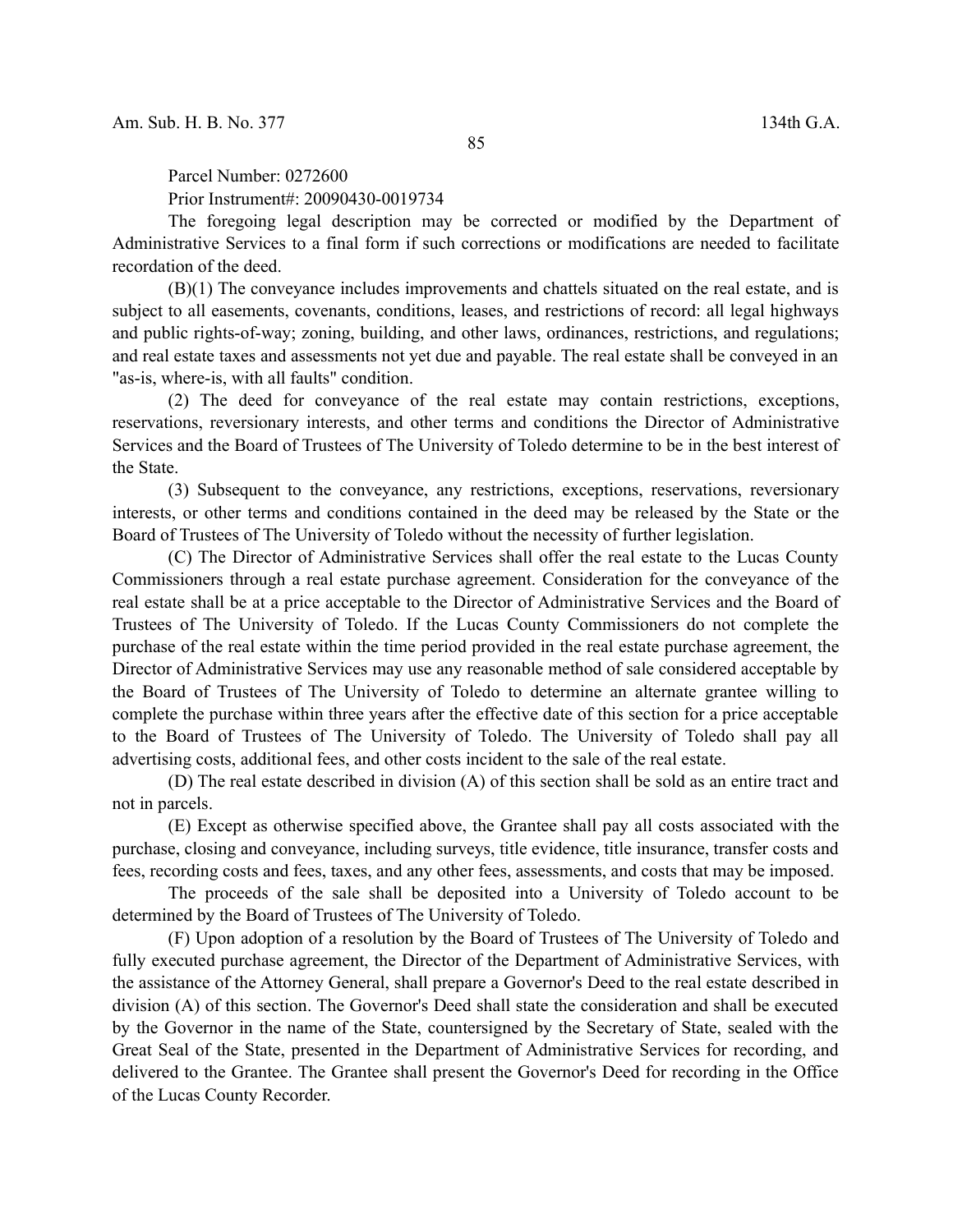(G) This section shall expire three (3) years after its effective date.

SECTION 44. (A) Notwithstanding division  $(A)(5)$  of section 123.01 of the Revised Code, the Director of Administrative Services may execute a perpetual easement in the name of the State with the City of Toledo, Ohio, an Ohio municipal corporation, and its successors and assigns, for the purposes of construction and maintenance of certain highway/roadway, pedestrian walkways/trails and other public improvements burdening the following described real estate:

Situated in the State of Ohio, County of Lucas, City of Toledo, in Section 32 of Township 9 South, Range 7 East of the Michigan Survey, and being a 0.034 acre tract out of Lucas County Auditor's parcel number 18-50701 as conveyed to The University of Toledo, a State University of Ohio (hereafter referred to as "Grantor") by the instrument filed as Deed Book volume 1959, page 104 (all document references are to the records of Lucas County unless otherwise stated).

Being a parcel lying on the right side of the centerline of right-of-way of Secor Road, more particularly described as follows:

COMMENCING FOR REFERENCE at an iron pin found at the intersection of Secor Road and Bancroft Street, said pin being at the northwest corner of Section 32 and being at the centerline of right-of-way of Secor Road station 36+61.39;

Thence along the centerline of right-of-way of Secor Road and the west line of said Section 32, South 00 degrees 53 minutes 15 seconds East for a distance of 1808.94 feet to a point at the Grantor's southwest corner and the northwesterly corner of a parcel conveyed to Campus View Apartments, LLC, an Ohio Limited Liability Company by the instrument filed as Instrument Number 200902030004506, said point being at centerline of right-of-way of Secor Road station 18+52.45;

Thence along the Grantor's southerly line and the northerly line of the said Campus View Apartments, LLC parcel, South 62 degrees 59 minutes 20 seconds East for a distance of 56.58 feet to a point on the existing easterly right-of-way line of Secor Road, the said point being 50.00 feet right of the centerline of existing right-of-way of Secor Road station 18+25.98 and being the TRUE POINT OF BEGINNING of the parcel herein described.

Thence crossing through the lands of the Grantor and along the said easterly right-of-way line of Secor Road, North 00 degrees 53 minutes 15 seconds West for a distance of 244.02 feet to an iron pin set being 50.00 feet right of the centerline of right-of-way of Secor Road station 20+70.00;

Thence continuing through the lands of the Grantor, North 89 degrees 06 minutes 45 seconds East for a distance of 6.00 feet to an iron pin set being 56.00 feet right of the centerline of existing right-of-way of Secor Road station 20+70.00;

Thence continuing through the lands of the Grantor, South 00 degrees 53 minutes 15 seconds East for a distance of 247.20 feet to a point on the Grantor's southerly line and the northerly line of the said Campus View Apartments, LLC parcel, said point being 56.00 feet right of the centerline of existing right-of-way of Secor Road station 18+22.80;

Thence along the Grantor's southerly line and the northerly line of the said Campus View Apartments, LLC parcel, North 62 degrees 59 minutes 20 seconds West for a distance of 6.79 feet to the TRUE POINT OF BEGINNING, containing 0.034 acres, more or less, of which 0.000 acres are contained within the present road occupied, resulting in a net take of 0.034 acres out of Lucas County Auditor's Parcel Number 18-50701.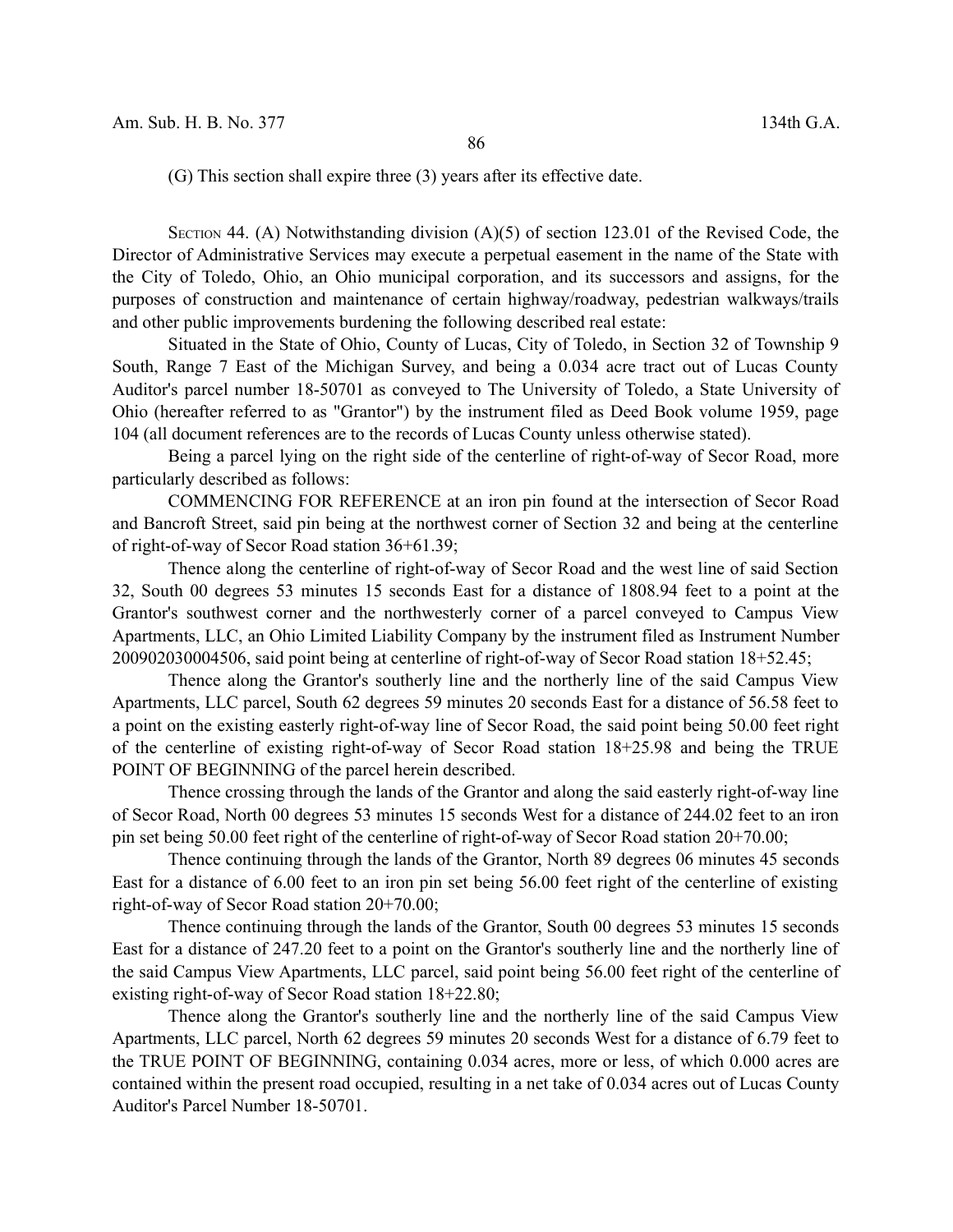Prior instrument reference as of this writing recorded in Deed Book volume 1959, page 104 in the Lucas County, Ohio recorder's office.

This description was prepared by Robert J. Sands, Ohio Professional Surveyor number 8053, and is based on an actual field survey conducted by DLZ Ohio, Inc. in 2013 through 2015 under the direct supervision of Russell Koenig, Professional Surveyor S-8358.

Bearings are based on the Ohio State Plane Coordinate System, North Zone, and the North American Datum of 1983 (1986 adjustment).

Where described, iron pins set are 5/8" diameter, 30" long, and bear a yellow plastic cap inscribed "DLZ OHIO, INC".

The stations referenced herein are from the plans known as "SECOR RD OVER OTTAWA" on file with the City of Toledo, Ohio

The foregoing legal description may be corrected or modified by the Department of Administrative Services to a final form if such corrections or modifications are needed to facilitate recordation of the perpetual easement.

(B) The perpetual easement shall state the obligations of, and the duties to be observed and performed by the City of Toledo, Ohio, with regard to the perpetual easement, and shall require the City of Toledo, Ohio to assume perpetual responsibility for operating, maintaining, repairing, renewing, reconstructing, and replacing certain highway/roadway, pedestrian walkways/trails and other public improvements that are currently located on the real estate.

(C) Consideration for granting the perpetual easement is Four Thousand Two Hundred Forty and 00/100 Dollars (\$4,240.00).

(D) The Director of Administrative Services shall prepare the perpetual easement. The perpetual easement shall state the consideration and the terms and conditions for the granting of the perpetual easement. The perpetual easement shall be executed by the Director of Administrative Services in the name of the State and delivered to the City of Toledo, Ohio. The City of Toledo, Ohio, shall present the perpetual easement for recording in the Office of the Lucas County Recorder. The City of Toledo, Ohio, shall pay the costs associated with recording the perpetual easement.

(E) This section expires three (3) years after its effective date.

SECTION 45. (A) The Governor may execute a Governor's Deed in the name of the State conveying to selected Purchaser or Purchasers, their heirs, successors and assigns, to be determined in the manner provided in division (C) of this section all of the State's right, title, and interest in the following described real estate:

All of Lot Number 3 and the east 60 feet of Lot Number 2 in Foundation Park, a Subdivision in the City of Toledo, Lucas County, Ohio as enumerated and delineated in Plat Volume 76, Page 45, in the offices of the Lucas County Recorder.

Parcel Number: 0560708

Prior Instrument Reference: Document # 200205010218846

The foregoing legal description may be corrected or modified by the Department of Administrative Services to a final form if such corrections or modifications are needed to facilitate recordation of the deed.

(B)(1) The conveyance includes improvements and chattels situated on the real estate, and is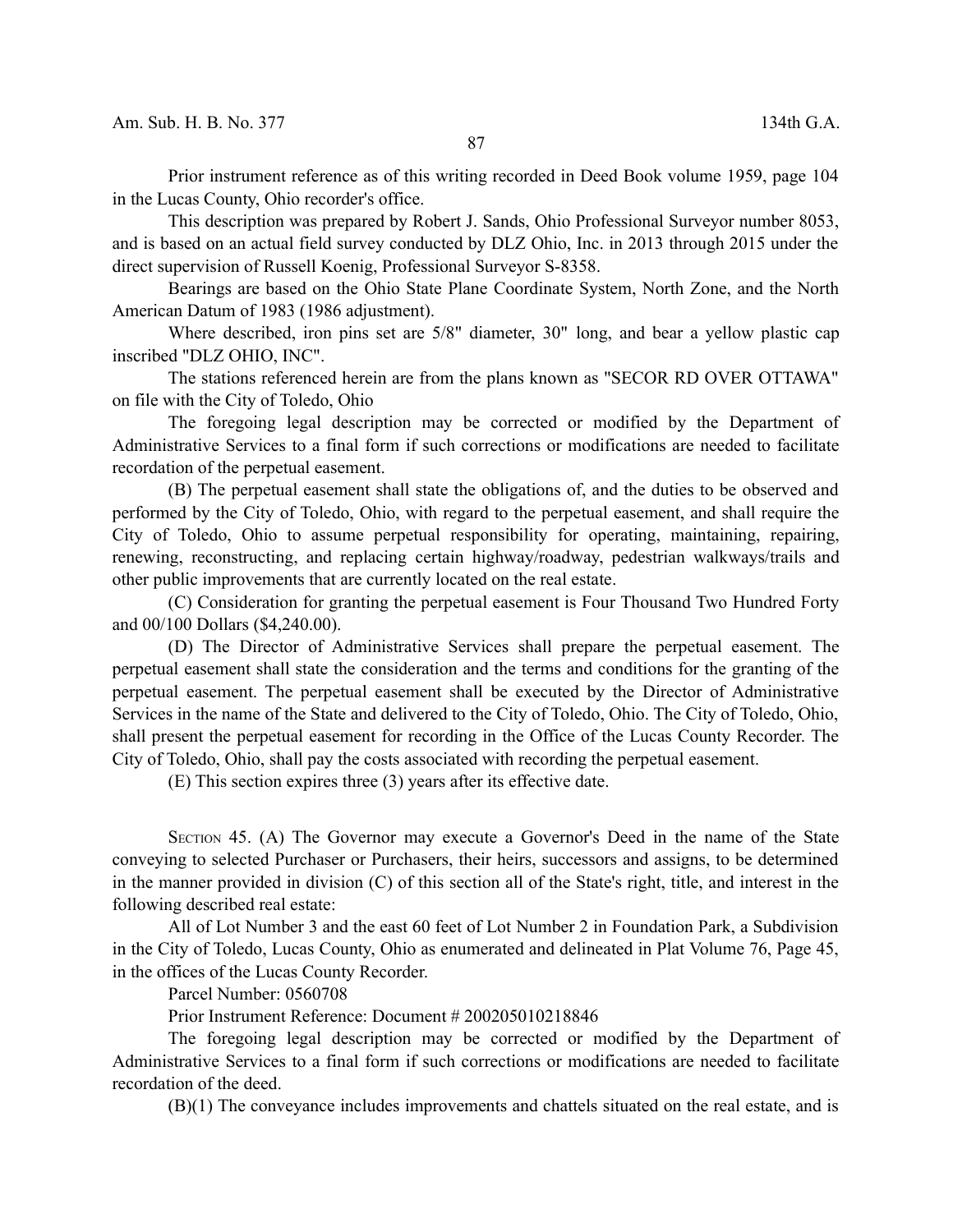subject to all easements, covenants, conditions, leases, and restrictions of record; all legal highways and public rights-of-way; zoning, building, and other laws, ordinances, restrictions, and regulations; and real estate taxes and assessments not yet due and payable. The real estate shall be conveyed in an "as-is, where-is, with all faults" condition.

(2) The deed for conveyance of the real estate may contain restrictions, exceptions, reservations, reversionary interests, and other terms and conditions the Director of Administrative Services determines to be in the best interest of the State.

(3) Subsequent to the conveyance, any restrictions, exceptions, reservations, reversionary interests, or other terms and conditions contained in the deed may be released by the State or The University of Toledo without the necessity of further legislation.

(4) The deed may contain restrictions prohibiting the grantee or grantees from occupying, using, or developing, or from selling, the real estate such that the use or alienation will interfere with the quiet enjoyment of neighboring state-owned land.

(5) The following uses shall be restricted on the real estate so long as the University of Toledo operates a healthcare facility on any of the neighboring parcels:

The real estate shall not be used as a healthcare medical treatment facility including but not limited to outpatient medical treatment, urgent care, generalist primary care, family medicine, or ambulatory surgery.

(C) The Director of Administrative Services shall conduct a sale of the real estate by sealed bid auction or public auction, and the real estate shall be sold to the highest bidder at a price acceptable to the Director of Administrative Services and The University of Toledo. The Director of Administrative Services shall advertise the sealed bid auction or public auction by publication in a newspaper of general circulation in Lucas County, once a week for three consecutive weeks before the date on which the sealed bids are to be opened. The Director of Administrative Services shall notify the successful bidder in writing. The Director of Administrative Services may reject any or all bids.

The purchaser shall pay ten percent of the purchase price to the Director of Administrative Services within five business days after receiving the notice the bid has been accepted. The purchaser shall pay the balance of the purchase price to the Director within sixty days after receiving notice the bid has been accepted. When the purchase price has been paid, the Director and purchaser shall enter into a real estate purchase agreement, in the form prescribed by the Department of Administrative Services. Payment may be made by bank draft or certified check made payable to the Treasurer of State. A purchaser who does not complete the conditions of the sale as prescribed in this division shall forfeit the ten percent of the purchase price paid to the state as liquidated damages. If a purchaser fails to complete the purchase, the Director of Administrative Services may accept the next highest bid, subject to the foregoing conditions. If the Director of Administrative Services rejects all bids, the Director may repeat the sealed bid auction or public auction, or may use an alternative sale process that is acceptable to The University of Toledo.

The University of Toledo shall pay advertising and other costs incident to the sale of the real estate.

(D) The real estate described in division (A) of this section shall be sold as an entire tract and not in parcels.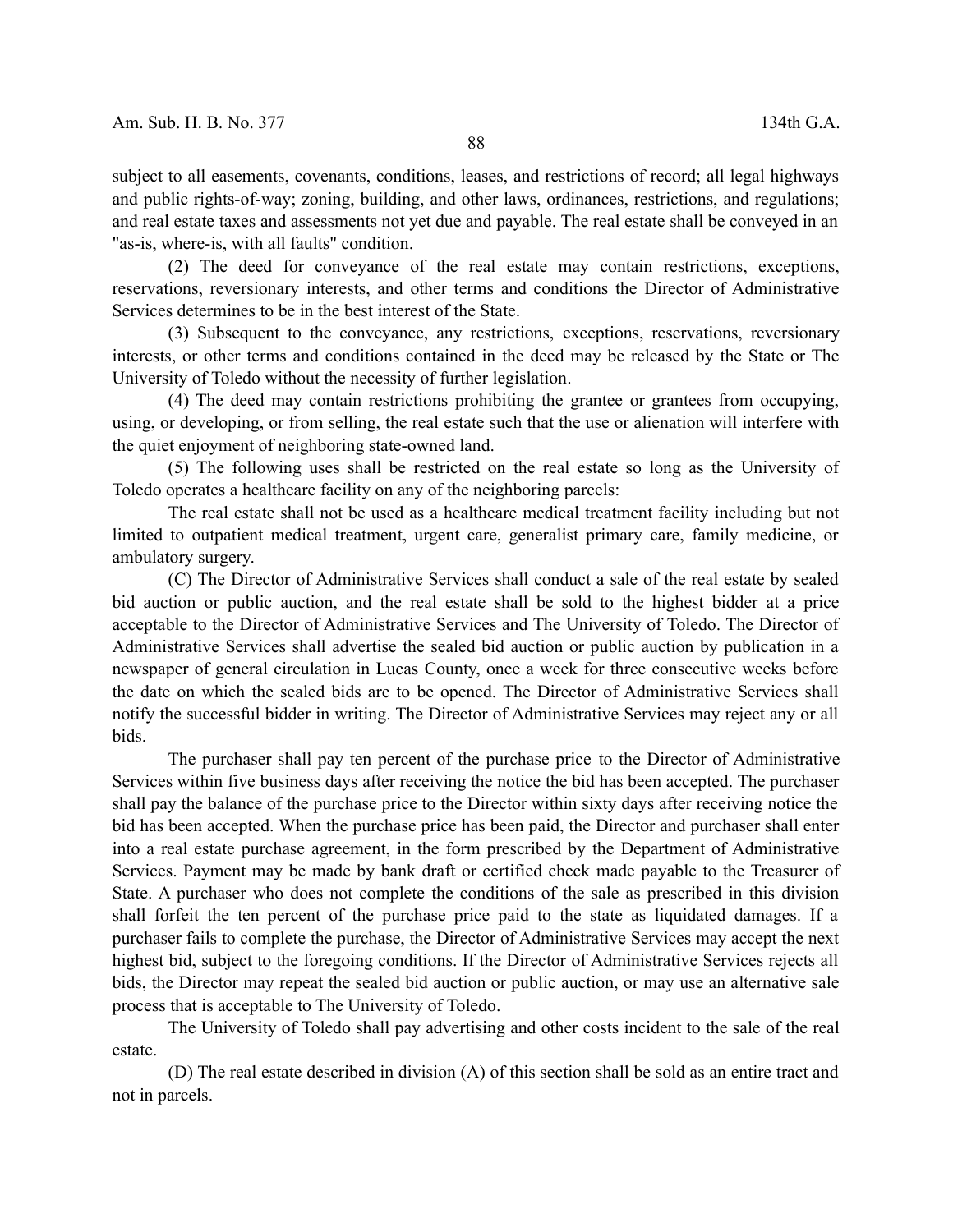(E) Except as otherwise specified above, the Purchaser shall pay all costs associated with the purchase, closing and conveyance, including surveys, title evidence, title insurance, transfer costs and fees, recording costs and fees, taxes, and any other fees, assessments, and costs that may be imposed.

The proceeds of the sale shall be deposited into a University of Toledo account to be determined by the Board of Trustees of The University of Toledo.

(F) Upon payment of the purchase price, the Director of the Department of Administrative Services, with the assistance of the Attorney General, shall prepare a Governor's Deed to the real estate described in division (A) of this section. The Governor's Deed shall state the consideration and shall be executed by the Governor in the name of the State, countersigned by the Secretary of State, sealed with the Great Seal of the State, presented in the Department of Administrative Services for recording, and delivered to the Purchaser. The Purchaser shall present the Governor's Deed for recording in the Office of the Lucas County Recorder.

(G) This section shall expire three (3) years after its effective date.

SECTION 46. (A) The Governor may execute a Governor's Deed in the name of the State conveying to Toledo Public Schools ("Grantees"), and its, successors and assigns, all of the State's right, title, and interest in the following described real estate:

All of lots Number 1120, 1121, 1122, 1123, 1124, 1125, 1126, 1127, 1128, 1129, 1130, 1131, 1132, 1133, 1134, 1135, 1136, 1137, 1189, 1190 except the southerly 10 feet, and 1200, together with that portion of Winston Boulevard vacated September 5, 1950, lying between said Lots 1120 through 1129, and, Lots 1130 through 1137 in Heather Downs Second Addition to the City of Toledo, Lucas County, Ohio, same being recorded in Plat 42-B-103.

Parcel Number: 0763347

Prior Instrument Reference: Inst# 20050617-0043177

The foregoing legal description may be corrected or modified by the Department of Administrative Services to a final form if such corrections or modifications are needed to facilitate recordation of the deed.

(B)(1) The conveyance includes improvements and chattels situated on the real estate, and is subject to all easements, covenants, conditions, leases, and restrictions of record: all legal highways and public rights-of-way; zoning, building, and other laws, ordinances, restrictions, and regulations; and real estate taxes and assessments not yet due and payable. The real estate shall be conveyed in an "as-is, where-is, with all faults" condition.

(2) The deed for the conveyance of the real estate may contain restrictions, exceptions, reservations, reversionary interests, and other terms and conditions the Director of Administrative Services determines to be in the best interest of the State.

(3) Subsequent to the conveyance, any restrictions, exceptions, reservations, reversionary interests, or other terms and conditions contained in the deed may be released by the State or The University of Toledo without the necessity of further legislation.

(C) Consideration for the conveyance of the real estate described in division (A) of this section shall be One and 00/100 Dollar (\$1.00).

The Director of Administrative Services shall offer the real estate to the Toledo Public Schools through a real estate purchase agreement. Consideration for the conveyance of the real estate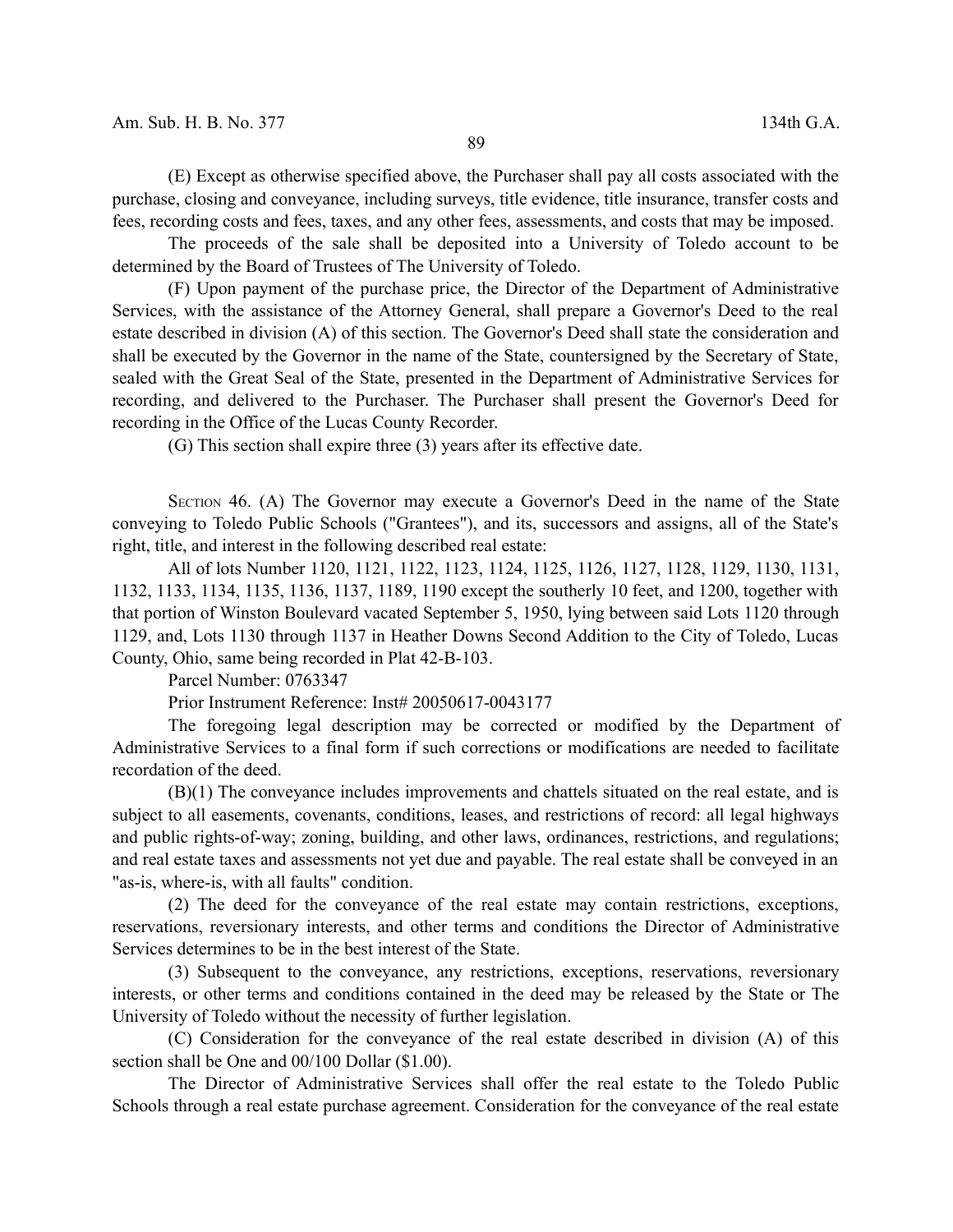described in division (A) of this section shall be One and 00/100 Dollar (\$1.00). If Toledo Public Schools does not complete the purchase of the real estate within the time period provided in the real estate purchase agreement, the Director of Administrative Services may use any reasonable method of sale considered acceptable by The University of Toledo to determine an alternate grantee willing to complete the purchase within three years after the effective date of this section for a consideration acceptable to The University of Toledo. The University of Toledo shall pay all advertising costs, additional fees, and other costs incident to the sale of the real estate to an alternate grantee.

(D) The real estate described in division (A) of this section shall be sold as an entire tract and not in parcels.

(E) Except as otherwise specified above, the Grantee shall pay all costs associated with the purchase, closing and conveyance, including surveys, title evidence, title insurance, transfer costs and fees, recording costs and fees, taxes, and any other fees, assessments, and costs that may be imposed.

The proceeds of the sale shall be deposited into a University of Toledo account to be determined by the Board of Trustees of The University of Toledo.

(F)(1) Upon adoption of a resolution by the Board of Trustees of The University of Toledo and fully executed purchase agreement, the Director of the Department of Administrative Services, with the assistance of the Attorney General, shall prepare a Governor's Deed to the real estate described in division (A) of this section. The Governor's Deed shall state the consideration and shall be executed by the Governor in the name of the State, countersigned by the Secretary of State, sealed with the Great Seal of the State, presented in the Department of Administrative Services for recording, and delivered to the Grantee. The Grantee shall present the Governor's Deed for recording in the Office of the Lucas County Recorder.

(2) Should the Grantee no longer use the real estate described in division (A) of this section for educational purposes, the real estate described in division (A) of this section shall revert back to the State of Ohio at the sole discretion of the Director of Administrative Services and The University of Toledo. If the real estate is sold to an alternate purchaser, this provision applies only at the discretion of the University of Toledo.

(G) This section shall expire three (3) years after its effective date.

Prior to the execution of the Governor's Deed described in division (E) of this section, possession of the real estate described in division (A) of this section shall be governed by an existing interim lease between the Ohio Department of Administrative Services and the Grantee.

SECTION 47. (A) The Governor may execute a Governor's Deed in the name of the State conveying to the City of Akron, Ohio ("Grantee"), and its successors and assigns, all of the State's right, title, and interest in two skywalks that connect the Ocasek State Office Building to neighboring properties (the "Improvements"). The Western Skywalk is located over South High Street, Akron, Ohio, 44308 and the Eastern Skywalk is located over Broadway Street, Akron, Ohio 44308. The legal descriptions of the skywalks are as follows:

Western Skywalk

Legal Description of Air Rights

Situated in the City of Akron, County of Summit, State of Ohio, Original Portage Township, Connecticut Western Reserve, Tract 7, T 2 N, R 11 W, part of Block 26 in Kings Addition,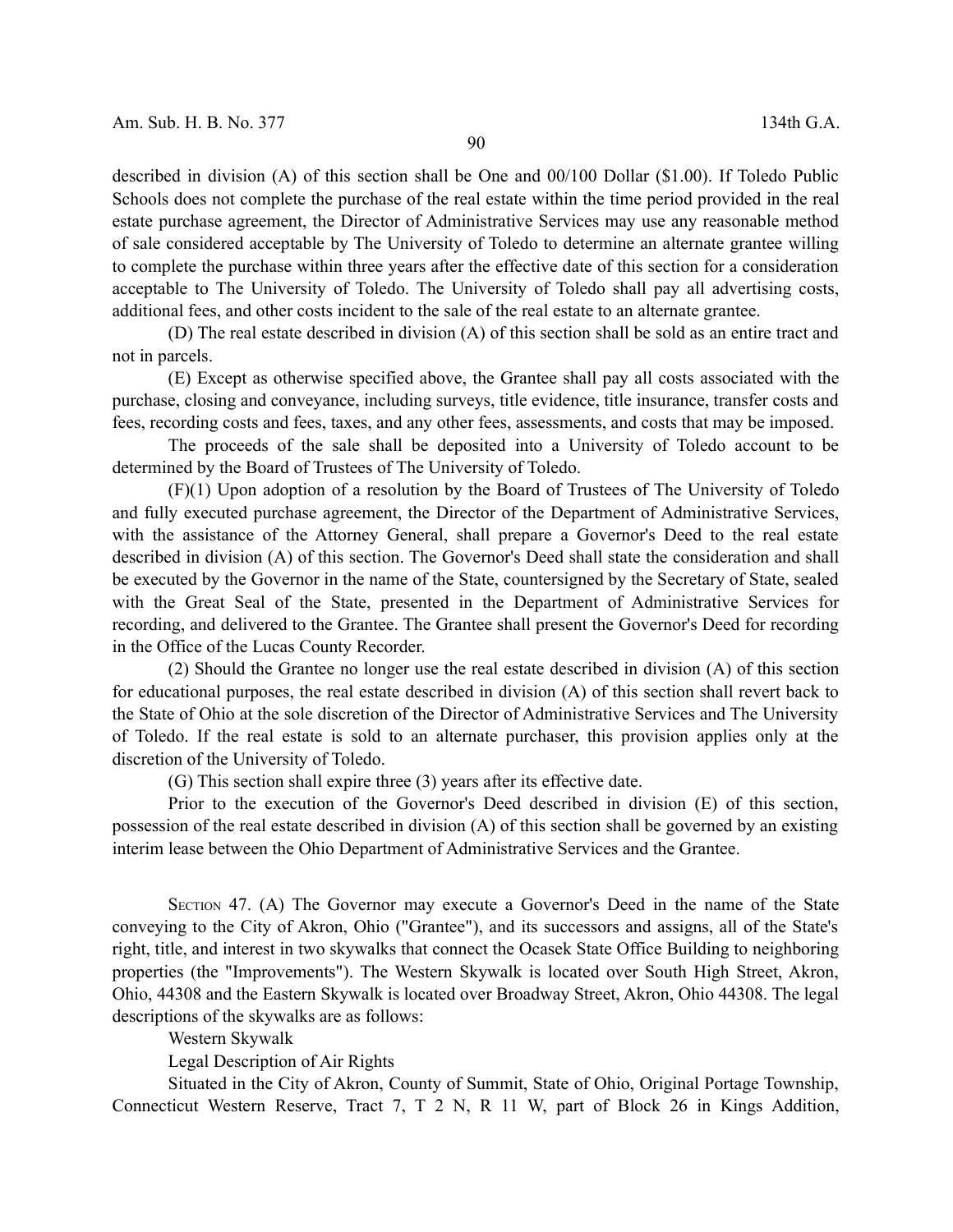Transcribed Records Page 17, and bounded and described as follows:

COMMENCING at a Drill Hole set at the intersection of the east right of way line of S. High St. (66 feet wide) and the south right of way line of E. Bowery St. (66 feet wide), thence along the east right of way line of said S. High St., South 26 degrees 54 minutes 50 seconds West a distance of 72.20 feet to the POINT OF BEGINNING of the parcel herein described;

1. South 63 degrees 37 minutes 58 seconds East a distance of 23.14 feet to a point on the face of the existing building;

2. Thence along the face of said existing building, South 26 degrees 45 minutes 54 seconds West a distance of 8.34 feet to a building corner;

3. Thence continuing along the face of said existing building, North 63 degrees 01 minutes 46 seconds West a distance of 16.68 feet to a building corner;

4. Thence continuing along the face of said existing building, South 26 degrees 52 minutes 22 seconds West a distance of 4.29 feet to a point;

5. North 63 degrees 03 minutes 14 seconds West a distance of 6.48 feet to a point on the east right of way line of said S. High St.;

6. Thence along said east right of way line, North 26 degrees 54 minutes 50 seconds East a distance of 12.39 feet to the Point of Beginning, containing 0.0500 acres (218 sq. ft.), and being subject to a vertical plane extending from the bottom of existing skywalk to the top of said skywalk.

The bearings for this description are based on Grid North, of the Ohio State Plane Coordinate System, North Zone, NAD83(2011), as measured with GPS.

This description was prepared and reviewed under the supervision of Steven L. Mullaney, Professional Surveyor No. 7900, in February of 2022.

Legal Description of Pier Location

Situated in the City of Akron, County of Summit, State of Ohio, Original Portage Township, Connecticut Western Reserve, Tract 7, T 2 N, R 11 W, part of Block 26 in Kings Addition, Transcribed Records Page 17, and bounded and described as follows:

COMMENCING at a Drill Hole set at the intersection of the east right of way line of S. High St. (66 feet wide) and the south right of way line of E. Bowery St. (66 feet wide), thence along the east right of way line of said S. High St., South 26 degrees 54 minutes 50 seconds West a distance of 72.20 feet to the POINT OF BEGINNING of the parcel herein described;

1. South 63 degrees 37 minutes 58 seconds East a distance of 4.00 feet to a point;

2. South 26 degrees 54 minutes 50 seconds West a distance of 12.43 feet to point;

3. North 63 degrees 03 minutes 14 seconds West a distance of 4.00 feet to a point on the east right of way line of said S. High St.;

6. Thence along said east right of way line, North 26 degrees 54 minutes 50 seconds East a distance of 12.39 feet to the Point of Beginning, containing 0.0011 acres (50 sq.ft.).

The bearings for this description are based on Grid North, of the Ohio State Plane Coordinate System, North Zone, NAD83(2011), as measured with GPS.

This description was prepared and reviewed under the supervision of Steven L. Mullaney, Professional Surveyor No. 7900, in February of 2022.

Legal Description of Air Rights

Situated in the City of Akron, County of Summit, State of Ohio, Original Portage Township,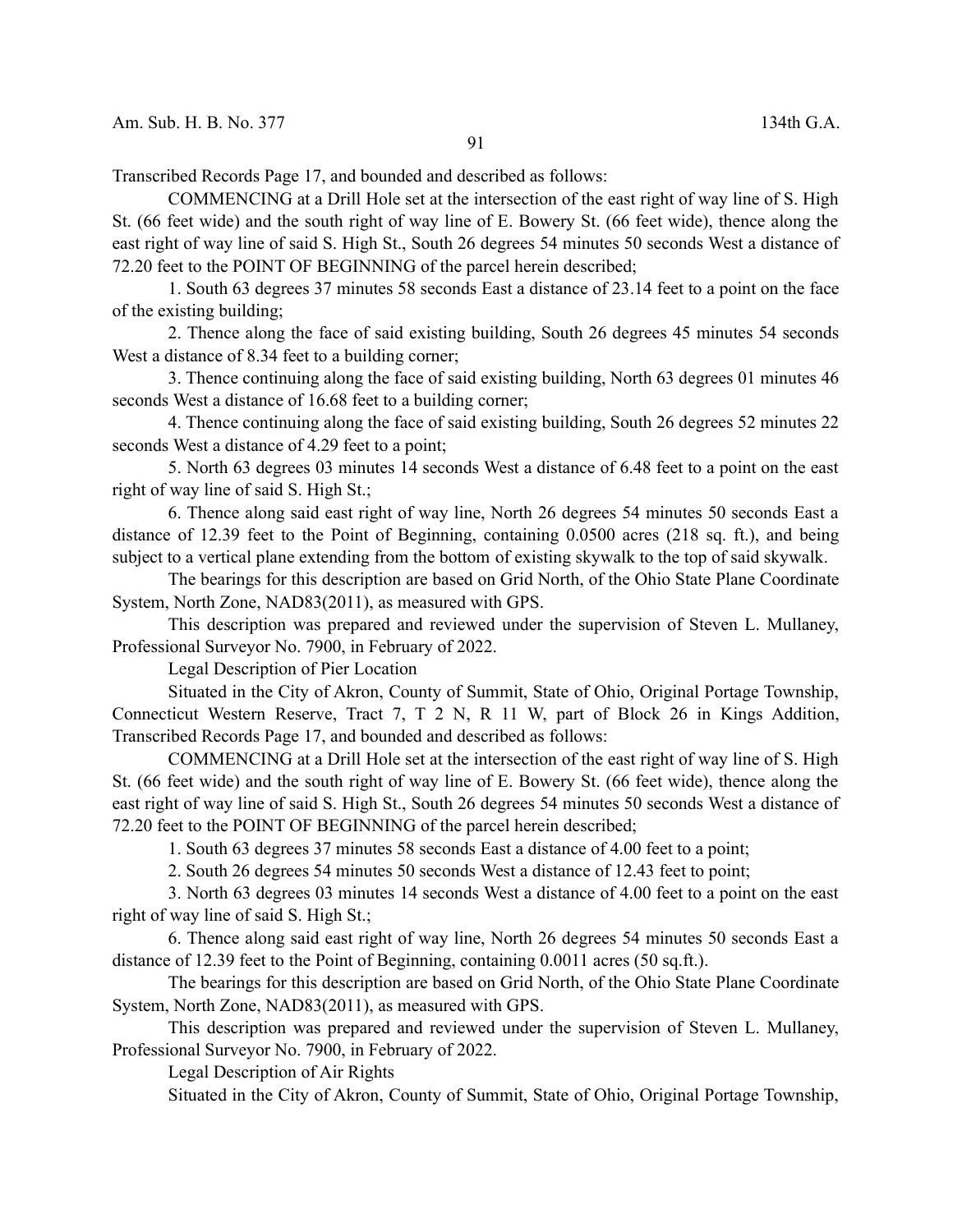Connecticut Western Reserve, Tract 7, T 2 N, R 11 W, part of Block 26 in Kings Addition, Transcribed Records Page 17, and bounded and described as follows:

COMMENCING at a Drill Hole set at the intersection of the east right of way line of S. High St. (66 feet wide) and the south right of way line of E. Bowery St. (66 feet wide), thence along the east right of way line of said S. High St., South 26 degrees 54 minutes 50 seconds West a distance of 72.20 feet to the POINT OF BEGINNING of the parcel herein described;

1. Thence continuing along the east right of way line of said High St., South 26 degrees 54 minutes 50 seconds East a distance of 12.39 feet to a point;

2. North 63 degrees 03 minutes 14 seconds West distance of 66.00 feet to a point on the west right of way line of said S. High St.;

3. Thence along said west right of way line, North 26 degrees 54 minutes 50 seconds East a distance of 10.00 feet to a point;

4. South 63 degrees 03 minutes 14 seconds East a distance of 62.50 feet to a point;

5. North 26 degrees 54 minutes 50 seconds East a distance of 2.35 feet to a point;

6. South 63 degrees 37 minutes 58 seconds East a distance of 3.50 feet to the Point of Beginning, containing 0.0153 acres (668 sq.ft.), and being subject to a vertical plane extending from the bottom of existing skywalk to the top of said skywalk.

The bearings for this description are based on Grid North, of the Ohio State Plane Coordinate System, North Zone, NAD83(2011), as measured with GPS.

This description was prepared and reviewed under the supervision of Steven L. Mullaney, Professional Surveyor No. 7900, in February of 2022.

Legal Description of Pier Location

Situated in the City of Akron, County of Summit, State of Ohio, Original Portage Township, Connecticut Western Reserve, Tract 7, T 2 N, R 11 W, part of Block 26 in Kings Addition, Transcribed Records Page 17, and bounded and described as follows:

COMMENCING at a Drill Hole set at the intersection of the east right of way line of S. High St. (66 feet wide) and the south right of way line of E. Bowery St. (66 feet wide), thence along the east right of way line of said S. High St., South 26 degrees 54 minutes 50 seconds West a distance of 72.20 feet to the POINT OF BEGINNING of the parcel herein described;

1. Thence continuing along the east right of way line of said High St., South 26 degrees 54 minutes 50 seconds East a distance of 12.39 feet to a point;

2. North 63 degrees 03 minutes 14 seconds West distance of 1.40 feet to a point;

3. North 26 degrees 54 minutes 50 seconds East a distance of 12.37 feet to a point;

4. South 63 degrees 37 minutes 58 seconds East a distance of 1.40 feet to the Point of Beginning, containing 0.0004 acres (17 sq.ft.).

The bearings for this description are based on Grid North, of the Ohio State Plane Coordinate System, North Zone, NAD83(2011), as measured with GPS.

This description was prepared and reviewed under the supervision of Steven L. Mullaney, Professional Surveyor No. 7900, in February of 2022.

Legal Description of Air Rights

Situated in the City of Akron, County of Summit, State of Ohio, Original Portage Township, Connecticut Western Reserve, Tract 7, T 2 N, R 11 W, part of Block 26 in Kings Addition,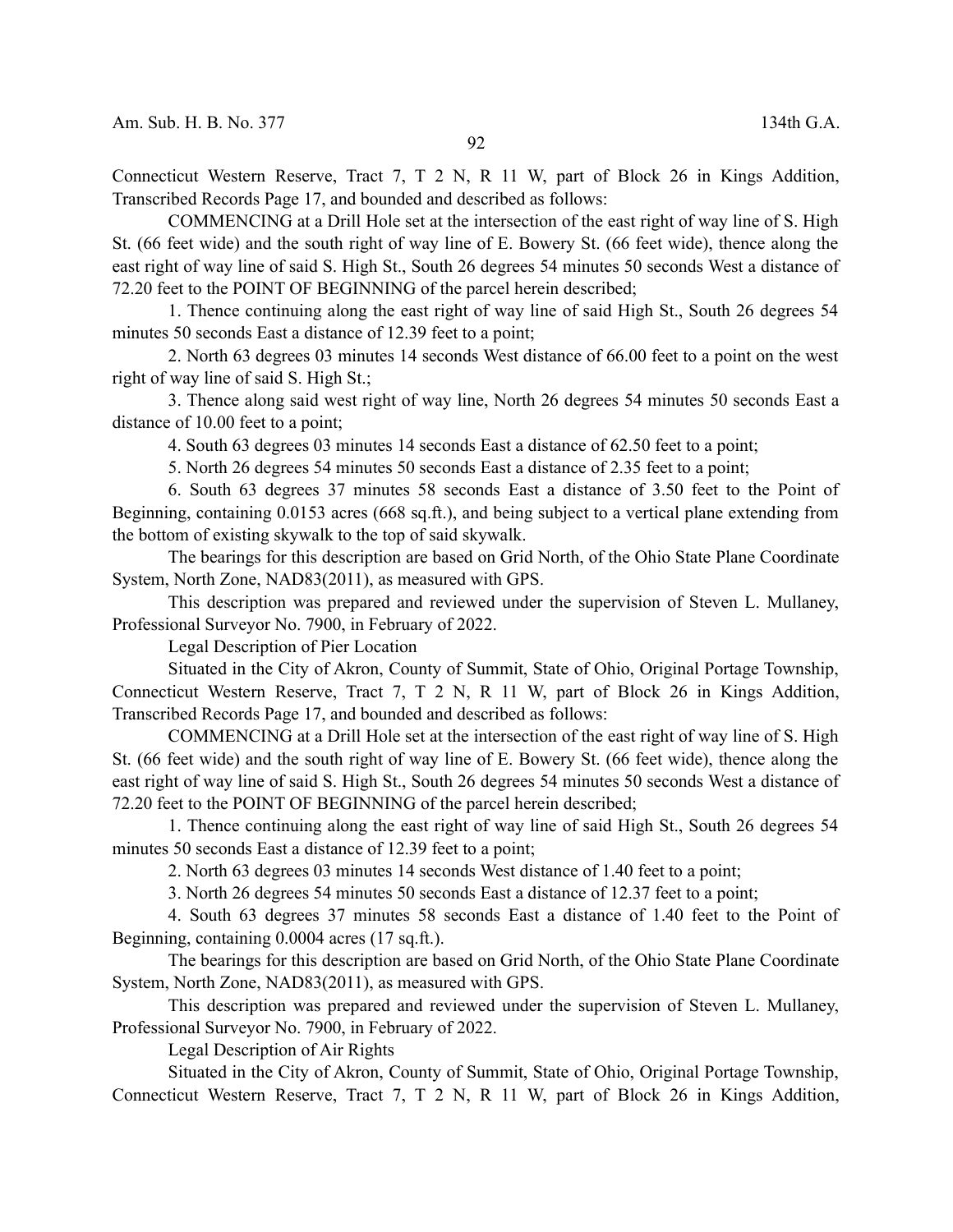Transcribed Records Page 17, and bounded and described as follows:

COMMENCING at a Drill Hole set at the intersection of the west right of way line of S. High St. (66 feet wide) and the south right of way line of E. Bowery St. (66 feet wide), thence along the west right of way line of said S. High St., South 26 degrees 54 minutes 50 seconds West a distance of 63.34 feet to the POINT OF BEGINNING of the parcel herein described;

1. Thence continuing along said west right of way line, South 26 degrees 54 minutes 50 seconds West a distance of 10.00 feet to a point;

2. North 63 degrees 03 minutes 14 seconds West a distance of 39.50 feet to a point;

3. South 26 degrees 56 minutes 46 seconds West a distance of 6.10 feet to a point on the face of the existing building.

4. Thence along the face of said existing building, North 63 degrees 36 minutes 09 seconds West a distance of 77.21 feet to a point on the northwest face of an existing skywalk;

5. Thence along the northwest face of said existing skywalk, North 31 degrees 17 minutes 08 seconds East a distance of 23.41 feet to point;

6. South 63 degrees 03 minutes 14 seconds East a distance of 84.93 feet to a point;

7. South 26 degrees 56 minutes 46 seconds West a distance of 6.50 feet to a point;

8. South 63 degrees 03 minutes 14 seconds East a distance of 30.00 feet to the Point of Beginning, containing 0.0507 acres (2,209 sq.ft.), and being subject to a vertical plane extending from the bottom of existing skywalk to the top of said skywalk.

The bearings for this description are based on Grid North, of the Ohio State Plane Coordinate System, North Zone, NAD83(2011), as measured with GPS.

This description was prepared and reviewed under the supervision of Steven L. Mullaney, Professional Surveyor No. 7900, in February of 2022.

Legal Description of Pier Location

Situated in the City of Akron, County of Summit, State of Ohio, Original Portage Township, Connecticut Western Reserve, Tract 7, T 2 N, R 11 W, part of Block 26 in Kings Addition, Transcribed Records Page 17, and bounded and described as follows:

COMMENCING at a Drill Hole set at the intersection of the west right of way line of S. High St. (66 feet wide) and the south right of way line of E. Bowery St. (66 feet wide), thence along the west right of way line of said S. High St., South 26 degrees 54 minutes 50 seconds West a distance of 60.83 feet to point, thence North 63 degrees 05 minutes 10 seconds West a distance of 13.23 feet to the POINT OF BEGINNING of the parcel herein described;

1. South 26 degrees 56 minutes 46 seconds West a distance of 15.00 feet to a point;

2. North 63 degrees 03 minutes 14 seconds West a distance of 5.00 feet to a point;

3. North 26 degrees 56 minutes 46 seconds East a distance of 15.00 feet to a point;

4. South 63 degrees 03 minutes 14 seconds East a distance of 5.00 feet to the Point of Beginning, containing 0.0017 acres (75 sq.ft.)

The bearings for this description are based on Grid North, of the Ohio State Plane Coordinate System, North Zone, NAD83(2011), as measured with GPS.

This description was prepared and reviewed under the supervision of Steven L. Mullaney, Professional Surveyor No. 7900, in February of 2022.

Legal Description of Pier Location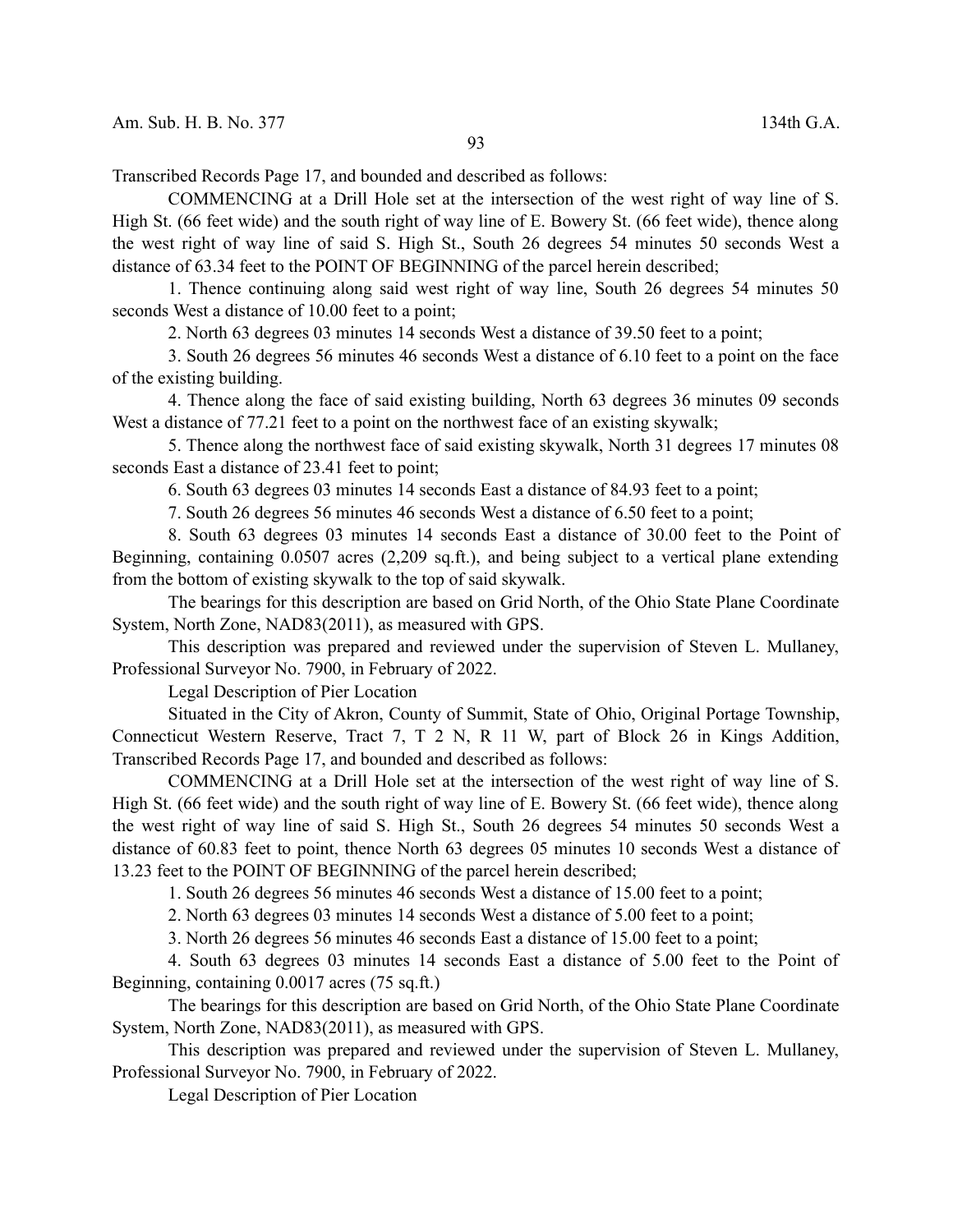Situated in the City of Akron, County of Summit, State of Ohio, Original Portage Township, Connecticut Western Reserve, Tract 7, T 2 N, R 11 W, part of Block 26 in Kings Addition, Transcribed Records Page 17, and bounded and described as follows:

COMMENCING at a Drill Hole set at the intersection of the west right of way line of S. High St. (66 feet wide) and the south right of way line of E. Bowery St. (66 feet wide), thence along the west right of way line of said S. High St., South 26 degrees 54 minutes 50 seconds West a distance of 56.82 feet to point, thence North 63 degrees 05 minutes 10 seconds West a distance of 34.52 feet to the POINT OF BEGINNING of the parcel herein described;

1. South 26 degrees 56 minutes 46 seconds West a distance of 16.50 feet to a point;

2. North 63 degrees 03 minutes 14 seconds West a distance of 7.70 feet to a point;

3. North 26 degrees 56 minutes 46 seconds East a distance of 16.50 feet to a point;

4. South 63 degrees 03 minutes 14 seconds East a distance of 7.70 feet to the Point of Beginning, containing 0.0029 acres (127 sq.ft.)

The bearings for this description are based on Grid North, of the Ohio State Plane Coordinate System,

North Zone, NAD83(2011), as measured with GPS.

This description was prepared and reviewed under the supervision of Steven L. Mullaney, Professional Surveyor No. 7900, in February of 2022.

Legal Description of Pier Location

Situated in the City of Akron, County of Summit, State of Ohio, Original Portage Township, Connecticut Western Reserve, Tract 7, T 2 N, R 11 W, part of Block 26 in Kings Addition, Transcribed Records Page 17, and bounded and described asfollows:

COMMENCING at a Drill Hole set at the intersection of the west right of way line of S. High St. (66 feet wide) and the south right of way line of E. Bowery St. (66 feet wide), thence along the west right of way line of said S. High St., South 26 degrees 54 minutes 50 seconds West a distance of 56.78 feet to point, thence North 63 degrees 05 minutes 10 seconds West a distance of 98.61 feet to the POINT OF BEGINNING of the parcel herein described;

1. South 26 degrees 56 minutes 46 seconds West a distance of 17.00 feet to a point;

2. North 63 degrees 03 minutes 14 seconds West a distance of 5.80 feet to a point;

3. North 26 degrees 56 minutes 46 seconds East a distance of 17.00 feet to a point;

4. South 63 degrees 03 minutes 14 seconds East a distance of 5.80 feet to the Point of Beginning, containing 0.0022 acres (99 sq.ft.)

The bearings for this description are based on Grid North, of the Ohio State Plane Coordinate System, North Zone, NAD83(2011), as measured with GPS.

This description was prepared and reviewed under the supervision of Steven L. Mullaney, Professional Surveyor No. 7900, in February of 2022.

Legal Description of Air Rights

Situated in the City of Akron, County of Summit, State of Ohio, Original Portage Township, Connecticut Western Reserve, Tract 7, T 2 N, R 11 W, part of Block 26 in Kings Addition, Transcribed Records Page 17, and bounded and described as follows:

COMMENCING at a Drill Hole set at the intersection of the west right of way line of S. Broadway St. (variable width) and the south right of way line of E. Bowery St. (66 feet wide), thence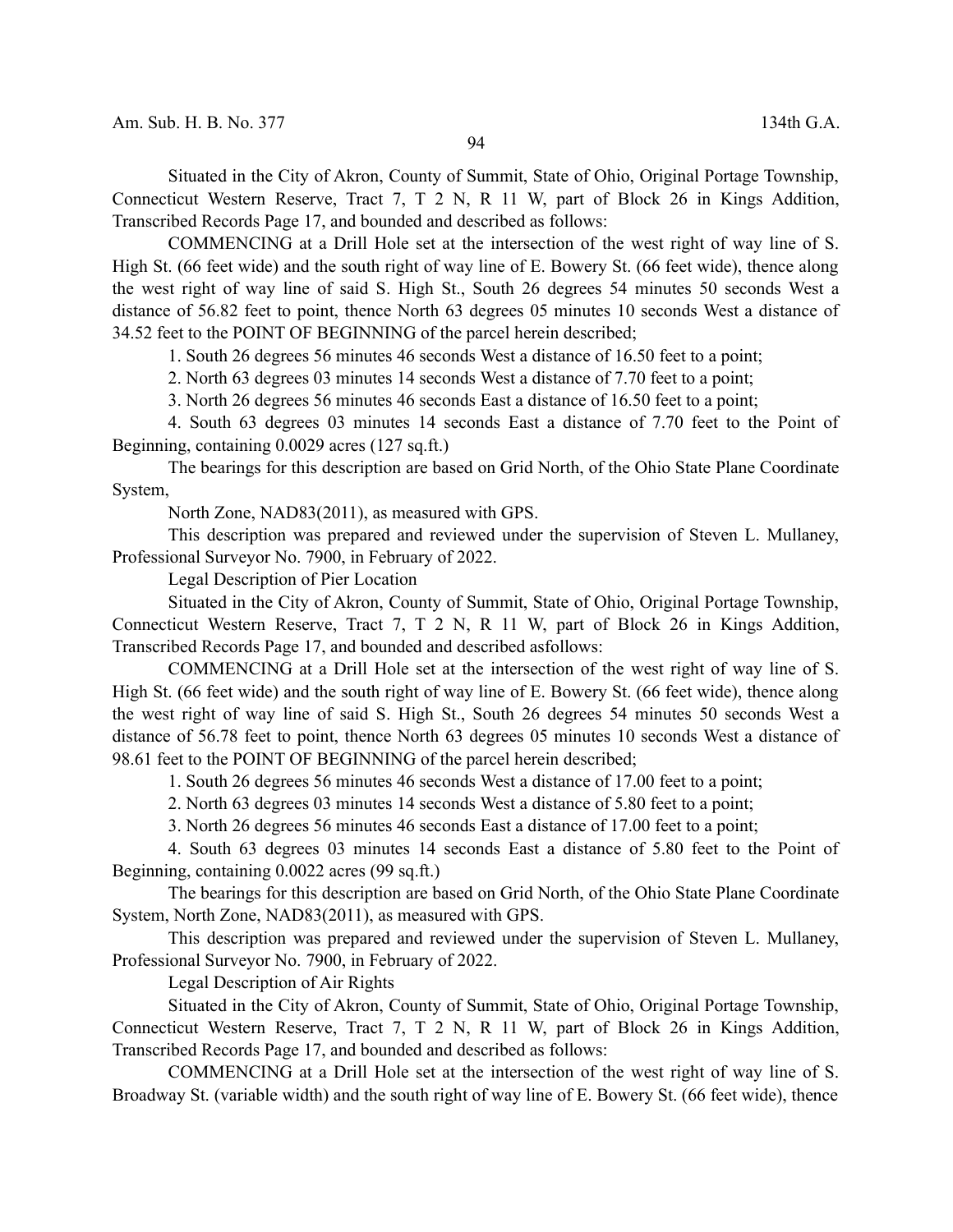along the west right of way line of said S. Broadway St., South 30 degrees 26 minutes 20 seconds West a distance of 99.34 feet to the POINT OF BEGINNING of the parcel herein described;

1. Thence continuing along said west right of way line, South 30 degrees 26 minutes 20 seconds West a distance of 11.02 feet to a point;

2. North 63 degrees 11 minutes 42 seconds West a distance of 21.58 feet to point on the face of an existing building;

Thence along said existing building face along the following three courses:

3. North 26 degrees 55 minutes 32 seconds East a distance of 9.05 feet to a point;

4. South 62 degrees 41 minutes 17 seconds East a distance of 16.67 feet to point;

5. North 26 degrees 53 minutes 50 seconds East a distance of 2.10 feet to a point;

6. South 63 degrees 11 minutes 42 seconds East a distance of 5.59 feet to the Point of Beginning, containing 0.0048 acres (208 sq.ft.), and being subject to a vertical plane extending from the bottom of existing skywalk to the top of said skywalk.

The bearings for this description are based on Grid North, of the Ohio State Plane Coordinate System, North Zone, NAD83(2011), as measured with GPS.

This description was prepared and reviewed under the supervision of Steven L. Mullaney, Professional Surveyor No. 7900, in February of 2022.

Eastern Skywalk

Legal Description of Pier Location Situated in the City of Akron, County of Summit, State of Ohio, Original Portage Township, Connecticut Western Reserve, Tract 7, T 2 N, R 11 W, part of Block 26 in Kings Addition, Transcribed Records Page 17, and bounded and described as follows:

COMMENCING at a Drill Hole set at the intersection of the west right of way line of S. Broadway St.(variable width) and the south right of way line of E. Bowery St. (66 feet wide), thence along the west right of way line of said S. Broadway St., South 30 degrees 26 minutes 20 seconds West a distance of 99.34 feet to the POINT OF BEGINNING of the parcel herein described;

1. Thence continuing along said west right of way line, South 30 degrees 26 minutes 20 seconds West a distance of 11.02 feet to a point;

2. North 63 degrees 11 minutes 42 seconds West a distance of 2.25 feet to point;

3. North 26 degrees 48 minutes 18 seconds East a distance of 11.00 feet to a point;

4. South 63 degrees 11 minutes 42 seconds East a distance of 2.95 feet to the Point of Beginning, containing 0.0007 acres (29 sq.ft.).

The bearings for this description are based on Grid North, of the Ohio State Plane Coordinate System, North Zone, NAD83(2011), as measured with GPS.

This description was prepared and reviewed under the supervision of Steven L. Mullaney, Professional Surveyor No. 7900, in February of 2022.

Legal Description of Air Rights

Situated in the City of Akron, County of Summit, State of Ohio, Original Portage Township, Connecticut Western Reserve, Tract 7, T 2 N, R 11 W, part of Block 26 in Kings Addition, Transcribed Records Page 17, and bounded and described as follows:

COMMENCING at a Drill Hole set at the intersection of the west right of way line of S. Broadway St. (variable width) and the south right of way line of E. Bowery St. (66 feet wide), thence along the west right of way line of said S. Broadway St., South 30 degrees 26 minutes 20 seconds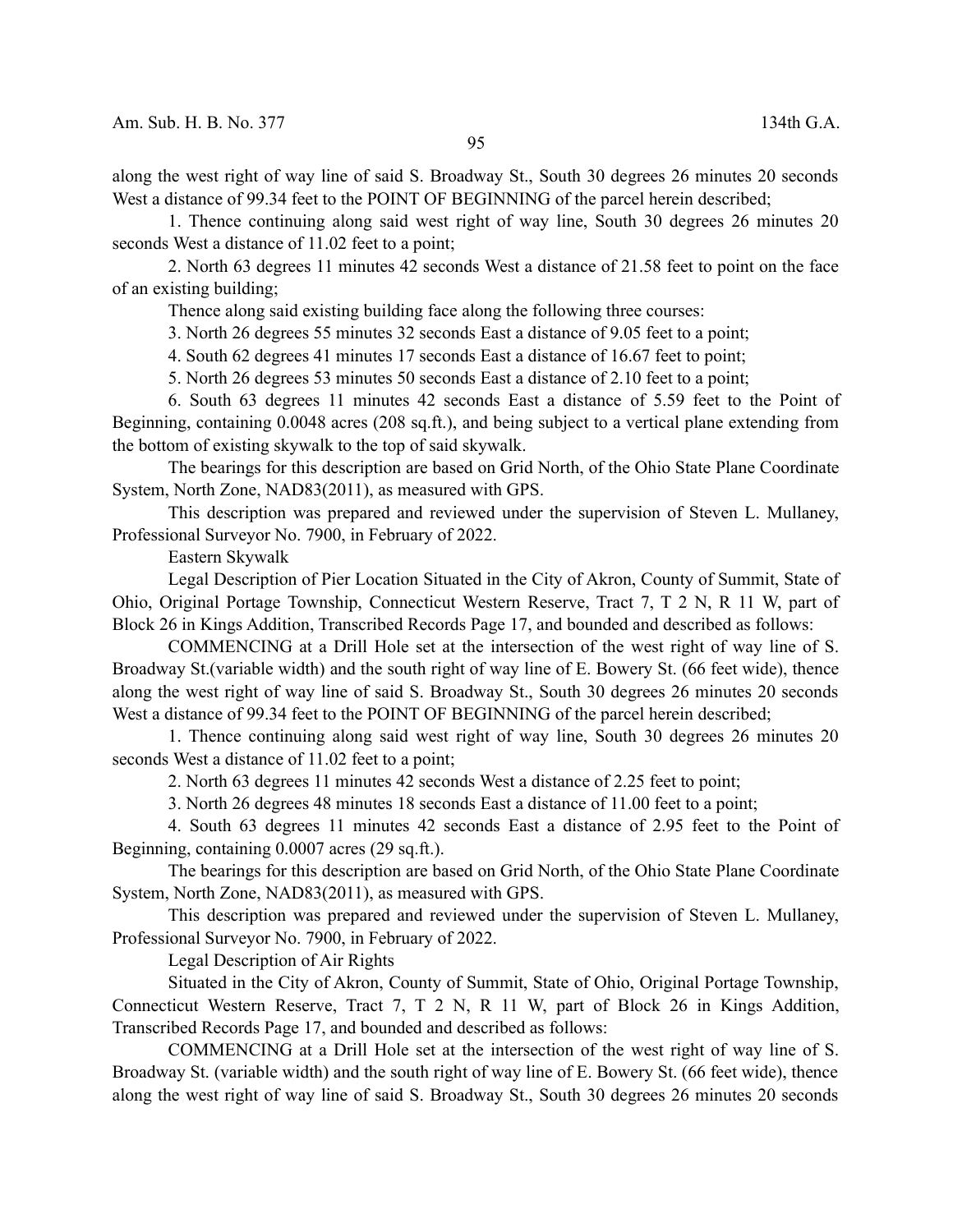West a distance of 99.34 feet to the POINT OF BEGINNING of the parcel herein described;

1. South 63 degrees 11 minutes 42 seconds East a distance of 66.82 feet to a point on the east right of way line of said S. Broadway St.;

2. Thence along said east right of way line, South 27 degrees 45 minutes 16 seconds West a distance of 11.00 feet to a point;

3. North 63 degrees 11 minutes 42 seconds West a distance of 67.34 feet to a point on the west right of way line of said S. Broadway St.;

4. Thence along said west right of way line, North 30 degrees 26 minutes 20 seconds East a distance of 11.02 feet to the Point of Beginning, containing 0.0169 acres (738 sq.ft.), and being subject to a vertical plane extending from the bottom of existing skywalk to the top of said skywalk.

The bearings for this description are based on Grid North, of the Ohio State Plane Coordinate System, North Zone, NAD83(2011), as measured with GPS.

This description was prepared and reviewed under the supervision of Steven L. Mullaney, Professional Surveyor No. 7900, in February of 2022.

Legal Description of Pier Location

Situated in the City of Akron, County of Summit, State of Ohio, Original Portage Township, Connecticut Western Reserve, Tract 7, T 2 N, R 11 W, part of Block 26 in Kings Addition, Transcribed Records Page 17, and bounded and described as follows:

COMMENCING at a Drill Hole set at the intersection of the west right of way line of S. Broadway St. (variable width) and the south right of way line of E. Bowery St. (66 feet wide), thence along the west right of way line of said S. Broadway St., South 30 degrees 26 minutes 20 seconds West a distance of 99.34 feet to the POINT OF BEGINNING of the parcel herein described;

1. South 63 degrees 11 minutes 42 seconds East a distance of 2.45 feet to point;

2. South 26 degrees 48 minutes 18 seconds West a distance of 11.00 feet to a point;

3. North 63 degrees 11 minutes 42 seconds West a distance of 3.15 feet to a point on the west right of way line of said South Broadway St.;

4. Thence along said west right of way line, North 30 degrees 26 minutes 20 seconds E a distance of 11.02 feet to the Point of Beginning, containing 0.0007 acres (39 sq.ft.).

The bearings for this description are based on Grid North, of the Ohio State Plane Coordinate System, North Zone, NAD83(2011), as measured with GPS.

This description was prepared and reviewed under the supervision of Steven L. Mullaney, Professional Surveyor No. 7900, in February of 2022.

The foregoing legal descriptions may be corrected or modified by the Department of Administrative Services to a final form if such corrections or modifications are needed to facilitate recordation of the deed.

(B) The conveyance includes the Improvements and is subject to all easements, covenants, conditions, leases, and restrictions of record: all legal highways and public rights-of-way; zoning, building, and other laws, ordinances, restrictions, and regulations; and real estate taxes and assessments not yet due and payable. The Improvements shall be conveyed in an "as-is, where-is, with all faults" condition.

(C) Consideration for the conveyance will be the mutual promises exchanged between the parties. The City of Akron has already purchased the Oliver R. Ocasek Government Office Building,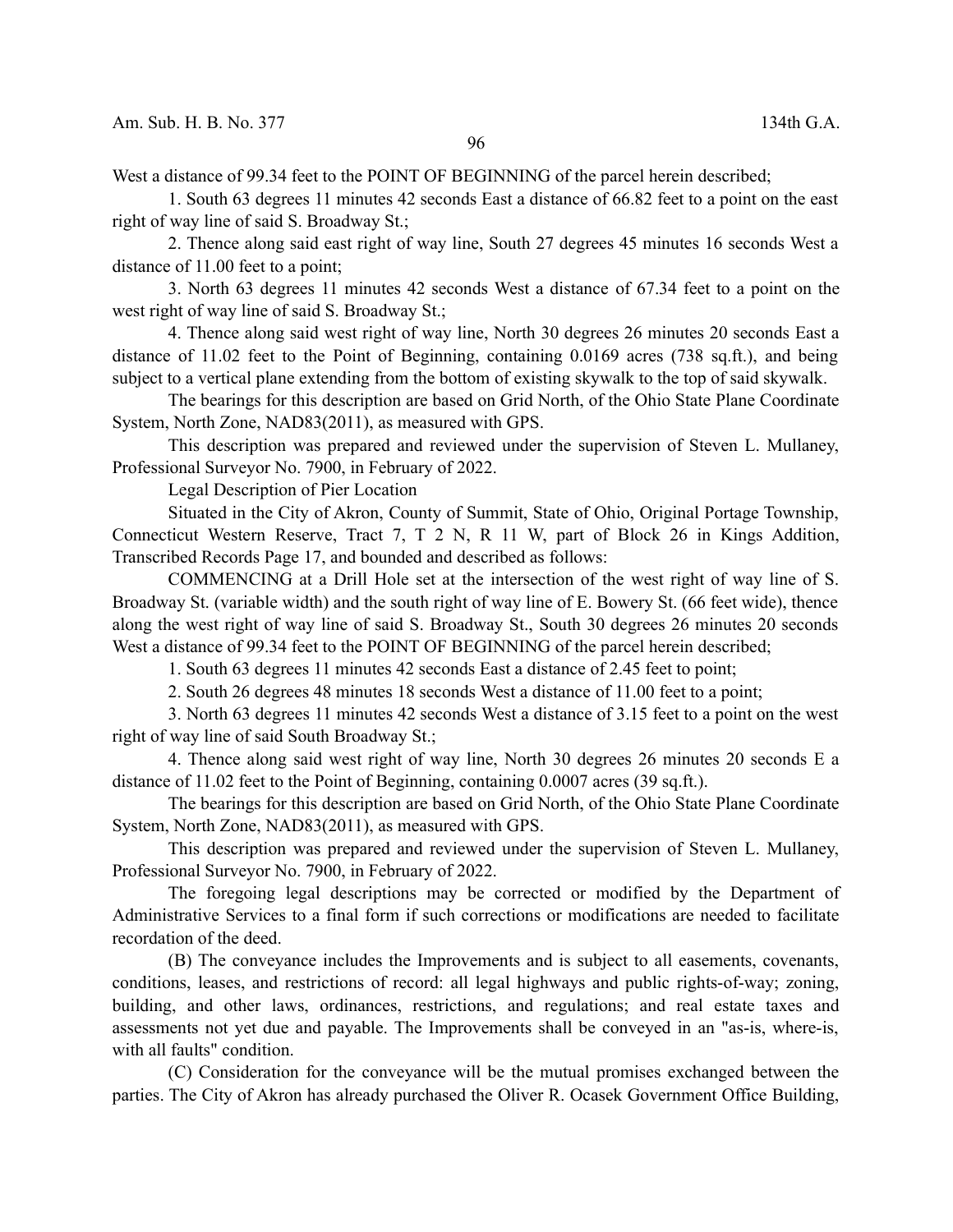Summit County Parcel Number 6755895, which sale closed March 3, 2022, and both parties desire to transfer ownership of the Improvements, which are attached to the Building, but were not included in the legal description of the real estate authorized to be transferred in the previous sale. The Improvements are currently the subject of a reciprocal easement between the State of Ohio and the City of Akron, providing for the use and maintenance of the Improvements.

The Director of Administrative Services shall offer the Improvements to the City of Akron, Ohio through a real estate transfer agreement.

(D) Grantee shall pay all costs associated with the transfer, closing and conveyance, including surveys, title evidence, title insurance, transfer costs and fees, recording costs and fees, taxes, and any other fees, assessments, and costs that may be imposed.

(E) Upon execution of the Real Estate Transfer Agreement, the Director of the Department of Administrative Services, with the assistance of the Attorney General, shall prepare a Governor's Deed to the real estate described in division (A) of this section. The Governor's Deed shall state the consideration and shall be executed by the Governor in the name of the State, countersigned by the Secretary of State, sealed with the Great Seal of the State, presented in the Department of Administrative Services for recording, and delivered to the Grantee. The Grantee shall present the Governor's Deed for recording in the Office of the Summit County Recorder.

(F) This section shall expire 3 years after its effective date.

SECTION 48. (A) The Governor may execute a Governor's Deed in the name of the State conveying to the City of Columbus, Ohio, a municipal corporation ("Grantee"), and its successors and assigns, to be determined in the manner provided in division (C) of this section, or to an alternative Grantee, and to the alternative Grantee's heirs and assigns or successors, all of the State's right, title, and interest in the following described real estate:

Situated in the City of Columbus, County of Franklin, State of Ohio and being a part of a 80.202 acres acquired from The Columbus and Southern Ohio Electric Company as recorded in Franklin County, Volume 1704, Page 153 and being more fully described as follows:

Beginning at a point at the intersection of the east right-of-way line of Hiawatha Park Place (variable R/W) and the north line of the Ohio State Fairgrounds, said point also being the southwest corner of Lot 562 of Grasmere Gardens as the same is numbered and delineated upon the recorded plat thereof, of record in Plat Book 15, Page 2, Franklin County Recorder's Office, said point also being on the east limited access right-of-way line of the North Freeway (FRA-3-18.36);

Thence, along the north line of the Ohio State Fairgrounds and the south line of said Grasmere Gardens, S 86° 43' 17" E, 805.30 feet to the northeast corner of the Ohio State Fairgrounds said corner also being on the west line of Hamilton School Addition, as the same is delineated upon the recorded plat thereof, of record in Plat Book 22, Page 104, Franklin County Recorder's Office;

Thence, along the east line of the Ohio State Fairgrounds and the west line of said Hamilton School Addition and the west line of Hugh A. Tyler Subdivision as the same is delineated upon the recorded plat thereof, of record in Plat Book 25, Page 35, Franklin County Recorder's Office, S 3° 12' 14" W, 1144.70 feet to a point on the said east limited access right-of-way line of the North Freeway;

Thence, along the said east limited access right-of-way line of the North Freeway, N 25° 55' 03" W, 695.94 feet to a point;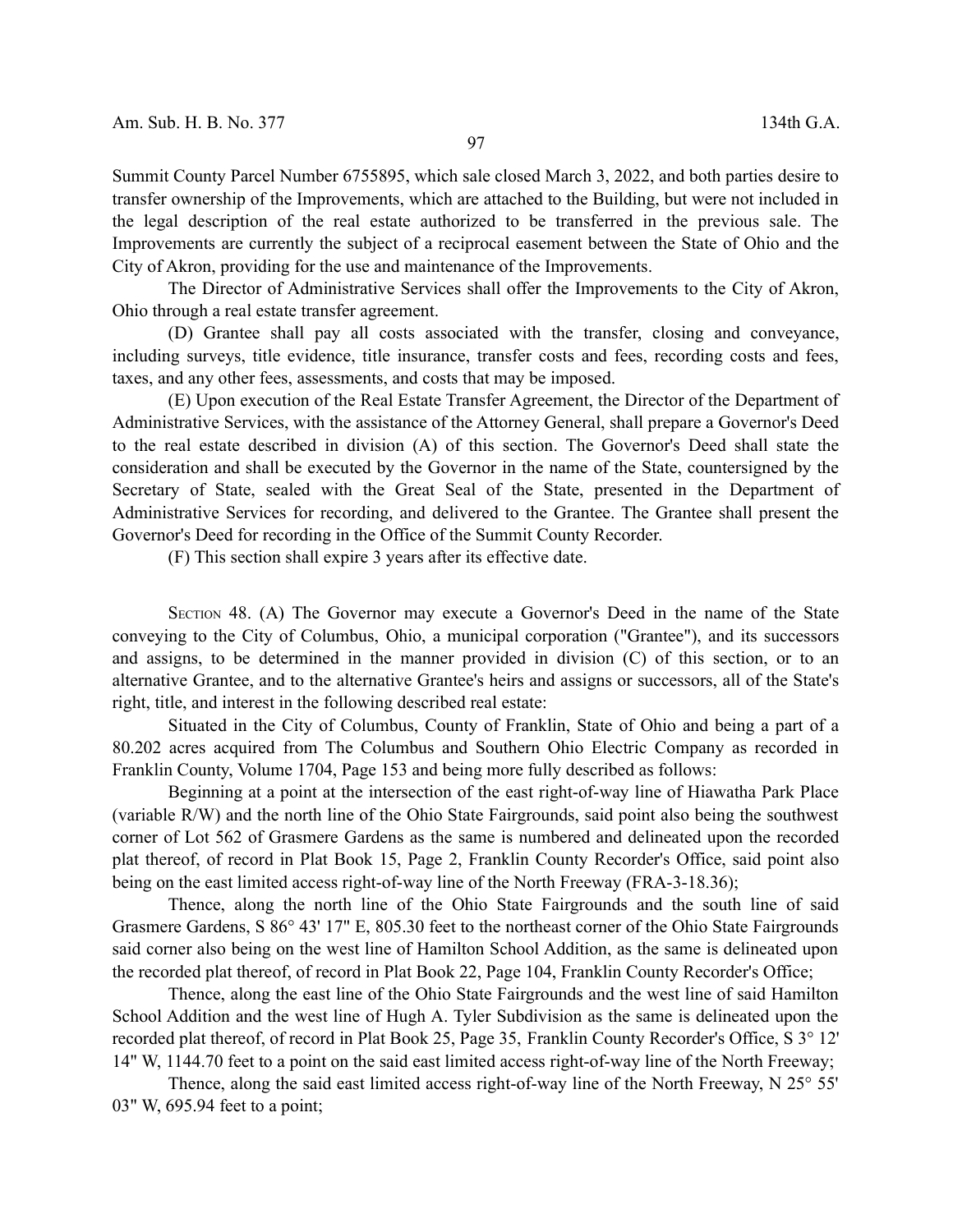Thence continuing along the said east limited access right-of-way line of the North Freeway, N 37° 44' 42" W, 712.00 feet to the beginning and containing 9.4 acres more or less.

Bearings are based upon an assumed meridian and are used to denote angular relationships only.

Part of Franklin County Auditor Parcel Number: 010-067015-00

Prior Deed: Volume 1704, Page 153

The foregoing legal description may be corrected or modified by the Department of Administrative Services to a final form if such corrections or modifications are needed to facilitate recordation of the deed.

(B)(1) The conveyance includes improvements and chattels situated on the real estate, and is subject to all easements, covenants, conditions, leases, and restrictions of record: all legal highways and public rights-of-way; zoning, building, and other laws, ordinances, restrictions, and regulations; and real estate taxes and assessments not yet due and payable. The real estate shall be conveyed in an "as-is, where-is, with all faults" condition.

(2) The deed or deeds for conveyance of the real estate may contain restrictions, exceptions, reservations, reversionary interests, and other terms and conditions the Director of Administrative Services determines to be in the best interest of the State.

(3) Subsequent to the conveyance, any restrictions, exceptions, reservations, reversionary interests, or other terms and conditions contained in the deed may be released by the State or the Ohio Expositions Commission without the necessity of further legislation.

(C) The Director of Administrative Services shall offer the real estate to the City of Columbus, Ohio through a real estate purchase agreement. Consideration for the conveyance of the real estate described in division (A) of this section shall be at a price acceptable to the Director of Administrative Services and the Ohio Expositions Commission. If the City of Columbus, Ohio does not complete the purchase of the real estate within the time period provided in the real estate purchase agreement, the Director of Administrative Services may use any reasonable method of sale considered acceptable by the Ohio Expositions Commission to determine an alternate grantee willing to complete the purchase for a consideration acceptable to the Department of Administrative Services and the Ohio Expositions Commission within three (3) years after the effective date of this section. The Ohio Expositions Commission shall pay all advertising costs, additional fees, and other costs incident to the sale of the real estate to an alternative grantee.

(D) The real estate described in division (A) of this section may be conveyed as an entire tract or as multiple parcels.

(E) Except as otherwise specified above, the Grantee shall pay all costs associated with the purchase, closing and conveyance, including surveys, title evidence, title insurance, transfer costs and fees, recording costs and fees, taxes, and any other fees, assessments, and costs that may be imposed.

The proceeds of the sale shall be deposited into the state treasury to the credit of the Ohio exposition fund pursuant to Ohio Revised Code Section 991.04.

(F) Upon execution of the real estate purchase agreement, the Director of the Department of Administrative Services, with the assistance of the Attorney General, shall prepare a Governor's Deed to the real estate described in division (A) of this section. The Governor's Deed shall state the consideration and shall be executed by the Governor in the name of the State, countersigned by the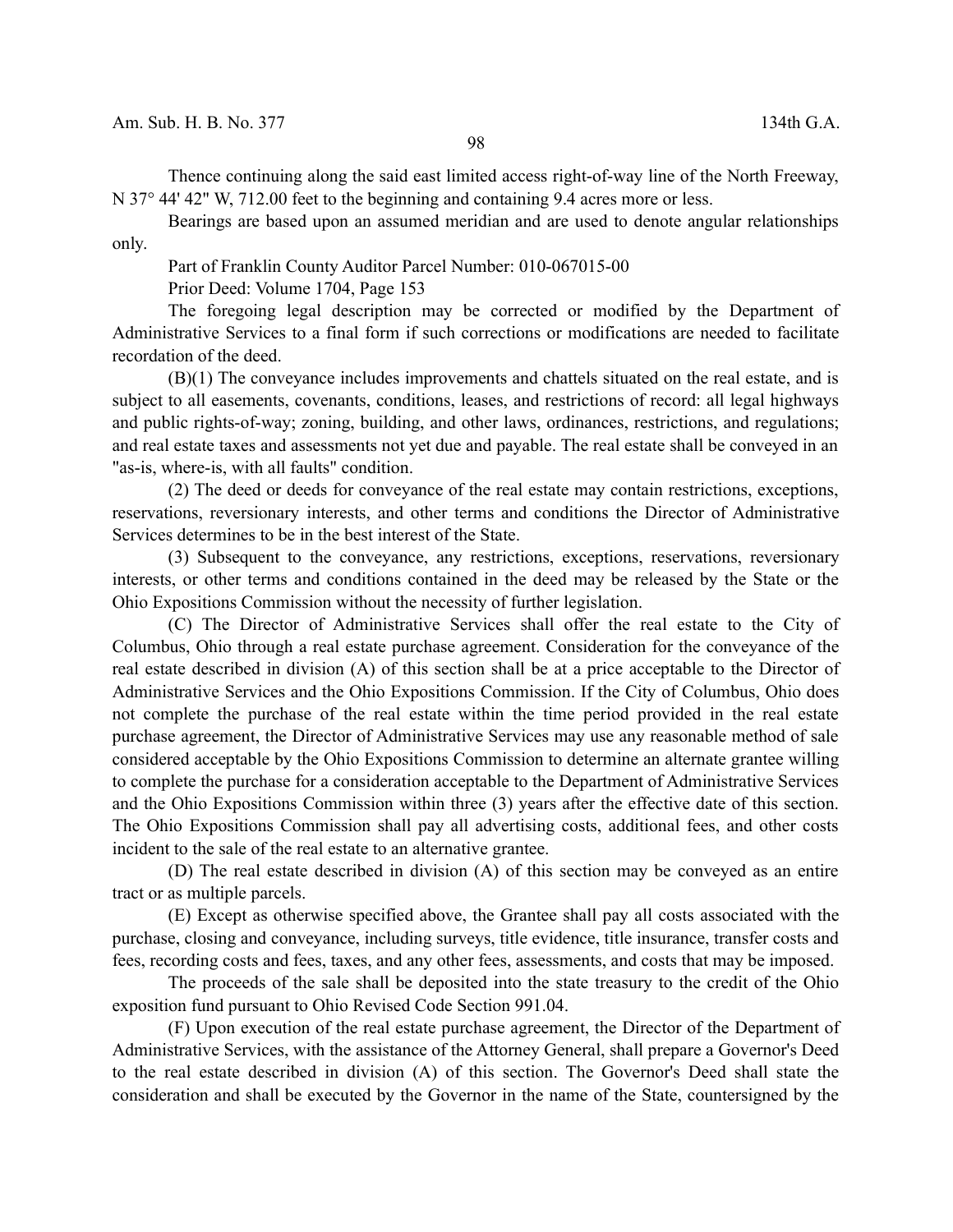Secretary of State, sealed with the Great Seal of the State, presented in the Department of Administrative Services for recording, and delivered to the Grantee. The Grantee shall present the Governor's Deed for recording in the Office of the Franklin County Recorder.

(G) This section shall expire three (3) years after its effective date.

SECTION 49. (A) The Governor may execute a Governor's Deed in the name of the State conveying to the Board of Education of the Symmes Valley Local School District ("Grantee"), and its successors and assigns, all of the State's right, title, and interest in the following described real estate:

The following described real estate situated in the Township of Aid, County of Lawrence, State of Ohio and being more particularly described as follows:

Being a part of the northeast quarter of Section 36 and part of the southeast quarter of Section 25, Township 4 North, Range 17 West and being a part of the Lillian Darling First and Third Tracts as recorded in volume 461, page 450 and beginning at an iron pin found at the southeast corner of the State of Ohio 15.39 acre parcel as recorded in volume 260, page 413;

Thence, with the east line of said State of Ohio parcel, North 25° 54' 00" West, passing an iron pin set at 749.21 feet, a total distance of 782.00 feet to a point in the center of State Route 141;

Thence, with the center of said State Route 141, North 40° 18' 00" East, 460.15 feet to a point;

Thence, leaving said State Route 141, South 75° 58' 20" East, passing an iron pin set at 33.45 feet a total distance of 1279.11 feet to an iron pin set;

Thence, with the east line of the parcel herein described, South 10° 35' 00" West, 951.53 feet to an iron pin set;

Thence, with the south line of the parcel herein described, North 79° 25' 00" West 1039.94 feet to the place of beginning and containing 30.000 acres more or less of which 13.430 acres are in the southeast quarter of Section 25 and 16.570 acres are in the northeast quarter of Section 36.

Subject to all legal easements of record.

Bearings oriented to south line of State of Ohio 15.39 acre parcel as recorded in Volume 260, page 413.

For Last Source of Title reference is made to Deed Records in Volume 327, Page 407, of Lawrence County Ohio Deed Records.

Parcel Nos. 01-038-1700.001 (16.57A) and 01-032-1200.001 (13.43A)

The foregoing legal description may be corrected or modified by the Department of Administrative Services to a final form if such corrections or modifications are needed to facilitate recordation of the deed.

(B)(1) The intention was for this land to be used for a school and for the state to convey title of this real estate to the Symmes Valley Local School District. The purpose of this legislation is to fulfill this intention.

(2) The deed shall contain the following restriction and covenant in accordance with the previous deed:

The Grantee will locate two access gates for use of Lillian Darling, her employees, devisees, heirs, and assigns for access by them to maintain the pasturelands only, on her remaining real estate.

(C) Consideration for the conveyance of the real estate described in division (A) of this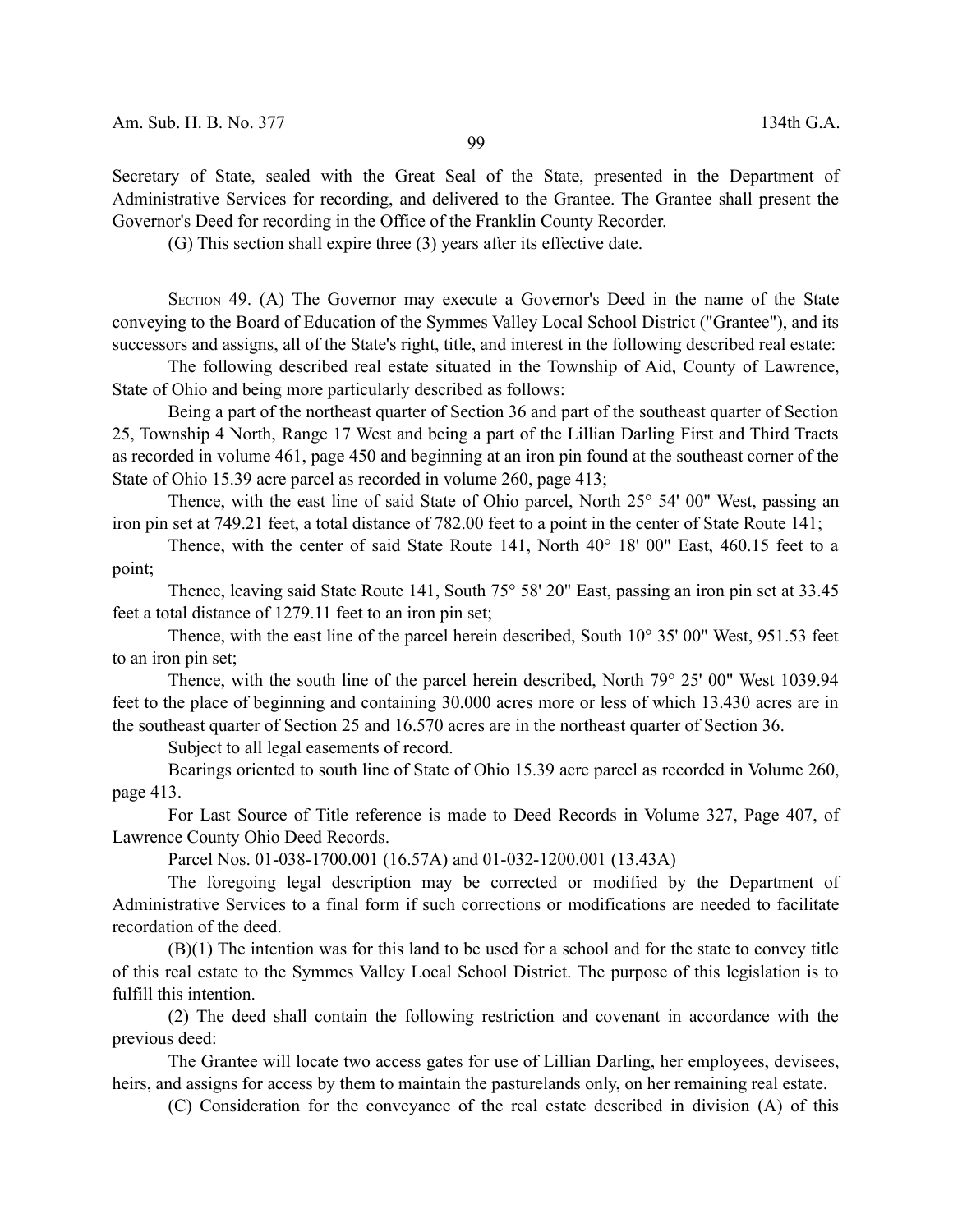## section shall be \$1.00.

(D) The real estate described in division (A) of this section shall be sold as an entire tract and not in parcels.

(E) The Grantee shall pay all costs associated with the purchase, closing and conveyance, including surveys, title evidence, title insurance, transfer costs and fees, recording costs and fees, taxes, and any other fees, assessments, and costs that may be imposed.

The proceeds of the sale shall be deposited into the state treasury to the credit of the General Revenue Fund.

(F) Upon payment of the purchase price, the Director of the Department of Administrative Services, with the assistance of the Attorney General, shall prepare a Governor's Deed to the real estate described in division (A) of this section. The Governor's Deed shall state the consideration and shall be executed by the Governor in the name of the State, countersigned by the Secretary of State, sealed with the Great Seal of the State, presented in the Department of Administrative Services for recording, and delivered to the Grantee. The Grantee shall present the Governor's Deed for recording in the Office of the Lawrence County Recorder.

(G) This section shall expire three years after its effective date.

SECTION 50. (A) The Governor may execute a Governor's Deed in the name of the State conveying to Mahoning Valley Community School ("Grantee"), and its successors and assigns, or to an alternative Grantee, and to the alternate Grantee's heirs and assigns or successors and assigns, all of the State's right, title, and interest in the following described real estate:

Tract 1

Situated in the City of Youngstown, County of Mahoning and State of Ohio and known as part of City Out Lot Number One Thousand One Hundred Seventy-seven (1177) as City Lots and Out Lots are now numbered in said City, said part of City Out Lot Number One Thousand One Hundred Seventy-seven (1177) is bounded and described as follows:

Beginning at a point in the west line of South Avenue, One Hundred Ninety-five (195) feet north of the north line of Emery Street, said point of beginning also the north line of lands now or formerly owned by Clara Gorsky; and running thence north by the west line of said South Avenue, Ninety (90) feet to a point; thence west Two Hundred Fifty (250) feet to a point; thence south One Hundred Forty-five (145) feet to the north line of City Lot Twenty-five Thousand Four (25,004); thence east by the north line of City Lot Twenty-five Thousand Four (25,004) and by the north line of City Lot Twenty-five Thousand Five (25,005), Ninety (90) feet to the west line of said Gorsky lands; thence north by the west line of said Gorsky lands Fifty-five (55) feet to the north line of said Gorsky lands; thence east by the north line of said Gorsky lands, One Hundred Sixty (160) feet to the place of beginning, be the same more or less, but subject to all legal highways and easement of record.

Parcel Numbers: 53-114-201.00-0 & 53-114-202.00-0

Prior Instrument Reference: Deed Volume 845 Page 56

Tract 2

Situated in the City of Youngstown, County of Mahoning and State of Ohio and known as part of City Out Lot Number One Thousand One Hundred Seventy-seven (1177) according to the latest enumeration of lots and outlots in said City, bounded and described as follows: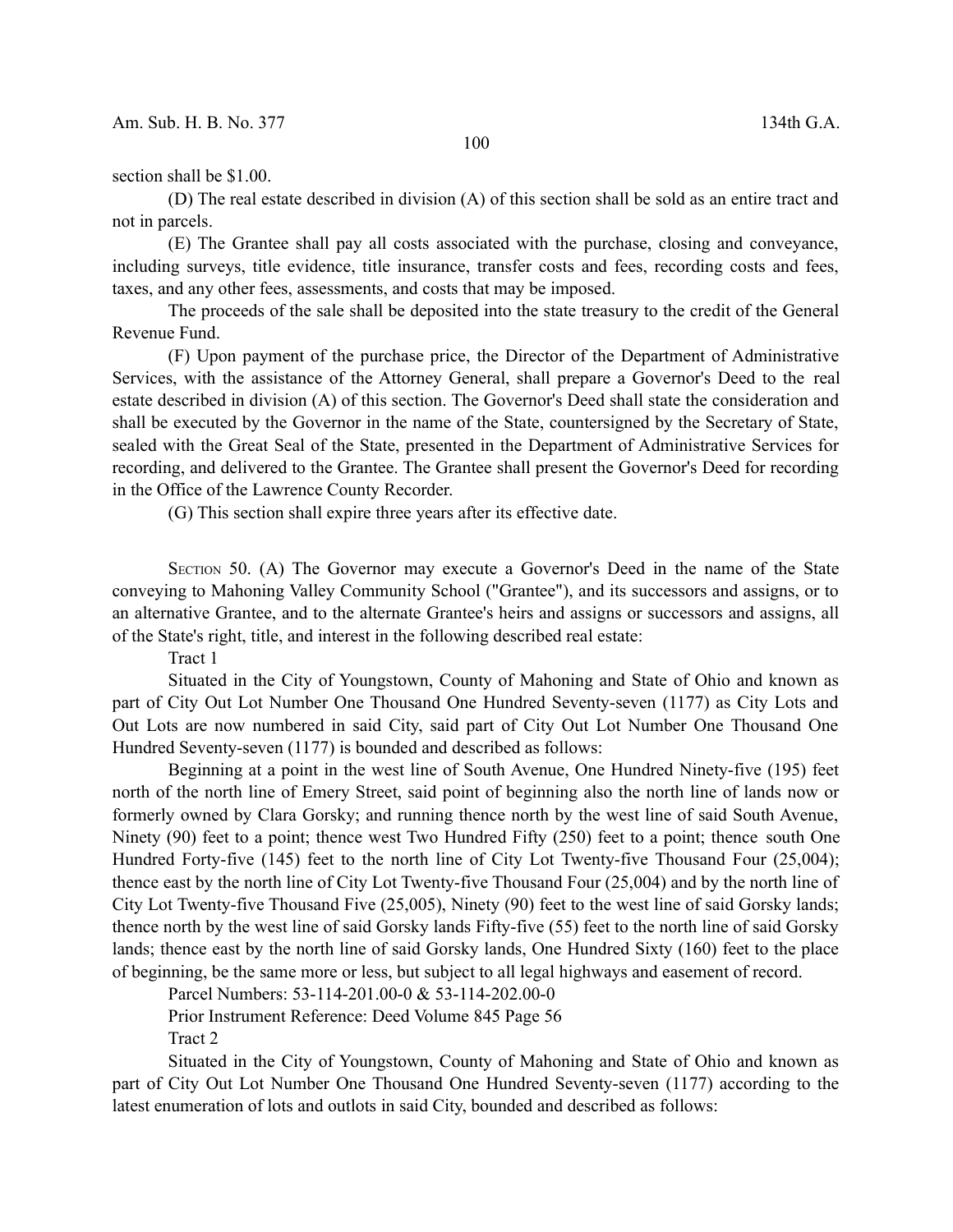Beginning at a point in the West line of South Avenue, at a point which is Two Hundred Five (205) feet south of the intersection of the south line of Knox Street with said South Avenue; thence west, along the south line of a Ten (10) foot strip of land now or formerly owned by the City of Youngstown, Four Hundred and Sixty-one Hundredths (400.61) feet to an angle point in said City of Youngstown lands; thence south, along the east line of said City of Youngstown lands, Three Hundred Thirty-seven and Twenty-eight Hundredths (337.28) feet to a point in the southeast corner of said City of Youngstown lands and in the northeast corner City Lot Twenty-five Thousand (25,000), also being the northwest corner of City Lot Twenty-five Thousand One (25,001): thence east along the rear or north lines of City Lot Twenty-five Thousand One (25,001), City Lot Twentyfive Thousand Two (25,002) and City Lot Twenty-five Thousand Three (25,003), One Hundred Fifty (150) feet to a point in the northeast corner of City Lot Twenty-five Thousand Three (25,003) and the northwest corner of City Lot Twenty-five Thousand Four (25,004), said point also being the southwest corner of a part of City Out Lot Number One Thousand One Hundred Seventy-seven (1177) now or formerly owned by John Owcarz; thence north along the west line of Owcarz part of City Out Lot Number One Thousand One Hundred Seventy-seven (1177), One Hundred Forty-five (145) feet to a point of angle in said Owcarz part of City Out Lot Number One Thousand One Hundred Seventy-seven (1177); thence along the north line of Owcarz part of City Out Lot Number One Thousand One Hundred Seventy-seven (1177), Two Hundred Fifty and Twenty-five Hundredths (250.25) feet to a point in the west line of aforesaid South Avenue and the northeast corner of said Owcarz part of City Out Lot Number One Thousand One Hundred Seventy-seven (1177), thence north, along the west line of South Avenue, One Hundred Seventy-eight and Forty-six Hundredths (178.46) feet to the place of beginning, and containing within said boundaries approximately Two and One Hundred Fifty-three Thousandths (2.153) acres of land, be the same more or less, but subject to all legal highways.

Parcel Number: 53-114-203.00-0

Prior Instrument Reference: Deed Volume 901 Page 620

Tract 3

Situated in the County of Mahoning in the State of Ohio and in the City of Youngstown, and bounded and described as follows:

Lot No. 25002, further identified as 430 Emery Avenue; being 50 feet wide on Emery Avenue and going back an even width of 140 feet (formerly known as lot No. 31 in Ralph F. Knox Plat, as recorded in Volume 16 of Plats, Page 2, Mahoning County Records.)

Parcel Number: 53-114-193.00-0

Prior Instrument Reference: Deed Book 1321 Page 54

The foregoing legal description may be corrected or modified by the Department of Administrative Services to a final form if such corrections or modifications are needed to facilitate recordation of the deed.

(B)(1) The conveyance includes improvements and chattels situated on the real estate, and is subject to all easements, covenants, conditions, leases, and restrictions of record: all legal highways and public rights-of-way; zoning, building, and other laws, ordinances, restrictions, and regulations; and real estate taxes and assessments not yet due and payable. The real estate shall be conveyed in an "as-is, where-is, with all faults" condition.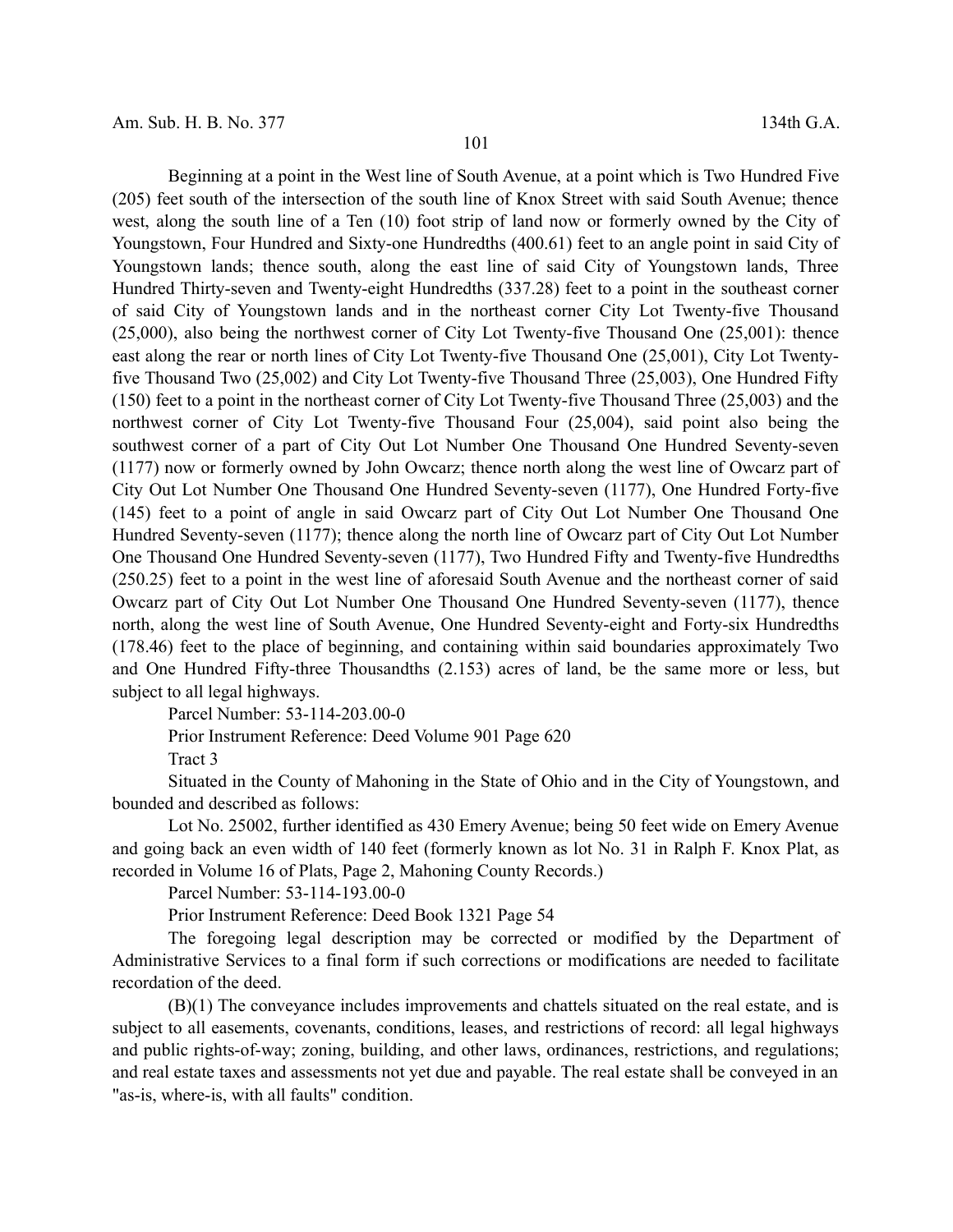(2) The deed or deeds may contain restrictions, exceptions, reservations, reversionary interests, and other terms and conditions the Director of Administrative Services determines to be in the best interest of the State.

(3) Subsequent to the conveyance, any restrictions, exceptions, reservations, reversionary interests, or other terms and conditions contained in the deed may be released by the State or the Department of Job and Family Services without the necessity of further legislation.

(C) Consideration for the conveyance of the real estate described in division (A) of this section shall be at a price acceptable to the Director of the Department of the Department of Administrative Services and the Director of the Department of Job and Family Services.

The Director of Administrative Services shall offer the real estate to Mahoning Valley Community School through a real estate purchase agreement. Consideration for the conveyance of the real estate shall be at a price acceptable to the Director of Administrative Services and the Director of the Department of Job and Family Services. If Mahoning Valley Community School does not complete the purchase of the real estate within the time period provided in the real estate purchase agreement, the Director of Administrative Services may use any reasonable method of sale considered acceptable by the Director of the Department of Job and Family Services to determine an alternate grantee willing to complete the purchase within three years after the effective date of this section. The Department of Job and Family Services shall pay all advertising costs, additional fees, and other costs incident to the sale of the real estate.

(D) The real estate described in division (A) of this section shall be sold as an entire tract and not in parcels.

(E) Grantee shall pay all costs associated with the purchase, closing and conveyance, including surveys, title evidence, title insurance, transfer costs and fees, recording costs and fees, taxes, and any other fees, assessments, and costs that may be imposed.

The net proceeds of the sale shall be deposited into the state treasury to the credit of the Unemployment Compensation Special Administrative Fund under section 4141.11 of the Revised Code.

(F) Upon payment of the purchase price, the Director of the Administrative Services, with the assistance of the Attorney General, shall prepare a Governor's Deed to the real estate described in division (A) of this section. The Governor's Deed shall state the consideration and shall be executed by the Governor in the name of the State, countersigned by the Secretary of State, sealed with the Great Seal of the State, presented in the Department of Administrative Services for recording, and delivered to the Grantee. The Grantee shall present the Governor's Deed for recording in the Office of the Mahoning County Recorder.

(G) This section expires 3 years after its effective date.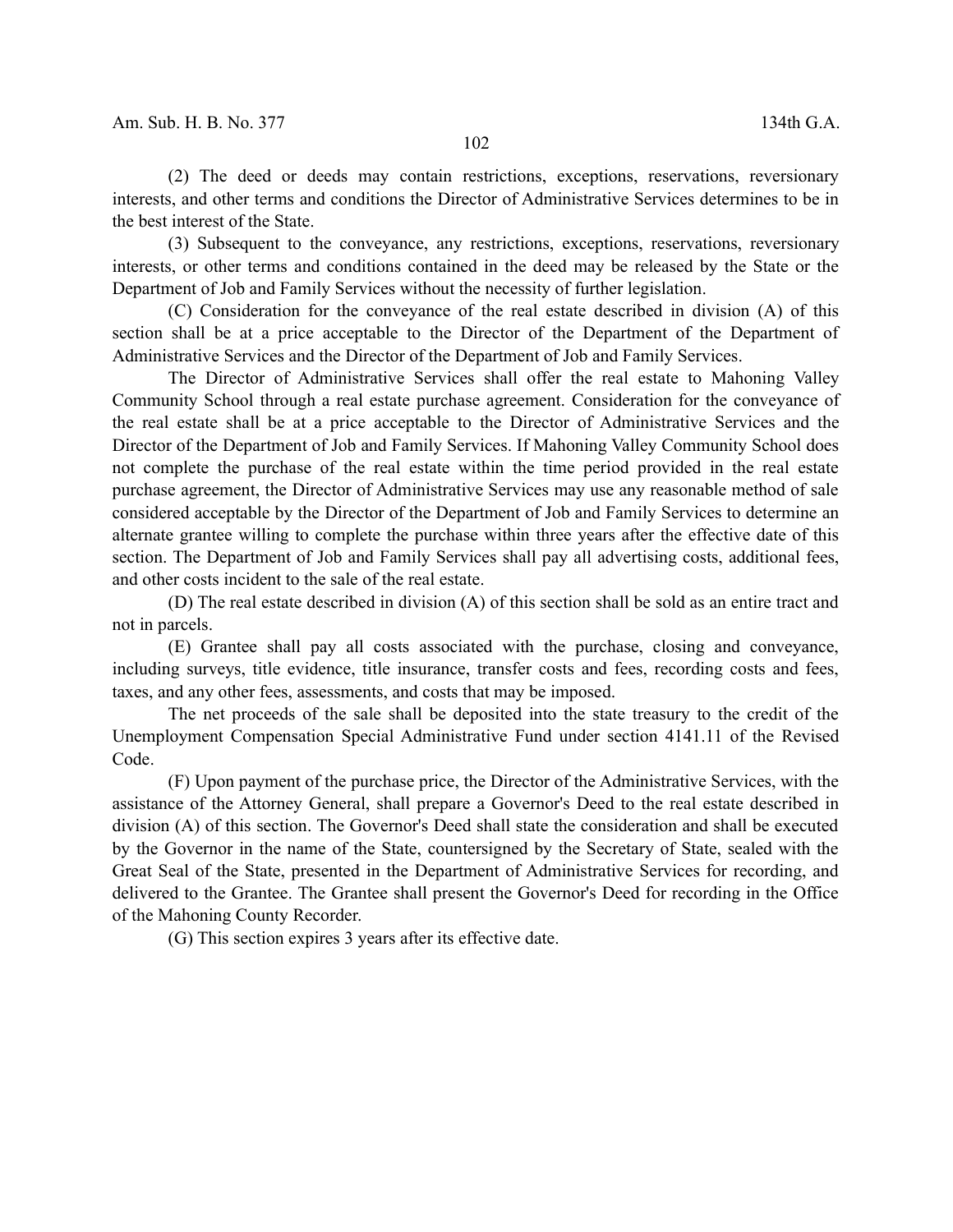*Speaker \_\_\_\_\_\_\_\_\_\_\_\_\_\_\_\_\_\_\_ of the House of Representatives.*

103

*President \_\_\_\_\_\_\_\_\_\_\_\_\_\_\_\_\_\_\_ of the Senate.*

Passed \_\_\_\_\_\_\_\_\_\_\_\_\_\_\_\_\_\_\_\_\_\_\_\_, 20\_\_\_\_

Approved \_\_\_\_\_\_\_\_\_\_\_\_\_\_\_\_\_\_\_\_\_\_\_\_, 20\_\_\_\_

*Governor.*